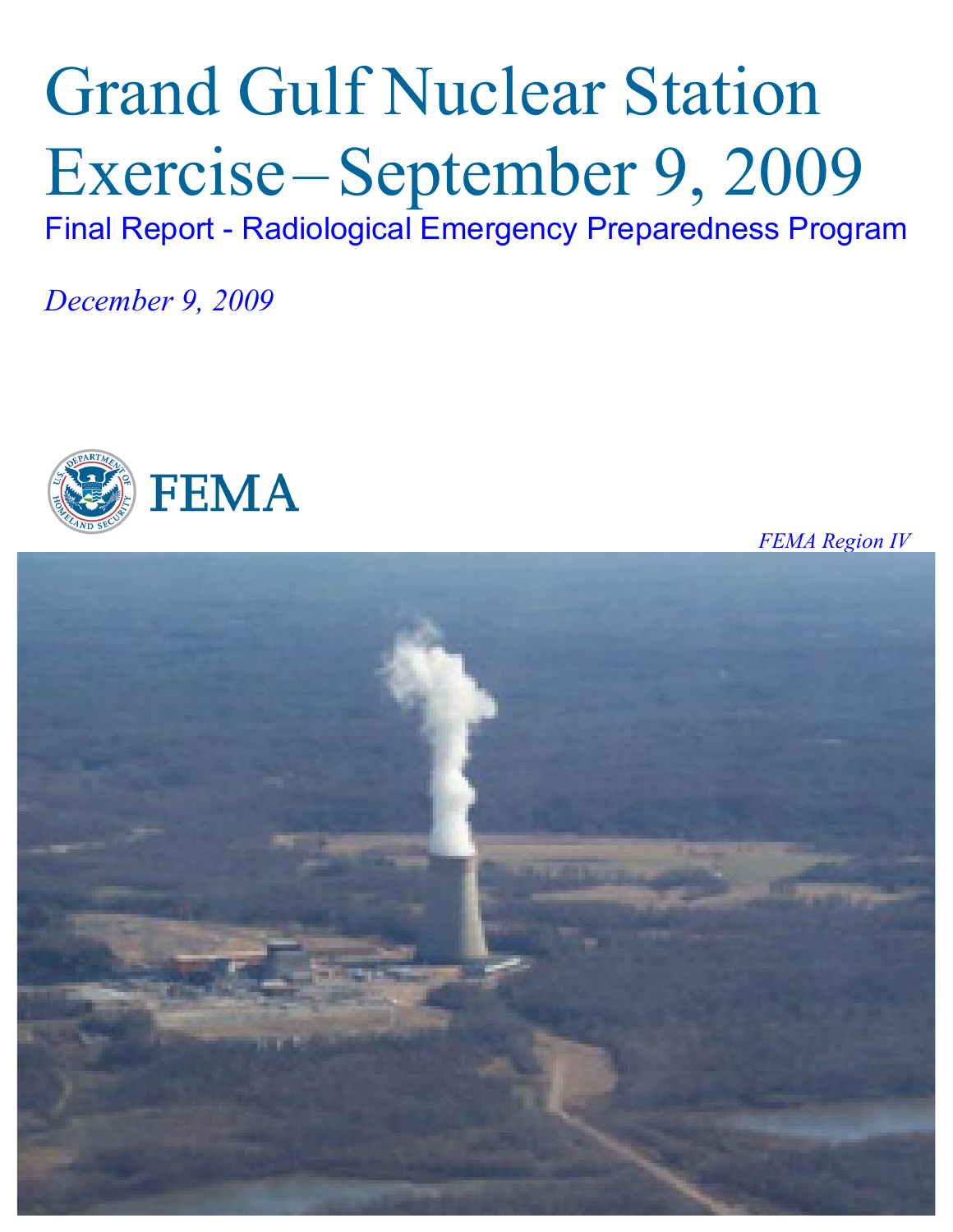

# **Final Exercise Report Grand Gulf Nuclear Station**

Licensee: **Entergy Operations, Inc.** 

Exercise Date: **September 9, 2009** 

Report Date: **December 9, 2009** 

# **U.S. DEPARTMENT OF HOMELAND SECURITY FEDERAL EMERGENCY MANAGEMENT AGENCY REGION IV**

**3003 Chamblee Tucker Road Atlanta, Georgia 30341** 

Cover photograph accreditation: *Grand Gulf Nuclear Station, 2004, Entergy Operations, Inc.*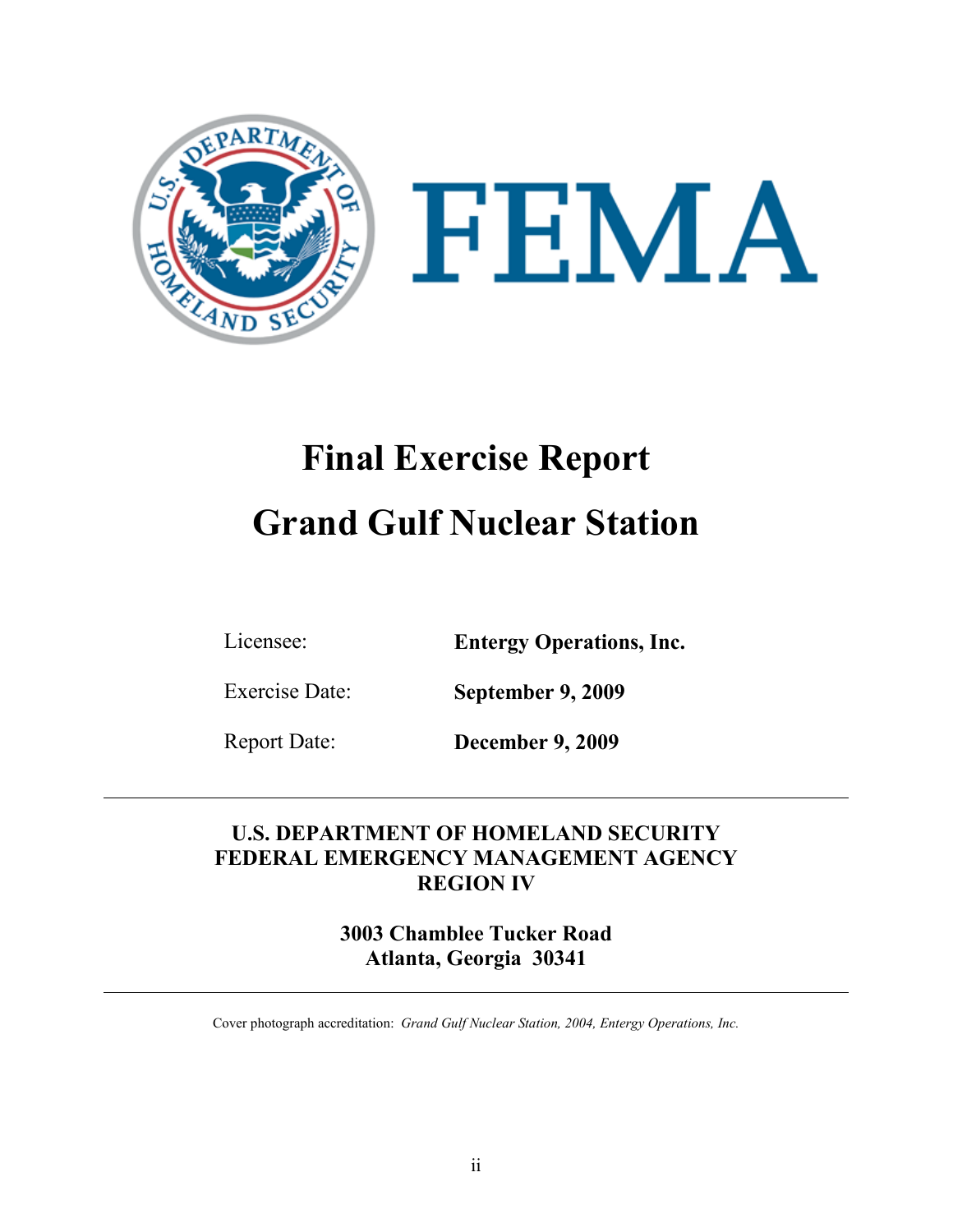# **TABLE OF CONTENTS**

| $I_{\cdot}$ |                 |    |                                                      |                                                                                     |  |  |  |  |  |
|-------------|-----------------|----|------------------------------------------------------|-------------------------------------------------------------------------------------|--|--|--|--|--|
| II.         |                 |    |                                                      |                                                                                     |  |  |  |  |  |
| III.        |                 |    |                                                      |                                                                                     |  |  |  |  |  |
|             | A.              |    |                                                      |                                                                                     |  |  |  |  |  |
|             | <b>B</b> .      |    |                                                      |                                                                                     |  |  |  |  |  |
|             | $\mathcal{C}$ . |    |                                                      |                                                                                     |  |  |  |  |  |
| IV.         |                 |    |                                                      |                                                                                     |  |  |  |  |  |
|             | A.              |    |                                                      |                                                                                     |  |  |  |  |  |
|             | <b>B</b> .      |    |                                                      |                                                                                     |  |  |  |  |  |
|             |                 | 1. |                                                      |                                                                                     |  |  |  |  |  |
|             |                 |    | 1.1<br>1.2<br>1.3<br>1.4<br>1.5<br>1.6<br>1.7<br>1.8 | Fact Finding: Water Way Clearance (USCG Interview)11                                |  |  |  |  |  |
|             |                 | 2. |                                                      |                                                                                     |  |  |  |  |  |
|             |                 |    | 2.1                                                  |                                                                                     |  |  |  |  |  |
|             |                 |    |                                                      | 2.1.1<br>2.1.2<br>Emergency Worker & Equip Monitoring & Decon  18<br>2.1.3<br>2.1.4 |  |  |  |  |  |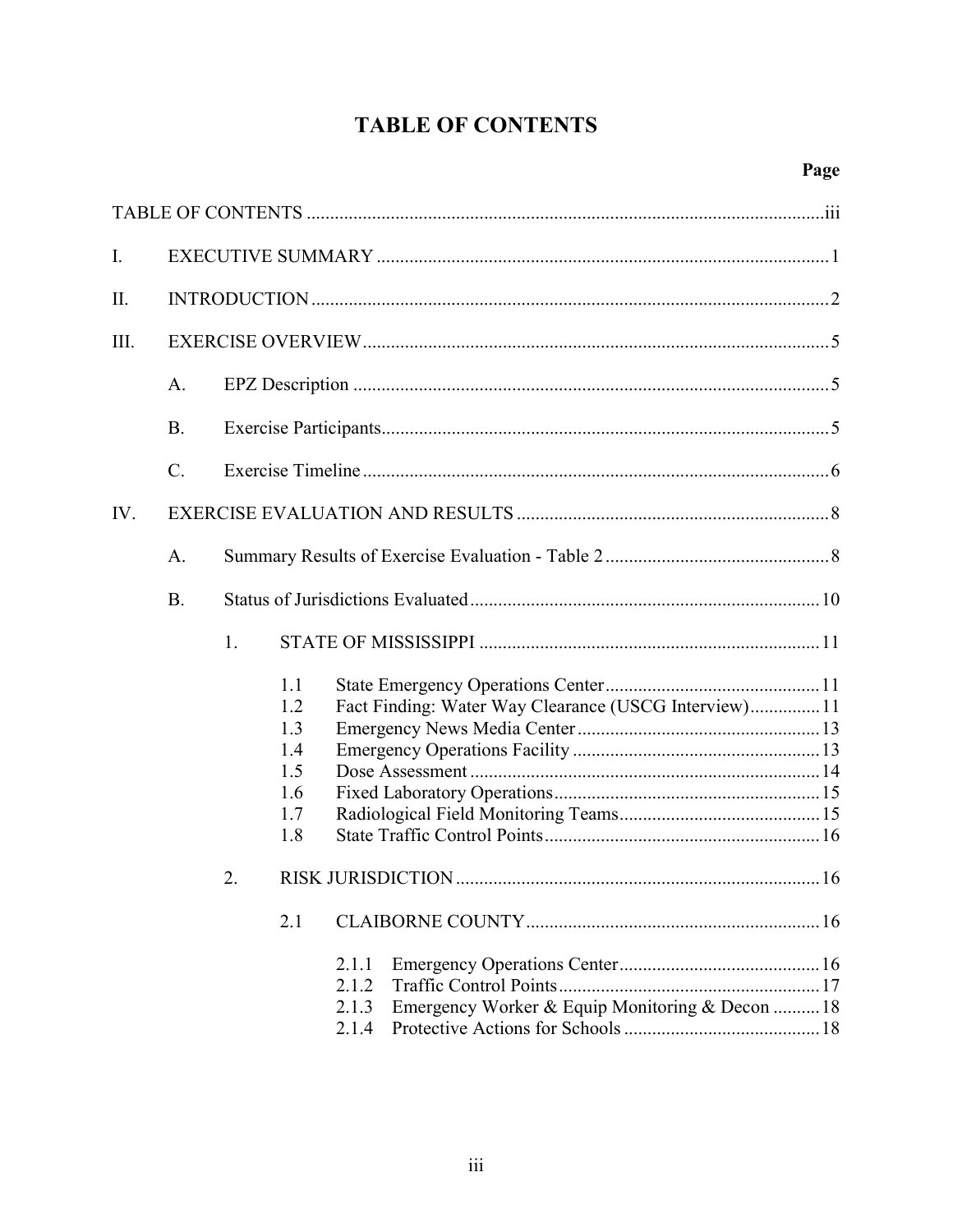| 3 <sub>1</sub> |     |                         |                                                            |  |
|----------------|-----|-------------------------|------------------------------------------------------------|--|
|                | 3.1 |                         |                                                            |  |
|                |     | 3.1.1<br>3.1.2          |                                                            |  |
|                | 3.2 |                         |                                                            |  |
|                |     | 3.2.1<br>3.2.2<br>3.2.3 | Emergency Worker and Equipment Decon 21                    |  |
|                | 3.3 |                         |                                                            |  |
|                |     | 3.3.1<br>3.3.2<br>3.3.3 |                                                            |  |
|                |     |                         | <b>List of Appendices</b>                                  |  |
|                |     |                         |                                                            |  |
|                |     |                         |                                                            |  |
|                |     |                         | APPENDIX 3 - EXERCISE CRITERIA AND                         |  |
|                |     |                         |                                                            |  |
|                |     |                         |                                                            |  |
|                |     |                         |                                                            |  |
|                |     |                         | APPENDIX 7 - FEMA REGION VI - JOINT INFORMATION CENTER  82 |  |
|                |     |                         | <b>List of Tables</b>                                      |  |
| Table 1 -      |     |                         |                                                            |  |
| Table 2 -      |     |                         |                                                            |  |
| Table 3 -      |     |                         |                                                            |  |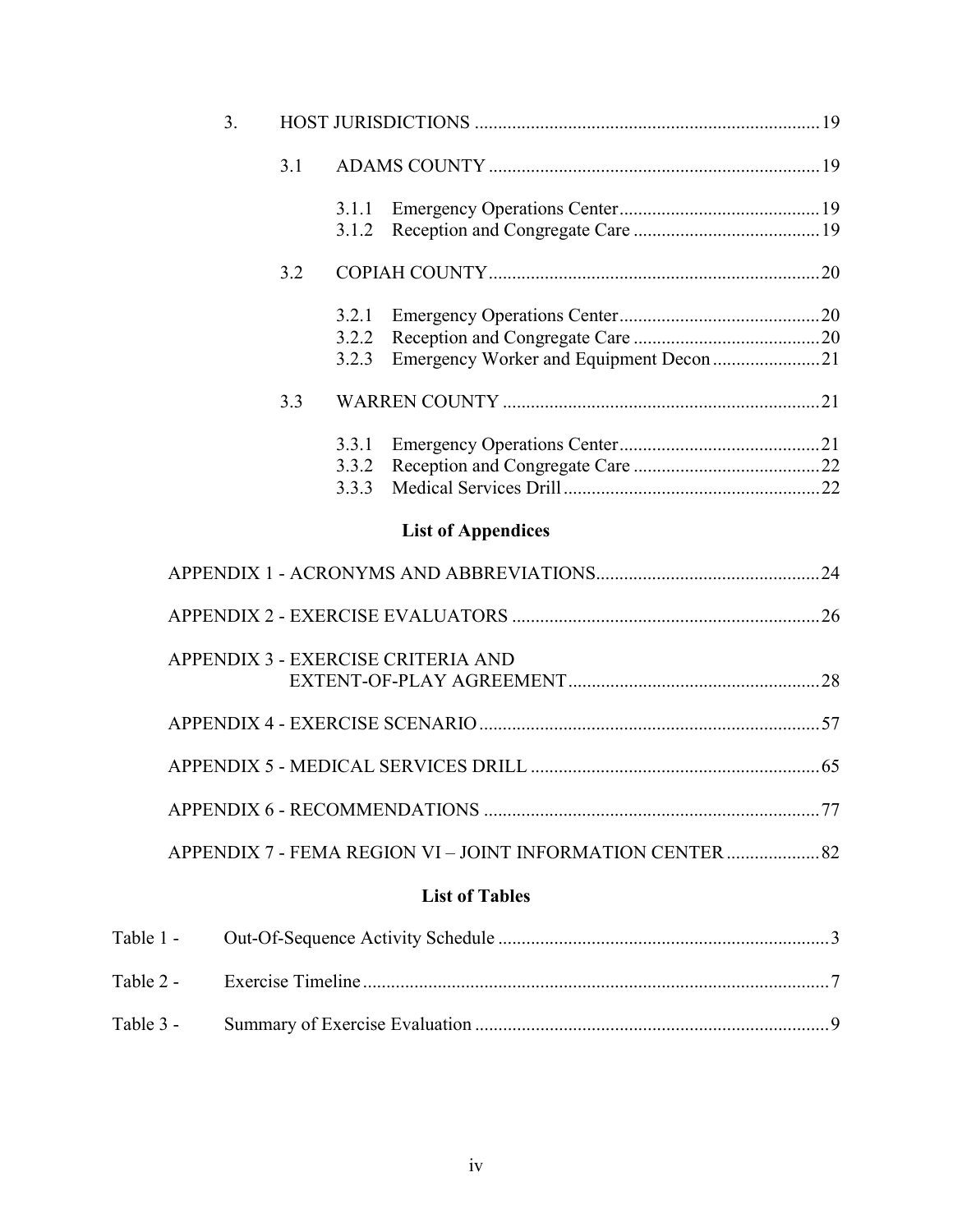## **I. EXECUTIVE SUMMARY**

On September 9, 2009, the Department of Homeland Security/Federal Emergency Management Agency (FEMA), Regions IV and VI, conducted a full participation plume exercise in the emergency-planning zone (EPZ) around the Grand Gulf Nuclear Station (GGNS). Region VI issues a separate report on the evaluation of the State of Louisiana and Tensas Parish. Region VI has provided the Joint Information Center exercise portion for inclusion into the Region IV exercise report. The purpose of the exercise was to assess the level of State and local preparedness in responding to a radiological emergency. This exercise was held in accordance with FEMA's policies and guidance concerning the exercise of State and local radiological emergency response plans (RERP) and procedures.

The most recent exercise at this site was conducted on September 19, 2007. The qualifying emergency preparedness exercise was conducted November 4-5, 1981 at GGNS.

FEMA Region IV wishes to acknowledge the efforts of the many people who developed and participated in this successful exercise from the State of Mississippi and Claiborne, Adams, Copiah and Warren Counties. Protecting the public health and safety is the fulltime job of some of the exercise participants and an assigned responsibility for others. Others have willingly sought this responsibility by volunteering to provide vital emergency services to their communities. The cooperation and teamwork of all participants demonstrated the quality of training and preparation.

This report contains the evaluation of the exercise on September 9, 2009, as well as outof-sequence activities conducted on July 14, 2009; the week of August 11-12, 2009; and the week of September 8-9, 2009, which included: medical services (MS-1) drill, traffic control demonstration, protective action for schools interview, reception center demonstrations, shelter demonstrations, emergency worker and decontamination demonstrations, laboratory operation demonstration, a back-up route alerting demonstration and the distribution of potassium iodide (KI) to the public.

State and local organizations demonstrated the ability to implement their emergency response plans and procedures. No Deficiencies or Areas Requiring Corrective Action (ARCA) were identified with Mississippi participants. The correction of an ARCA identified during the October 2006 MS-1 drill for "Improper monitoring techniques and contamination control procedures" (ARCA #28-06-6.d.1-A-02) was successfully demonstrated.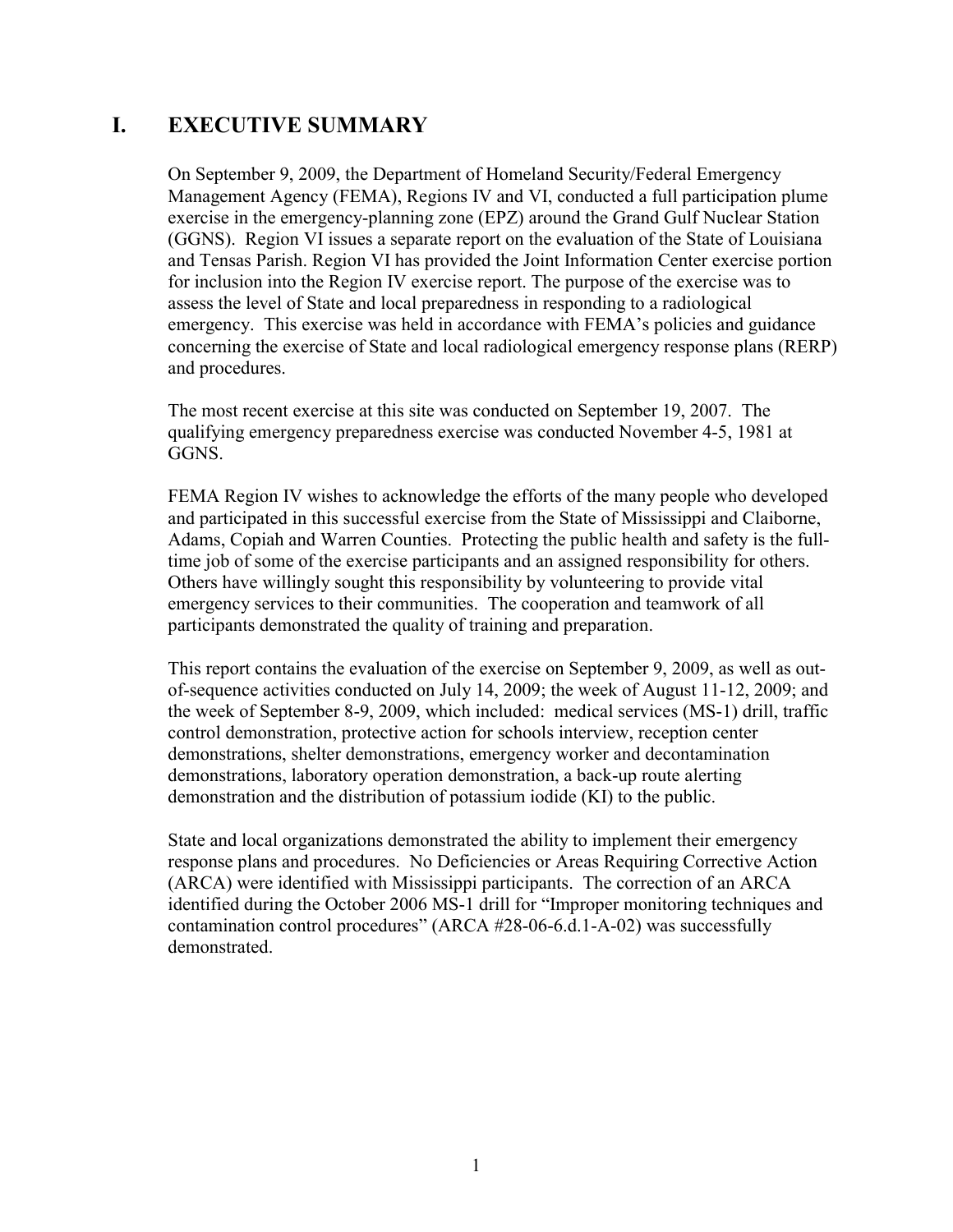# **II. INTRODUCTION**

On December 7, 1979, the President directed FEMA to assume the lead responsibility for all offsite nuclear planning and response. FEMA's activities are conducted pursuant to 44 Code of Federal Regulations (CFR) Parts 350, 351 and 352. These regulations are a key element in the Radiological Emergency Preparedness (REP) Program that was established following the Three Mile Island Nuclear Station accident in March 1979.

44 CFR 350 establishes the policies and procedures for FEMA's initial and continued approval of State and local governments' radiological emergency planning and preparedness for commercial nuclear power plants. This approval is contingent, in part, on State and local government participation in joint exercises with licensees.

FEMA's responsibilities in radiological emergency planning for fixed nuclear facilities include the following:

- Taking the lead in offsite emergency planning and in the review and evaluation of radiological emergency response plans (RERP) and procedures developed by State and local governments;
- Determining whether such plans and procedures can be implemented on the basis of observation and evaluation of exercises of the plans and procedures conducted by State and local governments;
- Responding to requests by the Nuclear Regulatory Commission (NRC) pursuant to the Memorandum of Understanding between the NRC and FEMA (Federal Register, Vol. 58, No. 176, September 14, 1993);
- Coordinating the activities of Federal agencies with responsibilities in the radiological emergency planning process:
	- Department of Agriculture
	- Department of Commerce
	- Department of Energy
	- Department of Health and Human Services
	- Department of the Interior
	- Department of Transportation
	- Environmental Protection Agency
	- Food and Drug Administration and
	- Nuclear Regulatory Commission

Representatives of these agencies serve on the FEMA Region IV Regional Assistance Committee (RAC), which is chaired by FEMA.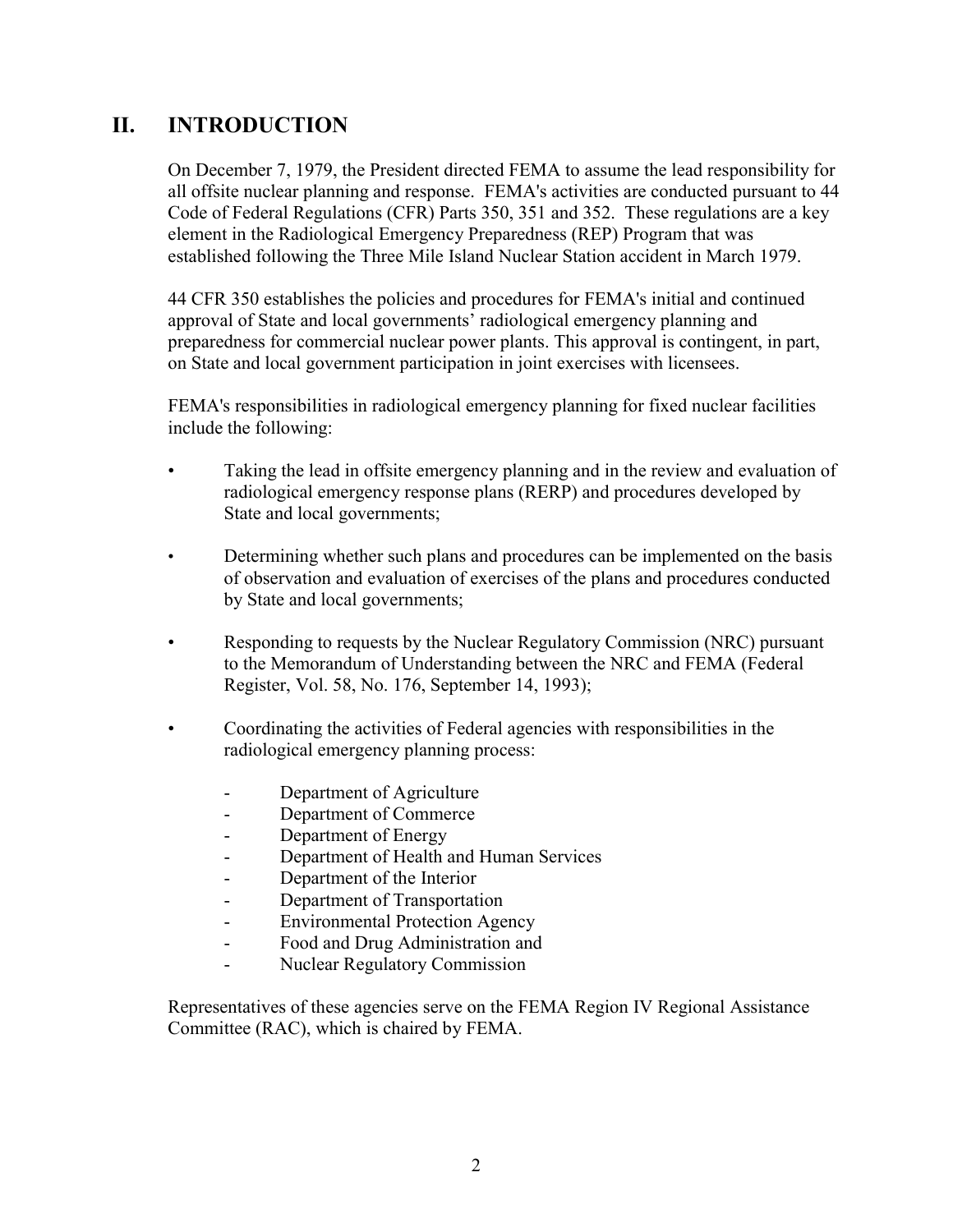Formal submission of the RERPs for the GGNS to FEMA Region IV by the State of Mississippi was made on May 22, 1981. Formal approval of these RERPs was granted on June 29, 1983, under Title 44 CFR 350.

On September 9, 2009, the State of Mississippi and affected local governments conducted a full participation, plume pathway exercise. The State of Louisiana and Tensas Parish also participated. FEMA Regions IV and VI assessed the capabilities of State and local emergency preparedness organizations to implement their RERPs and procedures to protect the public health and safety during a radiological emergency involving the GGNS. The purpose of this report is to present, in a results based format, the exercise results and findings on the performance of the offsite response organizations (ORO) during a simulated radiological emergency.

Out-Of-Sequence Activities were conducted at the below listed locations on the dates specified:

| <b>DATE</b>  | <b>LOCATION</b>  | <b>ACTIVITY</b>                                                                                                 |
|--------------|------------------|-----------------------------------------------------------------------------------------------------------------|
|              |                  |                                                                                                                 |
| $14$ -Jul-09 | Warren           | MS-1 Drill, City of Vicksburg Fire Department and River Region<br><b>Medical Center</b>                         |
| $11-Aug-09$  | Adams            | Demonstration of Emergency Worker & Equipment Monitoring $\&$<br>Decontamination/Shelter Facility               |
| $12-Aug-09$  | Warren           | Demonstration of Emergency Worker & Equipment Monitoring &<br>Decontamination/Shelter Facility/Reception Center |
| $12-Aug-09$  | <b>MSDH/DRH</b>  | Laboratory Operations Demonstration                                                                             |
| 8-Sep-09     | <b>MEMA/SEOC</b> | TCP GE 6 Interview on location, (Ramola Rd. and Highway 18)                                                     |
| $8-Sep-09$   | Claiborne        | Demonstration of Emergency Worker & Equipment Decontamination<br>at Pattison Fire Department                    |
| $8-Sep-09$   | Copiah           | Demonstration of Emergency Worker & Equipment Monitoring &<br>Decontamination/Shelter Facility/Reception Center |
| $9-Sep-09$   | Claiborne        | Backup Route Alerting Demonstration                                                                             |
| $9-Sep-09$   | Claiborne        | Protective Actions for Schools; Bus Driver & Principle Interviews                                               |

# **Table 1. Out-Of-Sequence Activity Schedule**

The findings presented are based on the assessments of the Federal evaluator team, with final determinations being made by Regional Assistance Committee (RAC) Chairperson and Lead Evaluator and approved by the Regional Director.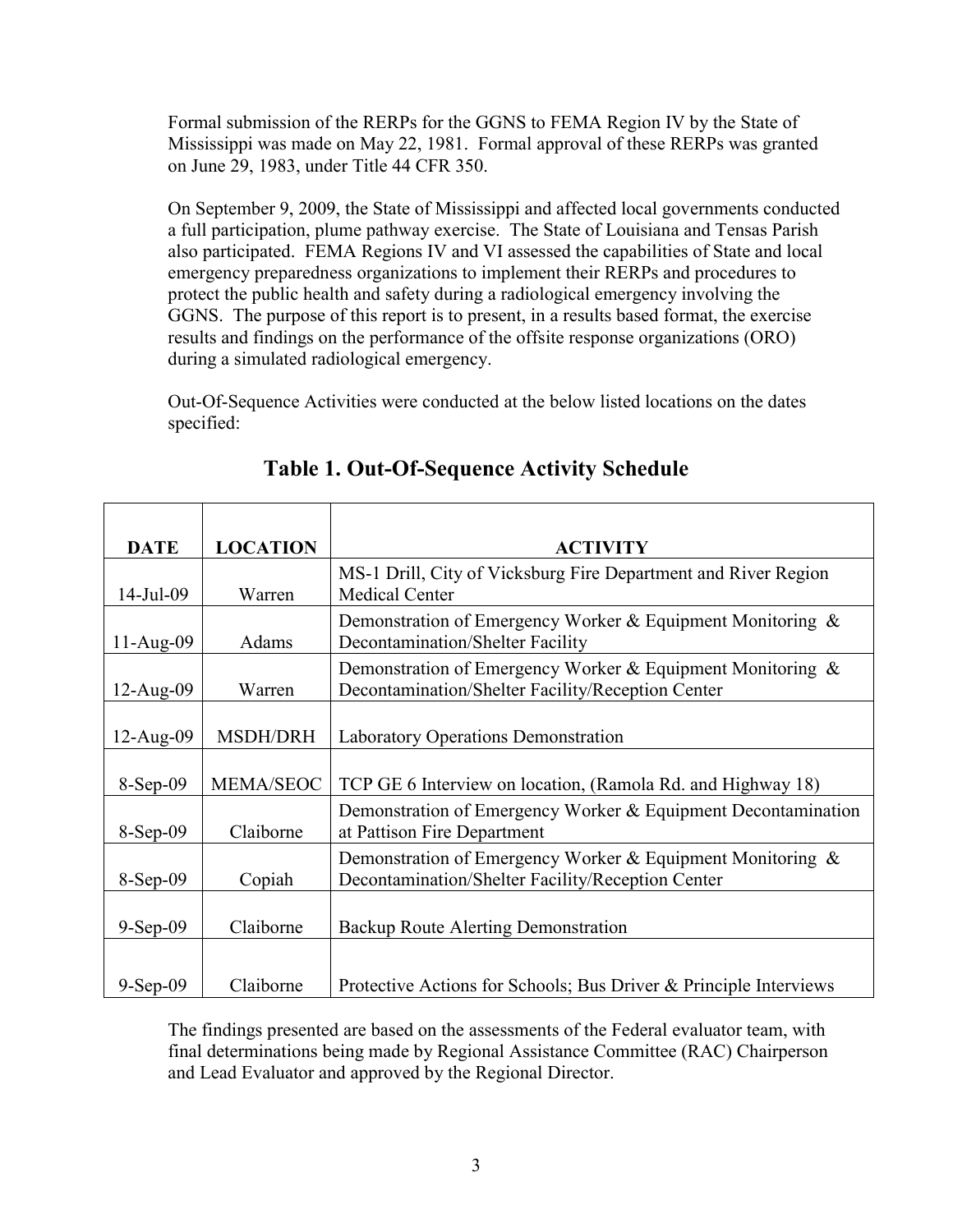The criteria utilized in the FEMA evaluation process are contained in:

- NUREG-0654/FEMA-REP-1, Rev. 1, "Criteria for Preparation and Evaluation of Radiological Emergency Response Plans and Preparedness in Support of Nuclear Power Plants," November 1980
- FEMA-REP "Interim REP Program Manual" dated August 2002

Section III, entitled "Exercise Overview," presents basic information and data relevant to the exercise. This section contains a description of the plume and ingestion pathway EPZs, a listing of all participating jurisdictions and functional entities, which were evaluated, and a table presentation of the time of actual occurrence of key exercise events and activities.

Section IV, entitled "Exercise Evaluation and Results," presents summary information on the demonstration of applicable exercise criterion at each jurisdiction or functional entity evaluated in a results only format. This section also contains the status of ARCAs assessed during previous exercises.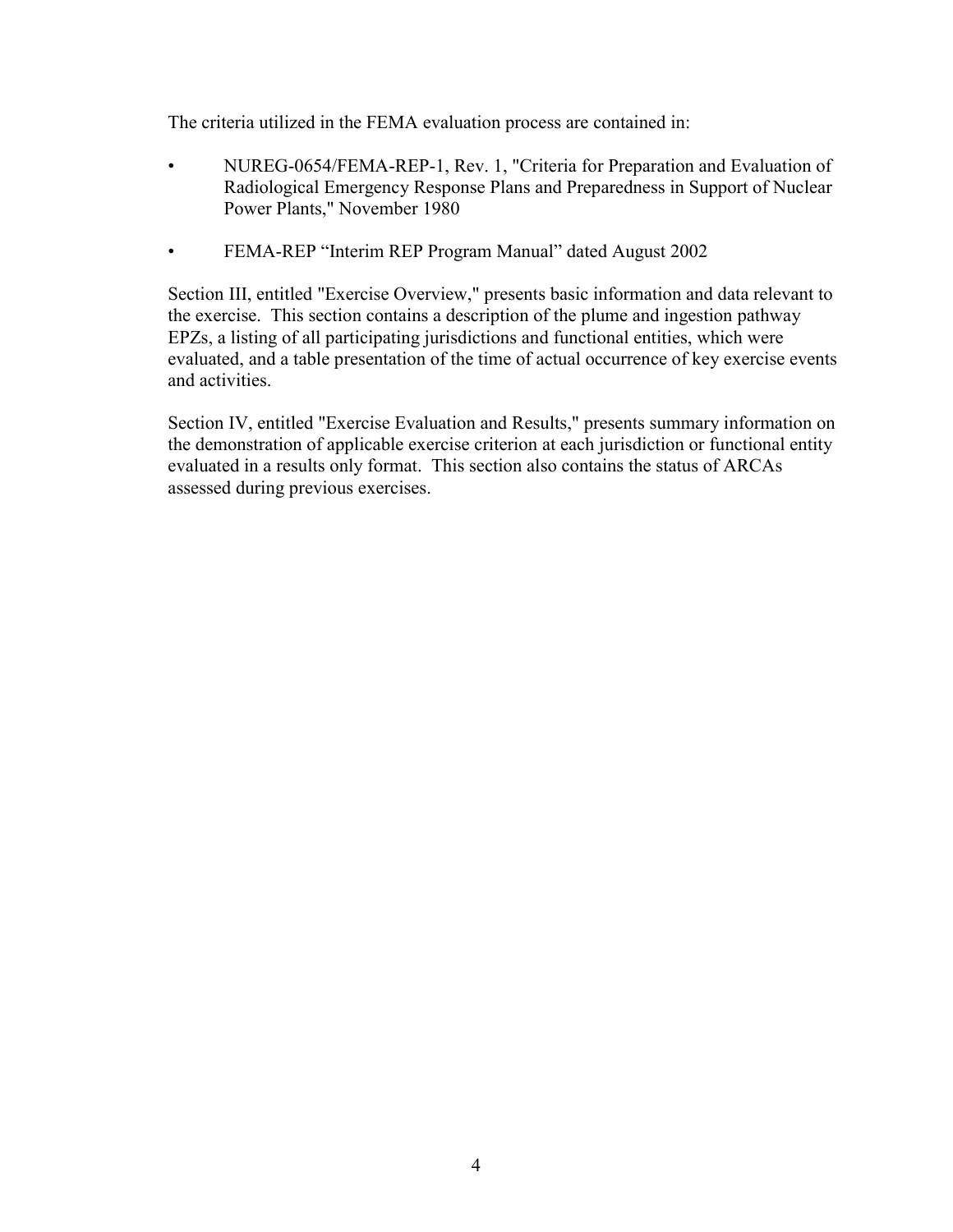## **III. EXERCISE OVERVIEW**

This section contains data and basic information about the September 9, 2009 exercise testing the offsite emergency response capabilities in the area surrounding the GGNS, in the State of Mississippi.

#### **A. EPZ Description**

The GGNS, owned and operated by Entergy Operations Inc, is located near the City of Port Gibson in Claiborne County, Mississippi. Portions of Claiborne County, Mississippi and Tensas Parish, Louisiana, are located in the 10-mile emergency planning zone (EPZ). The land in the Mississippi EPZ is primarily agricultural in nature. The only major recreation area in the 10-mile EPZ is Grand Gulf State Park, located one mile east of the plant. The major transportation facilities in the EPZ include the Mississippi River, US Highway 61, and State Highways 27, 18, and 547, and the Natchez Trace Parkway. The 10 mile EPZ is divided into 11 protective action areas.

The ingestion exposure pathway EPZ that surrounds the GGNS includes all or part of the following Mississippi Counties: Warren, Hinds, Copiah, Adams, Amite, Wilkinson, Franklin, Jefferson, Lincoln, Simpson, Rankin, Madison, Yazoo, Sharkey, and Issaquena. Also included in the ingestion exposure pathway EPZ are the following Louisiana Parishes: Concordia, Franklin, Madison, and East Carroll. The majority of the land use within the ingestion pathway EPZ is agriculture and/or recreational.

#### **B. Exercise Participants**

The following agencies, organizations, and units of government participated in the GGNS exercise on September 9, 2009.

#### **STATE OF MISSISSIPPI**

Board of Animal Health Department of Agriculture and Commerce Department of Education Department of Environmental Quality Department of Health/Division of Radiological Health Emergency Medical Services Department of Mental Health Department of Public Safety/Mississippi Highway Patrol Department of Transportation Department of Wildlife, Fisheries and Parks Development Authority/Energy Division Emergency Management Agency Extension Service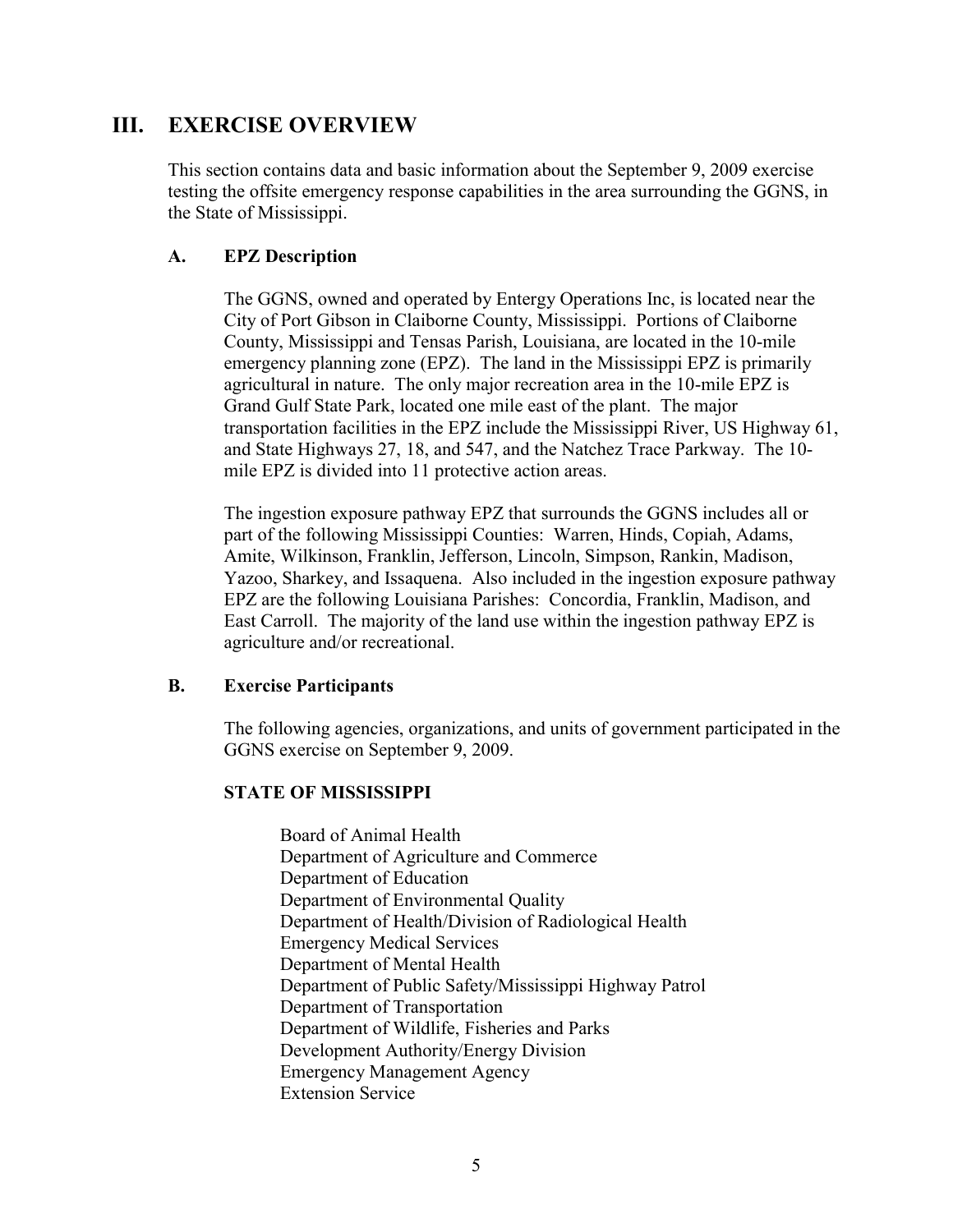Forestry Commission Military Department/National Guard Mississippi State University

#### **RISK JURISDICTION**

Claiborne County

#### **HOST JURISDICTIONS**

Adams County Copiah County Hinds County Warren County

#### **PRIVATE/VOLUNTEER ORGANIZATIONS**

American Nuclear Insurers American Red Cross Salvation Army

#### **FEDERAL GOVERNMENT**

Department of Agriculture Department of Energy Department of Health and Human Services, Centers for Disease Control Department of Homeland Security, Federal Emergency Management Agency Environmental Protection Agency Food and Drug Administration Nuclear Regulatory Commission United States Coast Guard

#### **C. Exercise Timeline**

Table 1, on the following page, presents the time at which key events and activities occurred during the GGNS exercise on September 9, 2009.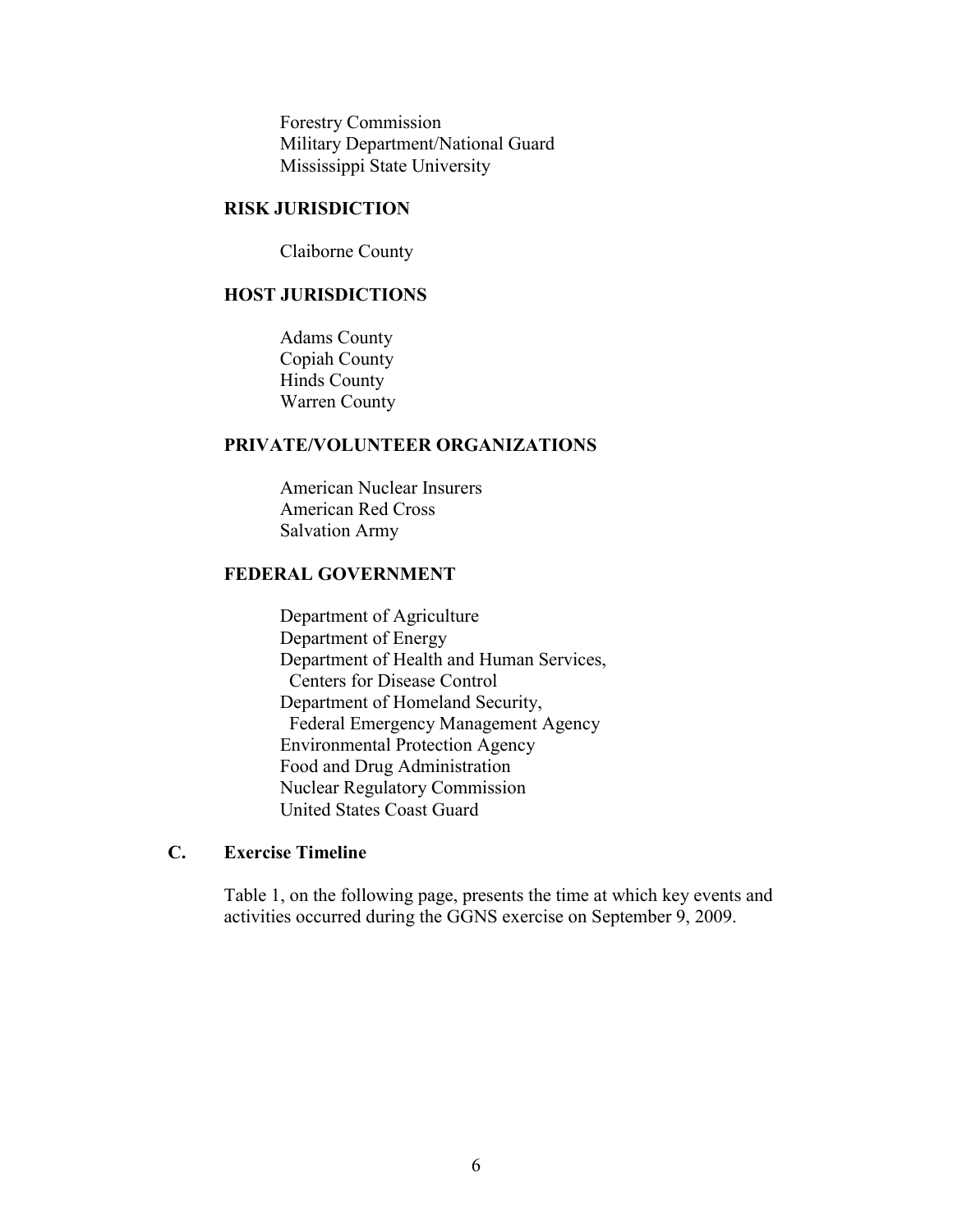#### **Table 2. Exercise Timeline**

# **DATE AND SITE: September 9, 2009 - Grand Gulf Nuclear Station**

| Emergency<br><b>Classification</b>                                                                                                      | <b>Time</b><br><b>Utility</b><br><b>Declared</b> | Time That Notification Was Received or Action Was Taken |             |             |                                   |                               |                                |                                |  |
|-----------------------------------------------------------------------------------------------------------------------------------------|--------------------------------------------------|---------------------------------------------------------|-------------|-------------|-----------------------------------|-------------------------------|--------------------------------|--------------------------------|--|
| <b>Level or Event</b>                                                                                                                   |                                                  | <b>SEOC</b>                                             | <b>ENMC</b> | <b>DOSE</b> | <b>CLAIBORNE</b><br><b>COUNTY</b> | <b>ADAMS</b><br><b>COUNTY</b> | <b>COPIAH</b><br><b>COUNTY</b> | <b>WARREN</b><br><b>COUNTY</b> |  |
| <b>Unusual Event</b>                                                                                                                    | N/A                                              | N/A                                                     | N/A         | N/A         | N/A                               | N/A                           | N/A                            | N/A                            |  |
| <b>Alert</b>                                                                                                                            | 0855                                             | 0912                                                    | 0925        | 0855        | 0909                              | 0927                          | 0928                           | 0930                           |  |
| <b>Site Area Emergency</b>                                                                                                              | 1001                                             | 1013                                                    | 1005        | 1029        | 1015                              | 1027                          | 1029                           | 1026                           |  |
| <b>General Emergency</b>                                                                                                                | 1113                                             | 1123                                                    | 1116        | 1118        | 1125                              | 1136                          | 1139                           | 1137                           |  |
| <b>Simulated Rad. Release Started</b>                                                                                                   | 1122                                             | 1146                                                    | 1125        | 1122        | 1122                              | 1026                          | 1257                           | 1026                           |  |
| <b>Simulated Rad. Release</b><br><b>Terminated</b>                                                                                      | 1355                                             | Ongoing                                                 | Ongoing     | Ongoing     | Ongoing                           | Ongoing                       | Ongoing                        | Ongoing                        |  |
| <b>Facility Declared Operational</b>                                                                                                    | 0938                                             | 1027                                                    | 1000        | 1027        | 0950                              | 1027                          | 1130                           | 1103                           |  |
| <b>Exercise Terminated</b>                                                                                                              | 1410                                             | 1419                                                    | 1406        | 1406        | 1415                              | 1208                          | 1427                           | 1348                           |  |
| <b>Declaration of State of Emergency</b><br>Local                                                                                       |                                                  |                                                         |             |             | 1015                              |                               | 1135                           | 1103                           |  |
| <b>State</b>                                                                                                                            |                                                  | 1039                                                    | 1043        | 1039        |                                   |                               |                                |                                |  |
| <b>Early Precautionary Actions: Evacuated Schools</b><br>and Special Populations; Established a Reception<br>and Congregate Care Center |                                                  | 1030                                                    | 1045        | 1145        | 1021                              | 1047                          | 1131                           |                                |  |
| 1 <sup>st</sup> Protective Action Decision: Evacuated 1, 2a<br>and 7; Sheltered in Place all others                                     |                                                  | 1131                                                    |             | 1129        | 1131                              |                               |                                | 1156                           |  |
| 1 <sup>st</sup> Siren Activation                                                                                                        |                                                  | 1145                                                    | 1145        | 1145        | 1145                              |                               |                                |                                |  |
| 1 <sup>st</sup> EAS Message                                                                                                             |                                                  | 155                                                     | 155         | 1155        |                                   |                               |                                |                                |  |
| KI Administration: KI for Emergency Workers -<br>Voluntary Ingestion                                                                    |                                                  | 1309                                                    | 1309        | 1309        | 1309                              |                               |                                |                                |  |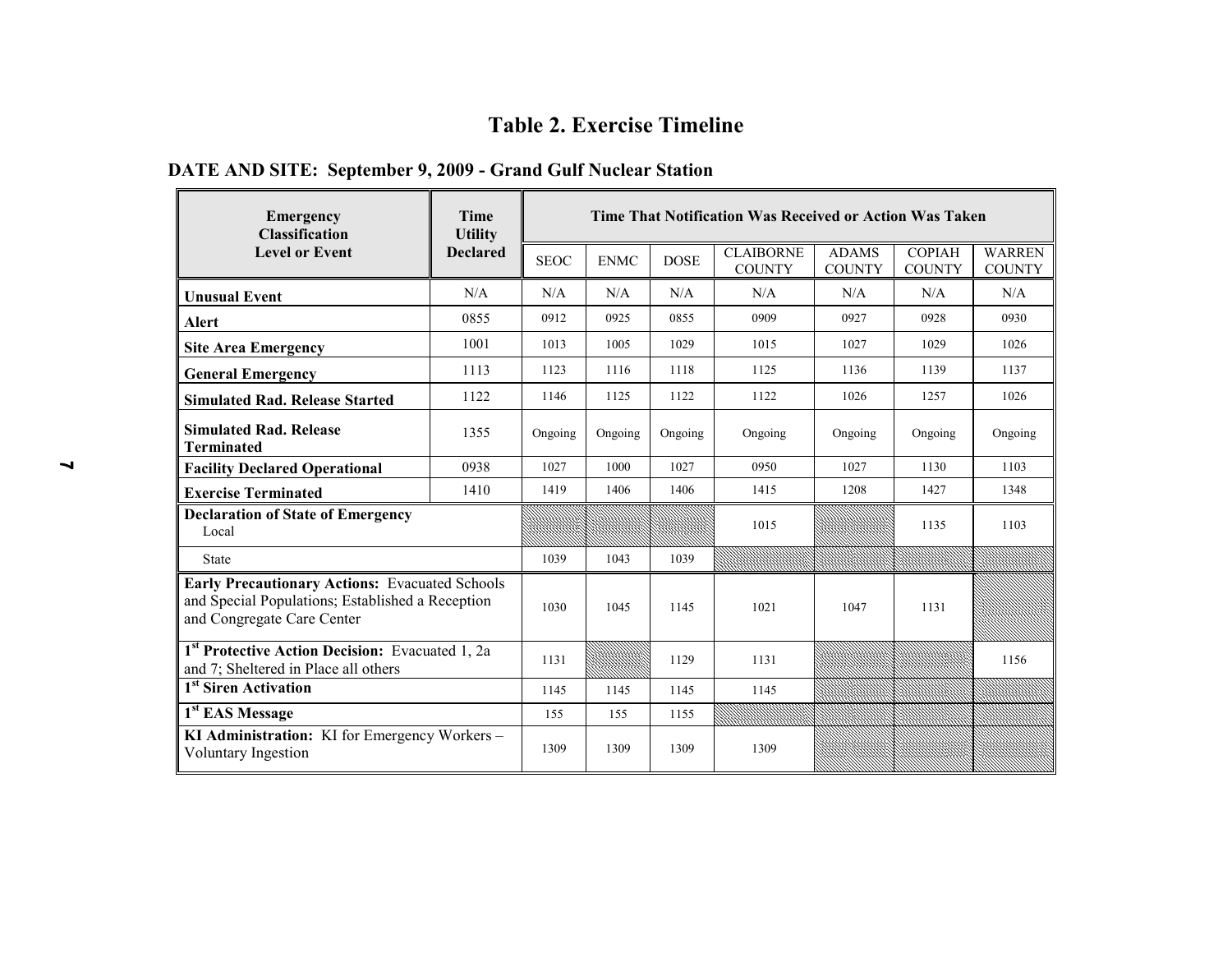# **IV. EXERCISE EVALUATION AND RESULTS**

This section contains the results and findings of the evaluation of all Mississippi jurisdictions and functional entities that participated in the September 9, 2009, exercise testing the offsite emergency response capabilities of State and local governments within the 50-mile EPZ around the GGNS.

Each jurisdiction and functional entity was evaluated on the basis of its demonstration of criteria delineated in exercise criterion contained in the Interim REP Program Manual, dated August 2002. Detailed information on the exercise criteria and the extent-of-play agreement used in this exercise are found in Appendix 3 of this report.

#### **A. Summary Results of Exercise Evaluation - Table 2**

The matrix in Table 2 shows the results of the criteria evaluated during this exercise, organized by jurisdictions and functional entity. Exercise criteria are listed by number. The demonstration status of those criteria is indicated by the use of the following letters:

- M Met (No Deficiency or ARCAs assessed and no unresolved ARCAs from prior exercises)
- D Deficiency assessed
- A ARCA(s) assessed or unresolved ARCA(s) from prior exercise(s)
- N Not Demonstrated (Reason explained in Subsection B)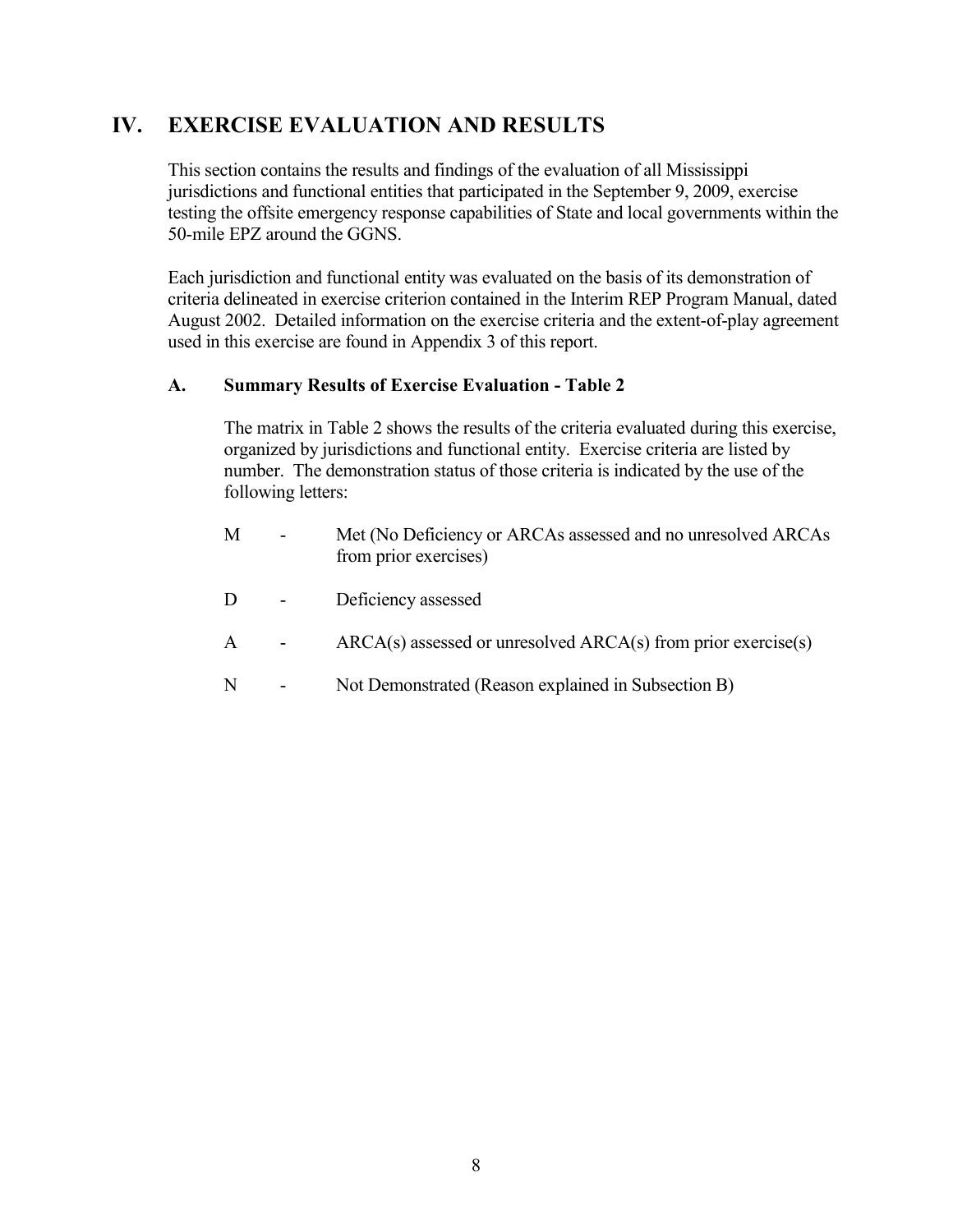# **Table 3. Summary of Exercise Evaluation**

| <b>ELEMENT/Sub-Element</b>                                                        | <b>SEOC</b> | <b>ENMC</b> | <b>EOF</b> | <b>MDRH</b><br><b>DOSE</b> | <b>MDRH</b><br><b>FIX LAB</b> | <b>MDRH</b><br>FMT | <b>CLAIBORNE</b><br>COUNTY | <b>ADAMS</b><br><b>COUNTY</b> | <b>COPIAH</b><br>COUNTY | <b>WARREN</b><br><b>COUNTY</b> |
|-----------------------------------------------------------------------------------|-------------|-------------|------------|----------------------------|-------------------------------|--------------------|----------------------------|-------------------------------|-------------------------|--------------------------------|
| <b>1. EMERGENCY OPERATIONS MANAGEMENT</b>                                         |             |             |            |                            |                               |                    |                            |                               |                         |                                |
| 1.a.1. Mobilization                                                               | M           | M           | M          |                            |                               | M                  | M                          | $\mathbf{M}$                  | M                       | M                              |
| 1.b.1. Facilities                                                                 |             |             |            |                            |                               |                    |                            |                               |                         |                                |
| 1.c.1. Direction and Control                                                      | M           |             | M          | M                          |                               |                    | M                          | M                             | M                       | M                              |
| 1.d.1. Communications Equipment                                                   | M           | M           | M          | M                          |                               | M                  | M                          | M                             | M                       | M                              |
| 1.e.1. Equipment & Supplies to Support Operations                                 | M           | M           | M          | M                          | M                             | M                  | M                          | $\overline{\mathbf{M}}$       | $\overline{\mathbf{M}}$ | M                              |
| 2. PROTECTIVE ACTION DECISION MAKING                                              |             |             |            |                            |                               |                    |                            |                               |                         |                                |
| 2.a.1. Emergency Worker Exposure Control                                          | M           |             | M          | M                          |                               |                    | M                          |                               |                         |                                |
| 2.b.1. Rad Assessment and PARs Based on Available Info                            |             |             | M          | M                          |                               |                    |                            |                               |                         |                                |
| 2.b.2. Rad Assessment and PADs for the General Public                             | M           |             | M          | $\overline{\mathbf{M}}$    |                               |                    | M                          |                               |                         |                                |
| 2.c.1. Protective Action Decisions for Special Populations                        |             |             |            |                            |                               |                    | M                          |                               |                         |                                |
| 2.d.1. Rad Assessment & Decision Making for Ingestion Exposure                    |             |             |            |                            |                               |                    |                            |                               |                         |                                |
| 2.e.1. Rad Assessment & Decision Making for Relocation, Re-entry & Return         |             |             |            |                            |                               |                    |                            |                               |                         |                                |
| 3. PROTECTIVE ACTION IMPLEMENTATION                                               |             |             |            |                            |                               |                    |                            |                               |                         |                                |
| 3.a.1. Implementation of Emergency Worker Control                                 | M           |             | M          | M                          | $\mathbf{M}$                  | M                  | $\mathbf{M}$               | M                             | M                       | M                              |
| 3.b.1. Implementation of KI Decisions                                             | M           |             | M          |                            |                               | M                  |                            |                               |                         |                                |
| 3.c.1. Implementation of PADs for Special Populations                             |             |             |            |                            |                               |                    |                            |                               |                         |                                |
| 3.c.2. Implementation of PADs for Schools                                         |             |             |            |                            |                               |                    | M                          |                               |                         |                                |
| 3.d.1. Implementation of Traffic and Access Control                               | M           |             |            |                            |                               |                    | M                          |                               |                         |                                |
| 3.d.2. Impediments to Evacuation and Traffic and Access Control                   | M           |             |            |                            |                               |                    | M                          |                               |                         |                                |
| 3.e.1. Implementation of Ingestion Decisions Using Adequate Info                  |             |             |            |                            |                               |                    |                            |                               |                         |                                |
| 3.e.2. Implementation of IP Decisions Showing Strategies& Instructional Materials |             |             |            |                            |                               |                    |                            |                               |                         |                                |
| 3.f.1. Implementation of Relocation, Re-entry and Return Decisions                |             |             |            |                            |                               |                    |                            |                               |                         |                                |
| <b>4. FIELD MEASUREMENT and ANALYSIS</b>                                          |             |             |            |                            |                               |                    |                            |                               |                         |                                |
| 4.a.1. Plume Phase Field Measurement & Analysis Equipment                         |             |             |            |                            |                               | M                  |                            |                               |                         |                                |
| 4.a.2. Plume Phase Field Measurement & Analysis Management                        |             |             |            | M                          |                               | M                  |                            |                               |                         |                                |
| 4.a.3. Plume Phase Field Measurements & Analysis Procedures                       |             |             |            |                            |                               | M                  |                            |                               |                         |                                |
| 4.b.1. Post Plume Field Measurement & Analysis                                    |             |             |            |                            |                               |                    |                            |                               |                         |                                |
| 4.b.2. Laboratory Operations                                                      |             |             |            |                            | M                             |                    |                            |                               |                         |                                |
| <b>5. EMERGENCY NOTIFICATION &amp; PUBLIC INFO</b>                                |             |             |            |                            |                               |                    |                            |                               |                         |                                |
| 5.a.1. Activation of Prompt Alert and Notification                                | M           |             |            |                            |                               |                    | $\mathbf{M}$               |                               |                         |                                |
| 5.a.2. Activation of Prompt Alert and Notification 15-Minute (Fast Breaker)       |             |             |            |                            |                               |                    |                            |                               |                         |                                |
| 5.a.3. Activation of Prompt Alert & Notification Backup Alert & Notification      | $\bf{M}$    | M           |            |                            |                               |                    | M                          |                               |                         |                                |
| 5.b.1. Emergency Info and Instructions for the Public and the Media               | M           |             |            |                            |                               |                    | M                          |                               |                         |                                |
| <b>6. SUPPORT OPERATIONS/FACILITIES</b>                                           |             |             |            |                            |                               |                    |                            |                               |                         |                                |
| 6.a.1. Monitoring and Decon of Evacuees and EWs and Registration Evacuees         |             |             |            |                            |                               |                    | M                          | M                             | M                       | M                              |
| 6.b.1. Monitoring and Decon of Emergency Worker Equipment                         |             |             |            |                            |                               |                    | $\mathbf{M}$               |                               | M                       |                                |
| 6.c.1. Temporary Care of Evacuees                                                 |             |             |            |                            |                               |                    |                            | M                             | M                       | M                              |
| 6.d.1. Transport and Treatment of Contaminated Injured Individuals                |             |             |            |                            |                               |                    |                            |                               |                         | $\overline{\mathbf{M}}$        |

#### **DATE AND SITE: September 9, 2009 – Grand Gulf Nuclear Station**

 $\bullet$ 

**LEGEND:**  $M = Met$   $A = ARCA$ 

**D** <sup>=</sup>**D**eficiency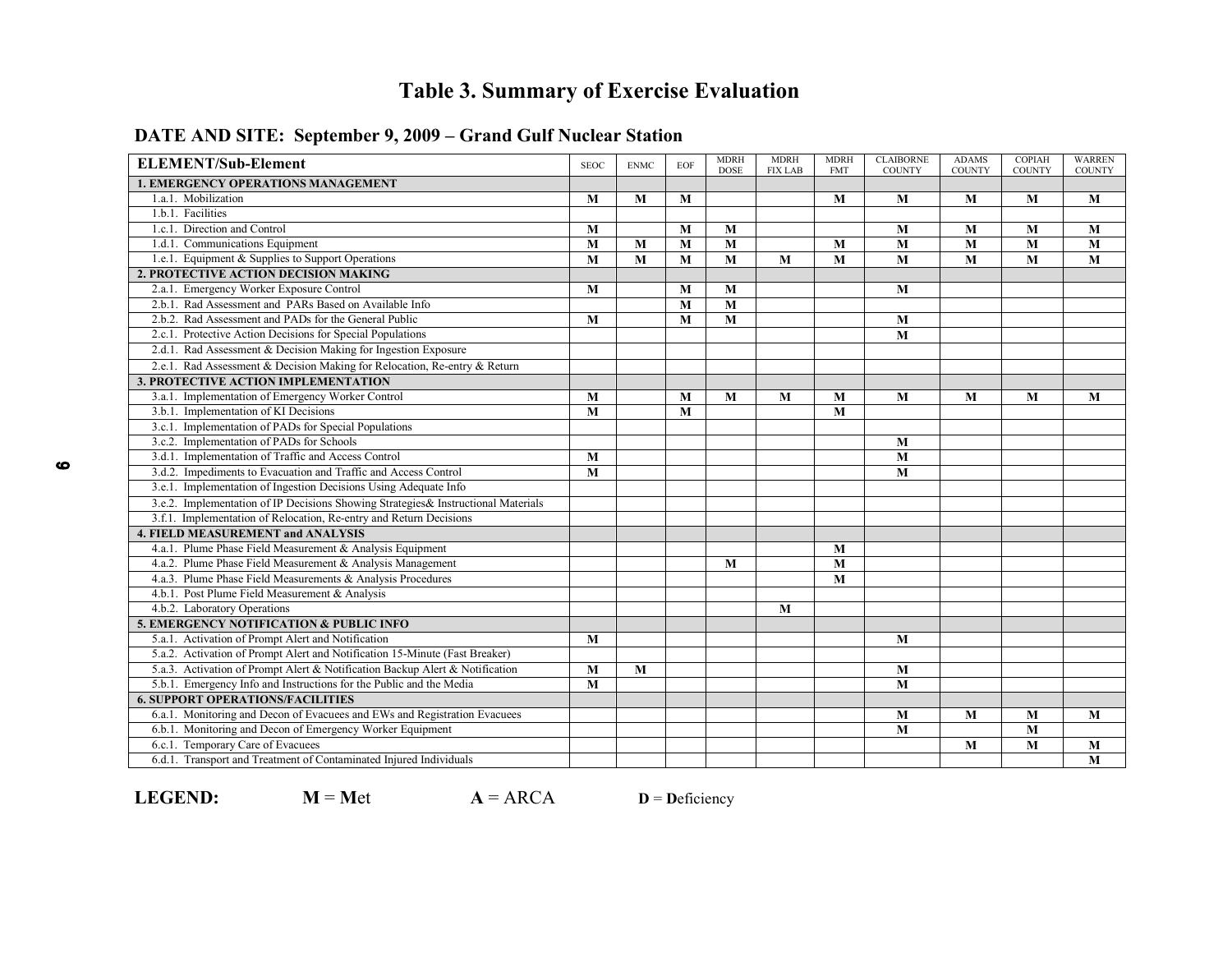#### **B. Status of Jurisdictions Evaluated**

This subsection provides information on the evaluation of each participating jurisdiction and functional entity in a results based format.

- Met Exercise criterion successfully demonstrated; No Deficiencies or ARCAs were assessed during this exercise, and no ARCAs remaining from previous exercises remain unresolved.
- **Deficiency** Exercise criterion was demonstrated, but errors were observed. Each deficiency is described, and corrective action recommendations are included.
- **Area Requiring Corrective Actions**  Exercise criteria under which one or more ARCAs were assessed during the current exercise or ARCAs assessed during prior exercises that remain unresolved. A description of the included, as well as the recommended corrective action to be demonstrated before or during the next biennial exercise.
- Not Demonstrated Listing of exercise criteria that were not demonstrated as scheduled during this exercise, and the reason they were not demonstrated.
- **Prior ARCAs Resolved** Description(s) of ARCA(s) assessed during previous exercises, which were resolved in this exercise and the corrective actions demonstrated.
- **Prior ARCAs Unresolved** Description(s) of ARCA(s) assessed during prior exercises, which were not resolved in this exercise. Included is the reason the ARCA remains unresolved and recommended corrective actions to be demonstrated before or during the next biennial exercise.

The following are definitions of the two types of exercise issues, which may be discussed in this report.

- **•** A **Deficiency** is defined in FEMA-REP-14 as "...an observed or identified inadequacy of organizational performance in an exercise that could cause a finding that offsite emergency preparedness is not adequate to provide reasonable assurance that appropriate protective measures can be taken in the event of a radiological emergency to protect the health and safety of the public living in the vicinity of a nuclear power plant."
- An **ARCA** is defined in FEMA-REP-14 as "...an observed or identified inadequacy of organizational performance in an exercise that is not considered, by itself, to adversely impact public health and safety."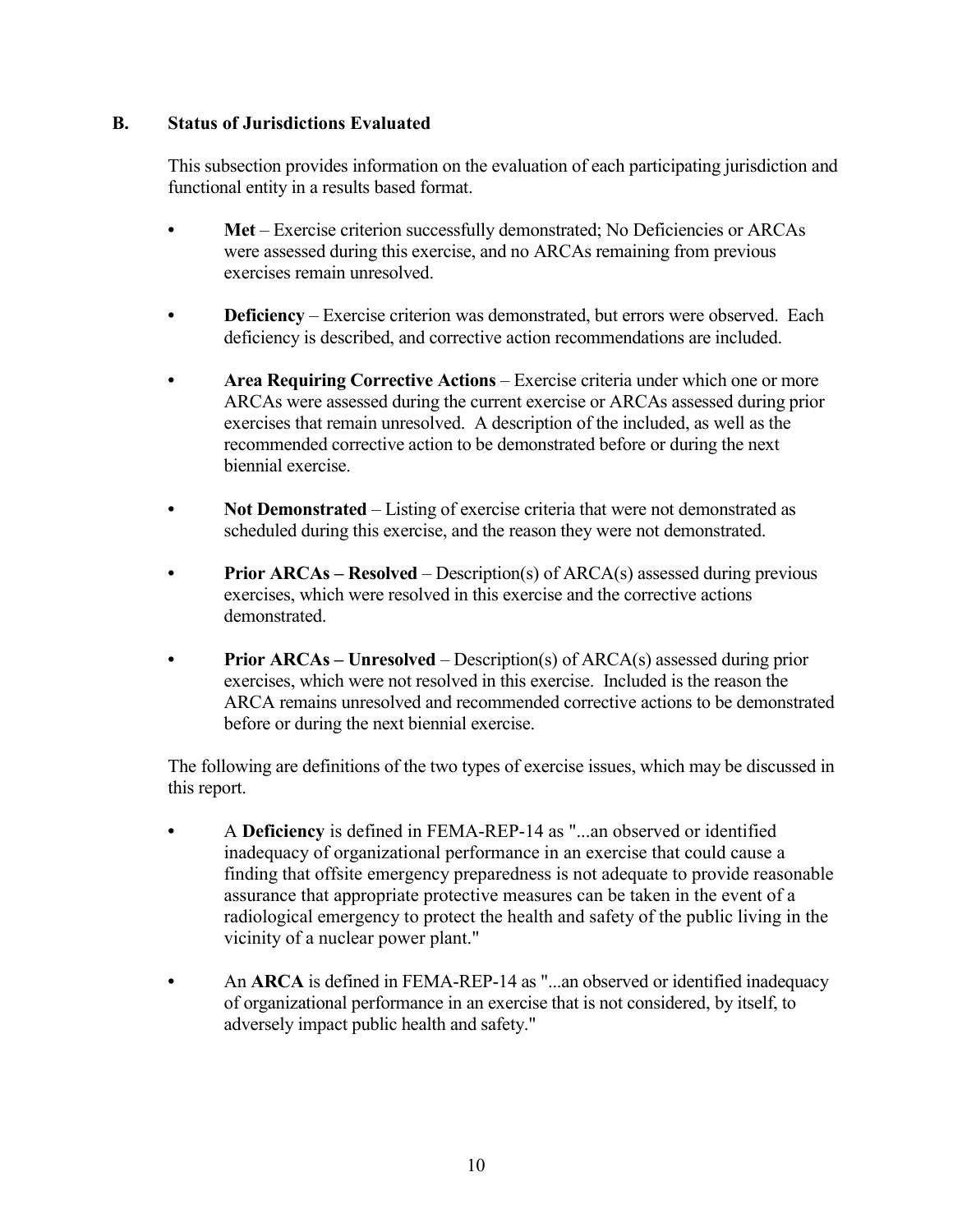## **1. STATE OF MISSISSIPPI**

## **1.1 State Emergency Operations Center**

The Mississippi Emergency Management Agency (MEMA) successfully demonstrated the full activation of the Mississippi State Emergency Operations Center (SEOC). Upon initiation of emergency email and page notifications, the MEMA staff arrived to the EOC expeditiously, followed shortly thereafter by emergency support functions (ESF). The Mississippi State Emergency Operations Center (SEOC) has two levels of direction and control. The Directors Office of Response Director has primary responsibility for the response effort as well as the primary responsibility for coordinating protective action decisions with Mississippi Emergency Management Agency (MEMA) executive directors, the Mississippi State Department of Health, Division of Radiological Health (MSDH/DRH) and the risk county Emergency Management Director. The Operations Bureau Director implements and distributes the decisions to the SEOC staff and lower level emergency functions. This dual method of direction and control works very well and reduces the task overload effect which can occur with a single director.

- **a. MET:** Criteria 1.a.1, 1.c.1, 1.d.1, 1.e.1, 2.a.1, 2.b.2, 3.a.1, 3.b.1, 3.d.1, 3.d.2, 5.a.1, 5.a.3 and 5.b.1
- **b. DEFICIENCY:** NONE
- **c. ARCA:** NONE
- **d. NOT DEMONSTRATED:** NONE
- **e. PRIOR ARCAs RESOLVED:** NONE
- **f. PRIOR ARCAs UNRESOLVED:** NONE

## **1.2 Fact Finding: Water Way Clearance (USCG Interview)**

The United States Coast Guard (USCG) did not participate in the evaluated exercise; however interviews were conducted on September 9<sup>th</sup>, 2009 with the Marine Safety Detachment of the Lower Mississippi Sector, Headquartered in Memphis, Tennessee The Marine Safety Detachment, located at 225 Coast Guard Road, Vicksburg, Mississippi was stood up at this site in 2007, has a staff of six personnel, limited equipment and no tactical communications that allows direct communication with the State or Grand Gulf Nuclear Station (GGNS). It has responsibilities that include management of approximately one thousand, one hundred river miles, that encompass the Mississippi, Ouachita and Red Rivers, and includes the authority to close rivers or waterways under their control at their discretion or direction from the Regional Headquarters.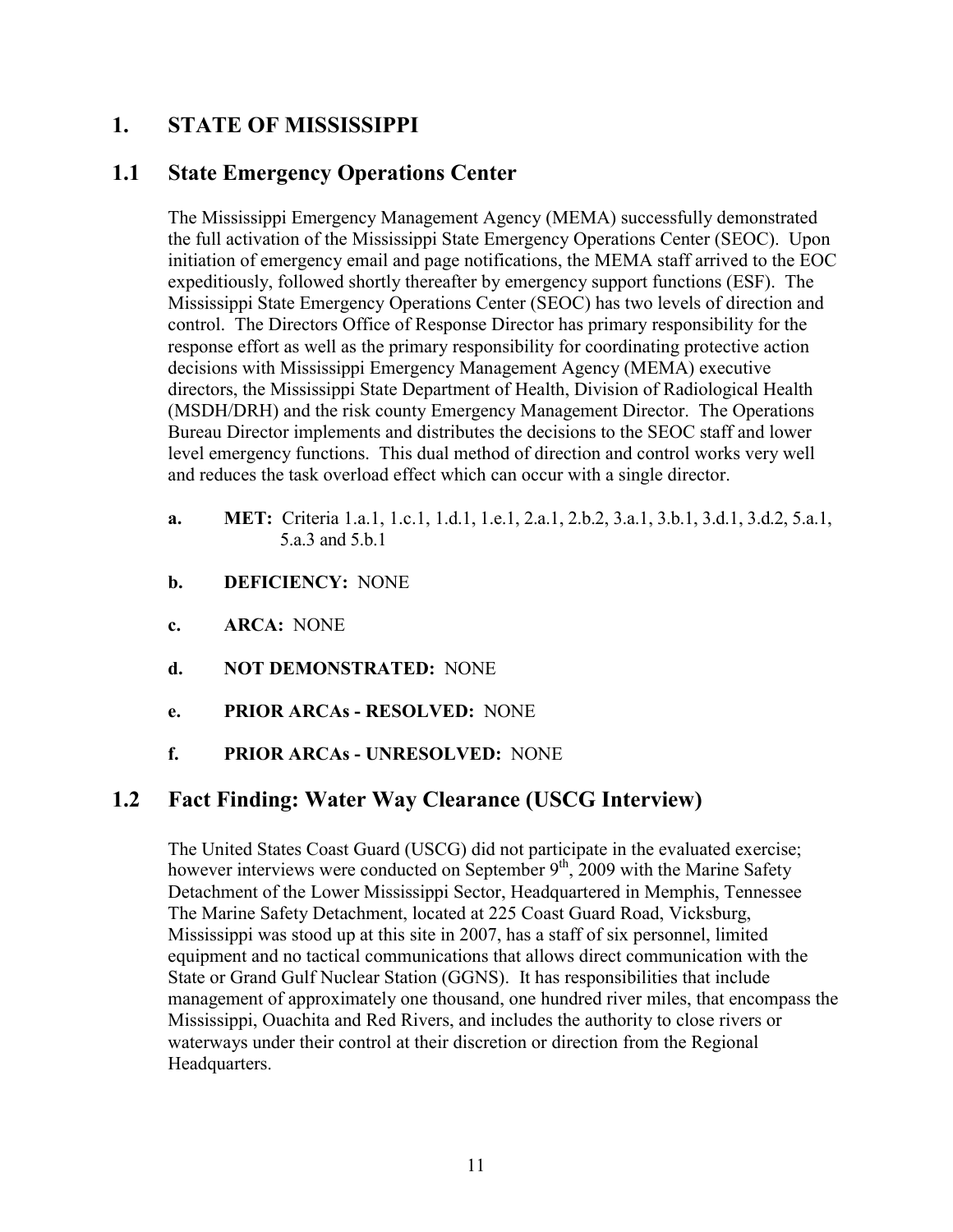The Detachment Supervisor and the DHS Security Port/Recovery Specialist, both assigned to this detachment, were available and provided responses to inquires regarding USCG, Mississippi and GGNS coordinated efforts. The Detachment Supervisor and DHS representative exhibited extensive knowledge of Coast Guard and River Operations as they pertained to incidents that occur and require response in their areas of responsibility. They indicated they have recently begun a relationship with the State (MEMA) and GGNS officials with intent to develop a plan that details the capabilities and limitations that they would be available to provide. Currently, they are using an 'All Hazards' approach to dealing with any river related incident.

Initial coordination identified there are pre-existing State and local plans that defer to the USCG as the principle authority for river clearance and closings, but do not detail responsibilities or extent of USCG involvement. There are no Memorandums of Understanding or Agreement between the State, Communities or the USCG that specify agreement and commitment. The Detachment Supervisor also indicated the method of communication for a GGNS emergency is unclear. Aside from landline, cell phone or fax there is no dedicated equipment to communicate with the State or GGNS. They explained that while the USCG controls the rivers, it will require equipment and law enforcement support and assistance from the State Fish and Wildlife and local communities to adequately cover any affected areas in response to an incident at GGNS. They further clarified that their Detachment is not equipped, trained or inclined officially or otherwise to deal directly with a Radiological incident at GGNS and would likely use a perimeter security concept to secure the area affected by an incident at GGNS.

In closing, the USCG conveyed, that knowing the availability of State and community resources to support river operations, they believe there are enough resources available to adequately conduct a river clearing or closing if necessary. Efforts have been initiated to develop a joint operations group that includes the states of Mississippi and Louisiana and local resources on either side of the river that have been well received by officials in either agency, are progressing well and will put in place a plan that supports any necessary response.

- **a. INTERVIEW CRITERIA** 1.a.1, 1.d.1, 1.e.1, 3.a.1, 3.b.1 and 5.a.3
- **b. DEFICIENCY:** NONE
- **c. ARCA:** NONE
- **d. NOT DEMONSTRATED:** NONE
- **e. PRIOR ARCAs RESOLVED:** NONE
- **f. PRIOR ARCAs UNRESOLVED:** NONE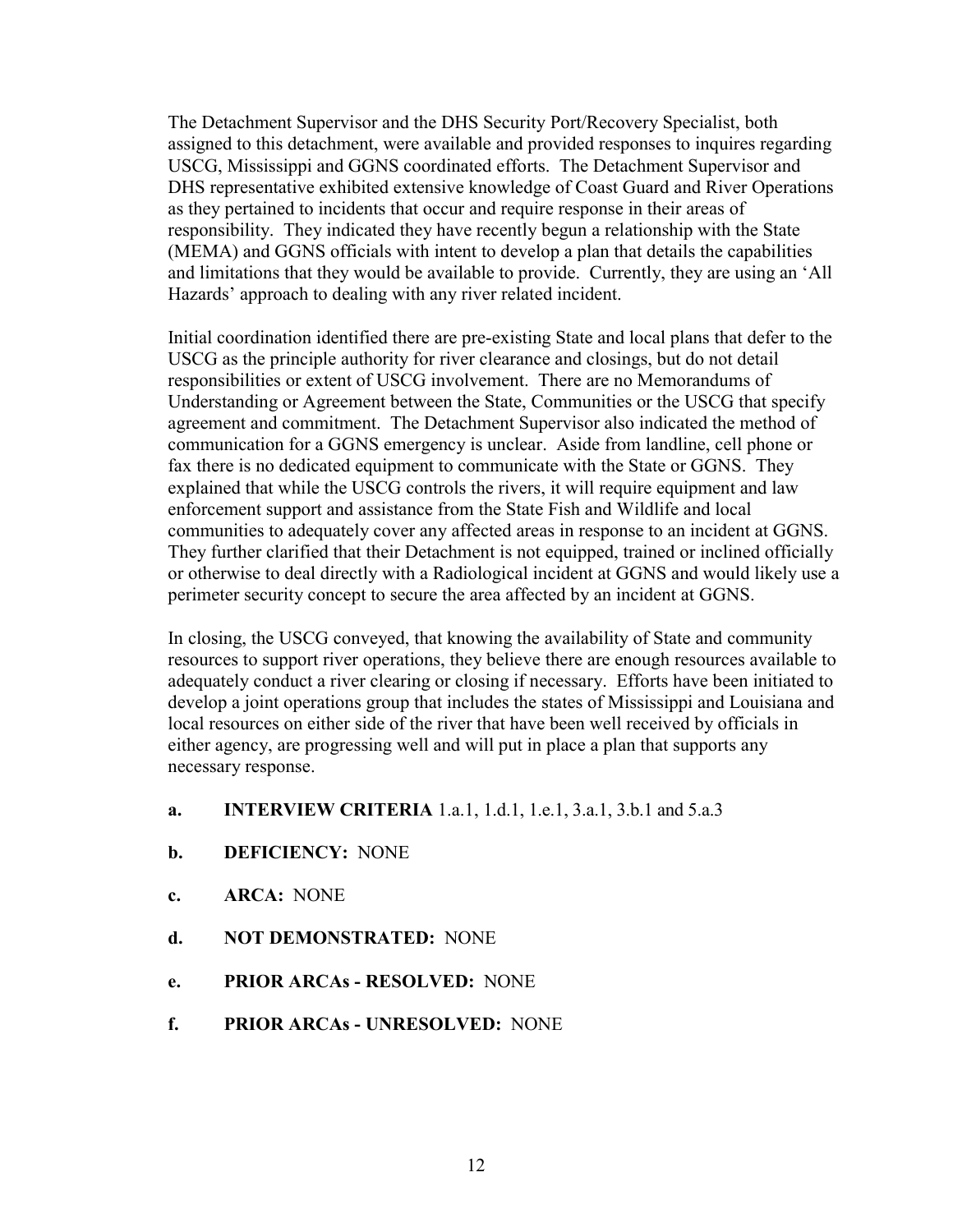# **1.3 Emergency News Media Center**

The Emergency News Media Center (ENMC), located in the Entergy Operations Building, Echelon One, 1350 Echelon Parkway, Jackson, Mississippi provided a sufficient operational area for the ENMC. Public Information Officers (PIO) from Mississippi Emergency Management Agency (MEMA), Mississippi State Department of Health – Division of Radiological Health, Claiborne County Civil Defense, Entergy Operations and other staff demonstrated good coordination, cooperation and dissemination of timely and accurate media information throughout the exercise. The ENMC staff held three media briefings in a large well-equipped auditorium. The briefings provided accurate and complete information regarding the emergency at Grand Gulf Nuclear Station to the mock media in a timely manner. The public inquiry hotline number was distributed to the public early in the demonstration and staff fielded simulated inquires from the public very well. Rumors were addressed in media briefings as identified. A bank of four television sets was also utilized in the Mississippi Operations Room for constant media monitoring. (See Appendix 7 for the JIC evaluation for Louisiana).

- **a. MET:** Criteria 1.a.1, 1.d.1, 1.e.1 and 5.b.1
- **b. DEFICIENCY:** NONE
- **c. AREAS REQUIRING CORRECTIVE ACTION:** NONE
- **d. NOT DEMONSTRATED:** NONE
- **e. PRIOR ARCAs RESOLVED:** NONE
- **f. PRIOR ARCAs UNRESOLVED:** NONE

## **1.4 Emergency Operations Facility**

The Grand Gulf Emergency Operations Facility (EOF), located on-site in the station's training complex is radiologically hardened and served as an excellent facility from which all participating response organizations can effectively manage emergency operations.

Communications and coordination between the State officials deployed to the EOF and with officials representing the State of Louisiana, and the utility operator, were excellent. Additionally, the availability of technical information in the EOF was accurate and provided in a timely fashion.

The State staff deployed to the EOF effectively; performed independent accident analyses, to include radiological dose assessment; provided direction and control for the State's radiological field monitoring teams, and kept the State Emergency Operations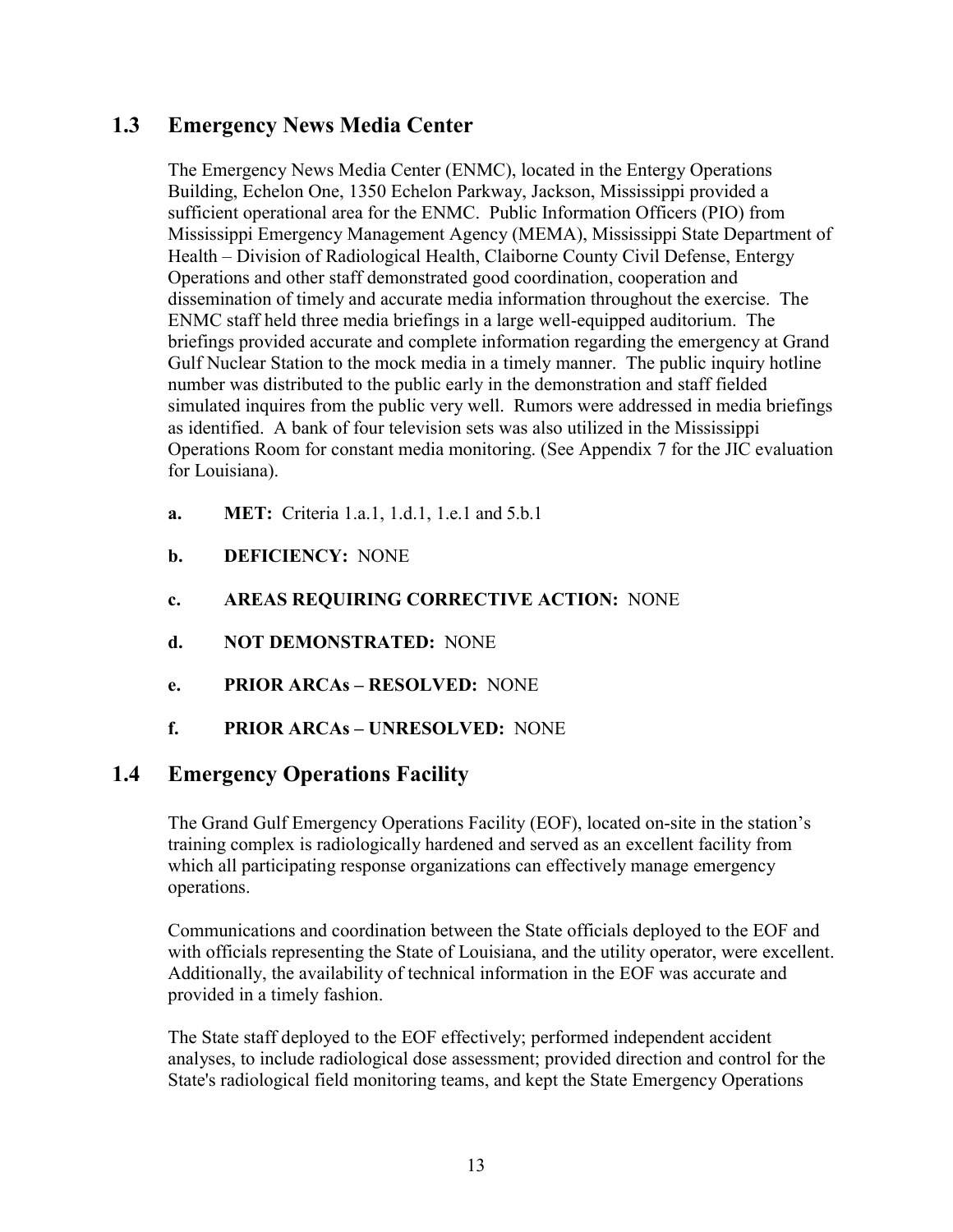Center, located in Jackson, Mississippi, fully informed of all current technical developments.

All of the State officials at the EOF were well trained, knowledgeable, followed applicable procedures, and overall performed their respective responsibilities in an efficient and professional manner.

- **a. MET:** Criteria 1.a.1; 1.c.1; 1.d.1; 1.e.1; 2.a.1; 2.b.1; 2.b.2; 3.a.1 and 3.b.1
- **b. DEFICIENCY:** NONE
- **c. AREAS REQUIRING CORRECTIVE ACTION:** NONE
- **d. NOT DEMONSTRATED:** NONE
- **e. PRIOR ARCAs RESOLVED:**
- **f. PRIOR ARCAs UNRESOLVED:** NONE

## **1.5 Dose Assessment**

The State Radiological Accident Assessment Officer/ Division of Radiological Health Director (SRAAO/DRH Director) and his staff worked closely together to obtain and manage a large amount of technical data.

When advised by the Radiological Assessment Coordinator in the Emergency Operations Facility (EOF) that the Grand Gulf Nuclear Station had issued a Protective Action Recommendation (PAR) to evacuate a two-mile radius around the plant and five-miles in the downwind direction in sectors A and B the SRAAO/DRH Director took the recommendation to the Director of the Office of Response (DOR) where sectors ABC were swiftly converted to Protective Action Areas 1, 2A and 7. The SRAAO/DRH Director and MEMA Technical Director met with the DOR in the DOR's office and contacted the Port Gibson/Claiborne County Civil Defense Director. Together, they discussed the recommendation and then made the Protective Action Decision to evacuate areas 1, 2A and 7 and shelter the remainder of the 10-mile Emergency Planning Zone (EPZ). Evacuation of the general public and special population in areas 1, 2A and 7 was reported as complete at 1245.

- **a. MET:** Criteria 1.c.1, 1.d.1, 1.e.1, 2.a.1, 2.b.1, 2.b.2, 3.a.1 and 4.a.2
- **b. DEFICIENCY:** NONE
- **c. AREAS REQUIRING CORRECTIVE ACTION:** NONE
- **d. NOT DEMONSTRATED:** NONE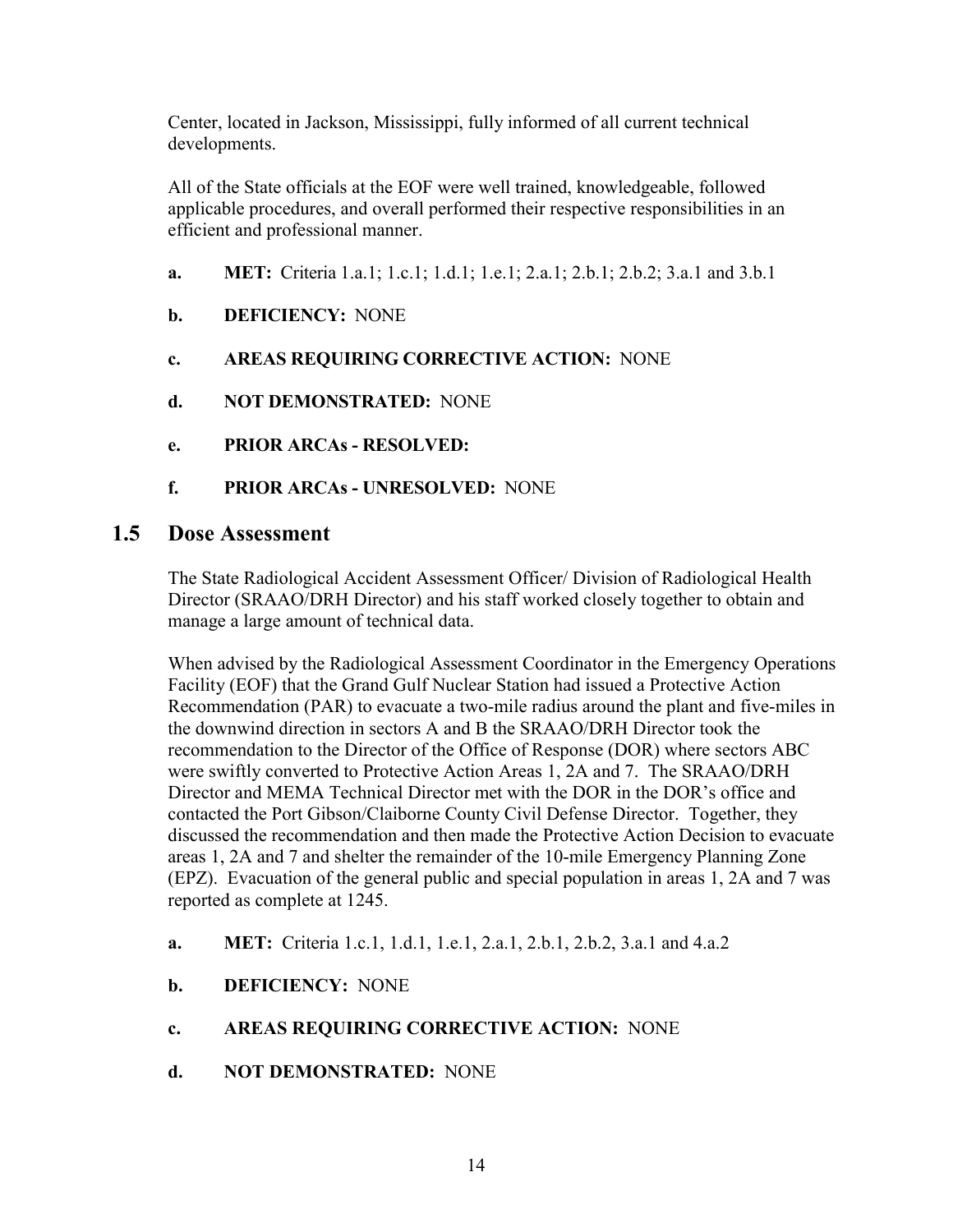#### **e. PRIOR ARCAs – RESOLVED:** NONE

### **f. PRIOR ARCAs – UNRESOLVED:** NONE

## **1.6 Fixed Laboratory Operations**

The Mississippi State Department of Health, Division of Radiation Health demonstrated sample receipt, processing, and analysis capabilities at the State's fixed radiological laboratory facility. Participants followed procedures, established appropriate radiological control areas and demonstrated appropriate contamination controls during sample receipt and handling. The laboratory staff is commended on the process improvements observed in this demonstration. The time expended, dedication and positive attitude of participants resulted in a successful demonstration of the laboratory's capabilities.

- **a. MET:** Criteria 1.e.1, 3.a.1 and 4.c.1
- **b. DEFICIENCY:** NONE
- **c. ARCA:** NONE
- **d. NOT DEMONSTRATED:** NONE
- **e. PRIOR ARCAs RESOLVED:** NONE
- **f. PRIOR ARCAs UNRESOLVED:** NONE

## **1.7 Radiological Field Monitoring Teams**

The State of Mississippi Field Monitoring Teams (FMT) demonstrated effective use of instrumentation and equipment, and followed applicable procedures in the successful accomplishment of all tasks. Instruments and equipment were organized in secure containers, enabling team members to take ambient measurements and collect environmental samples in a timely and efficient manner. Use of the primary communication systems was demonstrated and the FMTs routinely communicated results to the Field Team Coordinator (FTC). Team members were cognizant of administrative exposure levels and potassium iodide instructions. Team members demonstrated competence and professionalism throughout the exercise.

- **a. MET:** Criteria 1.a.1, 1.d.1, 1.e.1, 3.a.1, 3.b.1, 4.a.1, 4.a.2 and 4.a.3
- **b. DEFICIENCY:** NONE
- **c. AREAS REQUIRING CORRECTIVE ACTION:** NONE
- **d. NOT DEMONSTRATED:** NONE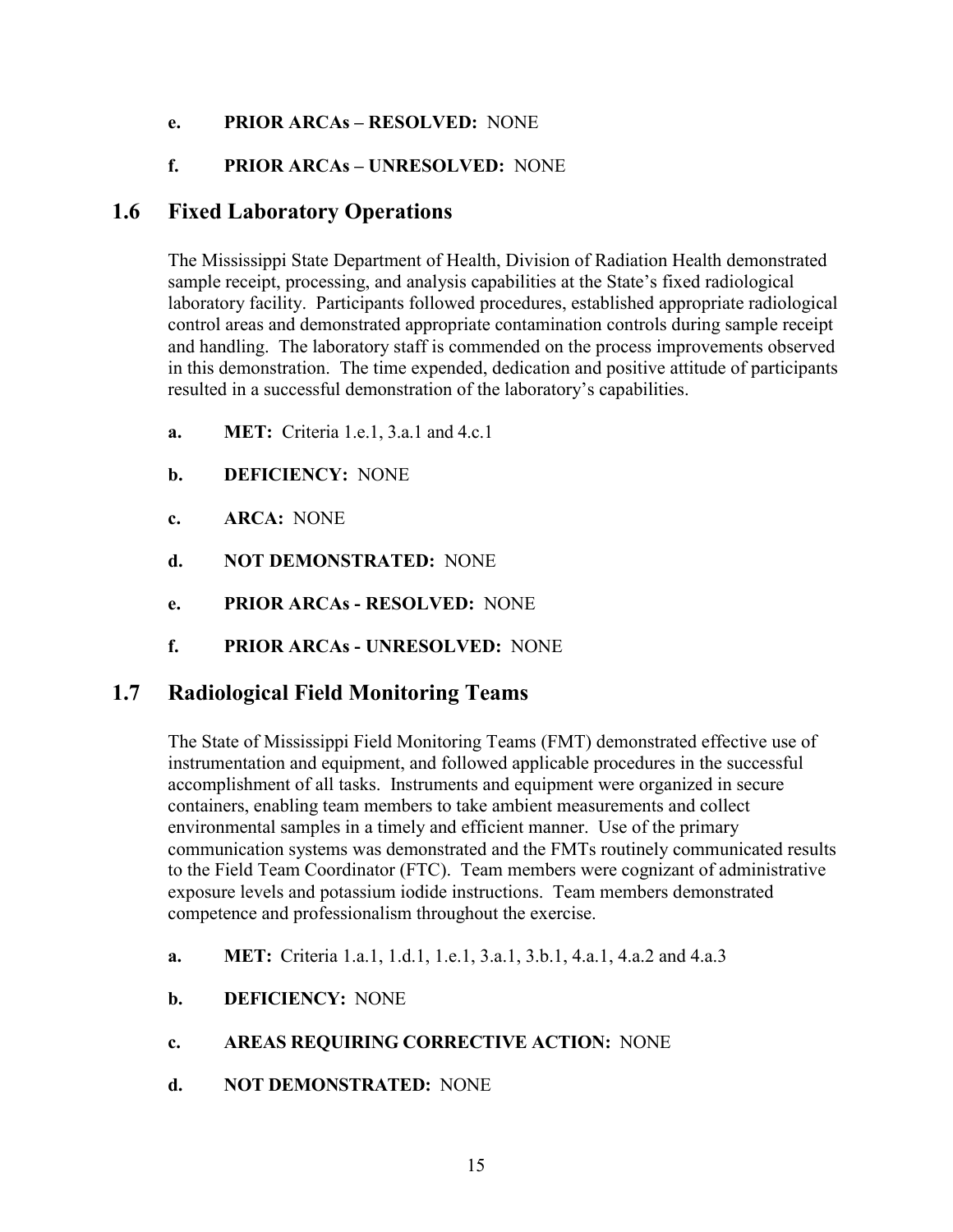#### **e. PRIOR ARCAs – RESOLVED:** NONE

### **f. PRIOR ARCAs – UNRESOLVED:** NONE

## **1.8 State Traffic Control Points**

At 1630 on September 8, 2009, an out-of-sequence (OOS) event was conducted at Traffic Control Point (TCP) GE 6 located at the intersection of Ramola Road and Highway 18 in Claiborne County. The Mississippi Highway Patrol (MHP) and Mississippi Department of Transportation (MDOT) participated in this event. MDOT staff delivered an equipment trailer and described the equipment and methods they would use to set up the TCP. MHP Officers discussed their responsibilities at the TCP for directing traffic, assisting citizens and responding to any impediments in traffic flow. MHP and MDOT personnel displayed adequate knowledge of dosimetry and Potassium Iodide (KI) and its uses. Both groups displayed a high degree of professionalism and a certainty that they possessed the knowledge, skills and ability to carry out all responsibilities associated with establishing and operating a TCP. Both groups were also equipped with all necessary materials needed to carry out their assignments.

- **a. MET:** Criteria 1.d.1, 1.e.1, 3.a.1, 3.b.1, 3.d.1 and 3.d.2
- **b. DEFICIENCY:** NONE
- **c. AREAS REQUIRING CORRECTIVE ACTION:** NONE
- **d. NOT DEMONSTRATED:** NONE
- **e. PRIOR ARCAs RESOLVED:** NONE
- **f. PRIOR ARCAs UNRESOLVED:** NONE

## **2. RISK JURISDICTION**

## **2.1 CLAIBORNE COUNTY**

## **2.1.1 Emergency Operations Center**

The Emergency Management Director (EMD) exhibited excellent command and control throughout the exercise. He effectively used his Operations Officer to assist him in insuring all agencies were being proactive and in tracking mission assignments to verify their status. Key County personnel (President of the Board of Supervisors, Port Gibson Mayor, County Sheriff, Port Gibson Police Chief) were present throughout the exercise and took an active part in making protective action decisions (PAD) and in coordinating inter agency activities and double checking to insure the EMD was following the plans to protect the population. The EMD conducted frequent briefings and utilized the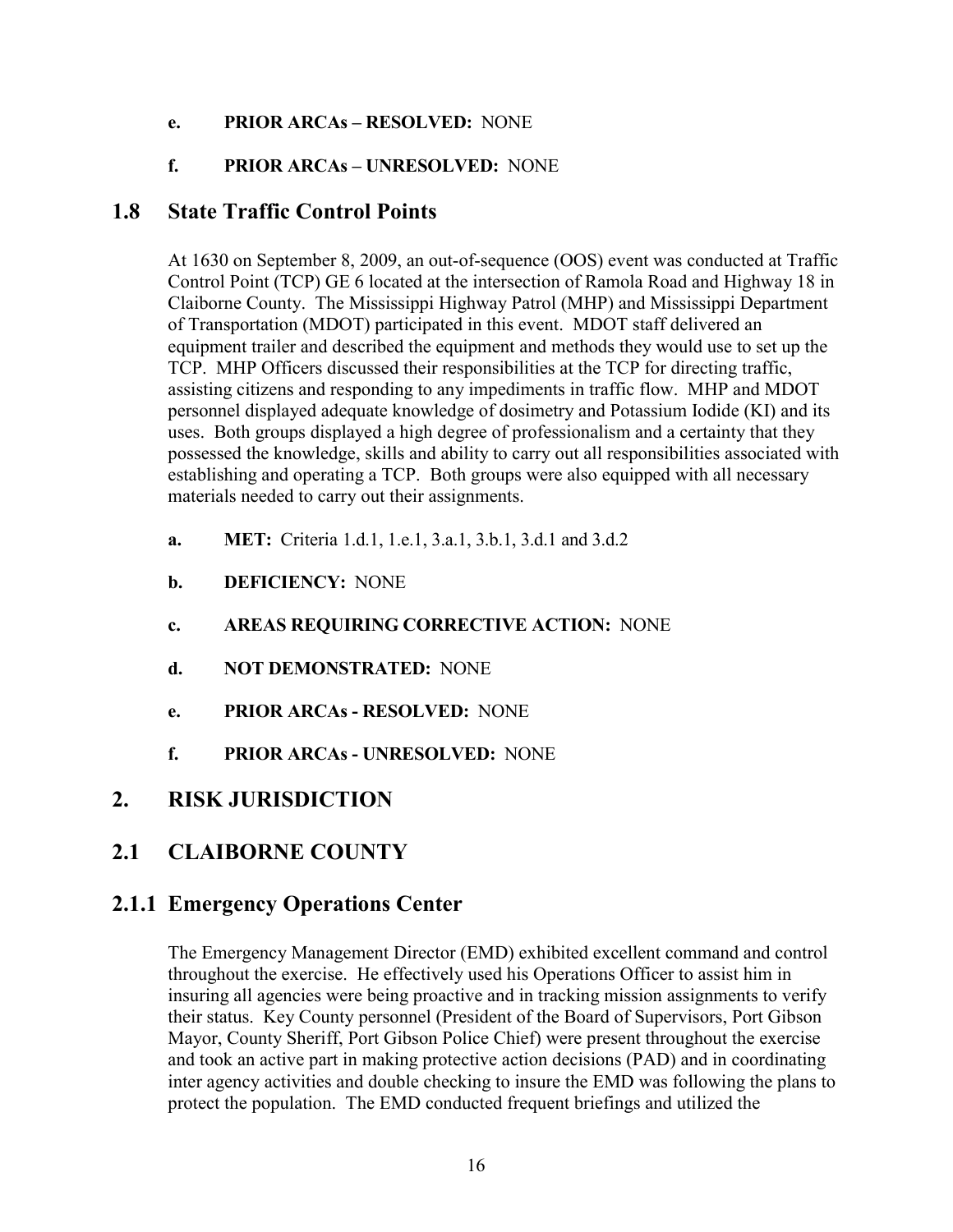experience of the members of the EOC staff to complete all activities to insure the safety of the public.

- **a. MET:** Criteria 1.a.1, 1.c.1, 1.d.1, 1.e.1, 2.a.1, 2.b.2, 2.c.1, 3.a.1, 3.c.2, 3.d.1, 3.d.2, 5.a.1, 5.a.3 and 5.b.1
- **b. DEFICIENCY:** NONE
- **c. ARCA:** NONE
- **d. NOT DEMONSTRATED:** NONE
- **e. PRIOR ARCAs RESOLVED:** NONE
- **f. PRIOR ARCAs UNRESOLVED:** NONE

## **2.1.2 Traffic Control Points**

Claiborne County Backup Route Alerting was conducted by interview and demonstrated in-person with two Claiborne County Sheriff's Deputies and the Claiborne County Emergency Management Operations Manager on September 9, 2009. During the interview, the CCEM Operations Manager explained that routes for Backup Route Alerting would be determined in the EOC based on siren failure location(s). Deputies would then be instructed by radio of which routes to perform the back-up alerting. Deputies were provided with the necessary equipment and instructions, including a prescripted message for use to conduct the alerting. The Deputies were well aware of the procedures for Route Alerting in the event of primary siren failure, as well as the proper use of dosimetry and Potassium Iodine.

- **a. MET:** Criteria 1.e.1, 3.a.1 and 5.a.3
- **b. DEFICIENCY:** NONE
- **c. ARCA:** NONE
- **d. NOT DEMONSTRATED:** NONE
- **e. PRIOR ARCAs RESOLVED:** NONE
- **f. PRIOR ARCAs UNRESOLVED:** NONE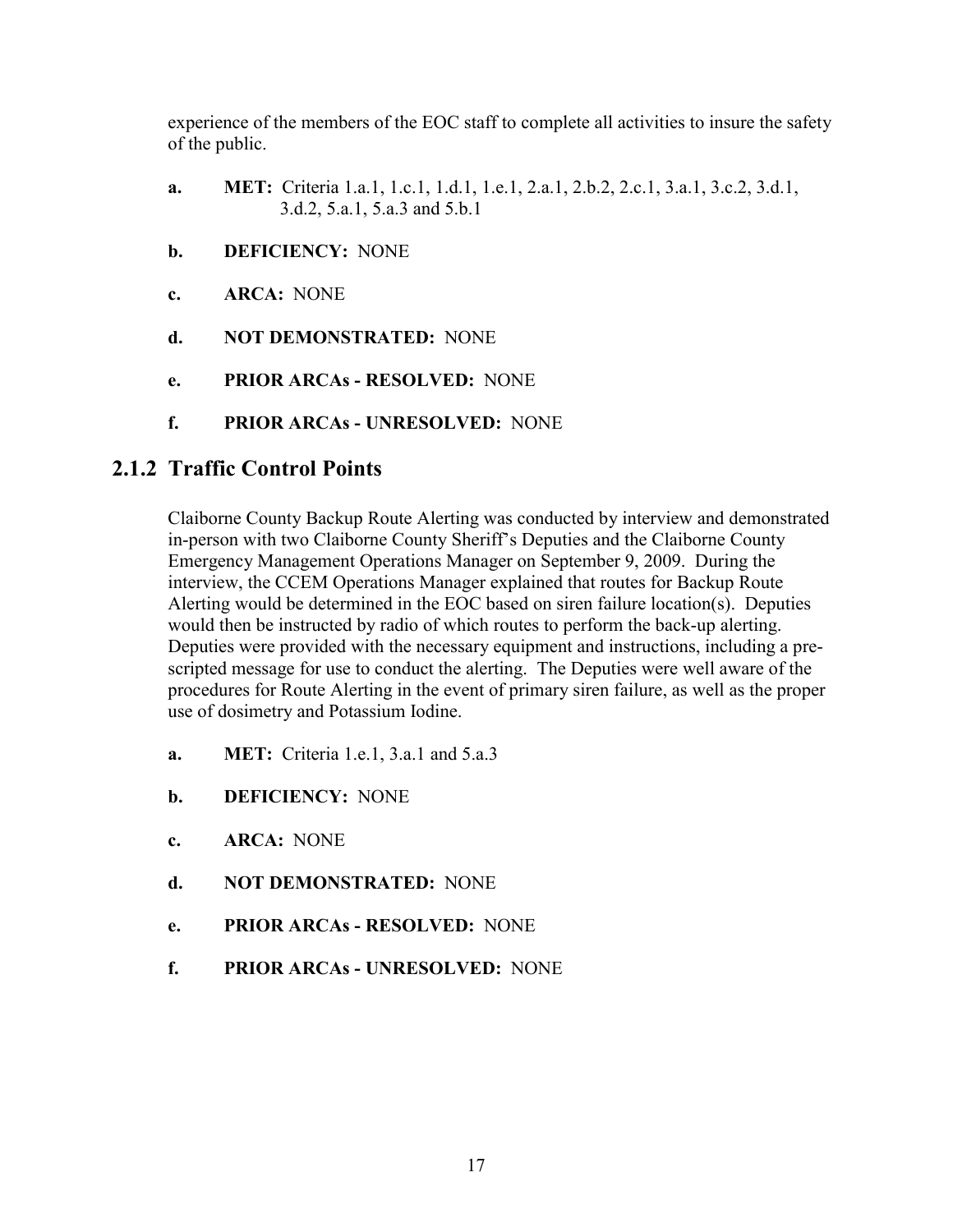# **2.1.3 Emergency Worker & Equipment Monitoring & Decontamination**

An Emergency Worker Monitoring and Decontamination Center (EWMD) for Claiborne County was established at the Pattison Fire Department located at 10047 Highway SR-547, in Pattison, MS, in an out of sequence activity on September 07, 2009. The Claiborne County Fire Department supported the monitoring and decontamination function at this location. Fire personnel set up the EWMD in accordance with their plans and procedures, including locations for vehicles to enter the monitoring area, for monitoring to be conducted, and for clean and quarantine vehicle parking lots. The facility provided sufficient space to conduct monitoring and decontamination operations. Fire participants were familiar with exposure control limits, contamination control limits and monitoring techniques, and decontamination methods. Staffing was adequate to provide radiation monitoring and decontamination services for expected Claiborne County emergency worker equipment and personnel. All participants were familiar with their roles and conducted their duties with professionalism, competence, and dedication.

- **a. MET:** Criteria 1.e.1, 3.a.1, 6.a.1 and 6.b.1
- **b. DEFICIENCY:** NONE
- **c. ARCA:** NONE
- **d. NOT DEMONSTRATED:** NONE
- **e. PRIOR ARCAs RESOLVED:** NONE
- **f. PRIOR ARCAs UNRESOLVED:** NONE

## **2.1.4 Protective Actions for Schools**

Personnel representing Claiborne County Schools, including School Principles, the Transportation Coordinator and Bus Drivers participated in interviews regarding their roles in supporting an emergency evacuation of schools within the 10-mile Emergency Planning Zone (EPZ). During an emergency at the Grand Gulf Nuclear Station (GGNS), protective actions for the schools in the EPZ are issued by the Superintendent based on guidance from Emergency Operations Center (EOC) policy staff including guidance from; the Utility, State and County Emergency Management, and State Radiological Health Officer. At Site Area Emergency (SAE), schools prepare to evacuate and busses are paged to return to the bus barn for evacuation instructions, where they are provided with dosimetry equipment and evacuation maps. Loaded evacuating busses travel in police escorted convoy to a relocation shelter at Hazlehurst High School in Copiah County. American Red Cross (ARC) staffs and registers each arriving student at the shelter. Parents are notified of the evacuation via Emergency Alert System (EAS) messages and local media.

**a. MET:** Criterion 3.c.2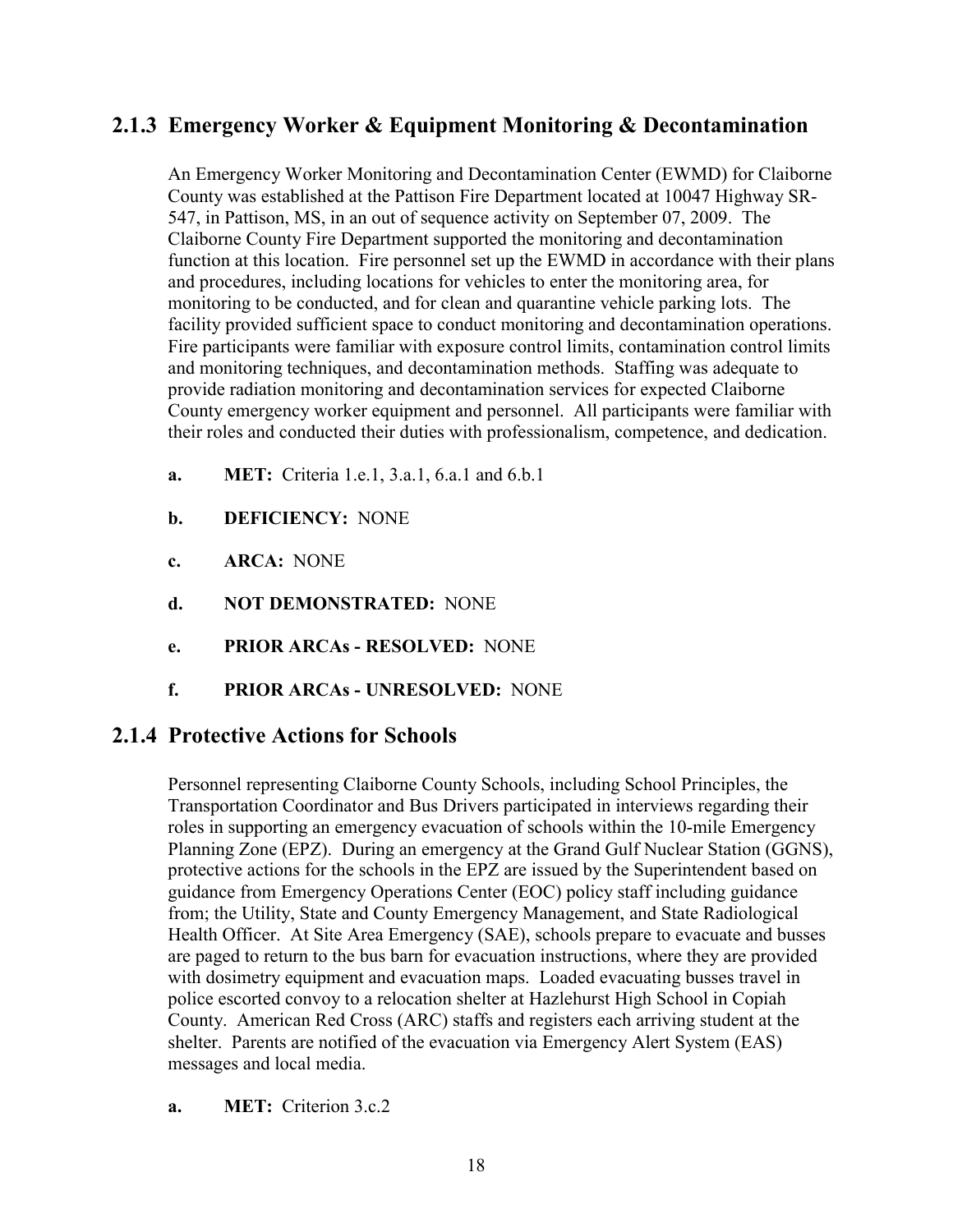- **b. DEFICIENCY:** NONE
- **c. ARCA:** NONE
- **d. NOT DEMONSTRATED:** NONE
- **e. PRIOR ARCAs RESOLVED:** NONE
- **f. PRIOR ARCAs UNRESOLVED:** NONE

# **3. HOST JURISDICTIONS**

# **3.1 ADAMS COUNTY**

## **3.1.1 Emergency Operations Center**

Adams County demonstrated the ability to its host county responsibilities during an Emergency Operations Center (EOC) activation and subsequent interagency coordination. All agencies were represented by knowledgeable and competent professionals who energetically discussed how to improve their capabilities. The risk county should be comforted in the knowledge that Adams County is prepared to receive, monitor, decontaminate and care for its citizens in the event of an evacuation.

- **a. MET:** Criteria 1.a.1, 1.c.1, 1.d.1 and 1.e.1
- **b. DEFICIENCY:** NONE
- **c. ARCA:** NONE
- **d. NOT DEMONSTRATED:** NONE
- **e. PRIOR ARCAs RESOLVED:** NONE
- **f. PRIOR ARCAs UNRESOLVED:** NONE

## **3.1.2 Reception and Congregate Care**

Adams County successfully demonstrated its procedures to receive, monitor, decontaminate, register and shelter evacuees during an out-of-sequence (OOS) drill at the Natchez High School. City, County and volunteer organizations melded well as a team focused on safeguarding evacuees from the risk County. All participants demonstrated a strong desire to refine their individual and collective skills and were open to recommendations to improve their capabilities.

**a. MET:** Criteria 1.e.1, 3.a.1, 6.a.1 and 6.c.1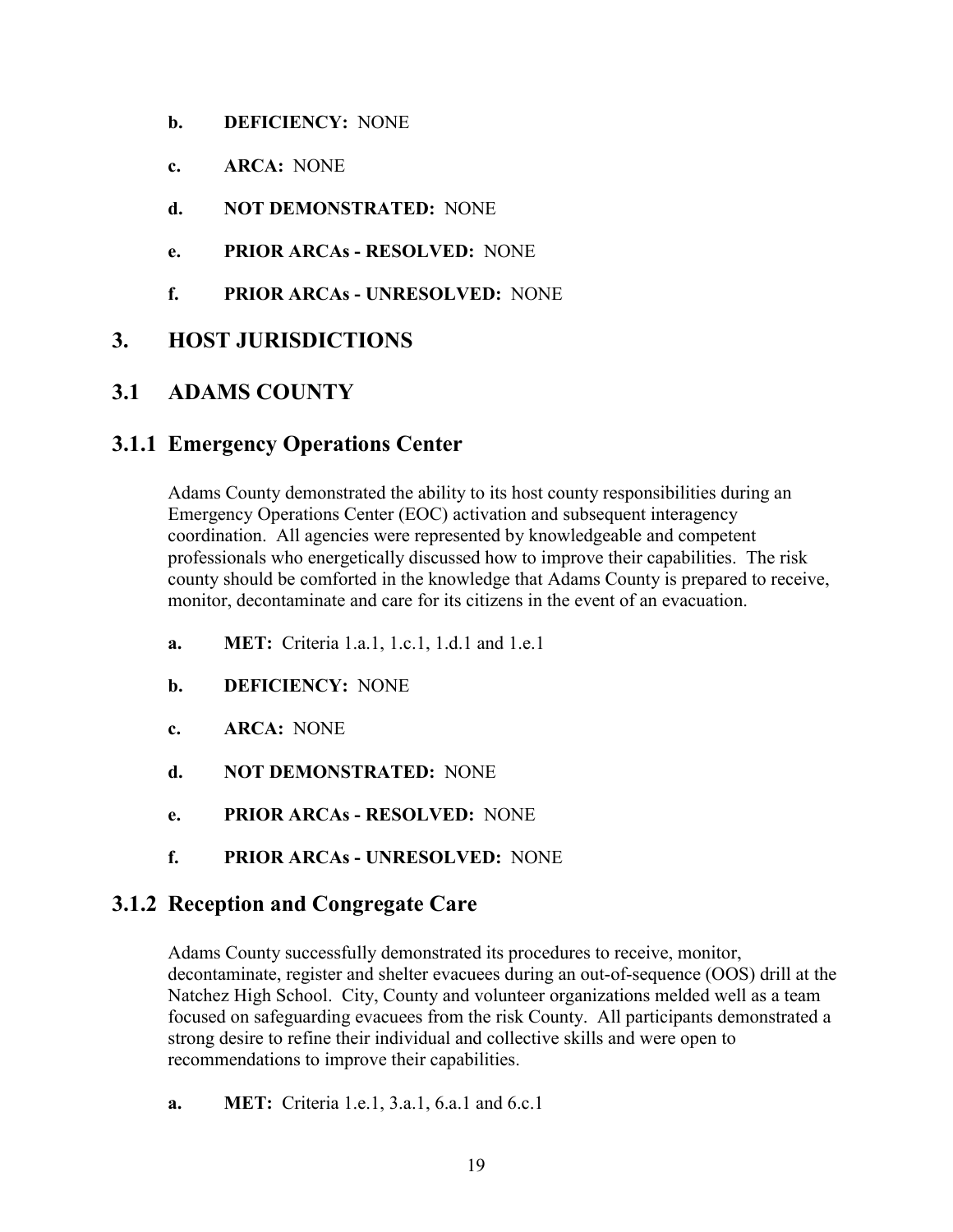- **b. DEFICIENCY:** NONE
- **c. ARCA:** NONE
- **d. NOT DEMONSTRATED:** NONE
- **e. PRIOR ARCAs RESOLVED:** NONE
- **f. PRIOR ARCAs UNRESOLVED:** NONE

## **3.2 COPIAH COUNTY**

## **3.2.1 Emergency Operations Center**

The Copiah County EOC successfully demonstrated command and control of emergency operations. The EOC is appropriately equipped to support shelter and evacuation operations. Mobilization of support staff was conducted with no prior notice of their participation in the exercise. They responded promptly and were familiar with their plans and procedures to support evacuees.

- **a. MET:** Criteria 1.a.1, 1.c.1, 1.d.1 and 1.e.1
- **b. DEFICIENCY:** NONE
- **c. AREAS REQUIRING CORRECTIVE ACTION:** NONE
- **d. NOT DEMONSTRATED:** NONE
- **e. PRIOR ARCAs RESOLVED:** NONE
- **f. PRIOR ARCAs UNRESOLVED:** NONE

## **3.2.2 Reception and Congregate Care**

The ability to monitor, register and care for evacuees at the Hazlehurst Middle School Gymnasium in Hazlehurst, Mississippi was successfully demonstrated in Copiah County. The Sheriff's Department the Mississippi Game and Fish Department and Hazlehurst Police Department provided facility security, Copiah County Emergency Services and the Hazlehurst Volunteer Fire Department conducted monitoring and decontamination of evacuees, and the Central Mississippi Chapter of the American Red Cross (ARC) registered evacuees and managed the temporary care of evacuees. All personnel were professional and knowledgeable in their duties and responsibilities.

**a. MET:** Criteria 1.e.1, 3.a.1, 6.a.1 and 6.c.1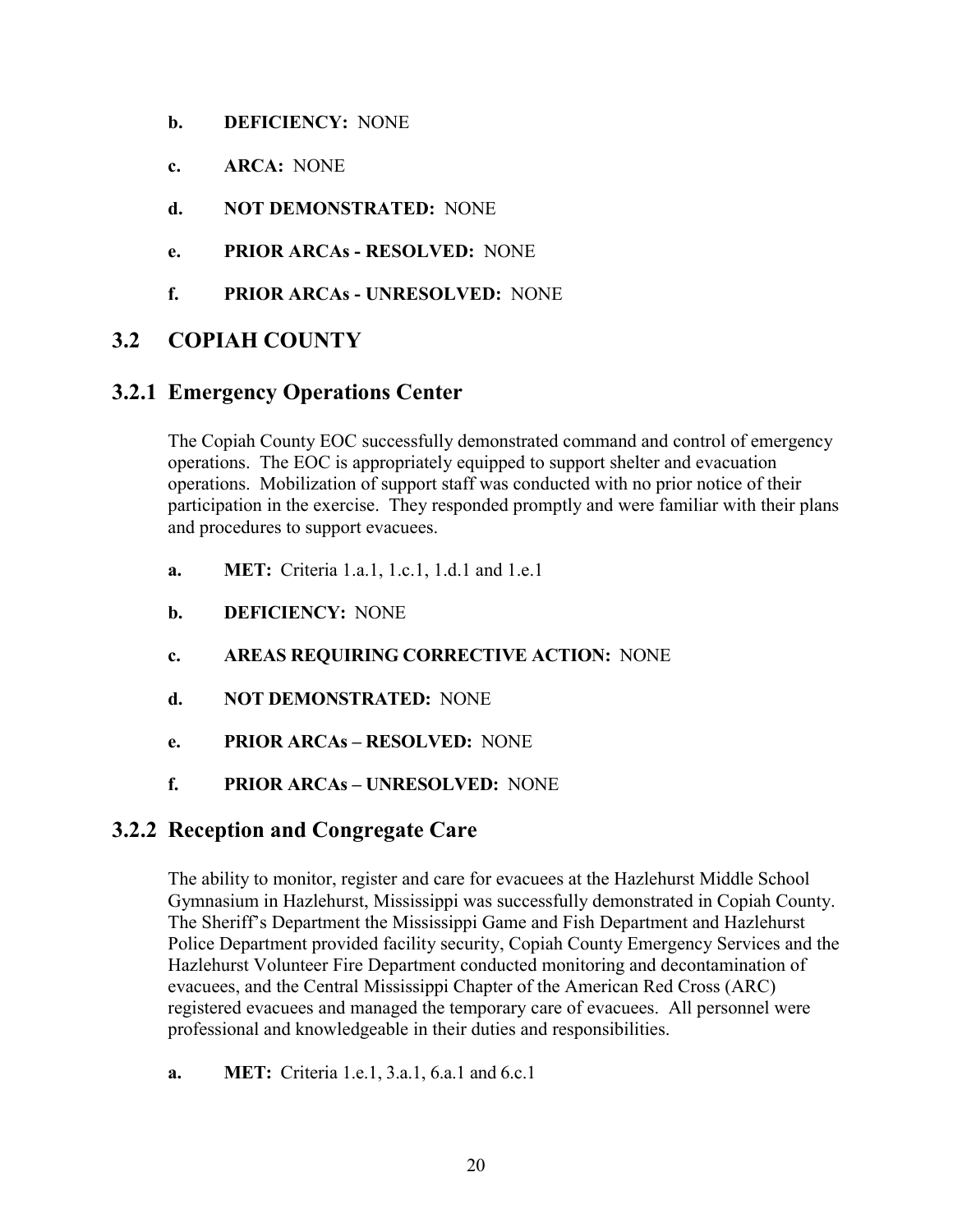- **b. DEFICIENCY:** NONE
- **c. AREAS REQUIRING CORRECTIVE ACTION:** NONE
- **d. NOT DEMONSTRATED:** NONE
- **e. PRIOR ARCAs RESOLVED:** NONE
- **f. PRIOR ARCAs UNRESOLVED:** NONE

## **3.2.3 Emergency Worker and Equipment Decontamination**

The Copiah County demonstration of the monitoring and decontamination of emergency workers was successfully conducted at Copiah County's Hazlehurst Middle School. The facility afforded sufficient space to accomplish the monitoring, decontamination and registration of emergency workers (EW) arriving there from affected areas surrounding the Grand Gulf Nuclear Station (GGNS). This operation was staffed mainly by volunteers from the Copiah County Emergency Management Agency and local fire and law enforcement departments. The training, dedication and proficiency of the volunteers resulted in a smooth-flowing demonstration of their capabilities. The staff was very knowledgeable about dosimetry, monitoring and contamination control.

- **a. MET:** Criteria 1.e.1, 3.a.1, 6.a.1 and 6.b.1
- **b. DEFICIENCY:** NONE
- **c. AREAS REQUIRING CORRECTIVE ACTION:** NONE
- **d. NOT DEMONSTRATED:** NONE
- **e. PRIOR ARCAs RESOLVED:** NONE
- **f. PRIOR ARCAs UNRESOLVED:** NONE

## **3.3 WARREN COUNTY**

## **3.3.1 Emergency Operations Center**

The Warren County Emergency Management Director successfully demonstrated her ability to provide direction and control to the Emergency Operations Center (EOC) staff to effectively coordinate response actions in the event of a radiological emergency. The EOC was activated in accordance with the county plan, and the EOC staff reported for duty in a timely manner. The initial and subsequent briefings kept the staff informed of changes in plant conditions and their necessary actions to respond to those changes. The EOC staff was guided by both established procedures as well as their professional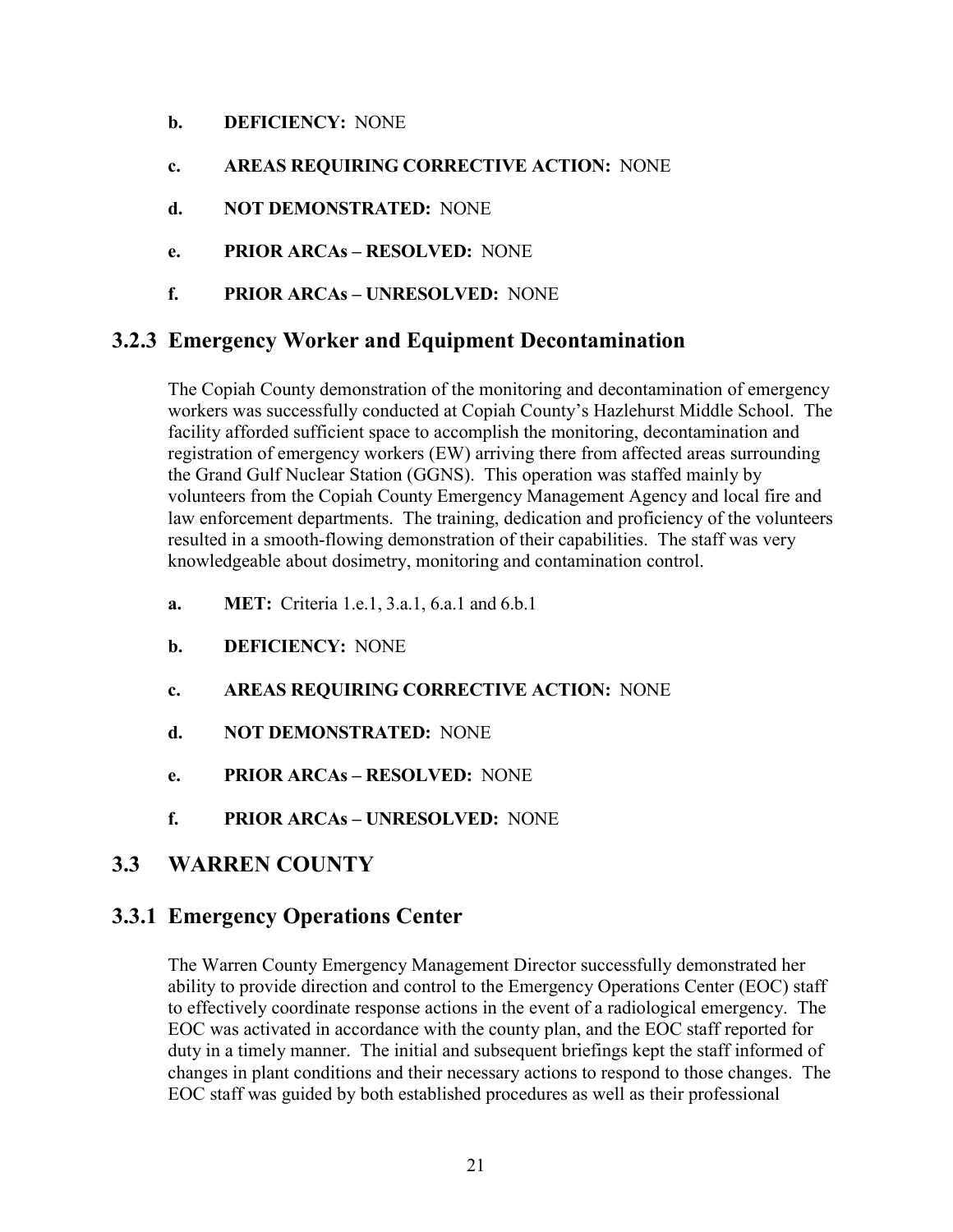experiences in dealing with previous county emergencies. The Emergency Management Director and her staff are prepared to carry out their host County responsibilities to provide Reception and Congregate Care (RCC) to evacuees from Claiborne County.

- **a. MET:** Criteria 1.a.1, 1.c.1, 1.d.1 and 1.e.1
- **b. DEFICIENCY:** NONE
- **c. ARCA:** NONE
- **d. NOT DEMONSTRATED:** NONE
- **e. PRIOR ARCAs RESOLVED:** NONE
- **f. PRIOR ARCAs UNRESOLVED:** NONE

## **3.3.2 Reception and Congregate Care**

Evacuee reception and congregate care was satisfactorily demonstrated in Warren County during an out-of- sequence (OOS) evaluation on August 12, 2009. Under the tutelage of the County Emergency Management Agency and the Department of Human Services, volunteers and fulltime County staff banded together to establish a well laid out site that facilitated the flow of evacuees through monitoring, decontamination and registration. Similarly, the Vicksburg Area Chapter, American Red Cross (ARC) discussed how it would shelter an estimated 1320 evacuees.

- **a. MET:** Criteria 1.e.1, 3.a.1, 6.a. and 6.c.1
- **b. DEFICIENCY:** NONE
- **c. AREA REQUIRING CORRECTIVE ACTION: NONE**
- **d. NOT DEMONSTRATED:** NONE
- **e. PRIOR ARCAs RESOLVED:** NONE
- **f. PRIOR ARCAs UNRESOLVED:** NONE

## **3.3.3 Medical Services Drill**

Vicksburg Fire Department and River Region Medical Center satisfactorily demonstrated their ability to respond to and treat contaminated injured individuals during an out of sequence Medical Services (MS-1) drill conducted on July 14, 2009. This demonstration resolves the 2006 Area Requiring Corrective Action (ARCA) - 28-06-6.d.1-A-02 Condition: Improper monitoring techniques and contamination control procedures.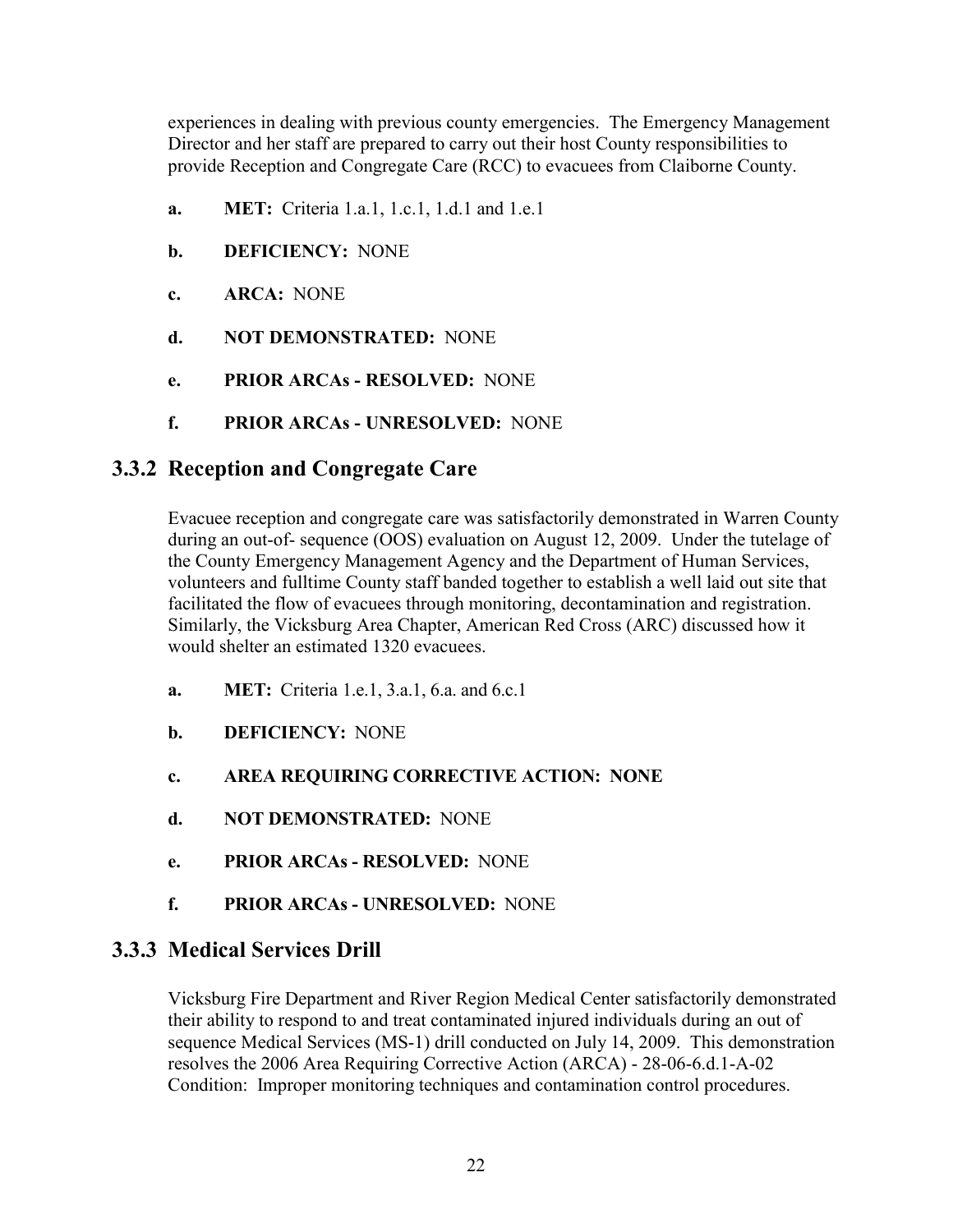- **a. MET:** Criteria 1.e.1, 3.a.1 and 6.d.1
- **b. DEFICIENCY:** NONE
- **c. AREAS REQUIRING CORRECTIVE ACTION:** NONE
- **d. NOT DEMONSTRATED:** NONE
- **e**. **PRIOR ARCAs RESOLVED:** Yes

**Issue No.:** ARCA #28-06-6 d 1-A-02

**Description:** The Ludlum model 14 C radiation survey instruments were not within current calibration; and, the direct reading dosimeters used by ambulance personnel did not have evidence of a current annual leak test.

**Corrective Action Demonstrated:** The radiological equipment was operationally checked at 0830, prior to the start of the drill. The two Ludlum Survey Model 14C survey meters were checked for response to a radioactive source. The radioactive check source for both Ludlum Model 14 C survey meters was attached to meter with serial number 64678. Dosimeters were checked, zeroed and information recorded on a Personal Radiation Exposure Card for each individual. A 0-20 R and a 200 mR dosimeter were prepared for each individual using a CDV 750 Charger. Evaluators had access to the annual leak test documentation for the dosimeters.

**f**. **PRIOR ARCAs - UNRESOLVED**: NONE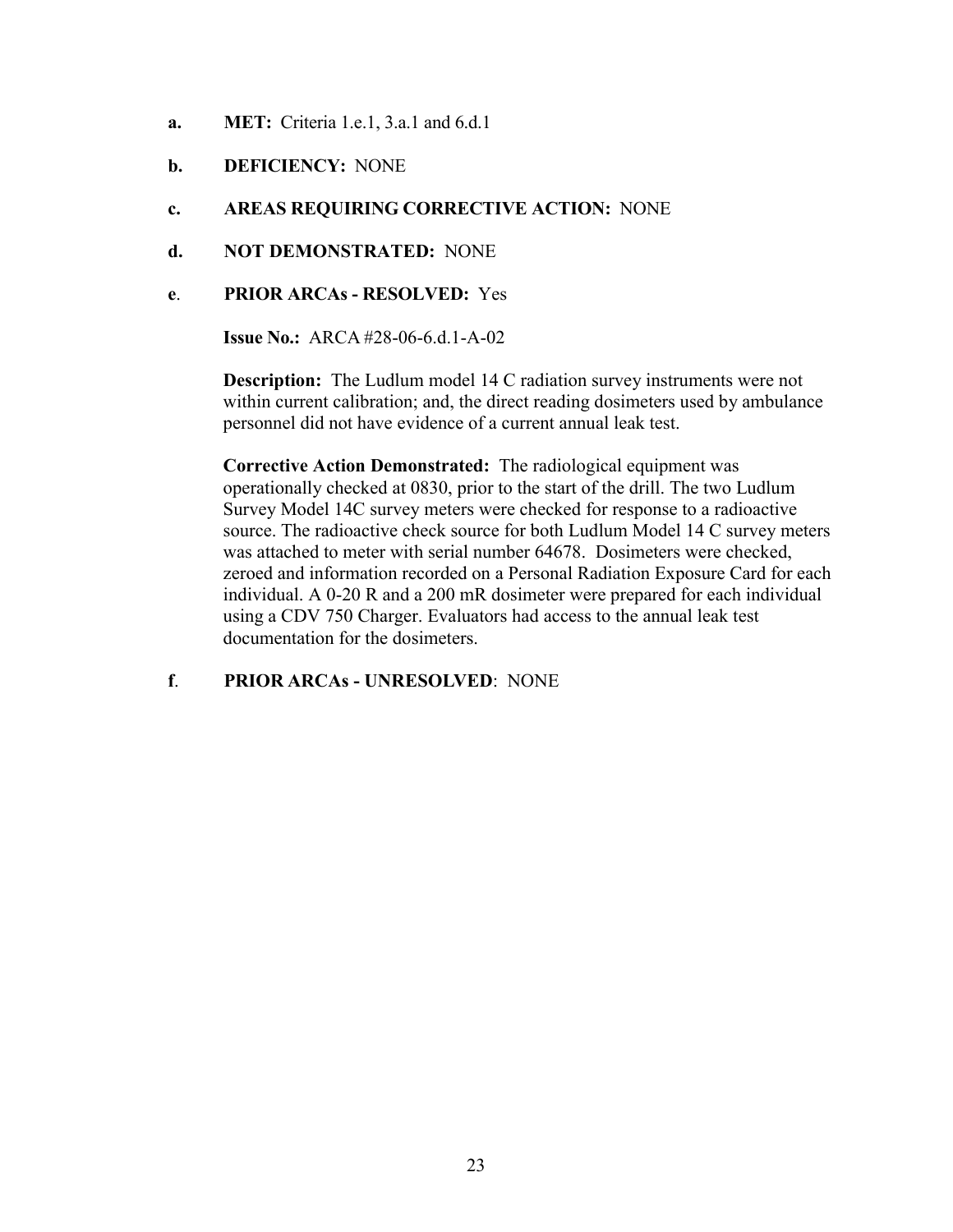# **APPENDIX 1**

# **ACRONYMS AND ABBREVIATIONS**

The following is a list of the acronyms and abbreviations, which may have been used in this report.

| <b>ARC</b>   | <b>American Red Cross</b>                            |
|--------------|------------------------------------------------------|
| <b>ARCA</b>  | Area Requiring Corrective Action                     |
| <b>ACP</b>   | <b>Access Control Point</b>                          |
| <b>CDC</b>   | <b>Centers for Disease Control</b>                   |
| <b>CFR</b>   | Code of Federal Regulations                          |
| <b>DHHS</b>  | Department of Health and Human Services              |
| <b>DHS</b>   | Department of Homeland Security                      |
| <b>DPIO</b>  | Deputy Public Information Officer                    |
| <b>DRH</b>   | Division of Radiological Health                      |
| EAS          | <b>Emergency Alert System</b>                        |
| <b>ECL</b>   | <b>Emergency Classification Level</b>                |
| EIC          | <b>Emergency Information Center</b>                  |
| <b>EMA</b>   | <b>Emergency Management Agency</b>                   |
| <b>EMS</b>   | <b>Emergency Medical Service</b>                     |
| <b>ENMC</b>  | <b>Emergency News Media Center</b>                   |
| EOC          | <b>Emergency Operations Center</b>                   |
| EOF          | <b>Emergency Operations Facility</b>                 |
| <b>EPA</b>   | <b>Environmental Protection Agency</b>               |
| EPZ          | <b>Emergency Planning Zone</b>                       |
| <b>FDA</b>   | Food and Drug Administration                         |
| <b>FEMA</b>  | <b>Federal Emergency Management Agency</b>           |
| <b>FMT</b>   | <b>Field Monitoring Team</b>                         |
| <b>FR</b>    | Federal Register                                     |
| <b>FRERP</b> | Federal Radiological Emergency Response Plan         |
| <b>GE</b>    | General Emergency                                    |
| <b>GGNS</b>  | <b>Grand Gulf Nuclear Station</b>                    |
| ΚI           | Potassium Iodide                                     |
| M-DOT        | Mississippi Department of Transportation             |
| <b>MEMA</b>  | Mississippi Emergency Management Agency              |
| <b>MREPP</b> | Mississippi Radiological Emergency Preparedness Plan |
| <b>NRC</b>   | <b>Nuclear Regulatory Commission</b>                 |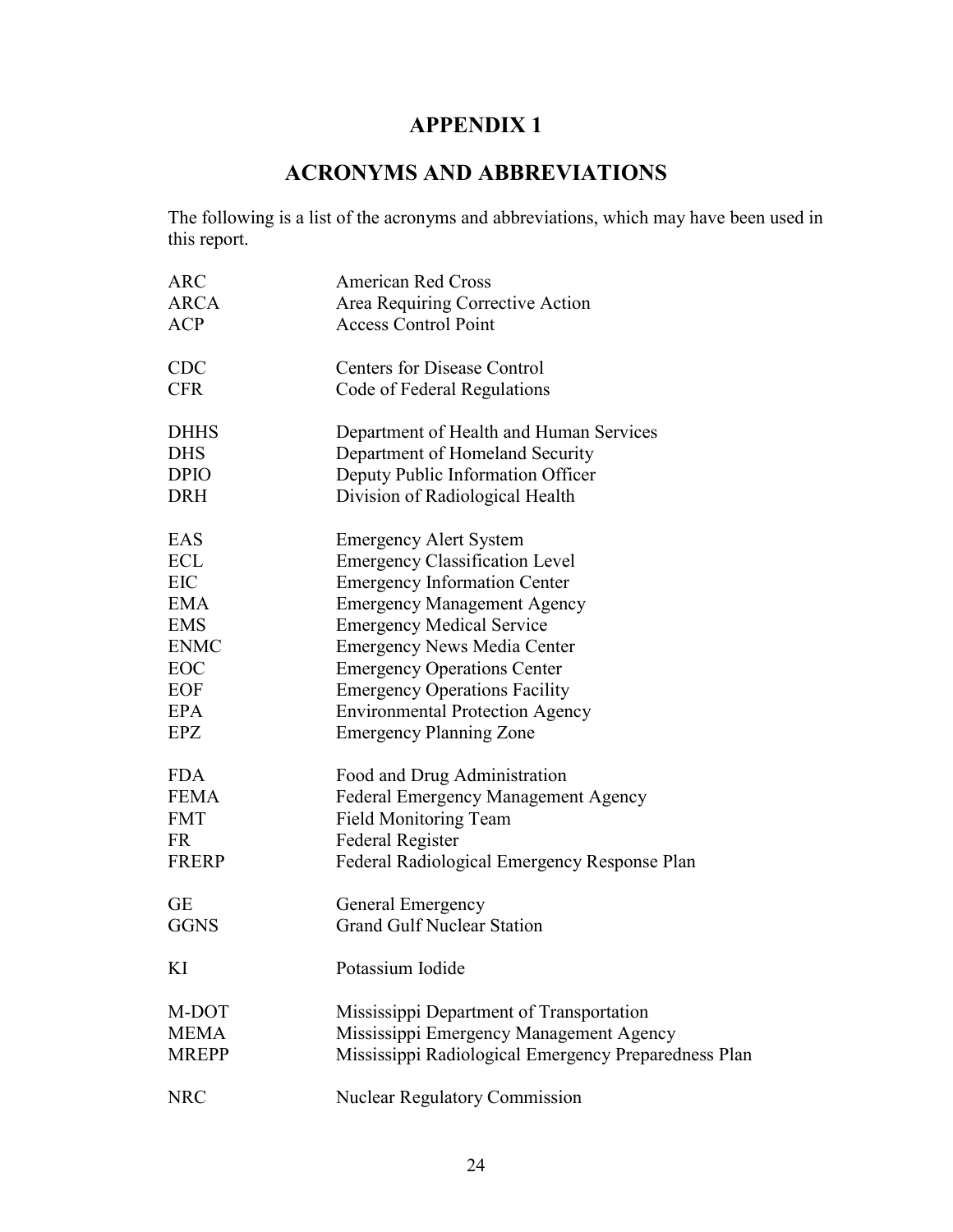| <b>NUREG-0654</b>                                                      | NUREG-0654/FEMA-REP-1, Rev. 1, "Criteria for Preparation<br>and Evaluation of Radiological Emergency Response Plans and<br>Preparedness in Support of Nuclear Power Plants, November 1980 |
|------------------------------------------------------------------------|-------------------------------------------------------------------------------------------------------------------------------------------------------------------------------------------|
| <b>ORO</b>                                                             | <b>Offsite Response Organization</b>                                                                                                                                                      |
| <b>PAA</b><br><b>PAD</b><br><b>PAR</b><br><b>PG/CCCD</b><br><b>PIO</b> | Protective Action Area<br>Protective Action Decision<br>Protective Action Recommendation<br>Port Gibson/Claiborne County Civil Defense<br><b>Public Information Officer</b>               |
| <b>RAC</b><br><b>REP</b><br><b>RERP</b>                                | Regional Assistance Committee<br>Radiological Emergency Preparedness<br>Radiological Emergency Response Plan                                                                              |
| <b>SAE</b><br><b>SEOC</b>                                              | Site Area Emergency<br><b>State Emergency Operations Center</b>                                                                                                                           |
| <b>TCP</b>                                                             | <b>Traffic Control Point</b>                                                                                                                                                              |
| <b>USDA</b>                                                            | U.S. Department of Agriculture                                                                                                                                                            |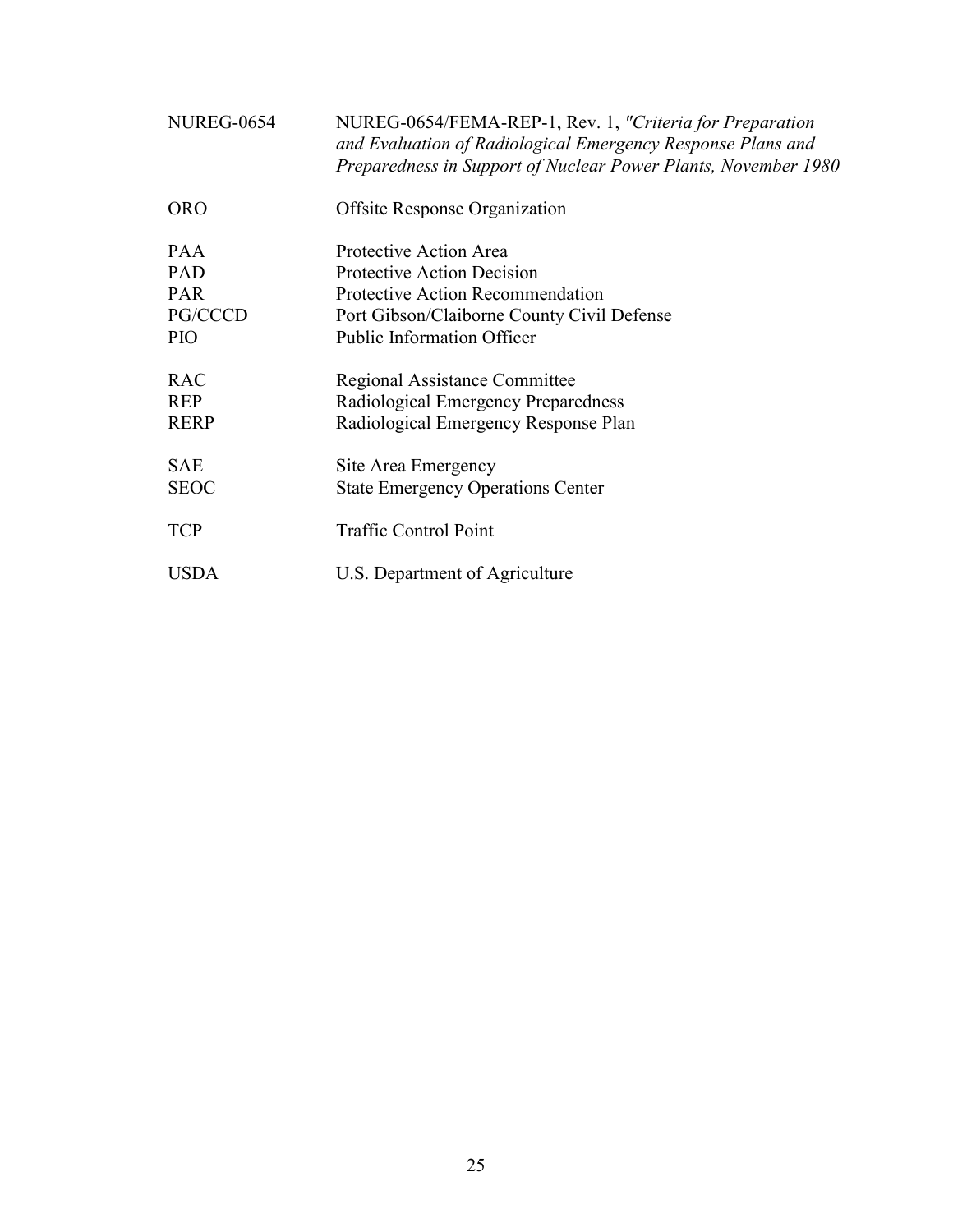## **APPENDIX 2**

# **EXERCISE EVALUATORS**

The following is a list of the personnel who evaluated the GGNS exercise on September 9, 2009. The organization represented by each evaluator is indicated below.

| <b>FEMA</b><br><b>ICF</b><br><b>NRC</b>                   | - Federal Emergency Management Agency<br>- ICF Consulting, Incorporated<br>- Nuclear Regulatory Commission |                                                         |                               |                                                             |  |  |  |
|-----------------------------------------------------------|------------------------------------------------------------------------------------------------------------|---------------------------------------------------------|-------------------------------|-------------------------------------------------------------|--|--|--|
| <b>Conrad S. Burnside</b>                                 |                                                                                                            | <b>RAC Chairman</b>                                     |                               |                                                             |  |  |  |
| <b>Kevin R. Keyes</b>                                     |                                                                                                            |                                                         | <b>Northern Section Chief</b> |                                                             |  |  |  |
| <b>EVALUATION SITE</b>                                    |                                                                                                            | <b>EVALUATOR</b>                                        |                               | <b>ORGANIZATION</b>                                         |  |  |  |
| Lead Evaluator                                            |                                                                                                            | Gerald McLemore                                         |                               | <b>FEMA</b>                                                 |  |  |  |
|                                                           | <b>STATE OF MISSISSIPPI - Director: Mr. Thomas Michael Womack</b>                                          |                                                         |                               |                                                             |  |  |  |
|                                                           | <b>State Emergency Operations Center</b>                                                                   | Gerald McLemore<br>JT Ackerman<br>Dan Prevo<br>Ron Shaw |                               | <b>FEMA</b><br><b>FEMA</b><br><b>ICF</b><br><b>FEMA OJT</b> |  |  |  |
| <b>Emergency News Center</b>                              |                                                                                                            | <b>Roy Smith</b><br><b>Rosemary Samsel</b>              |                               | <b>ICF</b><br><b>ICF</b>                                    |  |  |  |
| Dose Assessment                                           |                                                                                                            | Marynette Herndon<br>Jon Fox                            |                               | <b>ICF</b><br><b>ICF</b>                                    |  |  |  |
| Radiological Health-Fixed Lab                             |                                                                                                            | Marcy Campbell                                          |                               | <b>ICF</b>                                                  |  |  |  |
|                                                           | Radiological Field Monitoring Team #1                                                                      | Ron Biernacki                                           |                               | <b>ICF</b>                                                  |  |  |  |
|                                                           | Radiological Field Monitoring Team #2                                                                      | John Zeidler                                            |                               | <b>ICF</b>                                                  |  |  |  |
| <b>Emergency Operations Facility</b>                      |                                                                                                            | Bob Trojanowski                                         |                               | <b>NRC</b>                                                  |  |  |  |
| <b>State Traffic Control Points</b><br>(Claiborne County) |                                                                                                            | Dan Prevo<br>Lisa Rink                                  |                               | <b>ICF</b><br><b>FEMA OJT</b>                               |  |  |  |

Waterway Warning Interview Odis Spencer FEMA Lisa Rink FEMA OJT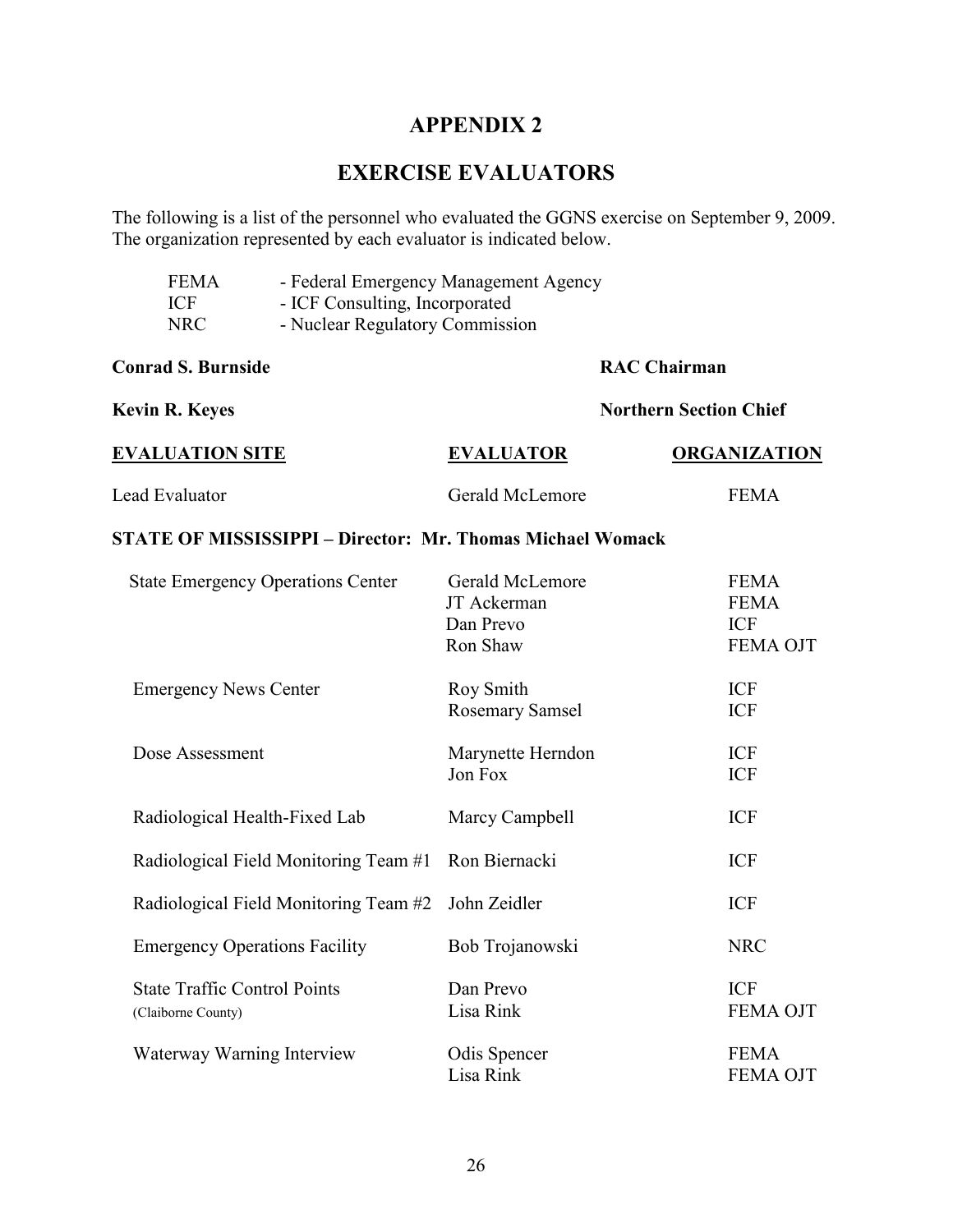## **CLAIBORNE COUNTY**

| <b>Emergency Operations Center</b> | Joe Harworth<br>Carl Wentzell<br>Robert Nash                    | <b>FEMA</b><br><b>ICF</b><br><b>FEMA OJT</b>                   |
|------------------------------------|-----------------------------------------------------------------|----------------------------------------------------------------|
| Protective Actions for Schools     | <b>Stephen Watts</b>                                            | <b>ICF</b>                                                     |
| <b>Traffic Control Points</b>      | <b>Stephen Watts</b>                                            | <b>ICF</b>                                                     |
| <b>ADAMS COUNTY</b>                |                                                                 |                                                                |
| <b>Emergency Operations Center</b> | <b>Bill Larrabee</b><br>Lorenzo Lewis                           | <b>ICF</b><br>FEMA OJT                                         |
| Reception, Congregate Care         | <b>Bill Larrabee</b><br>Carl Wentzell<br>Lisa Rink<br>Alex Sera | <b>ICF</b><br><b>ICF</b><br><b>FEMA OJT</b><br><b>FEMA OJT</b> |
| <b>COPIAH COUNTY</b>               |                                                                 |                                                                |
| <b>Emergency Operations Center</b> | Matthew Bradley<br><b>Bob Spence</b>                            | <b>FEMA</b><br><b>FEMA OJT</b>                                 |
| EW & Monitoring, Decontamination   | Jon Fox<br>Ron Biernacki<br>Lorenzo Lewis                       | <b>ICF</b><br><b>ICF</b><br><b>FEMA OJT</b>                    |
| Reception, Congregate Care         | Jon Fox<br>Ron Biernacki                                        | <b>ICF</b><br><b>ICF</b>                                       |
| <b>WARREN COUNTY</b>               |                                                                 |                                                                |
| <b>Emergency Operations Center</b> | Michael Dolder<br>Alex Sera<br>John Fill                        | <b>FEMA</b><br><b>FEMA OJT</b><br>FEMA OJT                     |
| Reception & Congregate Care        | <b>Bill Larrabee</b><br>Carl Wentzell<br>Lisa Rink<br>Alex Sera | <b>ICF</b><br><b>ICF</b><br><b>FEMA OJT</b><br><b>FEMA OJT</b> |
| <b>Medical Services Drill</b>      | Gerald McLemore<br>Marcy Campbell<br>Robert Nash                | <b>FEMA</b><br><b>ICF</b><br>FEMA OJT                          |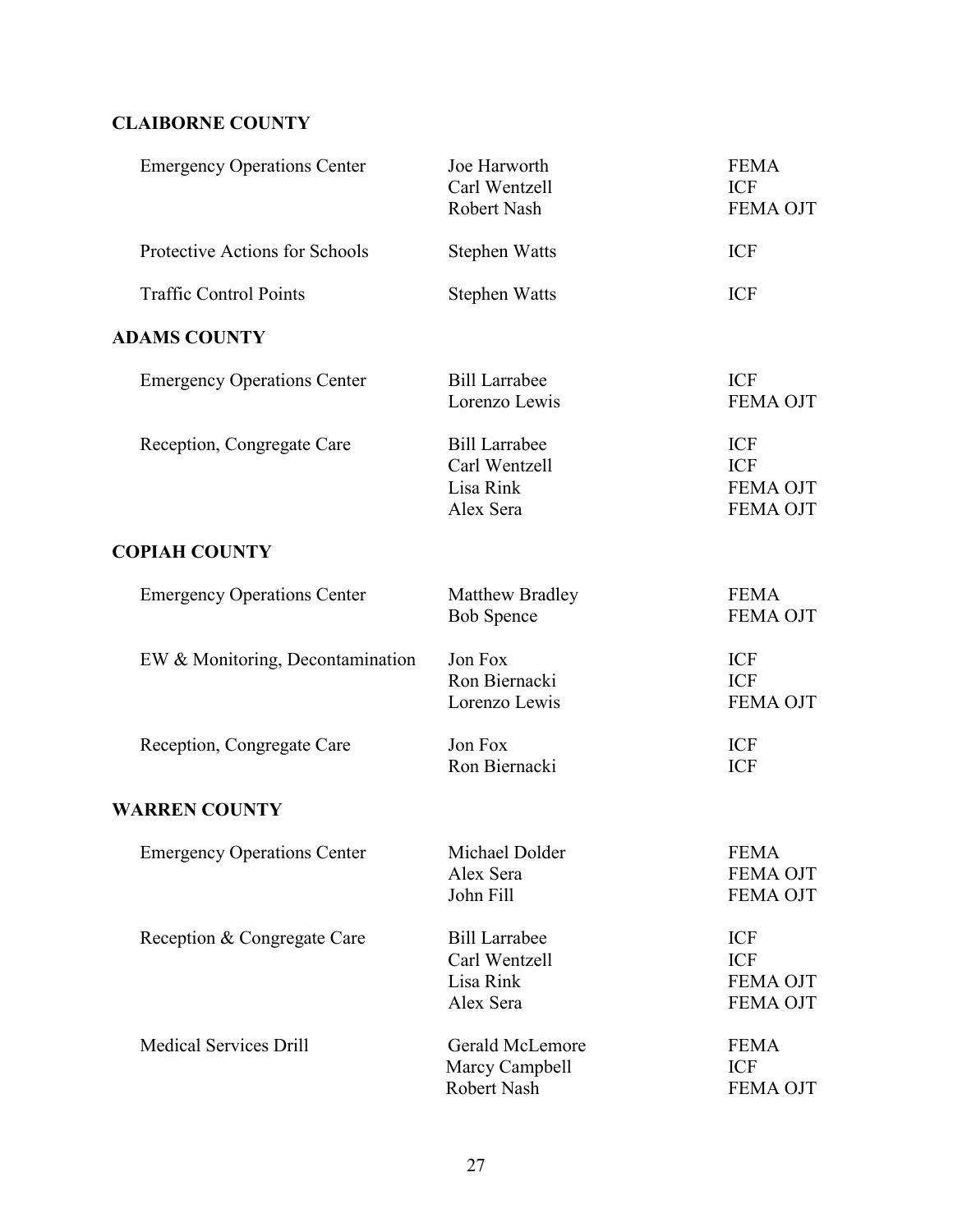## **APPENDIX 3**

## **EXERCISE CRITERIA AND EXTENT-OF-PLAY AGREEMENT**

This appendix contains the exercise criteria scheduled for demonstration in the Grand Gulf Nuclear Station exercise on September 9, 2009, the extent-of-play agreement approved by FEMA Region IV.

#### **A. Exercise Criteria**

The specific radiological emergency preparedness criteria, which were to be demonstrated, have been consolidated with the extent-of-play for this event and are explained in subsection B below.

#### **B. Extent-of-Play Agreement**

The Extent-of-Play agreement on the following pages was submitted by the State of Mississippi, and was approved by FEMA Region IV.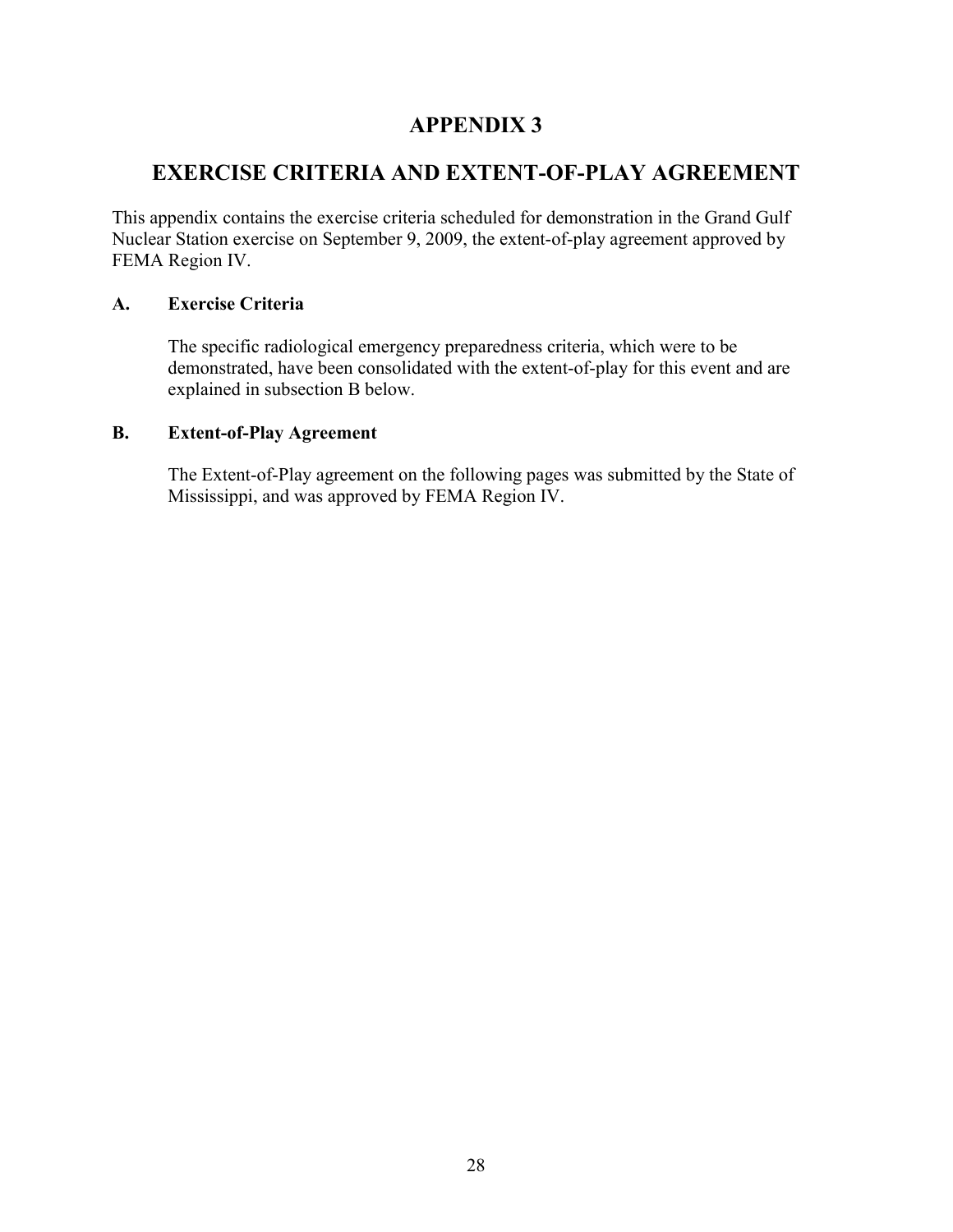#### **GGNS Evaluated Exercise 2009**

#### **Extent of Play**

#### **Revision 4**

#### **06/04/2009**

A full participation exercise will be conducted during the week of September 9, 2009 for the purpose of demonstrating an integrated radiological emergency response capability for the Grand Gulf Nuclear Station (GGNS). The exercise will be a one-day event, encompassing response capabilities and requirements of the State, and local governments in the Emergency Planning Zone (EPZ).

The State of Mississippi and Entergy have prepared goals addressing respective obligations. Both reflect the necessary interactions between the State and local governments as well as the utility as set forth in the Mississippi Radiological Emergency Preparedness Plan (MREPP) for GGNS. The six evaluation areas coupled with specific criteria to accomplish the following goals have been written in accordance with the Federal Emergency Management Agency (FEMA) Federal Register Notice, "Radiological Emergency Preparedness: Interim REP Guidance 2002."

#### STATE AND LOCAL GOVERNMENT EXERCISE GOALS:

State and local government goals for this exercise are:

- 1. Test as well as evaluate the Mississippi Radiological Emergency Preparedness Plan (MREPP) for GGNS concurrently with local government implementing procedures.
- 2. Demonstrate and assess the continued viability of the integrated radiological emergency response effort through state and local government offsite personnel implementing response actions in accordance with established guidance.
- 3. Ensure the safety of the general public through the issuance of protective action recommendations, as appropriate.
- 4. Demonstrate operational control of Field Monitoring Teams and their sampling capabilities.
- 5. Validate the Mississippi State Department of Health/Division of Radiological Health (MSDH/DRH) laboratory plans and procedures.

#### **GENERAL EXTENT-OF-PLAY (EOP):**

- 1. Exercise exemptions: Hinds County is exempt from 2009 GGNS FSE.
- 2. The United States Coast Guard (USCG) exercise participation will be limited to an interview.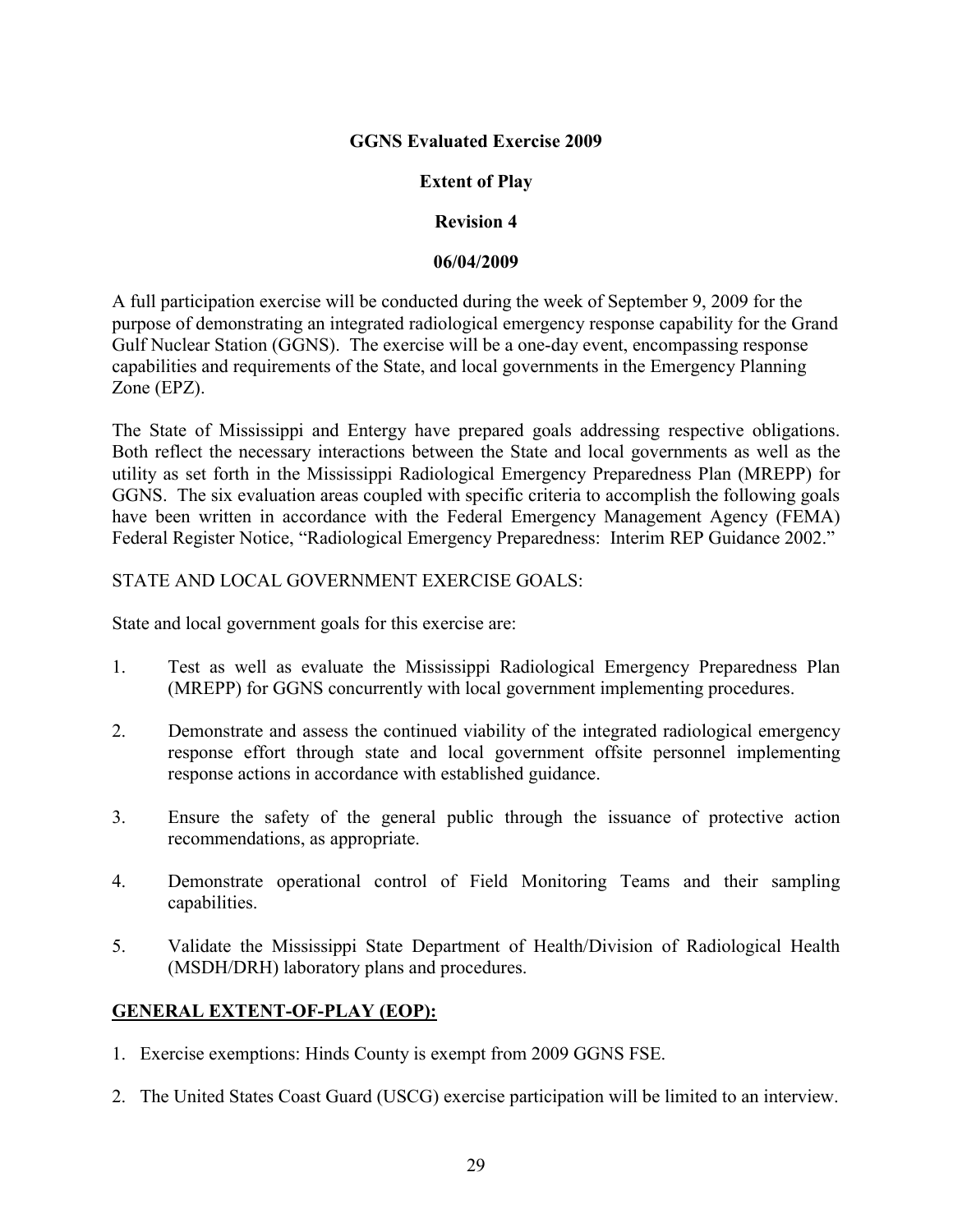The interview will be conducted between the USCG Vicksburg point of contact and a FEMA evaluator as a fact finding mission. The information gathered from the USCG interview will be compiled by FEMA and presented to the Mississippi Emergency Management Agency (MEMA) for review and comments prior to inclusion into the 2009 Grand Gulf Nuclear Station Full Scale Exercise Final Report. All USCG references listed within this Extent-Of-Play will be strictly conducted through interview.

- 3. With regard to last minute additions or changes to any previously approved Extent-of-Play, all suggested changes must be forwarded to the RAC Chair for approval.
- 4. The goal of all offsite response organizations (ORO) is to protect the health and safety of the public. This goal is achieved through the execution of appropriate plans and procedures. It is recognized that situations may arise that could limit the organizations in the exact execution of these plans and procedures.
- 5. In the event of an unanticipated situation, OROs are permitted to exercise flexibility in the implementation of their plans and procedures in order to successfully achieve the objective of protection of public health and safety and protection of the environment.
- 6. As a statement of fact, no ORO will deliberately deviate from its plans and procedures with the intent of avoiding responsibility.
- 7. Correction-on-the-spot will be considered at these locations at the discretion of and concurrence between the FEMA Evaluator and the MEMA Controller. Caution should be exercised to insure exercise play is not interrupted. Correction-on-the-spot at County EOC's are limited to areas outside the EOC operations area (i.e., emergency worker briefings and issue of dosimetry in other rooms).

## **References:**

As indicated in the Extent-of-Play Agreement, the State of Mississippi requests the option to correct issues immediately as defined in FEMA Policy Paper, Strategic Review Steering Committee, Initiative 1.5, correct Issues Immediately, effective March 31, 2000, signed by Kay C. Goss, CEM, Associate Director for Preparedness, Training and Exercises. Acceptable locations/activities for on the spot correction are clearly indicated in the extent of play portion under each criterion.

## **EVALUATION AREA 1: EMERGENCY OPERATIONS MANAGEMENT**

## **Sub-element 1.a – Mobilization**

**Criterion 1.a.1: OROs use effective procedures to alert, notify, and mobilize emergency personnel and activate facilities in a timely manner. (NUREG-0654, A.4; D.3, 4; E.1, 2; H.4)** 

#### Locations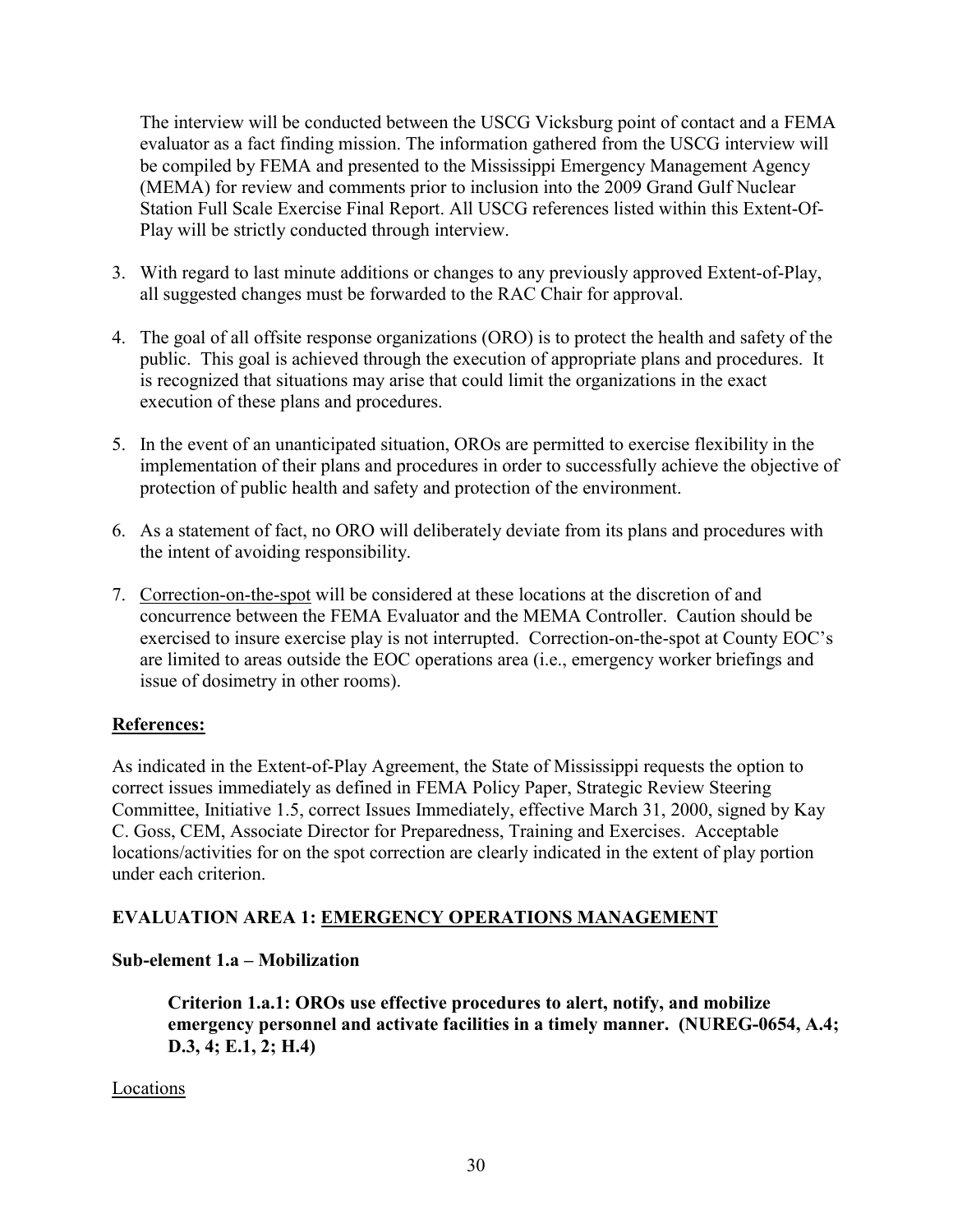MS SEOC (MEMA), MS State Department of Health/Div. of Radiological Health (MSDH/DRH), Dose Assessment (DA), GGNS Emergency Operations Facility (GGNS site/EOF), Emergency News Media Center/Joint Information Center (ENMC/JIC), Mississippi Department of Transportation (MDOT), Claiborne County EOC/AEOC, Adams County, Copiah County, Warren County and US Coast Guard (USCG).

### Extent of Play

- **MEMA:** Full participation from the SEOC which will include calling in all coordinating state agencies and performing from a "cold start" (i.e. no prepositioning of personnel).
- **MSDH/DRH:** Will demonstrate laboratory facilities/ procedures during the week of August  $10 - 14$ , 2009. Will also stand up in sequence to demonstrate staff knowledge and procedures. Will demonstrate criterion 1.e.1, 3.a.1 and 4.c.1 for laboratory facilities/ procedures during FSE on 9 September 2009.
- **MDOT ESF 1:** Will be interviewed within SEOC in accordance with MDOT plans and procedures for requesting federal resources.
- **GGNS Emergency Operations Facility**: Will be staffed and mobilized in sequence.
- **The ENMC/JIC:** Will be staffed and mobilized in sequence.
- **All local EOCs:** Will also stand up in sequence to demonstrate staff knowledge and procedures. Local response personnel will not be prepositioned, however, the MSDH/DRH Field Monitoring team(s) will pre-stage at the Claiborne County EOC in Port Gibson, MS.
- **USCG:** Interview of capabilities and procedures for conducting River clearance operations.

Responsible OROs should demonstrate the capability to receive notification of an emergency situation from the licensee, verify the notification, and contact, alert, and mobilize key emergency personnel in a timely manner.

Responsible OROs should demonstrate the activation of facilities for immediate use by mobilized personnel when they arrive to begin emergency operations. Activation of facilities should be completed in accordance with the plan and/or procedures.

#### ARCAs None

## **EVALUATION AREA 1: EMERGENCY OPERATIONS MANAGEMENT**

#### **Sub-element 1.c - Direction and Control**

**Criterion 1.c.1: Key personnel with leadership roles for the ORO provide direction and control to that part of the overall response effort for which they are responsible. (NUREG-0654, A.1.d; A.2.a, b)** 

#### Locations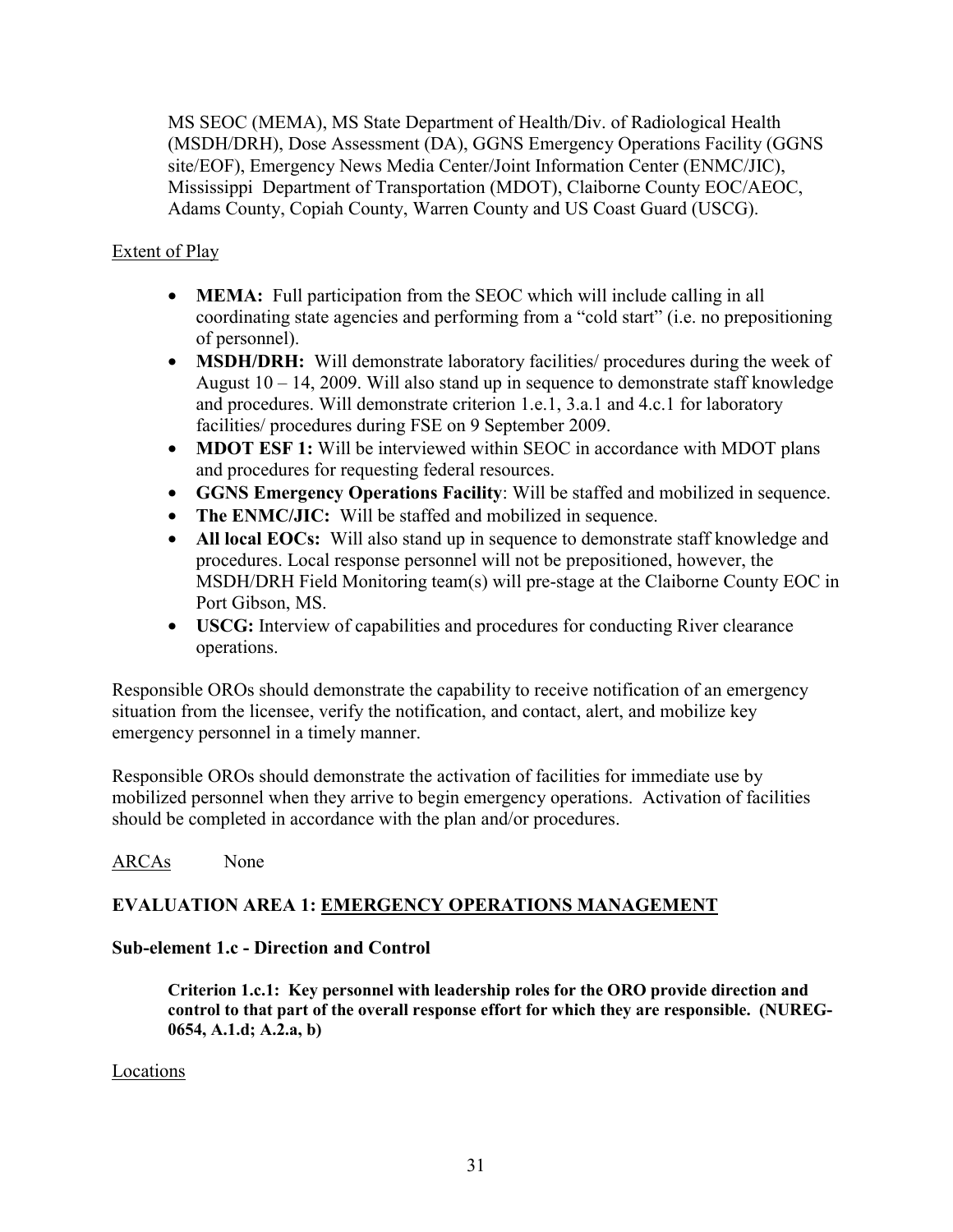MS SEOC (MEMA), MS State Department of Health/Div. of Radiological Health (MSDH/DRH), Dose Assessment (DA), GGNS Emergency Operations Facility (GGNS site/EOF), Claiborne County EOC/AEOC, Adams County, Copiah County, and Warren County.

#### Extent of Play

- **MEMA:** Full Participation
- **MSDH/DRH:** Full Participation including demonstration from the GGNS EOF.
- **GGNS Site/EOF:** Full Participation
- **All local EOCs:** Full participation

Leadership personnel should demonstrate the ability to carry out essential functions of the response

effort, for example: keeping the staff informed through periodic briefings and/or other means, coordinating with other appropriate OROs, and ensuring completion of requirements and requests.

ARCAs None

#### **EVALUATION AREA 1: EMERGENCY OPERATIONS MANAGEMENT**

#### **Sub-element 1.d – Communications Equipment**

**Criterion 1.d.1: At least two communication systems are available, at least one operates properly, and communication links are established and maintained with appropriate locations. Communications capabilities are managed in support of emergency operations. (NUREG-0654, F.1, 2)** 

#### Locations

 MS SEOC (MEMA), MS State Department of Health/Div. of Radiological Health (MSDH/DRH), Field Monitoring Teams (FMT), Dose Assessment (DA), GGNS Emergency Operations Facility (GGNS site/EOF), Emergency News Media Center/Joint Information Center (ENMC/JIC), Claiborne County EOC/AEOC, Adams County, Copiah County, Warren County and USCG.

#### Extent of Play

• **MEMA:** Will demonstrate communications capabilities with the utilities and with all supporting agencies from the state and local levels. The OHL will be utilized to communicate between utility, Risk County, MEMA, and key supporting agencies. WebEOC will be utilized as a backup communications and resource management tool. Other communications channels will include high/low band communications, commercial phone lines and cellular and satellite phone lines.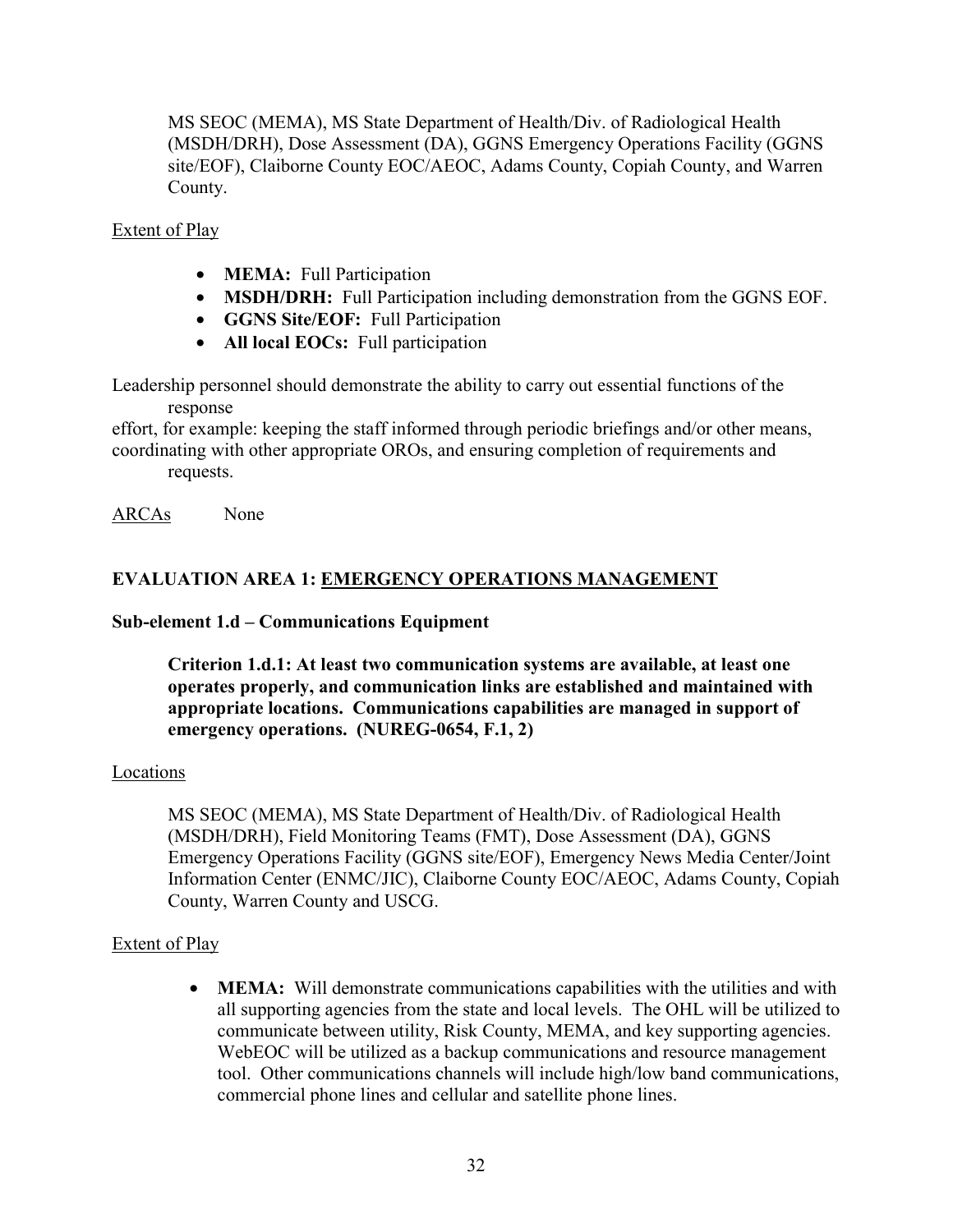- **MSDH/DRH:** Will demonstrate communications capabilities between Field Monitoring Team(s), utility, and SEOC upon return from sampling locations.
- **GGNS Emergency Operations Facility:** The OHL will be utilized to communicate between Risk County, MEMA, and key supporting agencies.
- **ENMC/JIC:** Will demonstrate communications capabilities with SEOC and supporting agencies.
- **Claiborne County EOC/AEOC:** Will demonstrate communications capabilities with SEOC including use of the OHL, supporting county agencies, and the utility.
- **Warren County:** Will demonstrate communications capabilities with SEOC and supporting county agencies (including City of Vicksburg agencies/organizations)
- **Adams County:** Will demonstrate communications capabilities with SEOC and supporting county agencies.
- **Copiah County:** Will demonstrate communications capabilities with SEOC and supporting county agencies.
- **USCG:** Interview of capabilities and procedures for conducting River clearance operations.

OROs will demonstrate that a primary and at least one backup system are fully functional at the beginning of an exercise. If a communications system or systems are not functional, but exercise performance is not affected, no exercise issue will be assessed. Communications equipment and procedures for facilities and field units should be used as needed for the transmission and receipt of exercise messages. All facilities and field teams should have the capability to access at least one communication system that is independent of the commercial telephone system. Responsible OROs should demonstrate the capability to manage the communication systems and ensure that all message traffic is handled without delays that might disrupt the conduct of emergency operations. OROs should ensure that a coordinated communication link for fixed and mobile medical support facilities exists. The specific communications capabilities of OROs should be commensurate with that specified in the response plan and/or procedures. Exercise scenarios could require the failure of a communications system and the use of an alternate system, as negotiated in the extent of play agreement.

ARCAs None

## **EVALUATION AREA 1: EMERGENCY OPERATIONS MANAGEMENT**

## **Sub-element 1.e – Equipment and Supplies to Support Operations**

**Criterion 1.e.1: Equipment, maps, displays, dosimetry, potassium iodide (KI), and other supplies are sufficient to support emergency operations. (NUREG-0654, H.7; J.10.a, b, e; J.11; K.3.a)** 

## Locations

 MS SEOC (MEMA), MS State Department of Health/Div. of Radiological Health (MSDH/DRH), Field Monitoring Teams (FMT), Dose Assessment (DA), GGNS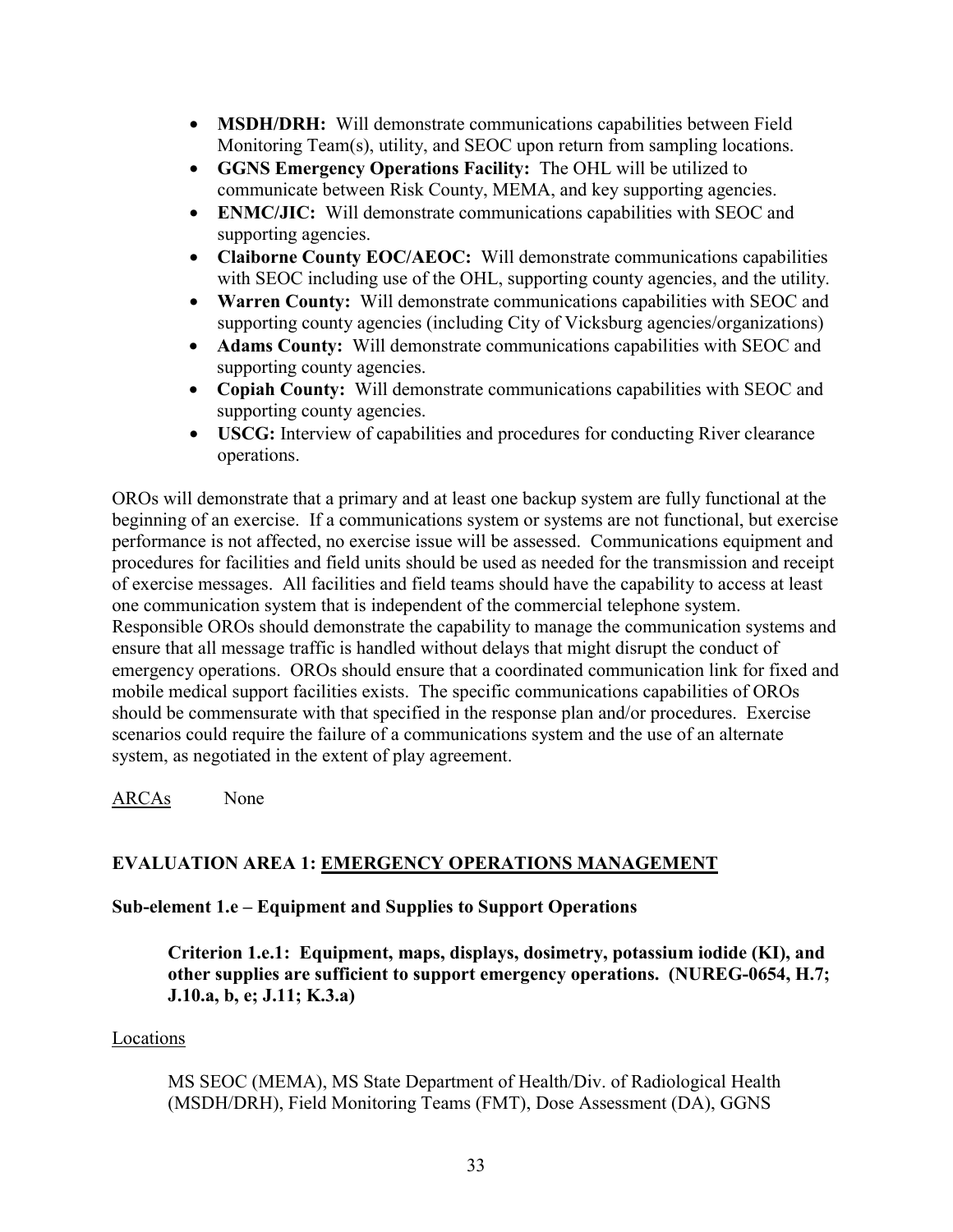Emergency Operations Facility (GGNS site/EOF), Emergency News Media Center/Joint Information Center (ENMC/JIC), Claiborne County EOC/AEOC, Adams County, Copiah County, Warren County and USCG.

# Extent of Play

- **MEMA:** Is equipped with GIS mapping computers to be used to generate maps for 10 and 50-mile EPZs as well as plume direction and wind speeds. SEOC also has a stockpile of KI (stored at MSDH/DRH). MEMA also maintains an inventory of TLDs, Ludlum and CDV-700 survey meters, and self reading dosimeters.
- **MSDH/DRH:** Is equipped with Ludlum monitoring and survey equipment and electronic dosimeters. Radiological equipment will also be utilized to demonstrate laboratory functions capable of required radiological analysis to support protective action decisions.
- **Field Monitoring Teams (FMT):** Will have dosimetry/survey equipment.
- **Dose Assessment (DA):** Will have dosimetry/survey equipment.
- **GGNS Emergency Operations Facility:** Will have dosimetry/survey equipment.
- **Emergency News Media Center/Joint Information Center (ENMC/JIC): N/A**
- **Claiborne County EOC/AEOC:** Local EOC is equipped with maps for 10 and 50-mile EPZs including evacuation routes. KI will be issued from the local EOC. All city, county, and state road crews will be issued CDV-700 kits as well as dosimetry and TLDs. Ambulance service has been provided with radiological monitoring equipment.
- **Warren County:** Will have portable generators and tents brought in by trailer. Radiological monitoring equipment and dosimetry will be utilized. Containers for contaminated products will be utilized. Barricades will be utilized for directing evacuees for decontamination. Will also provide proper documentation for survey instruments and dosimeter prior to MS-1 Drill scheduled for July 14<sup>th</sup>, 2009. Out of Sequence.
- **Adams County:** Will have portable generators and tents brought in by trailer. Radiological monitoring equipment and dosimetry will be utilized. Containers for contaminated products will be utilized. Barricades will be utilized for directing evacuees for decontamination; Out of Sequence.
- **Copiah County:** Will have portable generators and tents brought in by trailer. Radiological monitoring equipment and dosimetry will be utilized. Containers for contaminated products will be utilized. Barricades will be utilized for directing evacuees for decontamination; Out of Sequence.
- **USCG:** Interview of capabilities and procedures for conducting River clearance operations.

Equipment within the facility (facilities) should be sufficient and consistent with the role assigned to that facility in the ORO's plans and/or procedures in support of emergency operations. Use of maps and displays is encouraged.

All instruments, including air sampling flow meters (field teams only), should be inspected,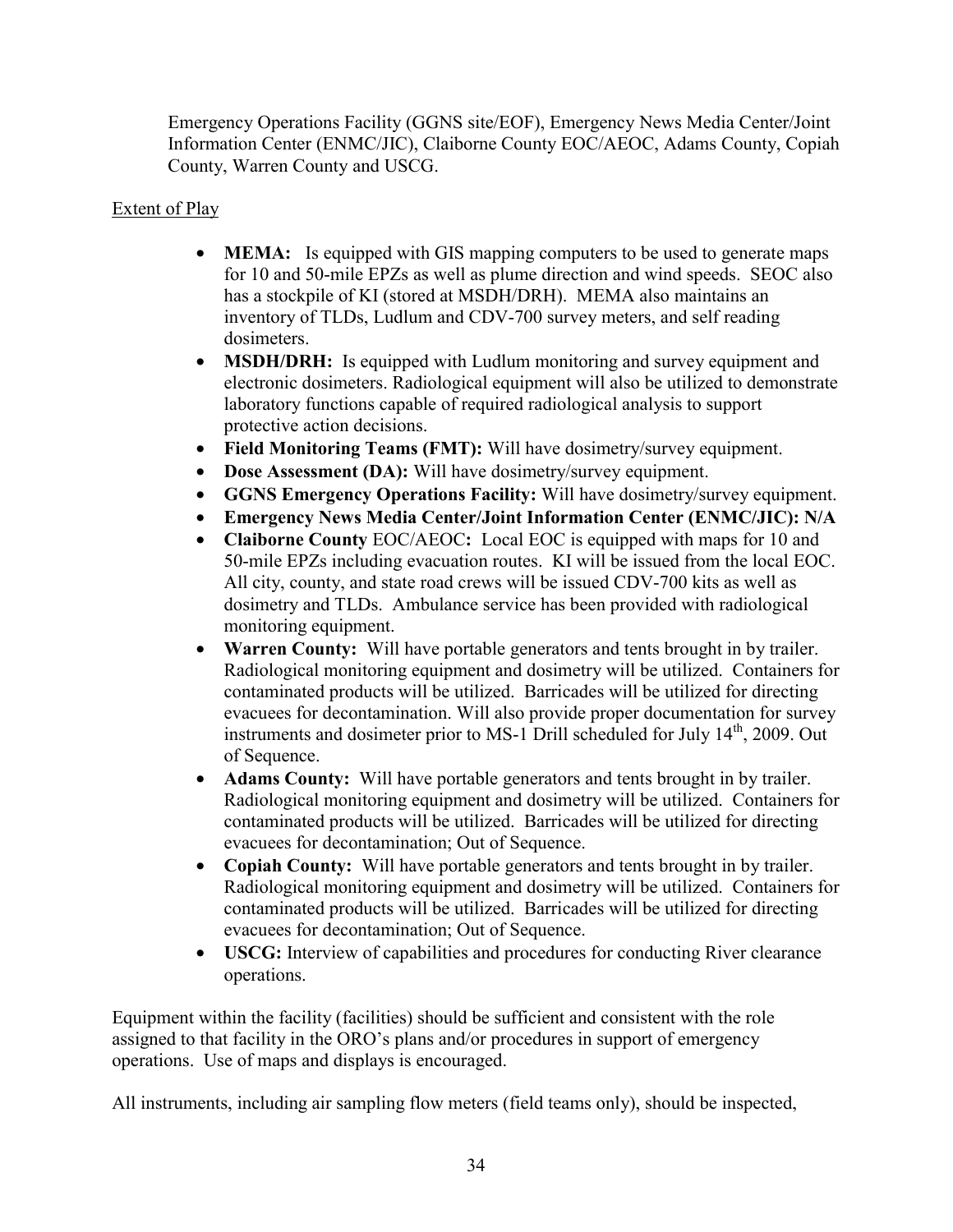inventoried and operationally checked before each use. They should be calibrated in accordance with the manufacturer's recommendations (or at least annually for the unmodified CDV-700 series or if there are no manufacturer's recommendations for a specific instrument; modified CDV-700 instruments should be calibrated in accordance with the recommendation of the modification manufacturer.) A label indicating such calibration should be on each instrument or verifiable by other means. Note: Field team equipment is evaluated under 4.a.1; radiological laboratory equipment under 4.c.1; reception center and emergency worker facilities' equipment is evaluated under 6.1.1; and ambulance and medical facilities' equipment is evaluated under 6.d.1.

Sufficient quantities of appropriate direct-reading and permanent record dosimetry and dosimeter chargers should be available for issuance to all categories of emergency workers that could be deployed from that facility. Appropriate direct-reading should allow individual(S) to read the administrative reporting limits and maximum exposure limits contained in the ORO's plans and procedures.

Dosimetry should be inspected for electrical leakage at least annually and replaced, if necessary. CDV-138s, due to their documented history of electrical leakage problems, should be inspected for electrical leakage at least quarterly and replaced if necessary. This leakage testing will be verified during the exercise, though documentation submitted through the Annual Letter of Certification, and/or through a staff assistance visit.

Responsible OROs should demonstrate the capability to maintain inventories of KI sufficient for use by emergency workers, as indicated on rosters; institutionalized individuals, as indicated in capacity lists for facilities; and, where stipulated by the plan and/or procedures, members of the general public (including transients) within the plume pathway EPZ.

Quantities of dosimetry and KI available and storage locations(S) will be confirmed by physical inspection at storage location(s) at storage location(s) or through documentation of current inventory submitted during the exercise, provided in the Annual Letter of Certification submission, and/or verified during a Staff Assistance Visit. Available supplies of KI should be within the expiration date indicated on KI bottles or blister packs. As an alternative, the ORO may produce a letter from FEMA indicating that the KI supply remains potent, in accordance with Food and Drug Administration (FDA) guidance. FEMA issues these letters based upon the findings of the certified laboratory that performed the analysis at the OROs request and expense.

At locations where traffic and access control personnel are deployed, appropriate equipment (e.g. vehicles, barriers, traffic cones and signs, etc.) should be available or their availability described

## ARCAs None

# **EVALUATION AREA 2: PROTECTIVE ACTION DECISION-MAKING**

## **Sub-element 2.a – Emergency Worker Exposure Control**

**Criterion 2.a.1: OROs use a decision-making process, considering relevant factors and appropriate coordination, to insure that an exposure control system, including**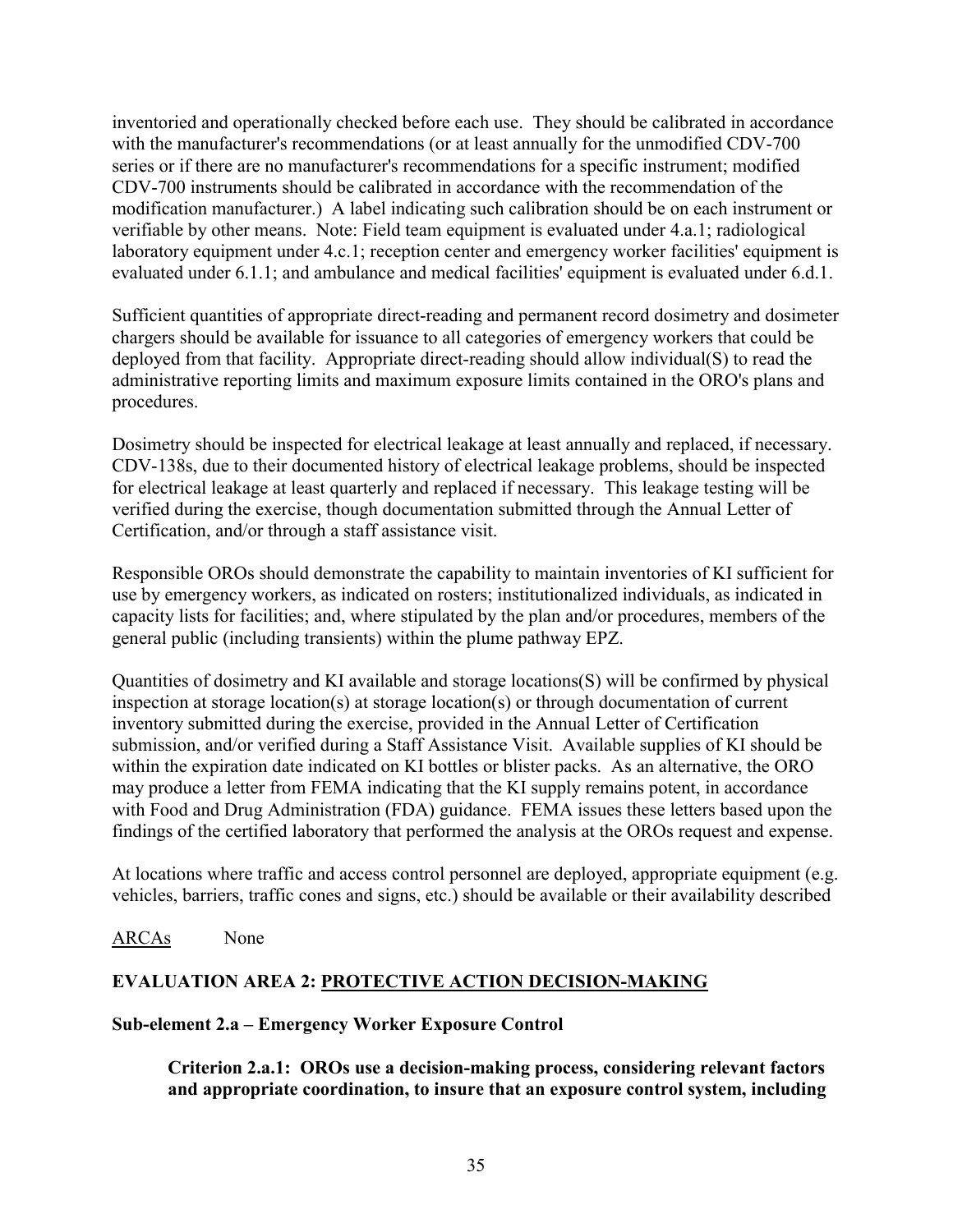**the use of KI, is in place for emergency workers including provisions to authorize radiation exposure in excess of administrative limits or protective action guides. (NUREG-0654, K.4; J.10.e, f)** 

#### Locations

 MS SEOC (MEMA), MS State Department of Health/Div. of Radiological Health (MSDH/DRH), Dose Assessment (DA), and Claiborne County.

## Extent of Play

- **MEMA, DA & MSDH/DRH:** Executive Director and MSDH/DRH Executive Director will demonstrate conference call with Risk County to decide whether to issue KI and whether or not to allow EWs to be exposed to levels of radiation that exceed administrative limits. Will also demonstrate by interview the process for obtaining information from FMTs to formulate PADs.
- **Claiborne County:** Demonstrate phone call between officials at the local level, MEMA Executive Director and the MSDH/DRH to make decisions regarding usage of KI, evacuations and additional radiation exposure beyond administrative limits.

**Note:** If the scenario does not warrant a discussion on either the authorization to administer KI or emergency worker (EW) exposure exceeding administrative limits, then the criteria shall be accomplished through an interview with the evaluator. County decision-makers receive recommendations for KI and EW exposure via conference call with the MS State Health Officer (MSDH/DRH) and SEOC.

OROs authorized to send emergency workers into the plume exposure pathway EPZ should demonstrate a capability to meet the criterion based on their emergency plans and procedures.

Responsible OROs should demonstrate the capability to make decisions concerning the authorization of exposure levels in excess of pre-authorized levels.

As appropriate, OROs should demonstrate the capability to make decisions on the distribution and administration of KI as a protective measure, based on the ORO's plan and/or procedures or projected thyroid dose compared with the established Protective Action Guides (PAGs) for KI administration.

ARCAs None

## **EVALUATION AREA 2: PROTECTIVE ACTION DECISION-MAKING**

**Sub-element 2.b. - Radiological Assessment and Protective Action Recommendations and Decisions for the Plume Phase of the Emergency**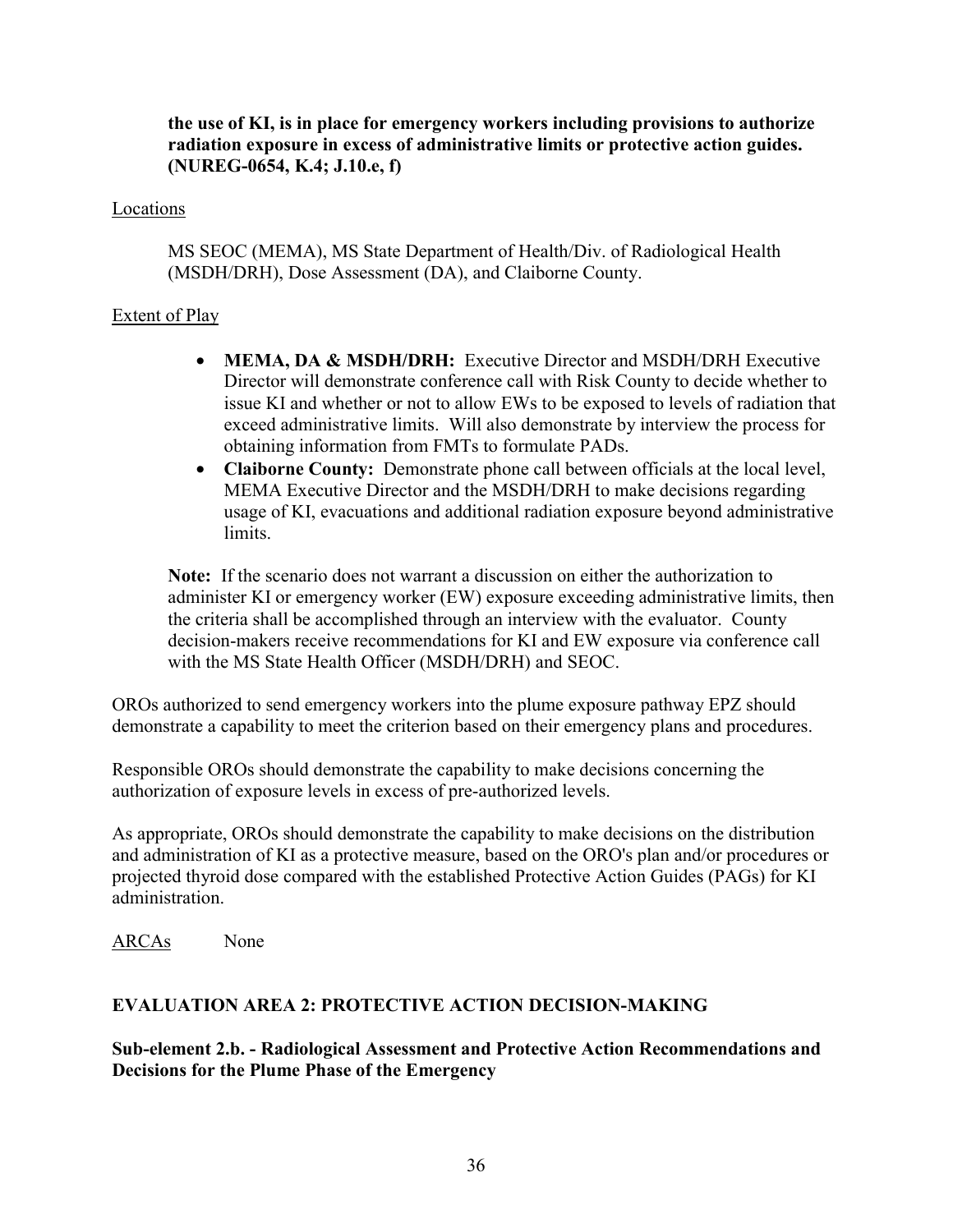**Criterion 2.b.1: Appropriate protective action recommendations are based on available information on plant conditions, field monitoring data, and licensee and ORO dose projections, as well as knowledge of on-site and off-site environmental conditions. (NUREG-0654, I.8, 10 and Supplement 3)** 

#### Locations

 Dose Assessment (DA), GGNS Emergency Operations Facility (GGNS site/EOF) and Claiborne County.

## Extent of Play

- **DA & GGNS Site/EOF:** Will be demonstrated via conference call between MEMA, MSDH/DRH and risk county EOC and elected officials.
- **Claiborne County**: If licensee makes recommendation to shelter in place, due to heat, EPZ (local populace) evacuation will be simulated.

During the initial stage of the emergency response, following notification of plant conditions that may warrant offsite protective actions, the ORO should demonstrate the capability to use appropriate means, described in the plan and/or procedures, to develop protective action recommendations (PAR) for decision-makers based on available information and recommendations from the licensee and field monitoring data, if available.

When release and meteorological data are provided by the licensee, the ORO also considers these data. The ORO should demonstrate a reliable capability to independently validate dose projections. The types of calculations to be demonstrated depend on the data available and the need for assessments to support the PARs appropriate to the scenario. In all cases, calculation of projected dose should be demonstrated. Projected doses should be related to quantities and units of the PAGs to which they will be compared. PARs should be promptly transmitted to decisionmakers in a prearranged format.

Differences greater than a factor of 10 between projected doses by the licensee and the ORO should be discussed with the licensee with respect to the input data and assumptions used, the use of different models, or other possible reasons. Resolution of these differences should be incorporated into the PAR if timely and appropriate. The ORO should demonstrate the capability to use any additional data to refine projected doses and exposure rates and revise the associated PARs.

ARCAs None

## **EVALUATION AREA 2: PROTECTIVE ACTION DECISION-MAKING**

**Sub-element 2.b. - Radiological Assessment and Protective Action Recommendations and Decisions for the Plume Phase of the Emergency**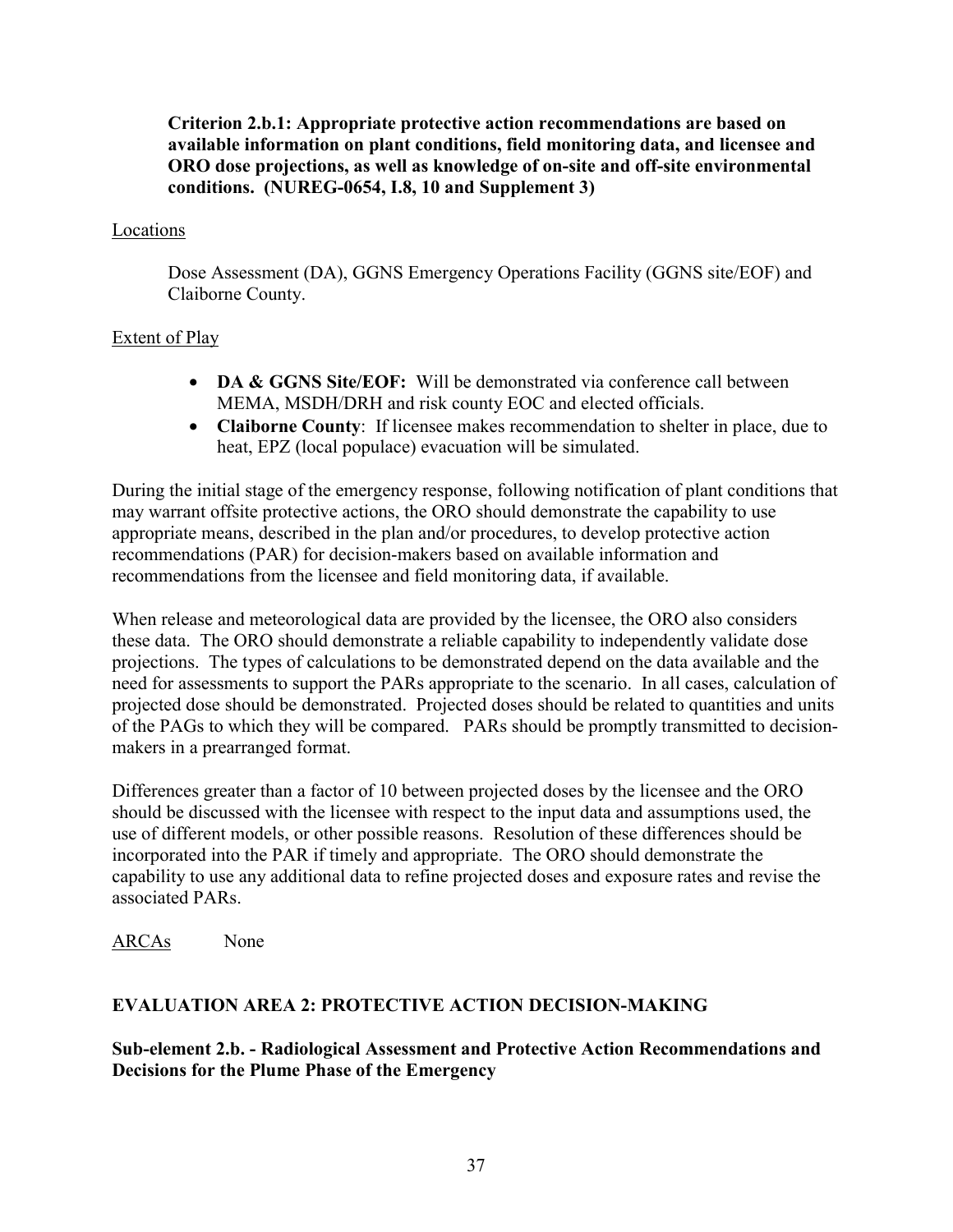**Criterion 2.b.2: A decision making process involving consideration of appropriate factors and necessary coordination is used to make protective action decisions (PAD) for the general public (including the recommendation for the use of KI, if ORO policy). (NUREG-0654, J.9; J.10.f, m)** 

## Locations

 MS SEOC (MEMA), MS State Department of Health/Div. of Radiological Health (MSDH/DRH), Dose Assessment (DA), GGNS Emergency Operations Facility (GGNS site/EOF) and Claiborne County.

## Extent of Play

- **MEMA & MSDH/DRH:** Will be demonstrated via conference call between MEMA, MSDH/DRH and risk county EOC and elected officials.
- **Claiborne County:** Will be demonstrated via conference call between MEMA, MSDH/DRH and risk county EOC and elected officials.

Offsite Response Organizations (ORO) should have the capability to make both initial and subsequent PADs. They should demonstrate the capability to make initial PADs in a timely manner appropriate to the situation, based on notification from the licensee, assessment of plant status and releases, and PARs from the utility and ORO staff.

The dose assessment personnel may provide additional PARs based on the subsequent dose projections, field monitoring data, or information on plant conditions. The decision-makers should demonstrate the capability to change protective actions as appropriate based on these projections.

If the ORO has determined that KI will be used as a protective measure for the general public under offsite plans, then the ORO should demonstrate the capability to make decisions on the distribution and administration of KI as a protective measure for the general public to supplement sheltering and evacuation. This decision should be based on the ORO's plan and/or procedures or projected thyroid dose compared with the established PAG for KI administration. The KI decision-making process should involve close coordination with appropriate assessment and decision-making staff.

If more than one ORO is involved in decision-making, OROs should communicate and coordinate PADs with affected OROs. OROs should demonstrate the capability to communicate the contents of decisions to the affected jurisdictions.

ARCAs None

# **EVALUATION AREA 2: PROTECTIVE ACTION DECISION-MAKING**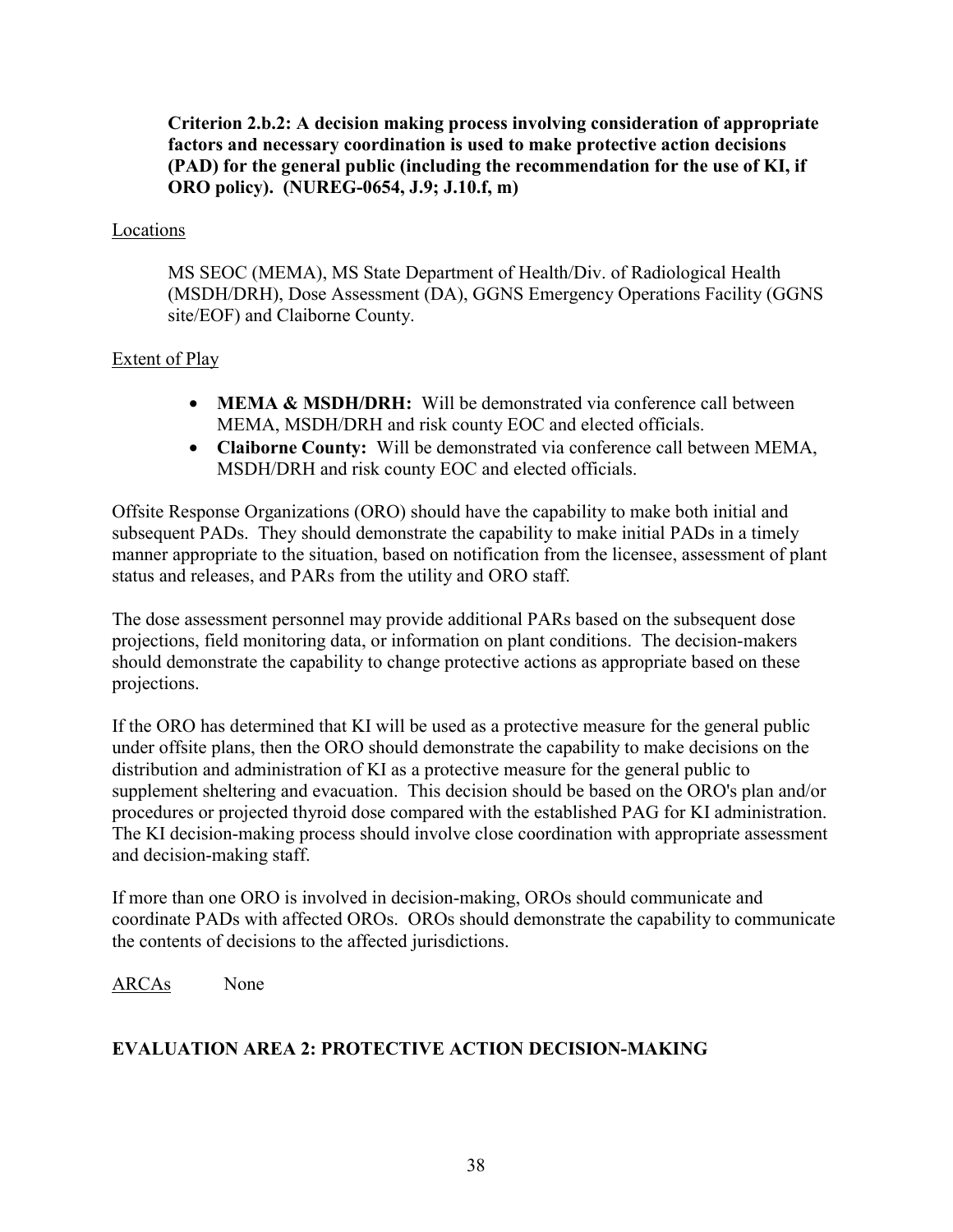#### **Sub-element 2.c - Protective Action Decisions Consideration for the Protection of Special Populations**

#### **Criterion 2.c.1: Protective action decisions are made, as appropriate, for special population groups. (NUREG-0654, J.9; J.10.d, e)**

#### Locations

Claiborne County.

## Extent of Play

• **Claiborne County:** Demonstrated by local EOC staff.

Usually, it is appropriate to implement evacuati9on in areas where doses are projected to exceed the lower end of the range of PAGs, except for situations where there is a high-risk environment or where high-risk groups (e.g., the immobile or infirm) are involved. In these cases, examples of factors that should be considered are: weather conditions, shelter availability, Evacuation Time Estimates, availability of transportation assets, risk of evacuation vs. risk from the avoided dose, and precautionary school evacuations. In situations where an institutionalized population cannot be evacuated, the administration of KI should be considered by the OROs.

ARCAs None

# **EVALUATION AREA 3: PROTECTIVE ACTION IMPLEMENTATION**

## **Sub-element 3.a – Implementation of Emergency Worker Exposure Control**

**Criterion 3.a.1: The OROs issue appropriate dosimetry and procedures, and manage radiological exposure to emergency workers in accordance with the plans and procedures. Emergency workers periodically and at the end of each mission read their dosimeters and record the readings on the appropriate exposure record or chart. (NUREG-0654, K.3.a, b)** 

#### **Locations**

MS SEOC (MEMA), MS State Department of Health/Div. of Radiological Health (MSDH/DRH), Field Monitoring Teams (FMT), GGNS Emergency Operations Facility (GGNS site/EOF), Claiborne County EOC/AEOC, Adams County, Copiah County, Warren County and USCG.

#### Extent of Play

- **MSDH/DRH FMTs:** Will provide radiological protective equipment to laboratory personnel as required.
- **Field Monitoring Teams:** Teams will demonstrate checking dosimetry every 15 to 30 minutes and recording information on dose cards. Teams will demonstrate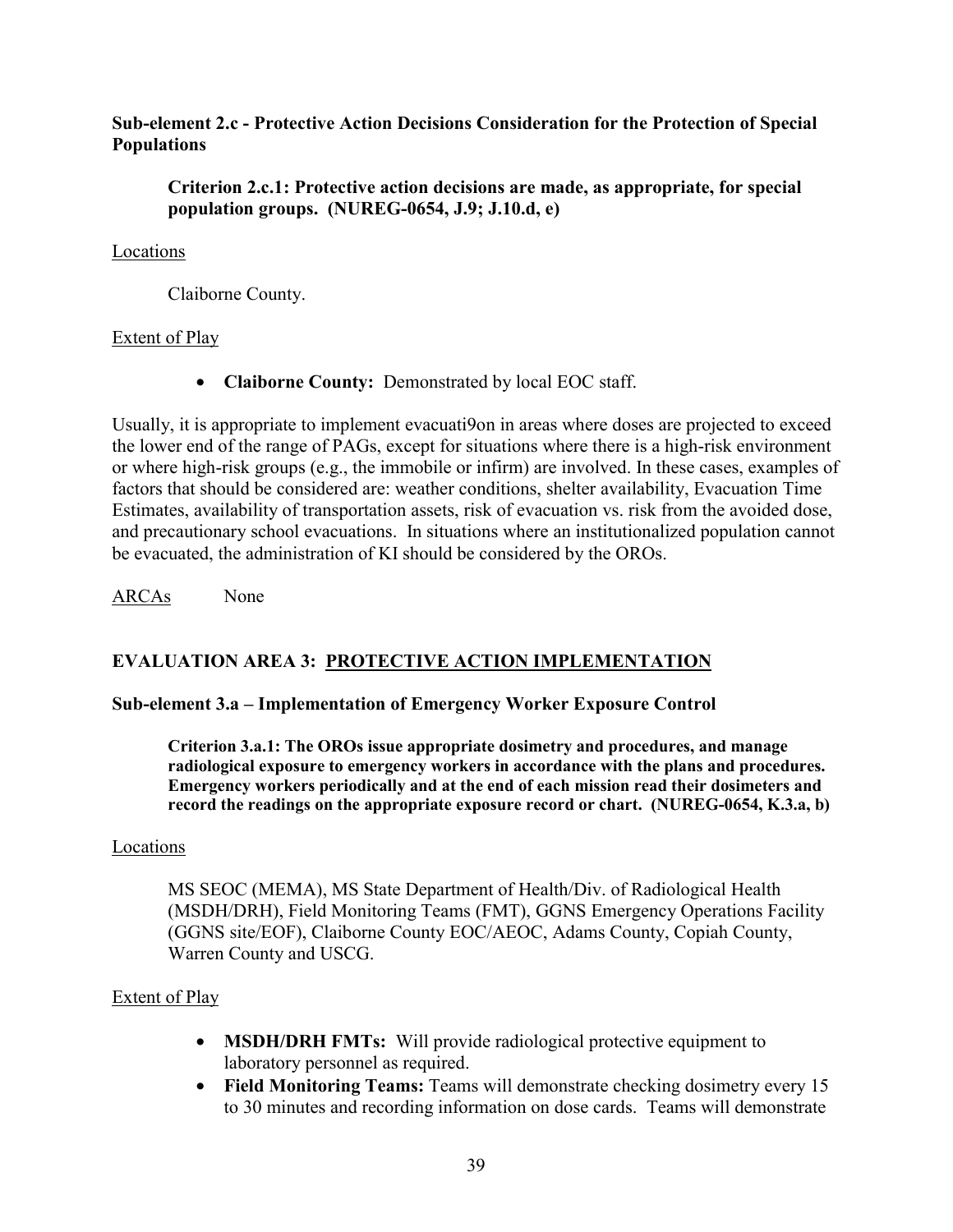reporting all readings to a location designated by the MEMA Controller. Teams will demonstrate turning in dosimetry to a location designated by the MEMA Controller at the end of their proposed shifts. In Sequence Activity.

- **Claiborne County EOC/AEOC:** EWs already have dosimetry and will demonstrate checking dosimetry every 15 to 30 minutes and recording information on dose cards; will demonstrate reporting all readings to the local EOC; will demonstrate turning in dosimetry to local EOC at the end of their shifts. Out of Sequence Activity.
- **Warren County:** VFD will demonstrate reading dosimetry; Out of Sequence Activity.
- **Adams County:** Volunteers will demonstrate utilizing self-reading dosimetry on scene; Out of Sequence Activity.
- **Copiah County:** Volunteers will demonstrate utilizing self-reading dosimetry on scene; Out of Sequence Activity.
- **USCG:** Interview of capabilities and procedures for conducting River clearance operations.

OROs should demonstrate the capability to provide appropriate direct-reading and permanent record dosimetry, dosimeter chargers and instructions on the use of dosimetry to emergency workers. For evaluation purposes, appropriate direct-reading dosimetry is defined as dosimetry that allows individual(s) to read the administrative reporting limits (that are pre-established at a level low enough to consider subsequent calculation of Total Effective Dose Equivalent) and maximum exposure limits (for those emergency workers involved in life saving activities) contained in the OROs plans and procedures.

Each emergency worker should have the basic knowledge of radiation exposure limits as specified in the ORO's plan and/or procedures. Procedures to monitor and record dosimeter readings and to manage radiological exposure control should be demonstrated.

During a plume phase exercise, emergency workers should demonstrate the procedures to be followed when administrative exposure limits and turn-back values are reached. The emergency worker should report accumulated exposures during the exercise as indicated in the plans and procedures. OROs should demonstrate the actions described in the plan and/or procedures by determining whether to replace the worker, to authorize the worker to incur additional exposures or to take other actions. If scenario events do not require emergency workers to seek authorizations for additional exposure, evaluators should interview at least two emergency workers, to determine their knowledge of whom to contact in the event authorization is needed and at what exposure levels. Emergency workers may use any available resources (e.g. written procedures and/or co-workers) in providing responses.

Although it is desirable for all emergency workers to each have a direct-reading dosimeter, there may be situations where team members will be in close proximity to each other during the entire mission and adequate control of exposure can be effected for all members of the team by one dosimeter worn by the team leader. Emergency workers who are assigned to low exposure rate areas, e.g., at reception centers, counting laboratories, emergency operations centers, and communications centers, may have individual direct-reading dosimeters or they may be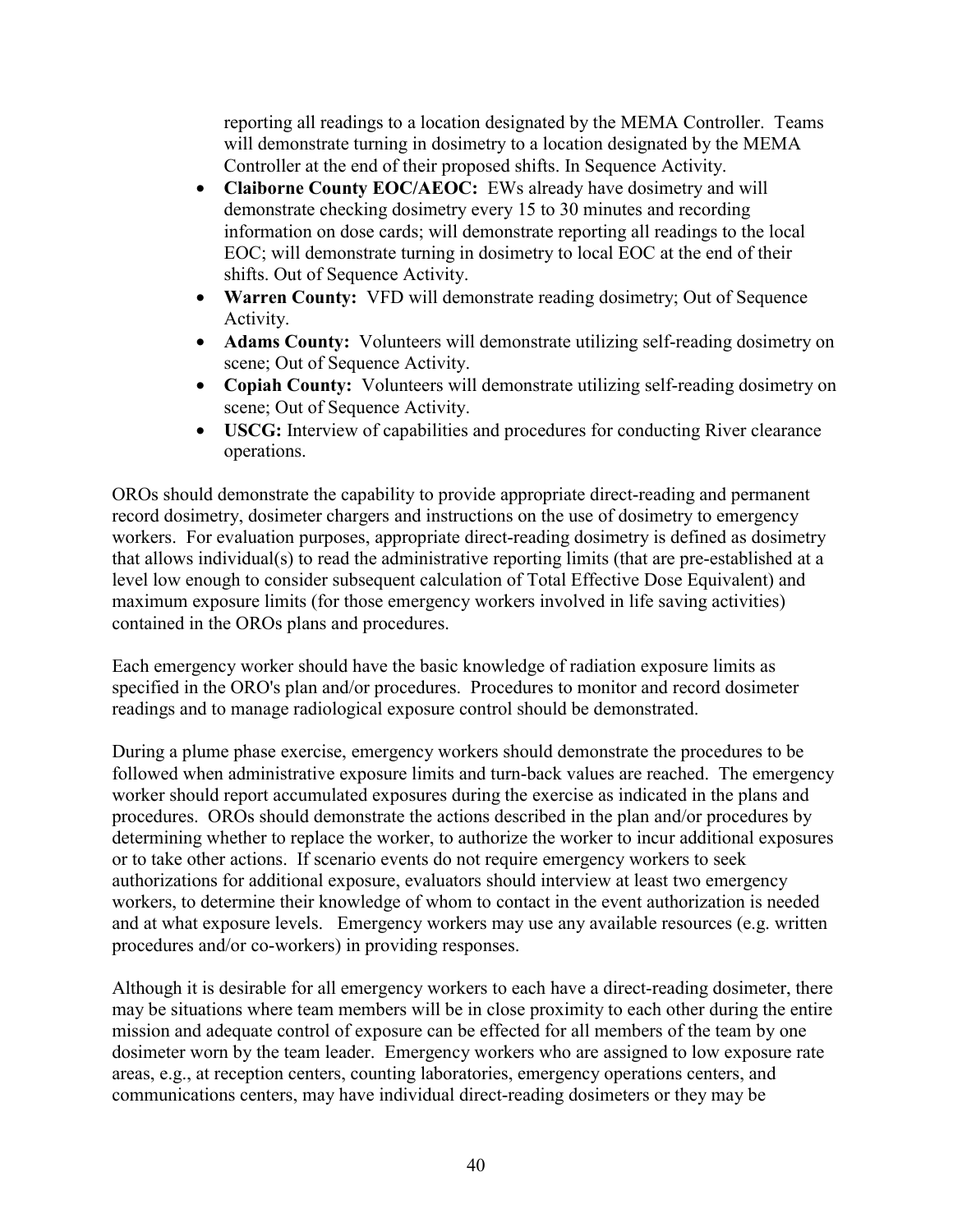monitored by dosimeters strategically placed in the work area. It should be noted that, even in these situations, each team member must still have their own permanent record dosimetry. Individuals without specific radiological response missions, such as farmers for animal care, essential utility service personnel, or other members of the public who must re-enter an evacuated area following or during the plume passage, should be limited to the lowest radiological exposure commensurate with completing their missions.

## ARCAs

None

# **EVALUATION AREA 3: PROTECTIVE ACTION IMPLEMENTATION**

## **Sub-element 3.b. Implementation of KI Decision:**

**Criterion 3.b.1: KI and appropriate instructions are available should a decision to recommend use of KI be made. Appropriate record keeping of the administration of KI for emergency workers and institutionalized individuals (not the general public) is maintained (NUREG-0654, E.7; J.10.e, f.)** 

## Locations

MS SEOC (MEMA), MS State Department of Health/Div. of Radiological Health (MSDH/DRH), Field Monitoring Teams (FMT), GGNS Emergency Operations Facility (GGNS site/EOF) and USCG.

# Extent of Play

- **MEMA:** N/A
- **MSDH/DRH:** State Health Officer (SHO) will make decisions concerning the administration of KI to emergency workers, institutionalized persons and the general public. Emergency Workers receive KI in an emergency worker kit upon issue.
- **USCG:** Interview of capabilities and procedures for conducting River clearance operations.

OROs should demonstrate the capability to make KI available to emergency workers, institutionalized individuals, and, where provided for in the ORO plan and/or procedures, to members of the general public. OROs should demonstrate the capability to accomplish distribution of KI consistent with decisions made. Organizations should have the capability to develop and maintain lists of emergency workers and institutionalized individuals who have ingested KI, including documentation of the date(s) and time(s) they were instructed to ingest KI. The ingestion of KI recommended by the designated ORO health official is voluntary. For evaluation purposes, the actual ingestion of KI is not necessary. OROs should demonstrate the capability to formulate and disseminate appropriate instructions on the use of KI for those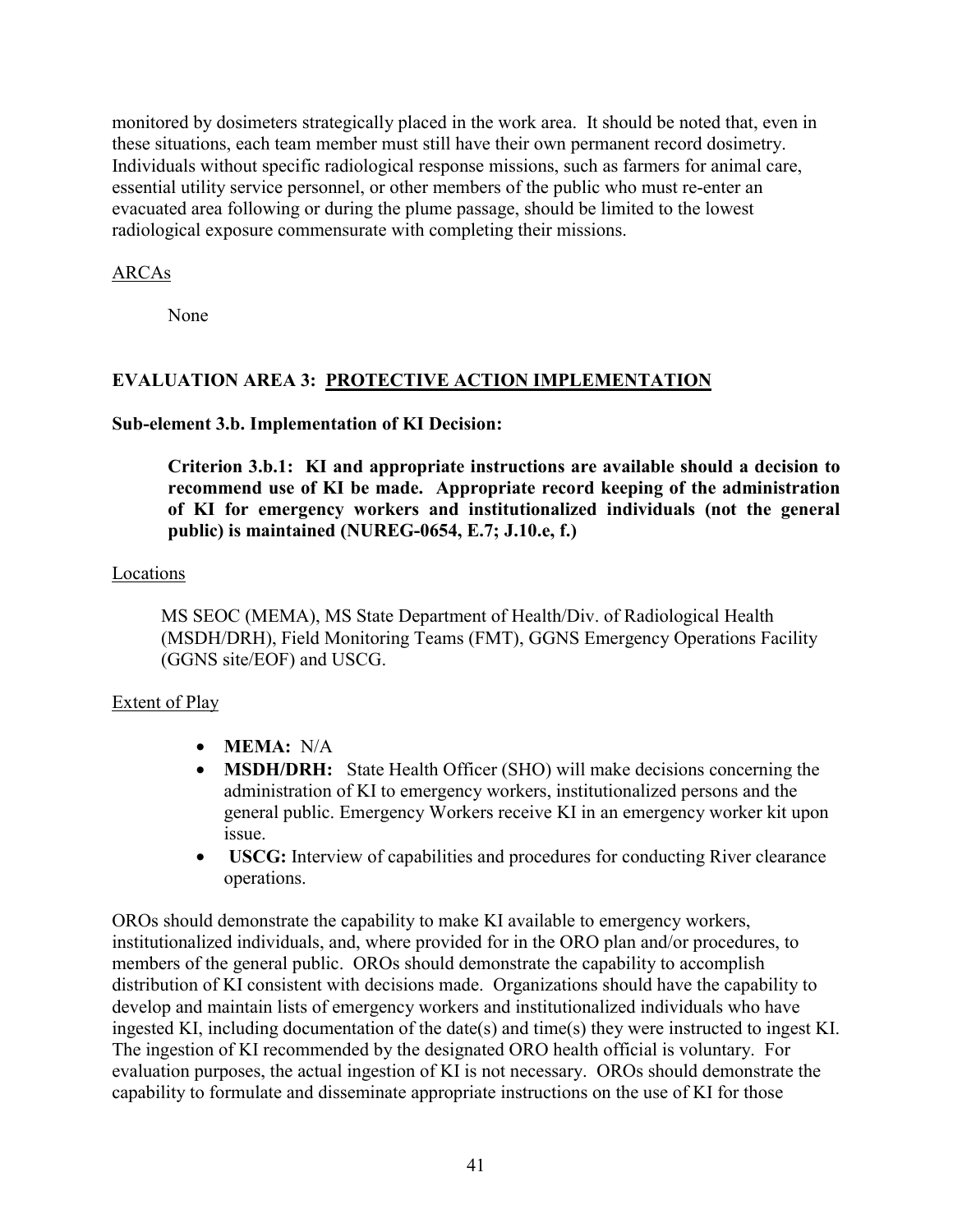advised to take it. If a recommendation is made for the general public to take KI, appropriate information should be provided to the public by the means of notification specified in the ORO's plan and/or procedures. Emergency workers should demonstrate the basic knowledge of procedures for the use of KI whether or not the scenario drives the use of KI. This can be accomplished by an interview with the evaluator.

ARCAs None

# **EVALUATION AREA 3: PROTECTIVE ACTION IMPLEMENTATION**

#### **Sub-element 3.c. – Implementation of Protective Actions for Special Populations**

**Criterion 3.c.2 – OROs/School officials implement protective actions for schools. (NUREG-0654, J.10.c, d, g)** 

#### Locations

Claiborne County

#### Extent of Play

- **MEMA:** N/A
- **MSDH/DRH:** N/A
- **Claiborne County:** Bus Drivers and County School Principles will interview at Claiborne County EOC during out of sequence events.

Applicable OROs should demonstrate the capability to alert and notify all public schools systems/districts of emergency conditions that are expected to or may necessitate protective actions for students. Contacts with public school systems/districts must be actual.

In accordance with plans and/or procedures, OROs and/or officials of public and school systems/districts should demonstrate the capability to make prompt decisions on protective actions for students. Officials should demonstrate that the decision making process for protective actions considers (i.e., either accepts automatically or gives heavy weight to) protective action recommendations made by ORO personnel, the ECL at which these recommendations are received, preplanned strategies for protective actions for that ECL, and the location of students at the time (e.g., whether the students are still at home, en route to the school, or at the school).

Public school systems/districts shall demonstrate the ability to implement protective action decisions for students. The demonstration shall be made as follows: At least one school in each affected school system or district, as appropriate, needs to demonstrate the implementation of protective actions. Describing to the evaluators the procedures that would be followed should simulate the implementation of canceling the school day, dismissing early, or sheltering. If evacuation is the implemented protective action, all activities to coordinate and complete the evacuation of students to reception centers, congregate care centers, or host schools may actually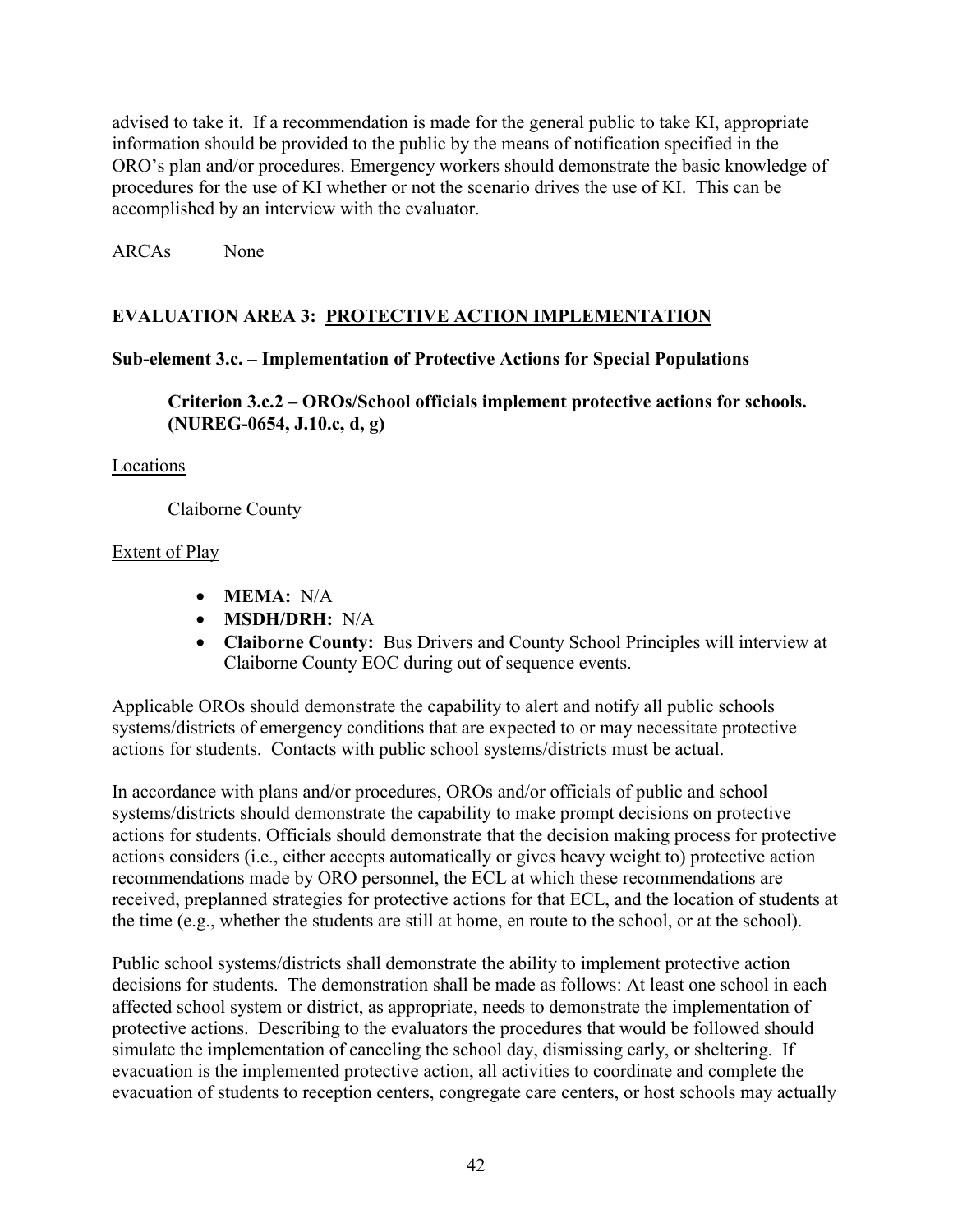be demonstrated or accomplished through an interview process. If accomplished through an interview process, appropriate school personnel including decision making officials (e.g., superintendent/principal, transportation director/bus dispatcher) and at least one bus driver (and the bus driver's escort, if applicable) should be available to demonstrate knowledge of their role(s) in the evacuation of school children.

Communications capabilities between school officials and the buses, if required by the plan and/or procedures, should be verified.

Officials of the school system(s) should demonstrate the capability to develop and provide timely information to OROs for use in messages to parents, the general public, and the media on the status of protective actions for schools.

The provisions of this criterion also apply to any private schools, private kindergartens and day care centers that participate in REP exercises pursuant to the ORO's plans and procedures as negotiated in the Extent of Play Agreement.

ARCAs None

# **EVALUATION AREA 3: PROTECTIVE ACTION IMPLEMENTATION**

## **Sub-element 3.d. – Implementation of Traffic and Access Control**

**Criterion 3.d.1: Appropriate traffic and access control is established. Accurate instructions are provided to traffic and access control personnel. (NUREG-0654, J.10.g, j)** 

## Locations

MS SEOC (MEMA), Claiborne County.

# Extent of Play

- **State of MS:** MDOT and MHP will demonstrate establishing and manning State TCP GE 12 at Natchez Trace Parkway and Grindstone Ford; Out of Sequence
- **Claiborne County:** City of Port Gibson Police Department will demonstrate seting up roadblocks and radiological monitoring. Claiborne county Sheriff's Department will demonstrate setting up roadblocks and radiological monitoring; Out of Sequence; Not evaluated.

OROs should demonstrate the capability to select, establish, and staff appropriate traffic and access control points consistent with protective action decisions (for example, evacuation, sheltering and relocation), in a timely manner. OROs should demonstrate the capability to provide instructions to traffic and access control staff on actions to take when modifications in protective action strategies necessitate changes in evacuation patterns or in the area(s) where access is controlled.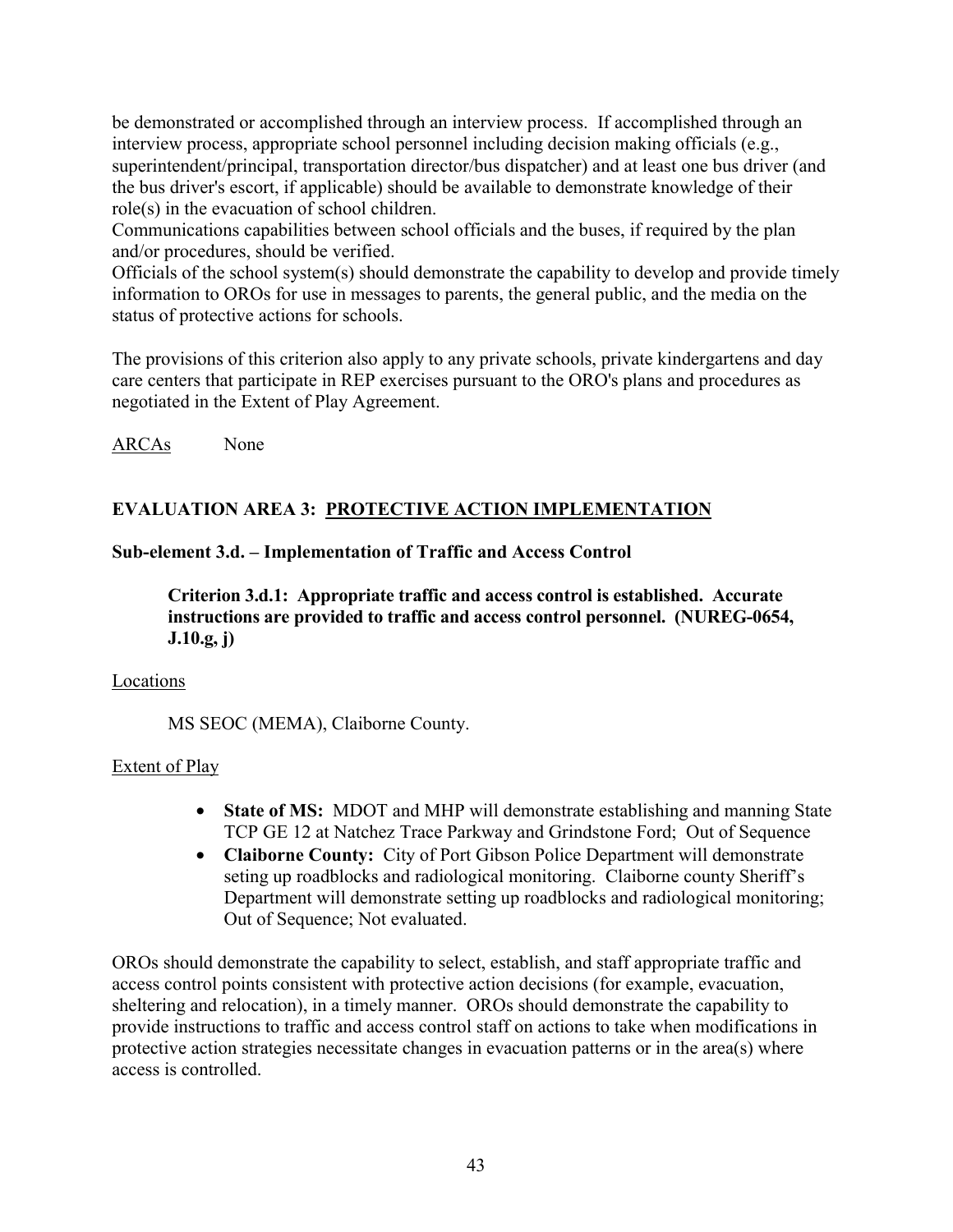Traffic and access control staff should demonstrate accurate knowledge of their roles and Responsibilities in instances where OROs lack authority necessary to control access by certain types of traffic (rail, water, and air traffic), they should demonstrate the capability to contact the State or Federal agencies with authority to control access.

ARCAs None

# **EVALUATION AREA 3: PROTECTIVE ACTION IMPLEMENTATION**

## **Sub-element 3.d. – Implementation of Traffic and Access Control**

**Criterion 3.d.2: Impediments to evacuation are identified and resolved. (NUREG-0654, J.10.k)** 

#### Locations

MS SEOC (MEMA), Claiborne County.

## Extent of Play

- **MDOT & MHP** will demonstrate capabilities at TCPs/TAPs GE 12 located at Natchez Trace Parkway and Grindstone Ford; Out of Sequence
- **Claiborne County:** City of Port Gibson Police Department and Claiborne County Sheriff's Department will demonstrate at TCPs/TAPs; Out of Sequence; not proposed for evaluation by FEMA.

OROs should demonstrate the capability, as required by the scenario, to identify and take appropriate actions concerning impediments to evacuation. Actual dispatch of resources to deal with impediments, such as wreckers, need not be demonstrated; however, all contacts, actual or simulated should be logged.

ARCAs None

# **EVALUATION AREA 4: FIELD MEASURMENT AND ANALYSES**

## **Sub-element 4.a – Plume Phase Field Measurement and Analyses**

**Criterion 4.a.1: The field teams are equipped to perform field measurements of direct radiation exposure (cloud and ground shine) and to sample airborne radioiodine and particulates. (NUREG-0654, H.10; I.7, 8, 9)** 

## Locations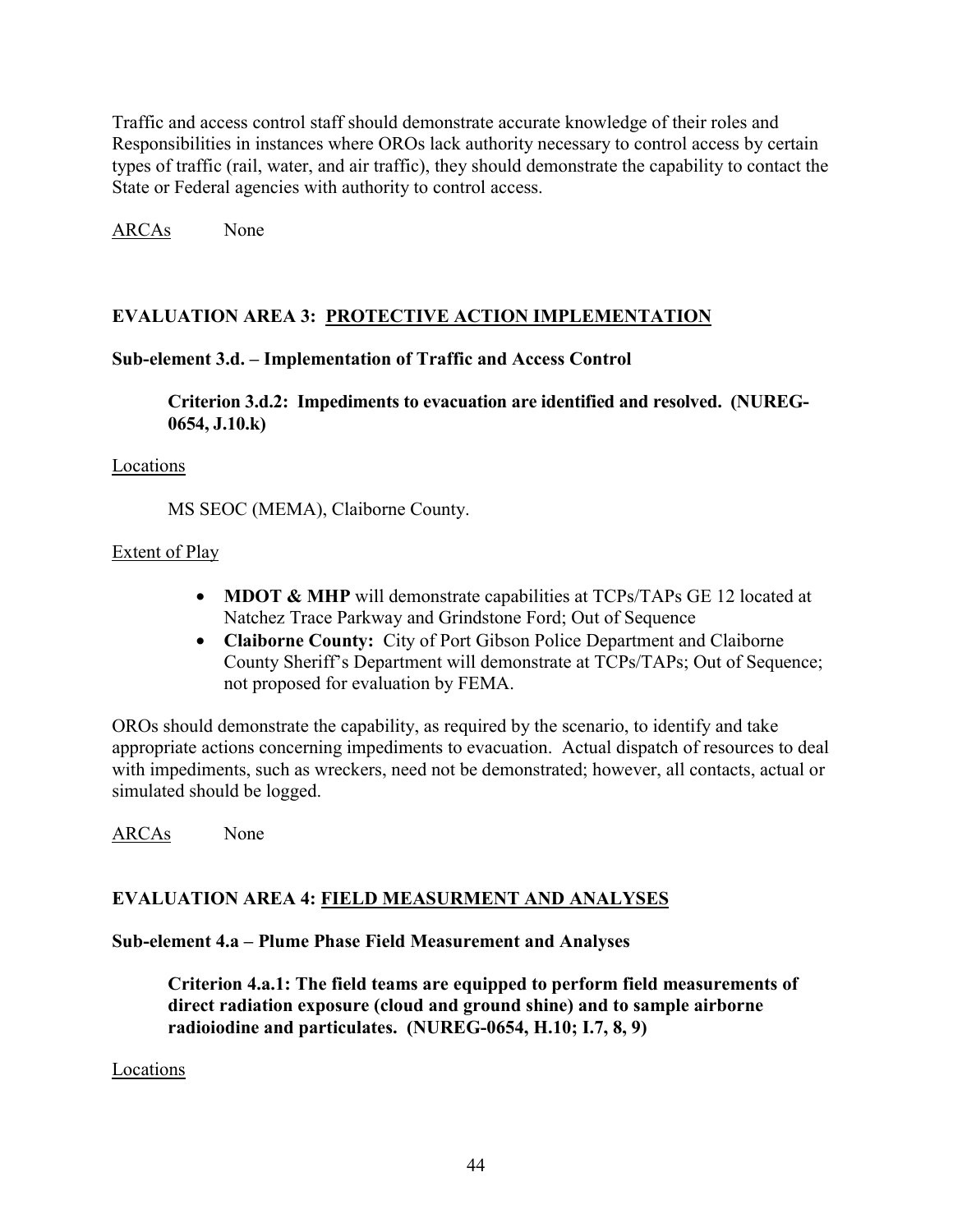MS State Department of Health/Div. of Radiological Health (MSDH/DRH), GGNS Emergency Operations Facility (GGNS site/EOF), and Field Monitoring Teams (FMT)

# Extent of Play

• **FMT:** Will demonstrate in coordination with GGNS site/EOF and Dose Assessment as required.

Field teams should be equipped with all instrumentation and supplies necessary to accomplish their mission. This should include instruments capable of measuring gamma exposure rates and detecting the presence of beta radiation. These instruments should be capable of measuring a range of activity and exposure, including radiological protection/exposure control of team members and detection of activity on the air sample collection media, consistent with the intended use of the instrument and the ORO's plans and procedures. An appropriate radioactive check source should be used to verify proper operational response for each low range radiation measurement instrument (less than 1R/hr) and for high range instruments when available. If a source is not available for a high range instrument, a procedure should exist to operationally test the instrument before entering an area where only a high range instrument can make useful readings.

ARCAs None

# **EVALUATION AREA 4: FIELD MEASURMENT AND ANALYSES**

# **Sub-element 4.a – Plume Phase Field Measurement and Analyses**

**Criterion 4.a.2: Field teams are managed to obtain sufficient information to help characterize the release and to control radiation exposure. (NUREG-0654, H.12; I.8, 11; J.10.a)** 

## Locations

Field Monitoring Teams (FMT).

## Extent of Play

• **FMT:** Will demonstrate in coordination with GGNS site/EOF and Dose Assessment as required.

Responsible Offsite Response Organizations (ORO) should demonstrate the capability to brief teams on predicted plume location and direction, travel speed, and exposure control procedures before deployment.

Field measurements are needed to help characterize the release and to support the adequacy of implemented protective actions or to be a factor in modifying protective actions. Teams should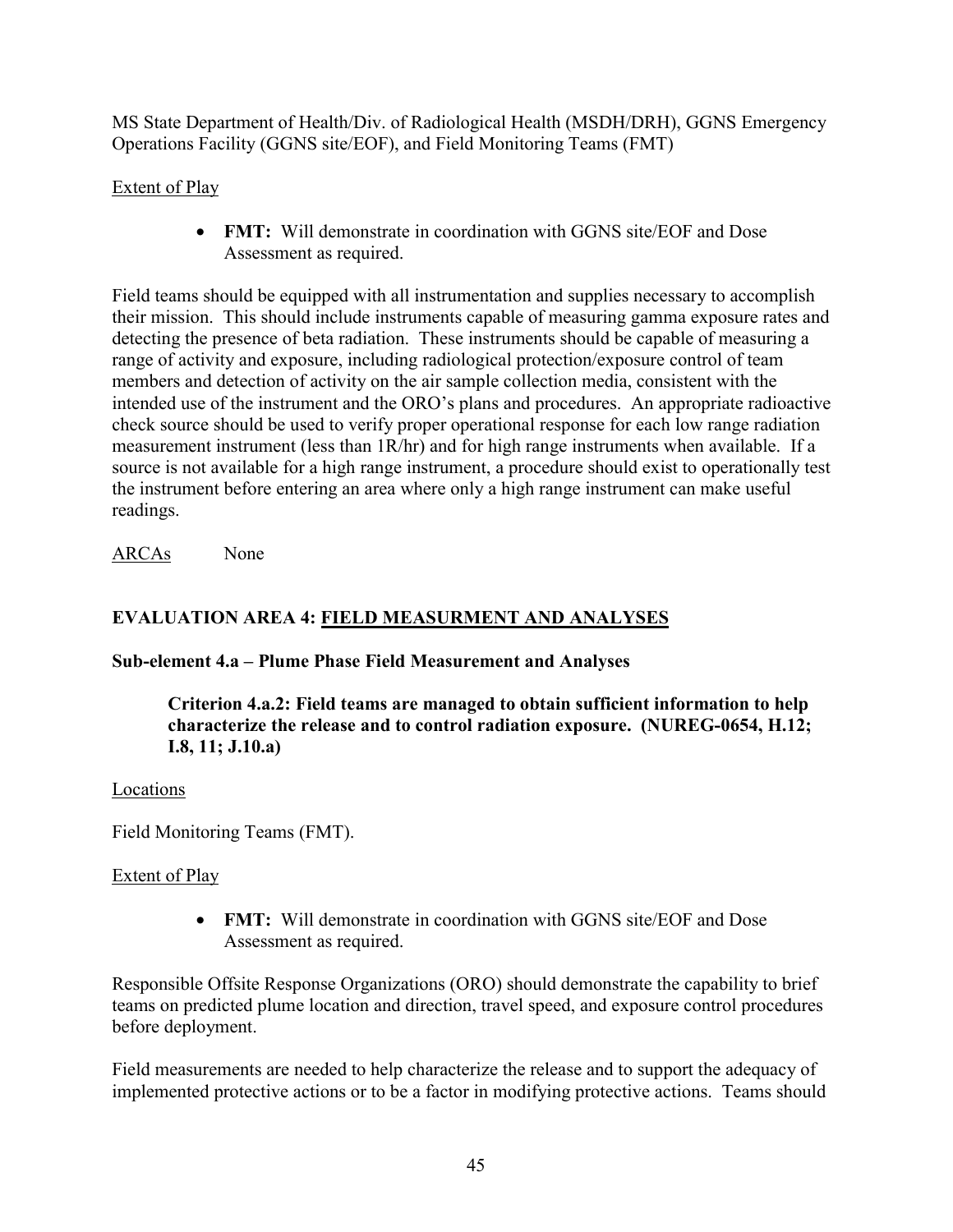be directed to take measurements in such locations, at such times to provide information sufficient to characterize the plume and impacts.

If the responsibility to obtain peak measurements in the plume has been accepted by licensee field monitoring teams, with concurrence from OROs, there is no requirement for these measurements to be repeated by State and local monitoring teams. If the license teams do not obtain peak measurements in the plume, it is the ORO's decision as to whether peak measurements are necessary to sufficiently characterize the plume. The sharing and coordination of plume measurement information among all field teams (licensee, Federal and ORO) is essential. Coordination concerning transfer of samples, including a chain-of-custody form, to a radiological laboratory should be demonstrated. OROs should use Federal resources as identified in the Federal Radiological Emergency Plan (FRERP)), and other resources (e.g., compacts, utility, etc.), if available. Evaluation of this criterion will take into consideration the level of Federal and other resources participating in the exercise.

ARCAs None

# **EVALUATION AREA 4: FIELD MEASURMENT AND ANALYSES**

## **Sub-element 4.a – Plume Phase Field Measurement and Analyses**

**Criterion 4.a.3: Ambient radiation measurements are made and recorded at appropriate locations, and radioiodine and particulate samples are collected. Teams will move to an appropriate low background location to determine whether any significant (as specified in the plan and/or procedures) amount of radioactivity has been collected on the sampling media. (NUREG-0654, I.9)** 

## Locations

Field Monitoring Teams (FMT).

# Extent of Play

• **FMT:** Will demonstrate in coordination with GGNS site/EOF and Dose Assessment as required.

Field teams should demonstrate the capability to report measurements and field data pertaining to the measurement of airborne radioiodine and particulates and ambient radiation to the field team coordinator, dose assessment, or other appropriate authority. If samples have radioactivity significantly above background, the appropriate authority should consider the need for expedited laboratory analyses of these samples. OROs should share data in a timely manner with all appropriate OROs. The methodology, including contamination control, instrumentation, preparation of samples, and a chain-of-custody form for transfer to a laboratory will be in accordance with the ORO's plan and/or procedures.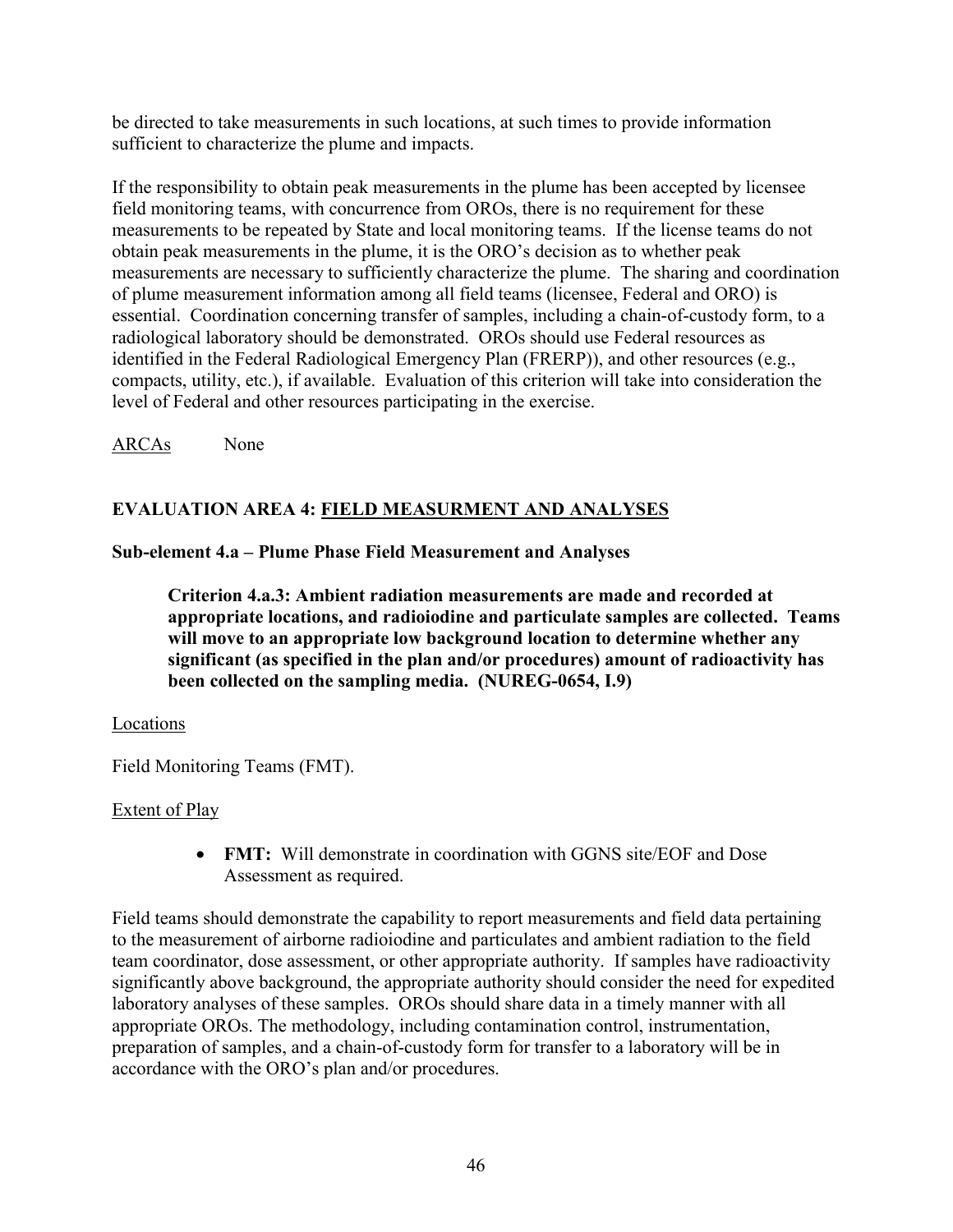OROs should use Federal resources as identified in the FRERP, and other resources (e.g., compacts, etc), if available. Evaluation of this criterion will take into consideration the level of Federal and other resources participating in the exercise.

## ARCAs None

## **EVALUATION AREA 4: FIELD MEASURMENT AND ANALYSES**

## **Sub-element 4.c. Laboratory Operations:**

**Criterion 4.c.1: The laboratory is capable of performing required radiological analysis to support protective action decisions (NUREG-0654, C.3; J.11.)** 

#### Locations

MS State Department of Health/Div. of Radiological Health (MSDH/DRH).

## Extent of Play

• **MSDH/DRH:** Will demonstrate laboratory functions capable of required radiological analysis to support protective action decisions.

The laboratory staff should demonstrate the capability to follow appropriate procedures for receiving samples, including logging of information, preventing contamination of the laboratory, preventing buildup of background radiation due to stored samples, preventing cross contamination of samples, preserving samples that may spoil (e.g., milk), and keeping track of sample identity. In addition, the laboratory staff should demonstrate the capability to prepare samples for conducting measurements.

The laboratory should be appropriately equipped to provide analyses of media, as requested, on a timely basis, of sufficient quality and sensitivity to support assessments and decisions as anticipated by the ORO's plans and procedures. The laboratory (laboratories) instrument calibrations should be traceable to standards provided by the National Institute of Standards and Technology. Laboratory methods used to analyze typical radionuclides released in a reactor incident should be as described in the plans and procedures. New or revised methods may be used to analyze atypical radionuclide releases (e.g. transuranics or as a result of a terrorist event) or if warranted by circumstances of the event. Analysis may require resources beyond those of the ORO.

The laboratory staff should be qualified in radioanalytical techniques and contamination control procedures.

OROs should use Federal resources as identified in the FRERP, and other resources (e.g. compacts, nuclear insurers, etc), if available. Evaluation of this criterion will take into consideration the level of Federal and other resources participating in the exercise.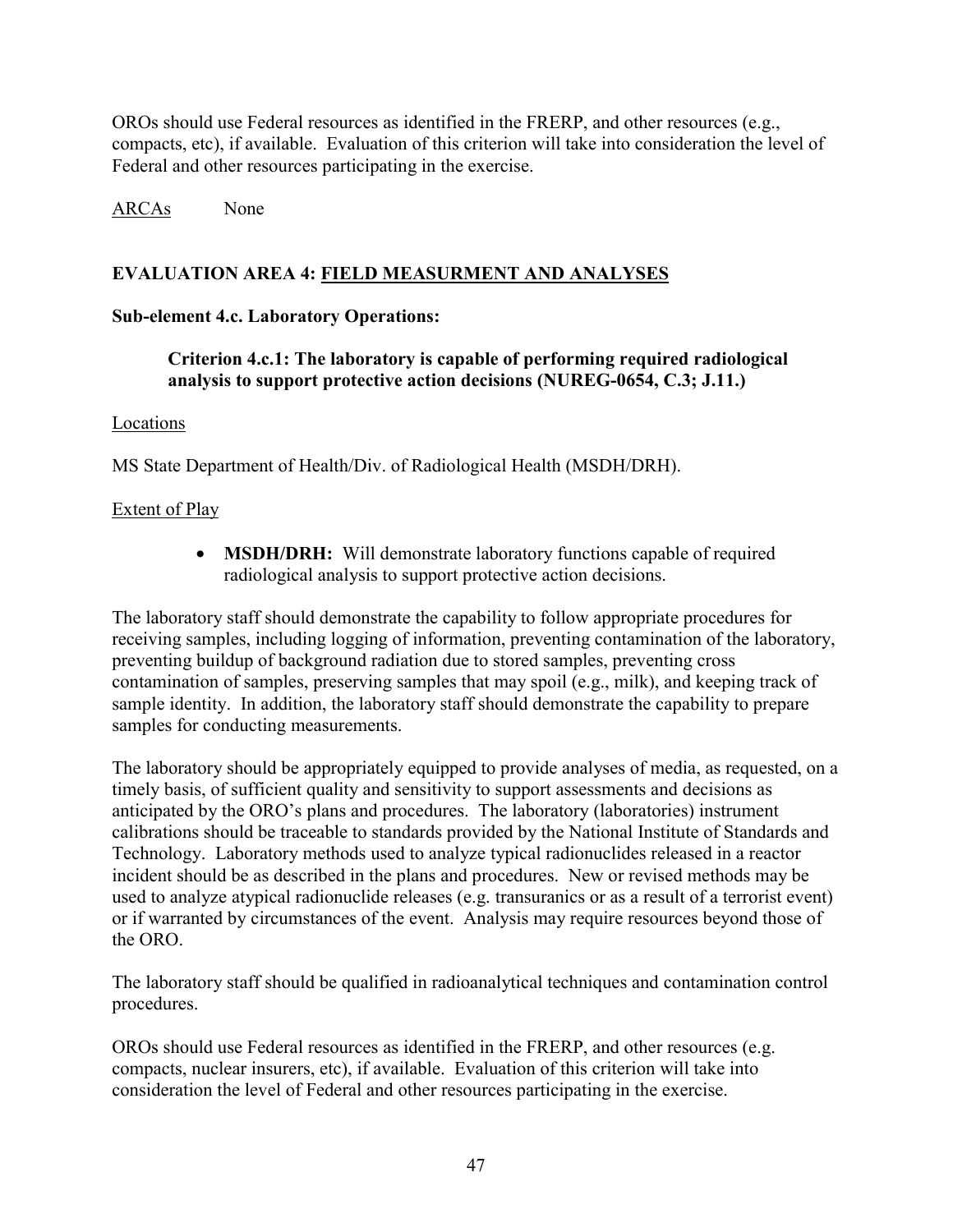#### ARCAs None

## **EVALUATION AREA 5: EMERGENCY NOTIFICATION & PUBLIC INFORMATION**

#### **Sub-element 5.a – Activation of the Prompt Alert and Notification System**

**Criterion 5.a.1: Activities associated with primary alerting and notification of the public are completed in a timely manner following the initial decision by authorized offsite emergency officials to notify the public of an emergency situation. The initial instructional message to the public must include as a minimum the elements required by current FEMA REP guidance. (10 CFR Part 50, Appendix E.IV.D & NUREG-0654, E.5, 6, 7)** 

#### Locations

MS SEOC (MEMA), MS State Department of Health/Div. of Radiological Health (MSDH/DRH), Emergency News Media Center/Joint Information Center (ENMC/JIC), and Claiborne County.

#### Extent of Play

- **MEMA (PIO):** Will demonstrate in conjunction with personnel from MSDH/DRH, utility, State of Louisiana, and Risk County PIO from ENMC/JIC (Echelon Building/Entergy Headquarters, Jackson, MS)
- **MSDH/DRH:** See above
- **Claiborne County:** See above

Responsible OROs should demonstrate the capability to sequentially provide an alert signal followed by an initial instructional message to populated areas (permanent resident and transient) throughout the 10-mile plume pathway EPZ. Following the decision to activate the alert and notification system, in accordance with the ORO's plan and/or procedures, completion of system activation should be accomplished in a timely manner (will not be subject to specific time requirements) for primary alerting/notification. The initial message should include the elements required by current FEMA REP guidance.

For exercise purposes, timely is defined as "the responsible ORO personnel/representatives demonstrate actions to disseminate the appropriate information/instructions with a sense of urgency and without undue delay." If message dissemination is to be identified as not having been accomplished in a timely manner, the evaluator(s) will document a specific delay or cause as to why a message was not considered timely.

Procedures to broadcast the message should be fully demonstrated as they would in an actual emergency up to the point of transmission. Broadcast of the message(s) or test messages is not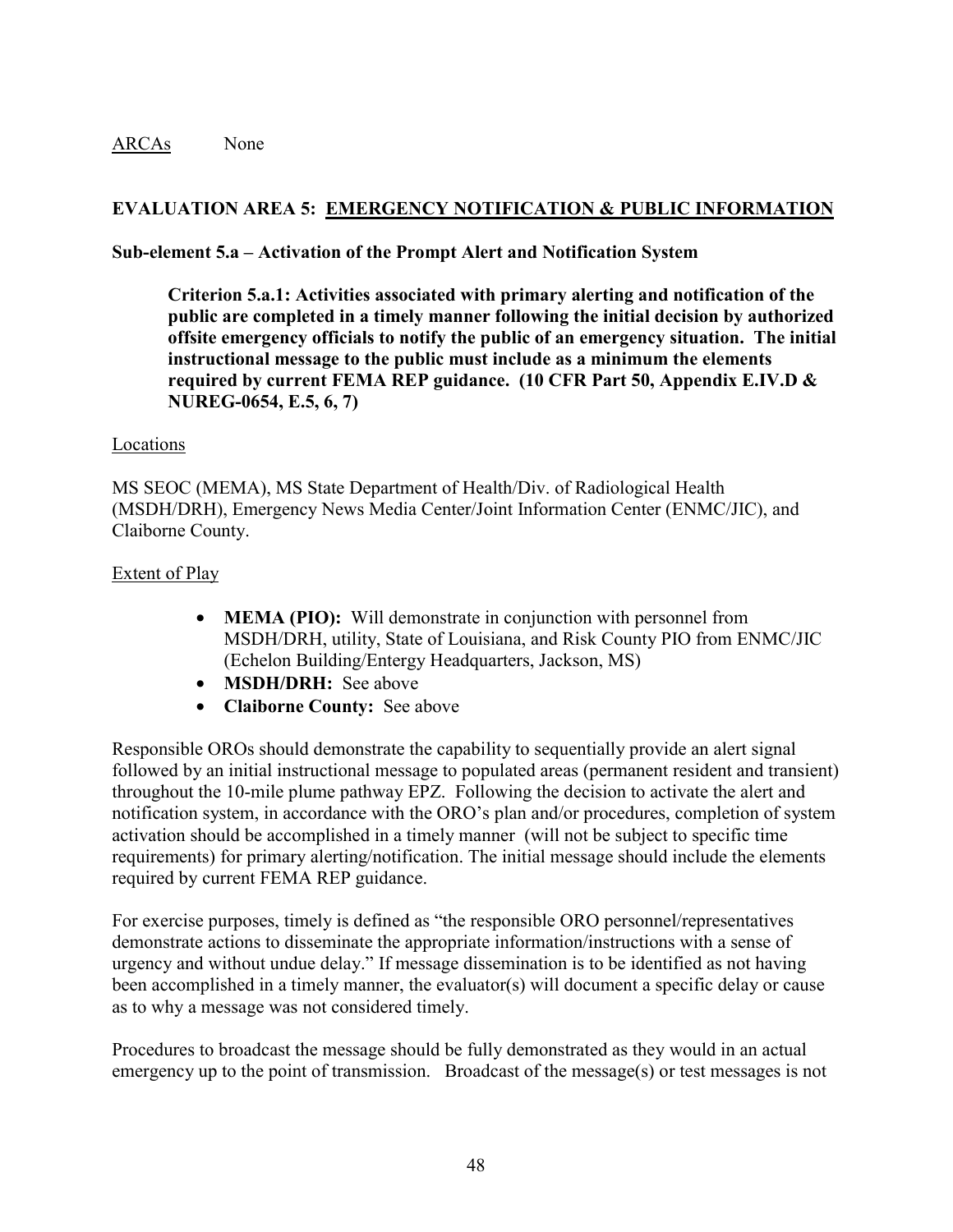required. The alert signal activation may be simulated. However, the procedures should be demonstrated up to the point of actual activation.

The capability of the primary notification system to broadcast an instructional message on a 24 hour basis should be verified during an interview with appropriate personnel from the primary notification system.

ARCAs None

# **EVALUATION AREA 5: EMERGENCY NOTIFICATION & PUBLIC INFORMATION**

# **Sub-element 5.a – Activation of the Prompt Alert and Notification System**

**Criterion 5.a.3: Activities associated with FEMA approved exception areas (where applicable) are completed within 45 minutes following the initial decision by authorized offsite emergency officials to notify the public of an emergency situation. Back up alert and notification of the public is completed within 45 minutes following the detection by the ORO of a failure of the primary alert and notification system. (NUREG-0654, E.6, Appendix 3.B.2.c)** 

## Locations

MS SEOC (MEMA), Claiborne County and USCG.

# Extent of Play

- **MEMA:** N/A
- **MSDH/DRH:** N/A
- **Claiborne County:** Activation of the ANS backup route alert system will be demonstrated by the Claiborne County Sheriff's Department. Claiborne County will select the route to be demonstrated. The Sherriff's Deputy will drive the route as specified in the Port Gibson Claiborne County Radiological Emergency Preparedness Plan within established time limits and read the notification message to the evaluator but will not broadcast to the public. The intended Public Address system will be tested IAW the Port Gibson Claiborne County Radiological Emergency Preparedness Plan. Out of Sequence
- **USCG:** Interview of capabilities and procedures for conducting River clearance operations.

Offsite Response Organizations (ORO) with FEMA-approved exception areas (identified in the approved Alert and Notification System Design Report) 5-10 miles from the nuclear power plant should demonstrate the capability to accomplish primary alerting and notification of the exception area(s) within 45 minutes following the initial decision by authorized offsite emergency officials to notify the public of an emergency situation. The 45-minute clock will begin when the OROs make the decision to activate the alert and notification system for the first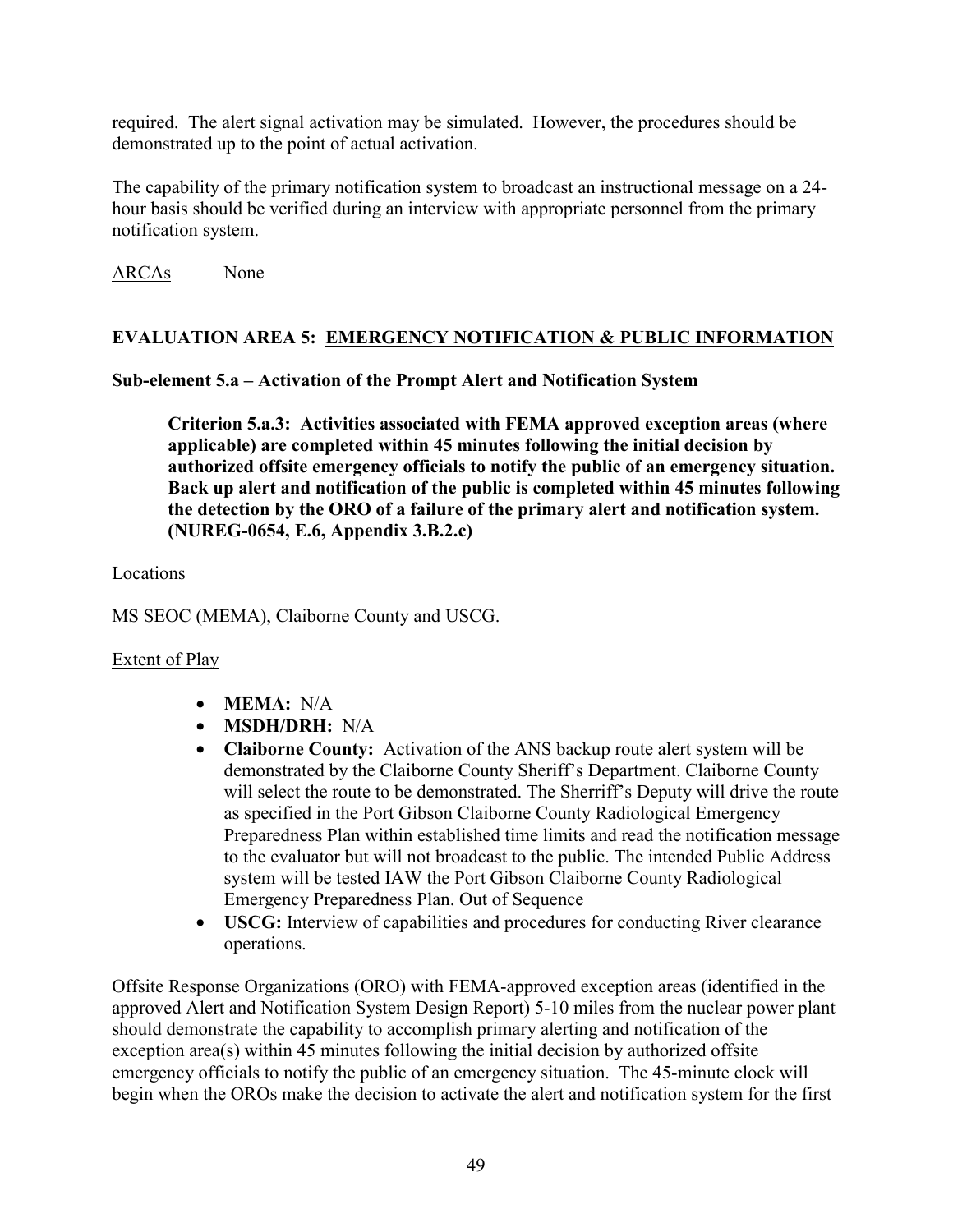time for a specific emergency situation. The initial message should, at a minimum, include: a statement that an emergency exists at the plant and where to obtain additional information.

For exception area alerting, at least one route needs to be demonstrated and evaluated. The selected routes should vary from exercise to exercise. However, the most difficult route should be demonstrated at least once every six years. All alert and notification activities along the route should be simulated (that is, the message that would actually be used is read for the evaluator, but not actually broadcast) as agreed upon in the extent of play. Actual testing of the mobile public address system will be conducted at some agreed upon location.

Backup alert and notification of the public should be completed within 45 minutes following the detection by the ORO of a failure of the primary alert and notification system. Backup route alerting needs only be demonstrated and evaluated, in accordance with the ORO's plan and/or procedures and the extent of play agreement, if the exercise scenario calls for failure of any portion of the primary system(s), or if any portion of the primary system(s) actually fails to function. If demonstrated, only one route needs to be selected and demonstrated. All alert and notification activities along the route should be simulated (that is, the message that would actually be used is read for the evaluator, but not actually broadcast) as agreed upon in the extent of play. Actual testing of the Public Address system will be conducted at some agreed upon **location** 

ARCAs None

# **EVALUATION AREA 5: EMERGENCY NOTIFICATION & PUBLIC INFORMATION**

## **Sub-element 5.b – Emergency Information and Instructions for the Public and the Media**

**Criterion 5.b.1: OROs provide accurate emergency information and instructions to the public and the news media in a timely manner. (NUREG-0654, E.5, 7; G.3.a, G.4.c)** 

#### Locations

MS SEOC (MEMA), MS State Department of Health/Div. of Radiological Health (MSDH/DRH), Emergency News Media Center/Joint Information Center (ENMC/JIC) and Claiborne County.

#### Extent of Play

- **MEMA (PIO):** Will demonstrate in conjunction with personnel from MSDH/DRH, utility, State of Louisiana, and Risk County PIO from ENMC/JIC.
- **MSDH/DRH:** See above
- **Claiborne County:** See above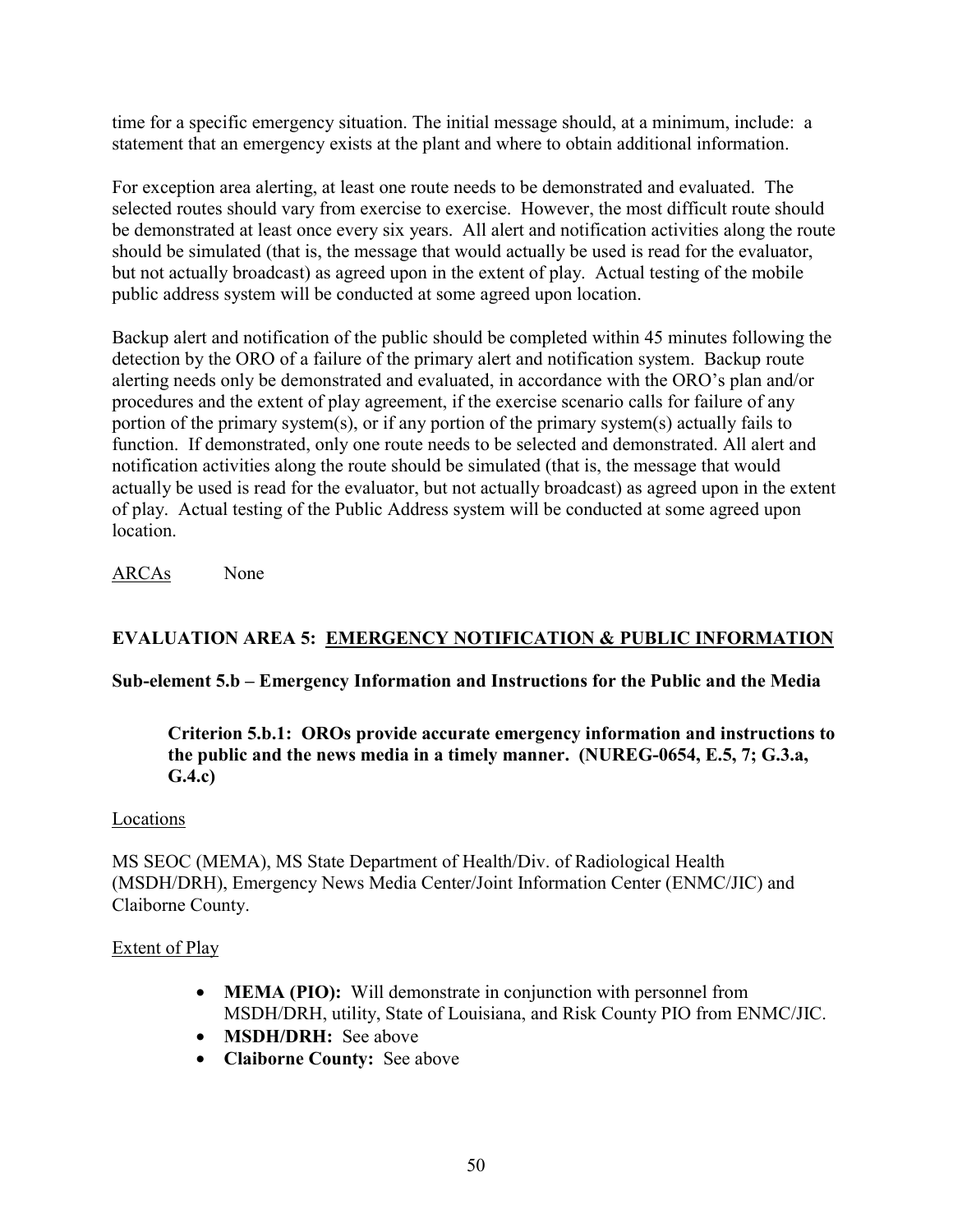Subsequent emergency information and instructions should be provided to the public and the media in a timely manner (will not be subject to specific time requirements). For exercise purposes, timely is defined as "the responsible ORO personnel/representatives demonstrate actions to disseminate the appropriate information/instructions with a sense of urgency and without undue delay." If message dissemination is to be identified as not having been accomplished in a timely manner, the evaluator(s) will document a specific delay or cause as to why a message was not considered timely.

The ORO should ensure that emergency information and instructions are consistent with protective action decisions made by appropriate officials. The emergency information should contain all necessary and applicable instructions (e.g., evacuation instructions, evacuation routes, reception center locations, what to take when evacuating information concerning pets, shelter-inplace instructions, information concerning protective actions for schools and special populations, public inquiry telephone number, etc.) OROs should demonstrate the capability to use language that is clear and understandable to the public within both the plume and ingestion pathway EPZs. This includes demonstration of the capability to use familiar landmarks and boundaries to describe protective action areas.

The emergency information should be all-inclusive by including previously identified protective action areas that are still valid, as well as new areas. The OROs should demonstrate the capability to ensure that emergency information that is no longer valid is rescinded and not repeated by broadcast media. In addition, the OROs should demonstrate the capability to ensure that current emergency information is repeated at pre-established intervals in accordance with the plan and/or procedures.

If ingestion pathway measures are exercised, OROs should demonstrate that a system exists for rapid dissemination of ingestion pathway information to pre-determined individuals and businesses in accordance with the ORO's plan and/or procedures.

OROs should demonstrate the capability to provide timely, accurate, concise and coordinated information to the news media for subsequent dissemination to the public. This would include demonstration of the capability to conduct timely and pertinent media briefings and distribute media releases as the situation warrants. The OROs should demonstrate the capability to respond appropriately to inquiries from the news media. All information presented in media briefings and media releases should be consistent with protective action decisions and other emergency information provided to the public. Copies of pertinent emergency information (e.g., EAS messages and media releases) and media information kits should be available for dissemination to the media.

OROs should demonstrate that an effective system is in place for dealing with calls to the pubic inquiry hotline. Hotline staff should demonstrate the capability to provide or obtain accurate information for callers or refer them to an appropriate information source. Information from the hotline staff, including information that corrects false or inaccurate information when trends are noted, should be included, as appropriate, in emergency information provided to the public, media briefings, and/or media releases.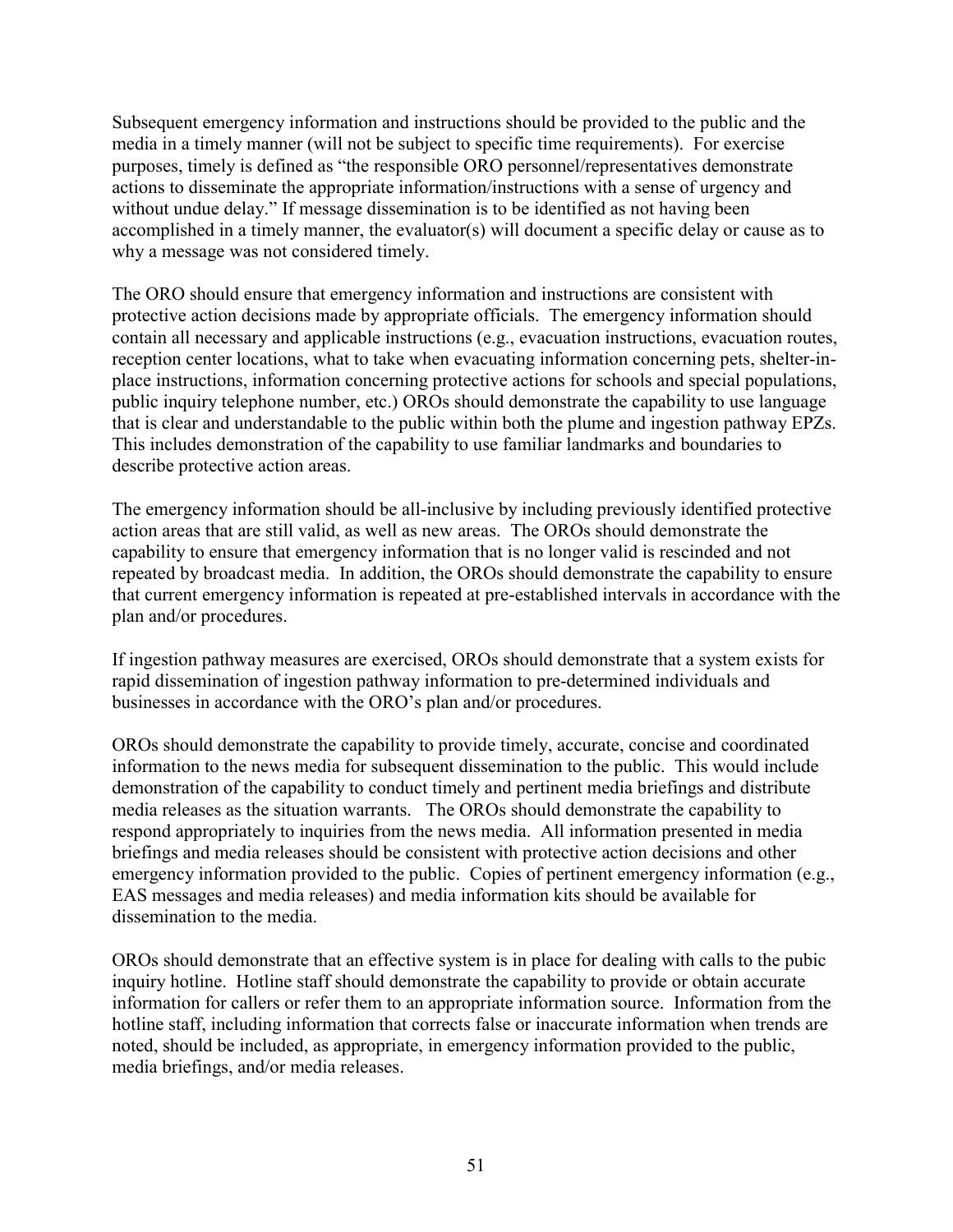## **EVALUATION AREA 6: SUPPORT OPERATION/FACILITIES**

#### **Sub-element 6.a – Monitoring and Decontamination of Evacuees and Emergency Workers, and Registration of Evacuees**

**Criterion 6.a.1: The reception center/emergency worker facility has appropriate space, adequate resources, and trained personnel to provide monitoring, decontamination, and registration of evacuees and/or emergency workers. (NUREG-0654, J.10.h; J.12; K.5.a)** 

#### Locations

Claiborne County, Adams County, Copiah County, and Warren County.

## Extent of Play

- **Claiborne County:** Will be demonstrated at Pattison Fire Department during out of sequence events. Will demonstrate decontamination of two or more EWs and vehicle(s). Out of Sequence
- **Adams County:** Will demonstrate decontamination of six evacuees at Natchez High School through the use of portable decontamination stations; Out of Sequence
- **Copiah County:** Will demonstrate decontamination of six evacuees at Hazlehurst High School through the use of portable decontamination stations; will demonstrate two or more EWs and vehicle(s). Out of Sequence
- **Warren County:** Will demonstrate decontamination of six evacuees at Warren Central High School through the use of portable decontamination stations; will demonstrate two or more EWs and vehicle(s). Out of Sequence

Radiological monitoring, decontamination and registration facilities for evacuees/emergency workers should be set up and demonstrated as they would be in an actual emergency or as indicated in the extent of play agreement. This would include adequate space for evacuees' vehicles. Expected demonstration should include 1/3 of the monitoring teams/portal monitors required to monitor 20% of the population allocated to the facility within 12 hours. Prior to using monitoring instrument(s), the monitor(s) should demonstrate the process of checking the instrument(s) for proper operation.

Staff responsible for the radiological monitoring of evacuees should demonstrate the capability to attain and sustain a monitoring productivity rate per hour needed to monitor the 20% emergency planning zone (EPZ) population-planning base within about 12 hours. This monitoring productivity rate per hour is the number of evacuees that can be monitored per hour by the total complement of monitors using an appropriate monitoring procedure. A minimum of six individuals per monitoring station should be monitored, using equipment and procedures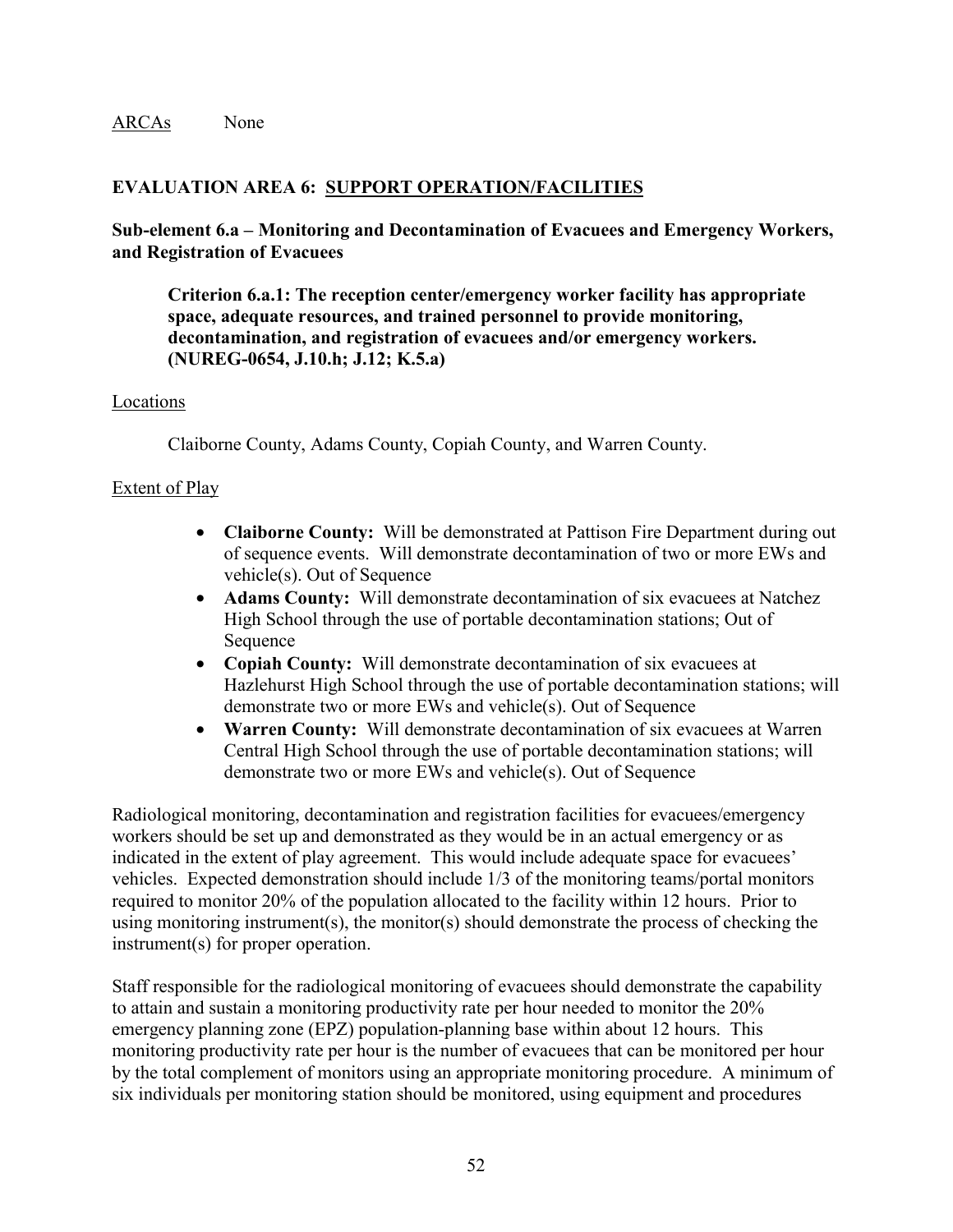specified in the plan and/or procedures, to allow demonstration of monitoring, decontamination, and registration capabilities. The monitoring sequences for the first six simulated evacuees per monitoring team will be timed by the evaluators in order to determine whether the twelve-hour requirement can be met. Monitoring of emergency workers does not have to meet the twelvehour requirement. However, appropriate monitoring procedures should be demonstrated for a minimum of two emergency workers.

Decontamination of evacuees/emergency workers may be simulated and conducted by interview. The availability of provisions for separately showering should be demonstrated or explained. The staff should demonstrate provisions for limiting the spread of contamination. Provisions could include floor coverings, signs and appropriate means (e.g., partitions, roped-off areas) to separate clean from potentially contaminated areas. Provisions should also exist to separate contaminated and uncontaminated individuals, provide changes of clothing for individuals whose clothing is contaminated, and store contaminated clothing and personal belongings to prevent further contamination of evacuees or facilities. In addition, for any individual found to be contaminated, procedures should be discussed concerning the handling of potential contamination of vehicles and personal belongings.

Monitoring personnel should explain the use of action levels for determining the need for decontamination. They should also explain the procedures for referring evacuees who cannot be adequately decontaminated for assessment and follow up in accordance with the ORO's plans and procedures. Contamination of the individual will be determined by controller inject and not simulated with any low-level radiation source.

The capability to register individuals upon completion of the monitoring and decontamination activities should be demonstrated. The registration activities demonstrated should include the establishment of a registration record for each individual, consisting of the individual's name, address, results of monitoring, and time of decontamination, if any, or as otherwise designated in the plan. Audio recorders, camcorders, or written records are all acceptable means for registration.

ARCAs None

# **EVALUATION AREA 6: SUPPORT OPERATION/FACILITIES**

**Sub-element 6.b. Monitoring and Decontamination of Emergency Worker Equipment:** 

**Criterion 6.b.1: The facility/ORO has adequate procedures and resources for the accomplishment of monitoring and decontamination of emergency worker equipment, including vehicles (NUREG-0654, K.5.b)** 

#### Locations

Claiborne County, Copiah County, and Warren County.

## Extent of Play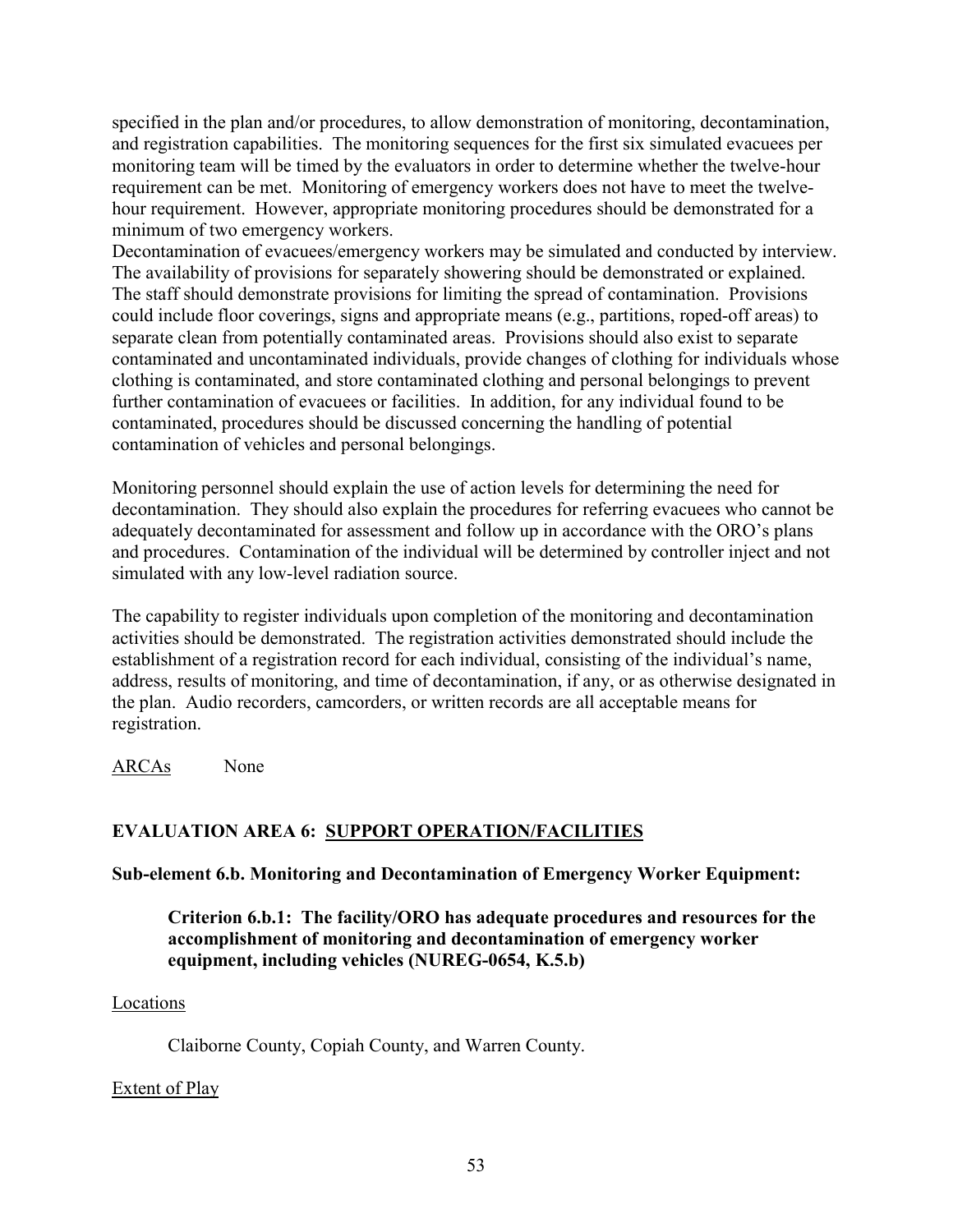- **Claiborne County:** Will demonstrate monitoring and decontamination of emergency workers and equipment at Pattison Fire Department during out of sequence events. Will demonstrate two or more EWs and vehicle(s). Out of Sequence
- **Copiah County:** Will demonstrate decontamination of six evacuees at Hazlehurst High School, through the use of portable decontamination stations; will demonstrate two or more EWs and vehicle(s). Out of Sequence
- **Warren County:** Will demonstrate decontamination of six evacuees at Warren Central High School, through the use of portable decontamination stations; will demonstrate two or more EWs and vehicle(s). Out of Sequence

The monitoring staff should demonstrate the capability to monitor equipment, including vehicles, for contamination in accordance with the ORO's plans and procedures. Specific attention should be given to equipment, including vehicles that were in contact with individuals found to be contaminated. The monitoring staff should demonstrate the capability to make decisions on the need for decontamination of equipment, including vehicles, based on guidance levels and procedures stated in the plan and/or procedures.

The area to be used for monitoring and decontamination should be set up as it would be in an actual emergency, with all route markings, instrumentation, record keeping and contamination control measures in place. Monitoring procedures should be demonstrated for a minimum of one vehicle.

It is generally not necessary to monitor the entire surface of vehicles. However, the capability to monitor areas such as air intake systems, radiator grills, bumpers, wheel wells, tires and door handles should be demonstrated. Interior surfaces of vehicles that were in contact with individuals found to be contaminated should also be checked.

ARCAs None

# **EVALUATION AREA 6: SUPPORT OPERATION/FACILITIES**

**Sub-element 6.c- Temporary Care of Evacuees** 

**Criterion 6.c.1: Managers of congregate care facilities demonstrate that the centers have resources to provide services and accommodations consistent with American Red Cross planning guidelines. Managers demonstrate the procedures to assure that evacuees have been monitored for contamination and have been decontaminated as appropriate prior to entering congregate care facilities. (NUREG-0654, J.10.h; J.12)** 

#### **Locations**

Adams County, Copiah County and Warren County.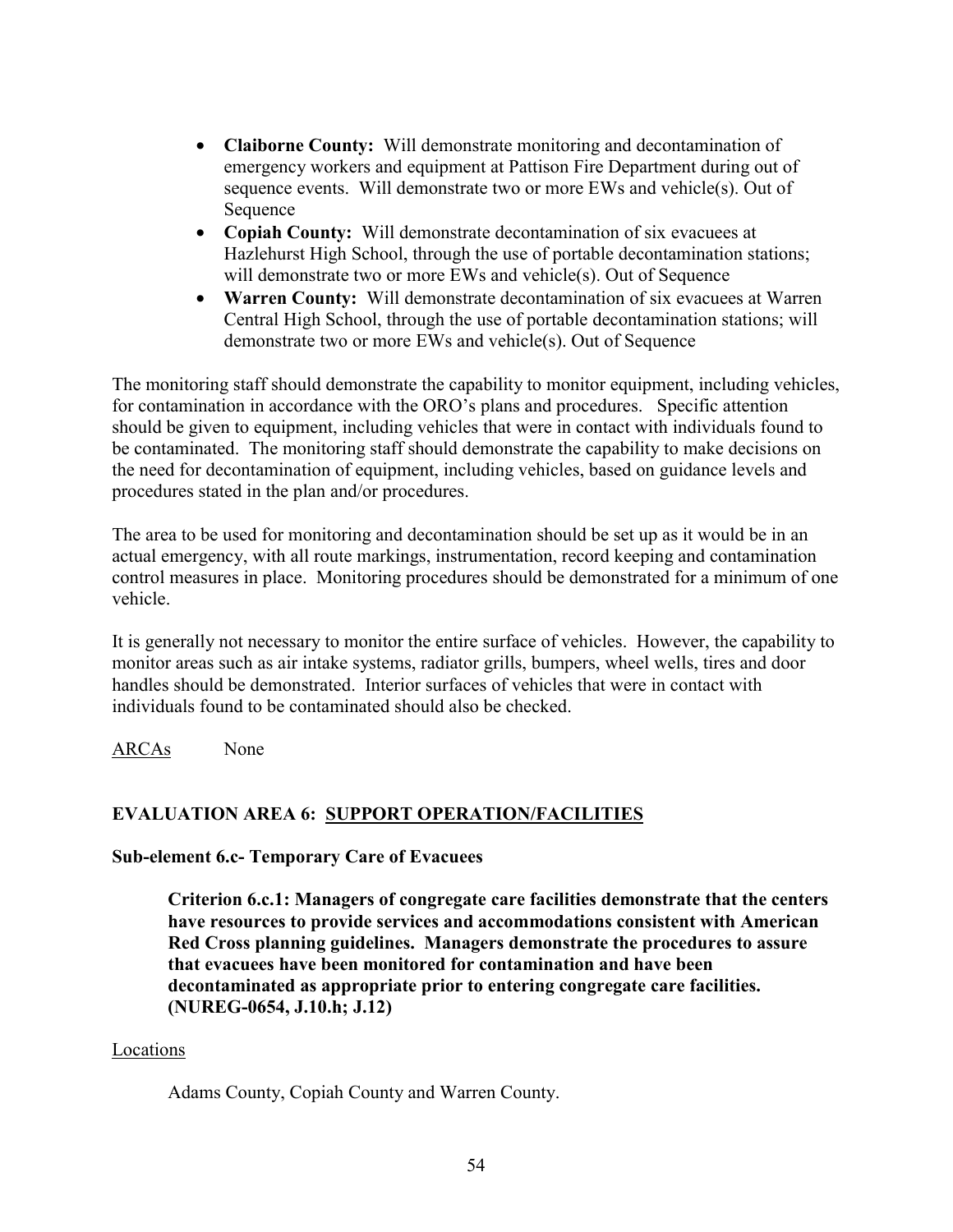## Extent of Play

- **Warren County:** Will be demonstrated at reception center located at Warren Central High School on Hwy. 27 in Vicksburg, MS. Demonstration will consist of registration table set –up and explain or display shelter layout w/ diagram.
- **Adams County:** Will be demonstrated at reception center located at Natchez High School located at 319 Sergeant Prentiss Dr. in Natchez, MS. Demonstration will consist of registration table set –up and explain or display shelter layout w/ diagram.
- **Copiah County:** Will be interviewed at reception center located at Hazelhurst High School located at 101 South Haley St. in Hazelhurst, MS. Interview will based on procedures for temporary care of evacuees.

Under this criterion, demonstration of congregate care centers may be conducted out of sequence with the exercise scenario. The evaluator should conduct a walk-through of the center to determine, through observation and inquiries, that the services and accommodations are consistent with ARC 3031. In this simulation, it is not necessary to set up operations, as they would be in an actual emergency**.** Alternatively, capabilities may be demonstrated by setting up stations for various services and providing those services to simulated evacuees. Given the substantial differences between demonstration and simulation of this objective, exercise demonstration expectations should be clearly specified in extent-of-play agreements.

Congregate care staff should also demonstrate the capability to ensure that evacuees have been monitored for contamination, have been decontaminated as appropriate, and have been registered before entering the facility. This capability may be determined through an interview process.

If operations at the center are demonstrated, material that would be difficult or expensive to transport (e.g., cots, blankets, sundries, and large-scale food supplies) need not be physically available at the facility (facilities). However, availability of such items should be verified by providing the evaluator a list of sources with locations and estimates of quantities.

ARCAs None

# **EVALUATION AREA 6: SUPPORT OPERATION/FACILITIES**

#### **Sub-element 6.d. Transportation and Treatment of Contaminated Injured Individuals:**

**Criterion 6.d.1: The facility/ORO has the appropriate space, adequate resources, and trained personnel to provide transport, monitoring, decontamination, and medical services to contaminated injured individuals (NUREG-0654, F.2; H.10; K.5.a, b; L.1, 4.)** 

**Locations**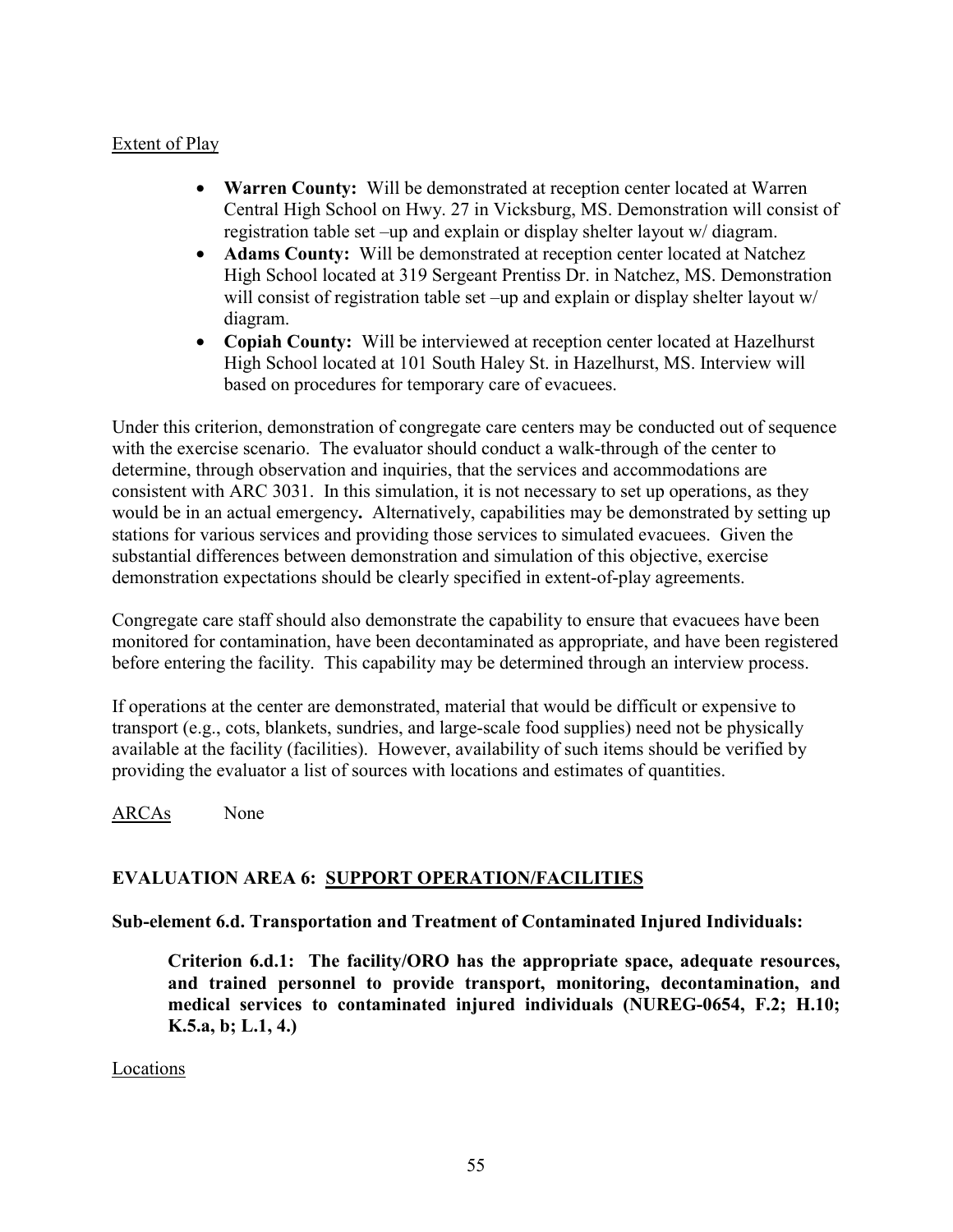Warren County EOC.

## Extent of Play

• **Warren County:** The Vicksburg Fire Department, Station #5 and the River Region Medical Center will demonstrate patient transport and treatment of a contaminated patient during a scheduled Medical Services (MS-1) Drill in Vicksburg MS.

Monitoring, decontamination and contamination control efforts will not delay urgent medical care for the victim.

Offsite response organizations (ORO) should demonstrate the capability to transport contaminated injured individuals to medical facilities. An ambulance should be used for the response to the victim. However, to avoid taking an ambulance out of service for an extended time, any vehicle (e.g., car, truck or van) may be utilized to transport the victim to the medical facility. Normal communications between the ambulance/dispatcher and the receiving medical facility should be demonstrated. IF a substitute vehicle is used for transport to the medical facility, this communication must occur prior to releasing the ambulance from the drill. This communication would include reporting radiation-monitoring results, if available. Additionally, the ambulance crew should demonstrate by interview, knowledge of where the ambulance and crew should be monitored and decontaminated, if required, or whom to contact for such information.

Monitoring of the simulated victim may be performed prior to transport, done en route, or deferred to the medical facility. Prior to using a monitoring instrument(s), the monitor(s) should demonstrate the process of checking the instrument(s) for proper operation. All monitoring activities should be completed, as they would be in an actual emergency. Appropriate contamination control measures should be demonstrated prior to and during transport and at the receiving medical facility.

The medical facility should demonstrate the capability to activate and set up a radiological emergency area for treatment. Equipment and supplies should be available for the treatment of contaminated injured individuals.

The medical facility should demonstrate the capability to make decisions on the need for decontamination of the individual, to follow appropriate decontamination procedures, and to maintain records of all survey measurements and samples taken. All procedures for the collection and analysis of samples and the decontamination of the individual should be demonstrated or described to the evaluator.

ARCA - 28-06-6.d.1-A-02 Condition: Improper monitoring techniques and contamination control procedures.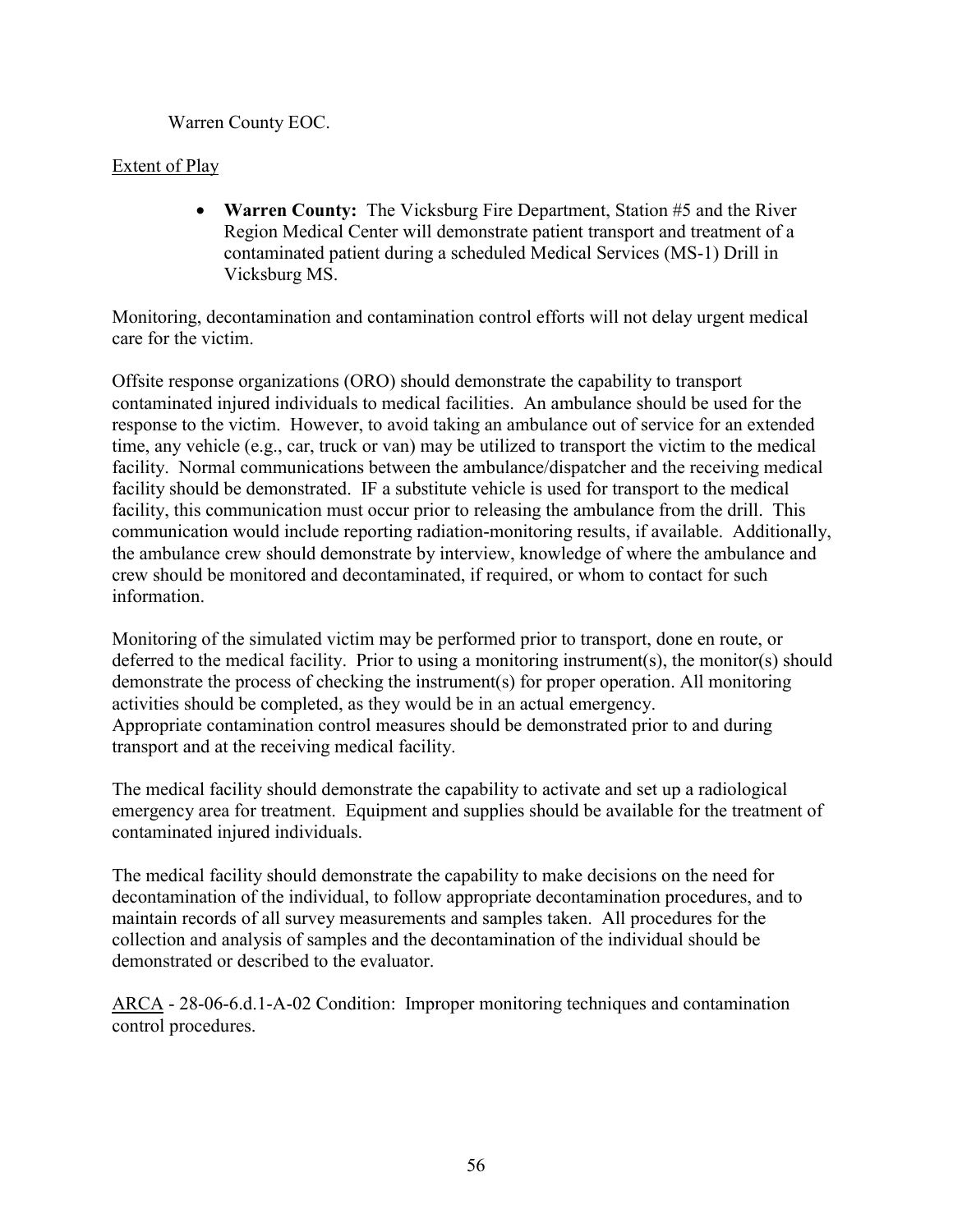# **APPENDIX 4**

# **EXERCISE SCENARIO**

This appendix contains a summary of the simulated sequence of events (exercise scenario) which was used as the basic for involving emergency response actions by OROs in the GGNS exercise on September 9, 2009. This exercise scenario was submitted by the State of Mississippi and approved by FEMA Region IV.

## INITIAL CONDITIONS

The plant is operating at 100% power early in its current operating cycle.

Low Pressure Core Spray (LPCS) pump red tagged out of service due to high vibration during last surveillance run. Maintenance found damaged motor bearings removed motor. We are currently in day three of the LPCS outage.

Division I Suppression Pool Make Up (SPMU) valve E30F001A red tagged out of service for motor inspection. Stroke times during last surveillance exceeded normal times. Electrical maintenance is awaiting WO to work.

As a result of a failed surveillance test, the 'A' diesel driven fire pump is being overhauled. It is expected to be returned to service on September 11.

E61F057 (Purge Exhaust containment outboard isolation valve) out of service due to failure of solenoid valve E61F508 (Purge exhaust containment outboard isolation solenoid valve) LCO written.

Division II Diesel Generator monthly surveillance is due, Attachment I to be performed this evening.

Weather is partly cloudy, with winds from the southwest.

EOOS is Green.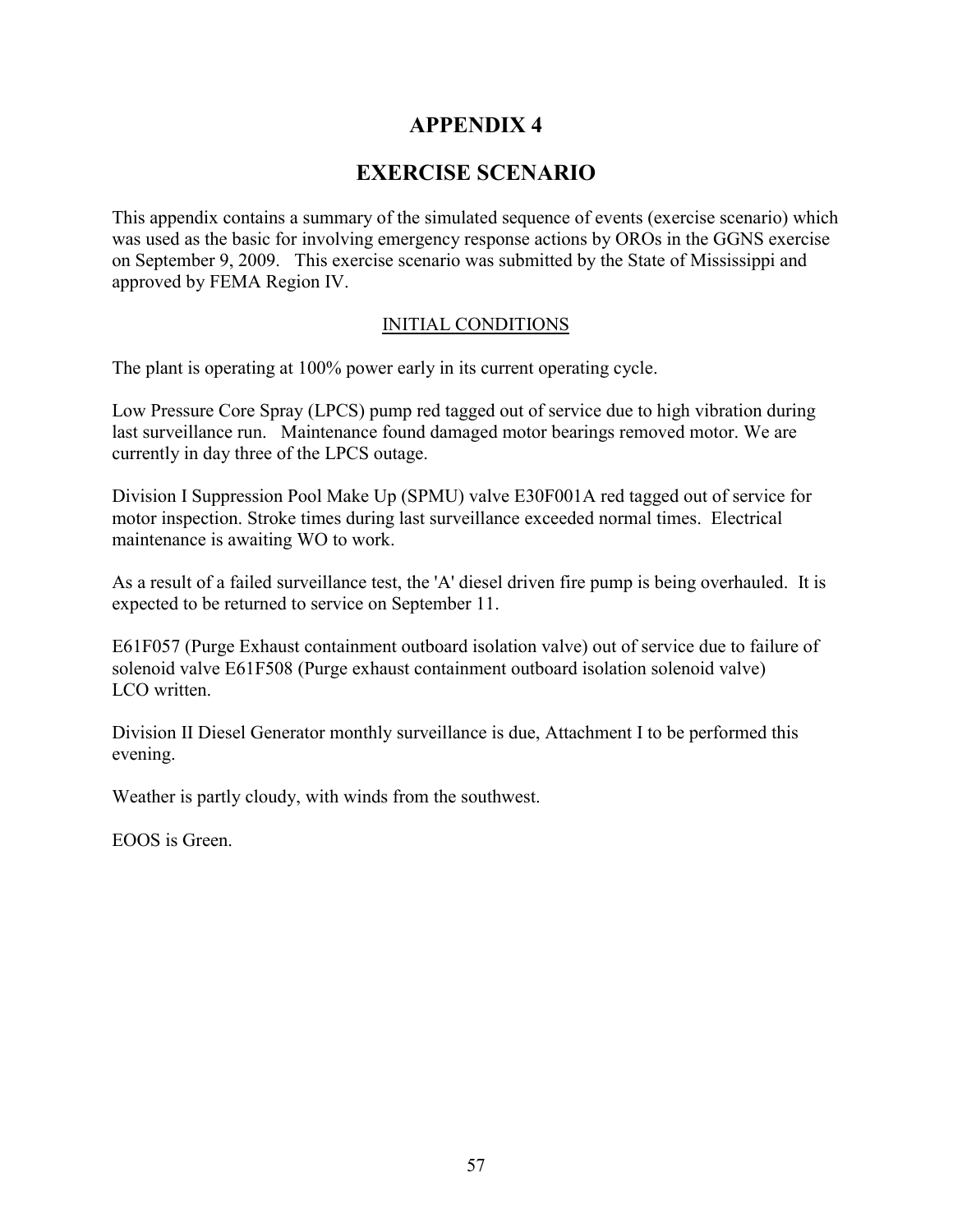# NARRATIVE SUMMARY

The EXERCISE begins at approximately 0830.

| <b>Time</b>   | Event                 | <b>Details</b>                                                                                                                                                                                                                                                                                                                                                                                                                                                                                                                                                                                                                                                                                                                                                                                                                                                                                                                                                                                                                                                                            | <b>Messages</b> |
|---------------|-----------------------|-------------------------------------------------------------------------------------------------------------------------------------------------------------------------------------------------------------------------------------------------------------------------------------------------------------------------------------------------------------------------------------------------------------------------------------------------------------------------------------------------------------------------------------------------------------------------------------------------------------------------------------------------------------------------------------------------------------------------------------------------------------------------------------------------------------------------------------------------------------------------------------------------------------------------------------------------------------------------------------------------------------------------------------------------------------------------------------------|-----------------|
| 0830          | <b>Exercise start</b> | The exercise begins at approximately 0830.                                                                                                                                                                                                                                                                                                                                                                                                                                                                                                                                                                                                                                                                                                                                                                                                                                                                                                                                                                                                                                                | $\mathbf{1}$    |
| 0835          | <b>Half</b> scram     | The control room will experience a Division II<br>half scram due to loss of RPS bus including<br>MG set. The control room will take actions<br>per the ONEP. RPS will be switched to the<br>alternate power supply and the half scram<br>reset. (ONEP 05-1-02-III-2)                                                                                                                                                                                                                                                                                                                                                                                                                                                                                                                                                                                                                                                                                                                                                                                                                      | $\overline{2}$  |
| 0845-<br>0910 | <b>FIRE</b>           | A fire will occur in Division III switchgear<br>room and inop Division III. (Fire will be<br>simulated inside Div. III switchgear room.<br>Fire brigade member will simulate response.)<br>Simulator will lose 17AC buss.<br>The fire is simulated to be in the main cable<br>tray that feeds buss 17AC. The cables will<br>over heat and start to smoke resulting in a<br>smoke alarm in the control room. The cables<br>will continue to heat up until they ignite. This<br>will first cause a CO <sub>2</sub> predischarge alarm.<br>Auto actuation of the CO <sub>2</sub> system will fail<br>and no $CO2$ will be discharged into the room.<br>The fire will continue to burn until the fire<br>brigade applies the proper extinguishing<br>agent. The cable will continue to smoke for<br>approximately 10 minutes after the fire is<br>extinguished. Major damage to the cables has<br>occurred. Repair may take weeks. Fire to be<br>extinguished in approximately ten minutes.<br>FIRE BRIGADE ACTIVITIES ARE TO<br>BE SIMULATED ONE FIRE BRIGADE<br><b>MEMBER WILL RESPOND.</b> | 3, 4, 5, 6      |

**0852 FIRE DAMAGE** Reports of fire damage 7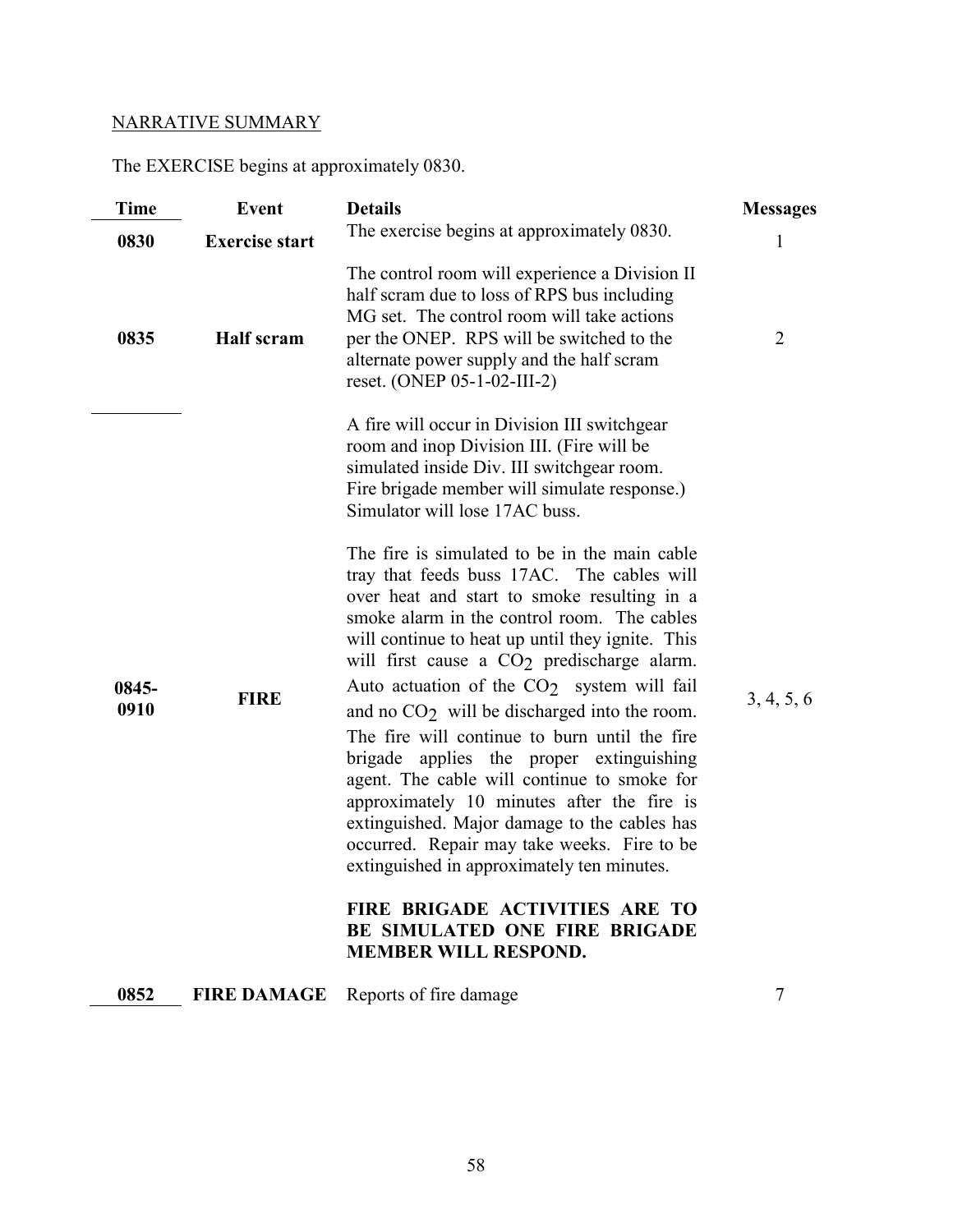|               |                                | An <b>ALERT</b> (HA4) should be called based on<br>the fire or explosion affecting the operability<br>of plant safety systems required to establish or<br>maintain safe shutdown.                                                                                                                                 |                                            |
|---------------|--------------------------------|-------------------------------------------------------------------------------------------------------------------------------------------------------------------------------------------------------------------------------------------------------------------------------------------------------------------|--------------------------------------------|
|               |                                | PI Data                                                                                                                                                                                                                                                                                                           | 8                                          |
| 0852-<br>0907 | <b>ALERT</b>                   | Initiating Condition Time (report of<br>damage)                                                                                                                                                                                                                                                                   | Alert<br>(Contingency)                     |
|               |                                | <b>Declaration Time</b>                                                                                                                                                                                                                                                                                           |                                            |
|               |                                | Notification Time                                                                                                                                                                                                                                                                                                 |                                            |
| 0852-<br>0907 | <b>Control Room</b><br>actions | With both HPCS (due to loss of Buss 17AC)<br>and LPCS inoperable, the plant should enter<br>Tech. Spec. LCO 3.0.3 via LCO 3.5.1.<br>Shutdown may commence but controllers<br>will prevent a manual reactor scram as the<br>shutdown method<br><b>Activation of Emergency Response Facilities</b><br>should begin. | 9<br>Do not scram<br>unit<br>10<br>Weather |
| 0910          | <b>CO2 Valve</b>               | CO <sub>2</sub> valve will not open                                                                                                                                                                                                                                                                               | 11                                         |
| 0937-<br>0952 | <b>ERFs</b><br>Operational     | EOF, OSC and TSC should be operational.                                                                                                                                                                                                                                                                           | 12<br><b>ERDS</b><br>(Contingency)         |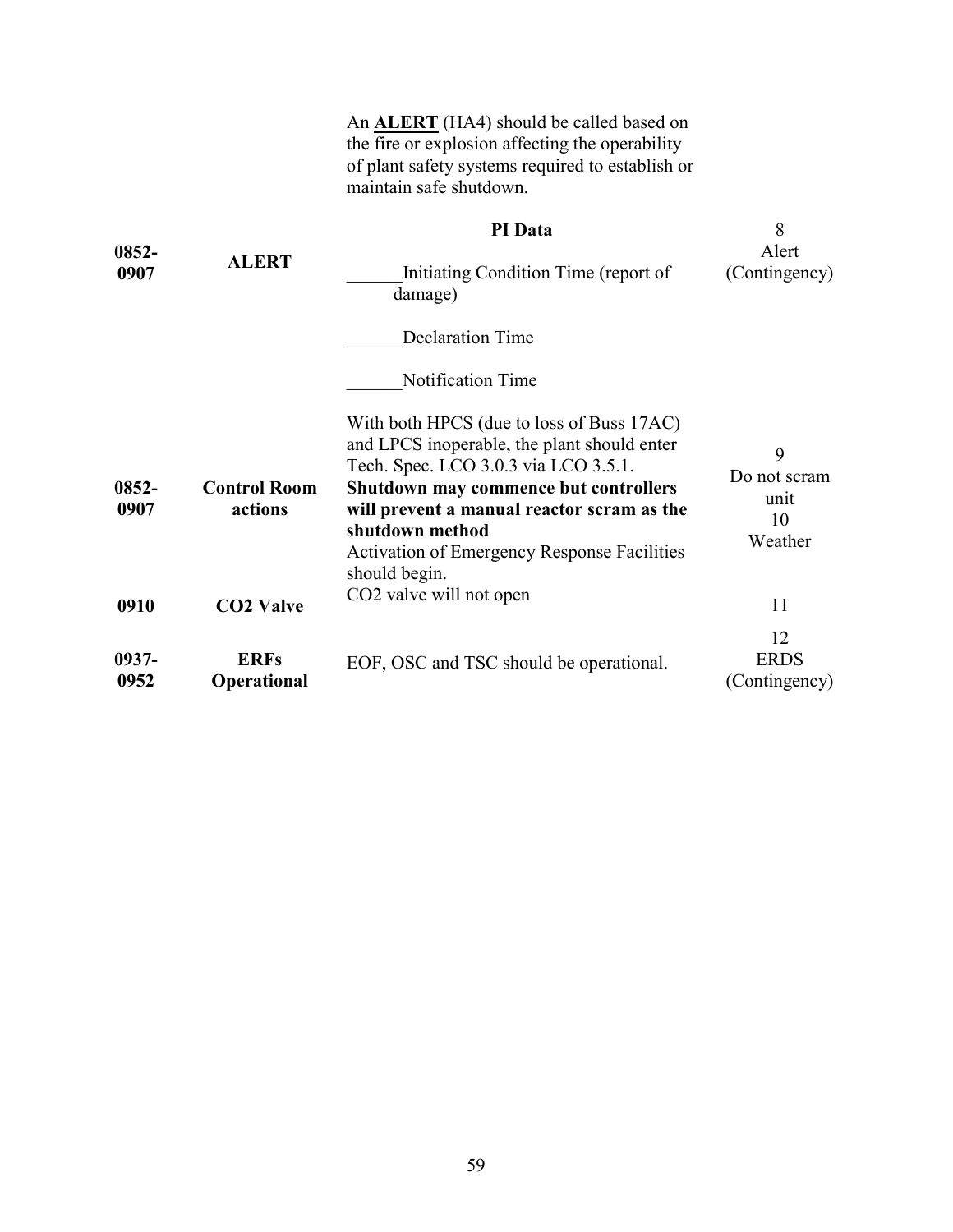| ٧<br>۰.<br>۰.<br>v<br>×<br>v |
|------------------------------|
|------------------------------|

**FEEDWATER LINE BREAK, LOCA & LOSS**  'A' feedwater line break inside the drywell will occur. Reactor scram will occur. Upon reactor scram, the recirculation pipe crack will fail initiating a LOCA. EP-2 and EP-3 should be entered. RHR B and C pumps start but RHR B trips and RHR C suction valve E12- 004C has a disk to stem separation. (Not recoverable) RHR A starts, but injection valve E12F042A will not open due to breaker problem (E12FO42A indication lost immediately, but valve is recoverable after breaker work-valve cannot be operated manually). When RHR A is placed in the containment spray mode of operation, CTMT spray valve 1E12F028A fails to open (not recoverable and cannot be operated manually). RCIC starts and injects. Additionally, CRD and SLC are available for injection into the RPV. The Control Room will experience a loss of LCC 11BD5. An Operator should be sent to investigate. Operator will find feeder breaker 52-11501 tripped and will not be able to reclose. Affected loads should be identified and discussed. Power will be lost to Recirc pump 'A' discharge valve B33FO67A, Recirc pump 'A' suction valve B33FO23A and HPU A, as well as other loads. (Loss of power to the B33 valves prevents isolation of drywell leakage) Operations may call for Attachment 12. Upon LOCA, Drywell pressure will exceed 1.39 PSIG almost instantly. **1005 RPV water level** RPV water level will drop below -167"

13 LCC-11BD5 14 F042A bkr 15 1E12F028A 16 RHR 'B' 17 RHR 'C'

**OF 11BD5** 

60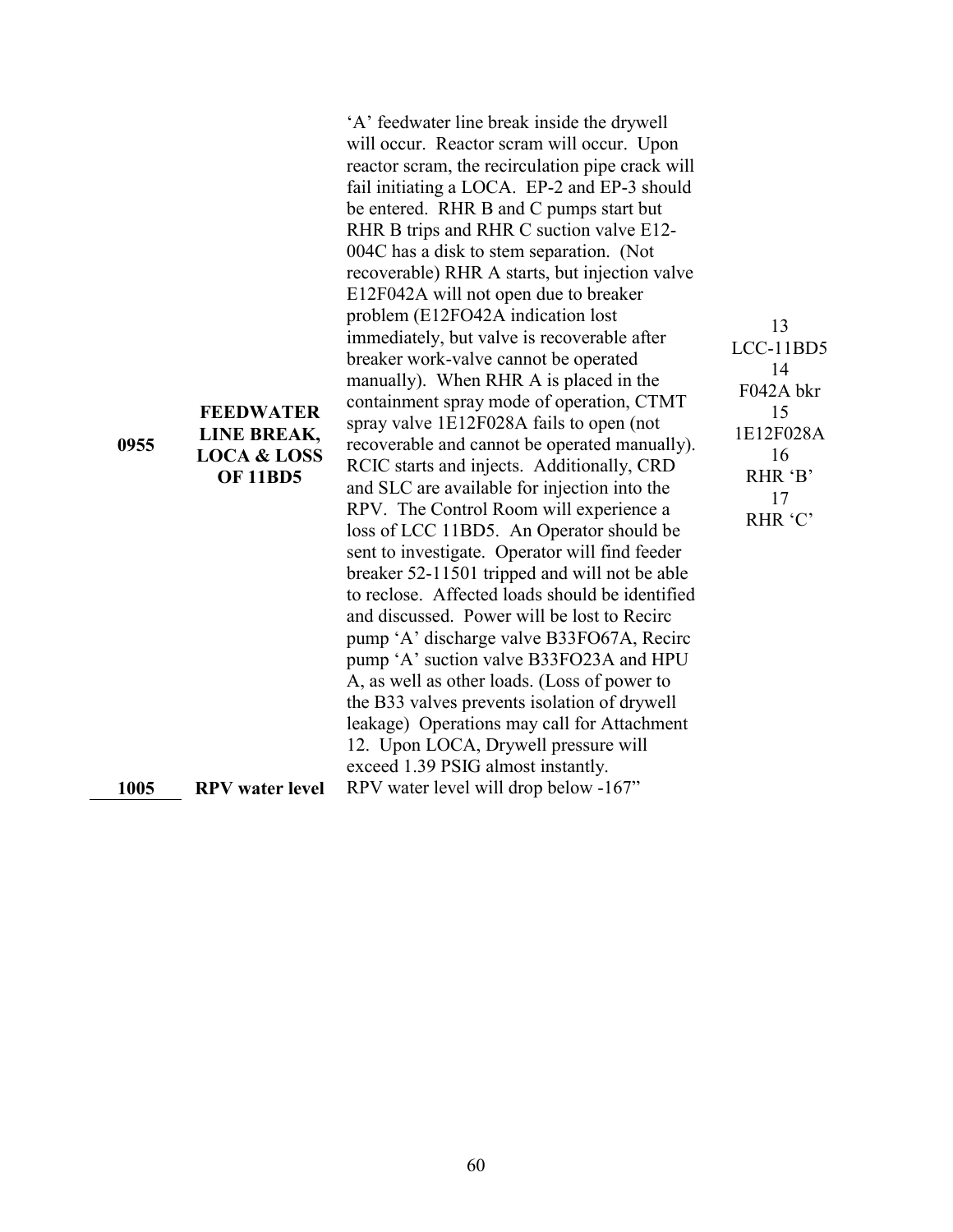| 1005-<br>1020    | <b>SAE</b>                             | A <b>Site Area Emergency</b> (SAE) should be<br>declared based on: FS1-Loss or Potential Loss<br>of ANY Two Barriers. The loss and potential<br>loss are:<br>RC 1 (Loss-Pressure $>1.39$ psig<br>(Time)<br>with indications of reactor coolant leak in<br>drywell)<br>and<br>(Time)<br>FC2 ( <b>Potential Loss-RPV</b> water<br>level less than -167 inches)<br>PI Data<br>Initiating Condition Time.<br><b>Declaration Time</b><br>Notification Time<br>A Site Evacuation should be ordered and<br>personnel accountability initiated. | 18<br><b>SAE</b><br>Contingency<br>message<br>19<br>Evacuation<br>Alarm |
|------------------|----------------------------------------|-----------------------------------------------------------------------------------------------------------------------------------------------------------------------------------------------------------------------------------------------------------------------------------------------------------------------------------------------------------------------------------------------------------------------------------------------------------------------------------------------------------------------------------------|-------------------------------------------------------------------------|
| 1025             | <b>Attachment 12</b>                   | Crew should be able to restore and maintain<br>RPV water level above -160".<br>If requested, Attachment 12 will be completed                                                                                                                                                                                                                                                                                                                                                                                                            |                                                                         |
| $~1035-$<br>1050 | <b>Evacuation</b>                      | Evacuation accountability should be complete                                                                                                                                                                                                                                                                                                                                                                                                                                                                                            | 20                                                                      |
| 1052-<br>1107    | JIC                                    | JIC should be operational                                                                                                                                                                                                                                                                                                                                                                                                                                                                                                               |                                                                         |
| 1100             | <b>Emergency</b><br>Depressurization   | Containment pressure will begin to increase.<br>Operations will perform Emergency<br>Depressurization based on PSP curve.<br>Operations should request attachment 14 to<br>vent containment. RPV level will go below -<br>191 in. (Fuel Clad Loss FC2)                                                                                                                                                                                                                                                                                  |                                                                         |
| 1110             | <b>DIV I SPMU</b><br><b>INOPERABLE</b> | Division I SPMU is inoperable due to being<br>tagged out, but can be returned to service by<br>clearing the tagout, if pursued. The valve can<br>be recovered.                                                                                                                                                                                                                                                                                                                                                                          | 21                                                                      |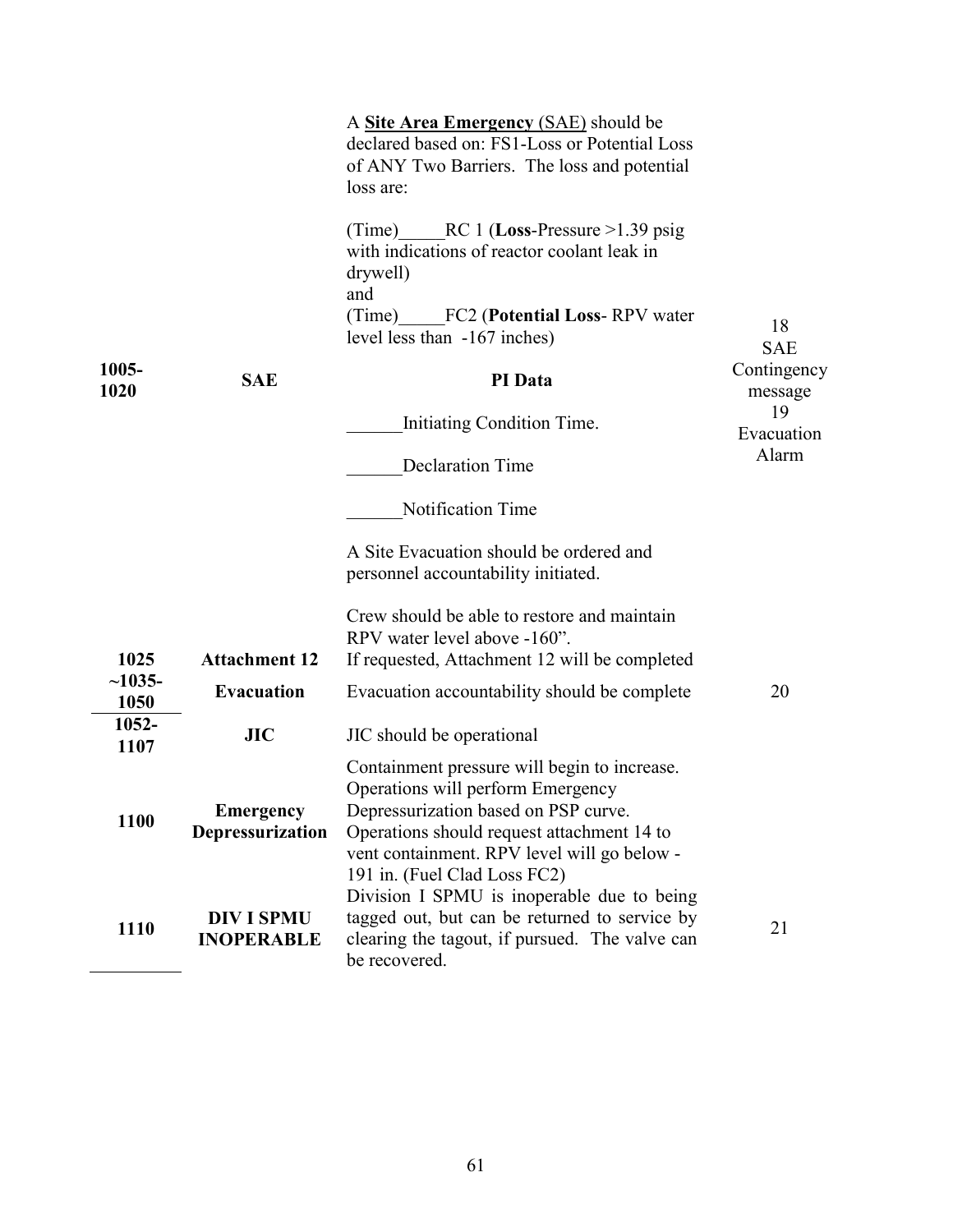|       |           | The containment pressure continues to<br>increase and will reach 15psig. (15 psig<br>CTMT indicates potential loss of<br>Containment-PC1) A <b>General Emergency</b><br>(FG1) should be declared based on:<br>Loss of 2 out of 3 fission product barriers with<br>a potential loss of 3rd barrier. |                                                                       |
|-------|-----------|----------------------------------------------------------------------------------------------------------------------------------------------------------------------------------------------------------------------------------------------------------------------------------------------------|-----------------------------------------------------------------------|
|       |           | The two losses:                                                                                                                                                                                                                                                                                    |                                                                       |
|       | <b>GE</b> | (Time) FC2 RPV water level<br>$\leq$ -191( <b>Loss</b> )                                                                                                                                                                                                                                           | 22<br>Contingency<br>message<br>23<br>Attachment 13<br>(Vent line up) |
|       |           | (Time) RC1 Pressure $>1.39$ psig with<br>indications of a reactor coolant<br>leak in the drywell (Loss)                                                                                                                                                                                            |                                                                       |
| 1120- |           | or<br>(Time) ______RC 2 RPV water level<br>$\leq$ -167 (Loss)                                                                                                                                                                                                                                      |                                                                       |
| 1135  |           | The potential loss:                                                                                                                                                                                                                                                                                |                                                                       |
|       |           | (Time) PC1 15 psig and rising in<br>Primary Containment (Potential<br>loss)                                                                                                                                                                                                                        | will complete at<br>1120                                              |
|       |           | PI Data                                                                                                                                                                                                                                                                                            |                                                                       |
|       |           | Initiating Condition time<br>(Time of third loss or potential loss)                                                                                                                                                                                                                                |                                                                       |
|       |           | Declaration time                                                                                                                                                                                                                                                                                   |                                                                       |
|       |           | <b>PAR Accuracy</b>                                                                                                                                                                                                                                                                                |                                                                       |
|       |           | Notification time                                                                                                                                                                                                                                                                                  |                                                                       |
|       |           | <b>PAR Notification time</b>                                                                                                                                                                                                                                                                       |                                                                       |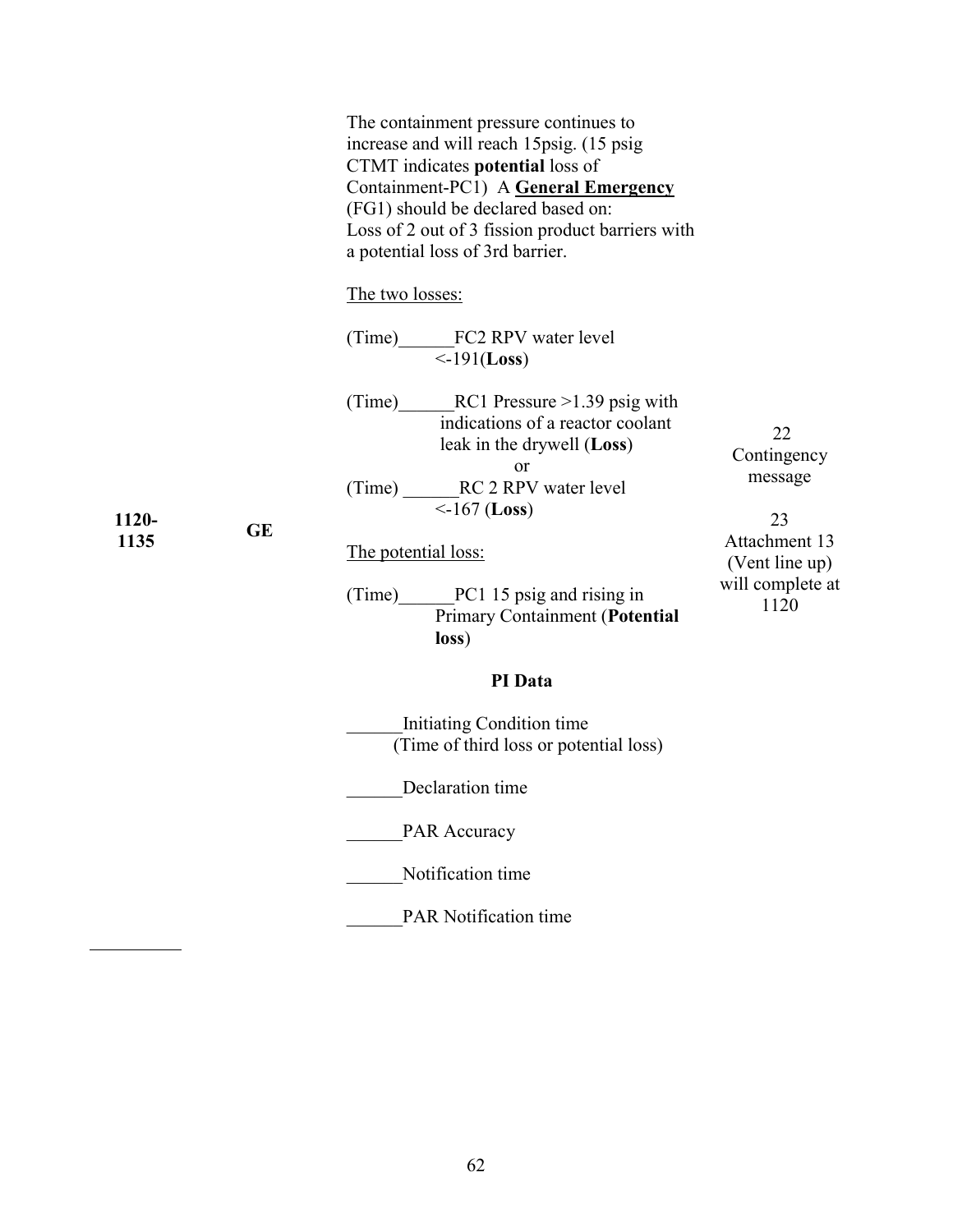| 1120-<br>1135 | <b>Protective Action</b><br>Recommendation | The Standard PAR should be issued with the<br>General Emergency:<br>Evacuate: 2 Miles All Sectors<br>and<br>Evacuate 5 Miles in Downwind Sectors<br>and<br>Shelter: Remainder of 10 Mile Emergency<br>Planning Zone (EPZ) with the exception of<br>areas previously evacuated.<br>and<br>Consider prophylactic use of Potassium Iodide<br>in accordance with State Plans. |                                                                                                                |
|---------------|--------------------------------------------|---------------------------------------------------------------------------------------------------------------------------------------------------------------------------------------------------------------------------------------------------------------------------------------------------------------------------------------------------------------------------|----------------------------------------------------------------------------------------------------------------|
| 1122          | <b>Start of release</b>                    | Start of release with Containment Venting.<br>Release is UNMONITORED and<br><b>UNFILTERED</b>                                                                                                                                                                                                                                                                             | 24<br>Step Off Pad<br>Violation<br>25<br>Contaminated<br>personnel<br>26<br>Simulator<br>Habitability<br>signs |
|               |                                            |                                                                                                                                                                                                                                                                                                                                                                           | 27<br>KI Use                                                                                                   |

28, 29, 30 OMT Surveys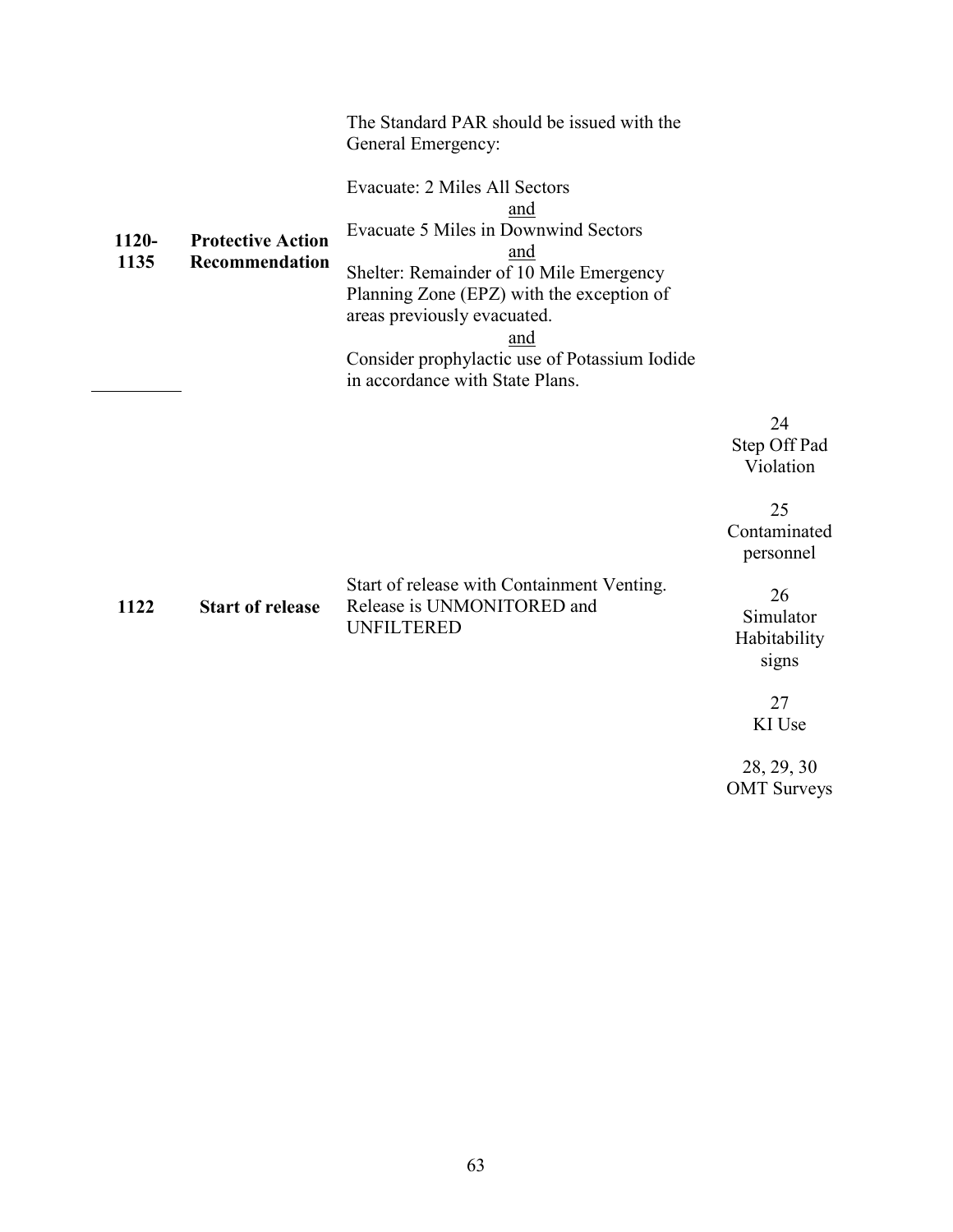|      |                               | Wind direction changes from 200 degrees to<br>105 degrees<br>Affected sectors change from $A$ , $B$ , $C$ to $N$ , $P$ ,<br>Q.                                                                                                                               | 31                           |
|------|-------------------------------|--------------------------------------------------------------------------------------------------------------------------------------------------------------------------------------------------------------------------------------------------------------|------------------------------|
| 1220 | Wind Shift                    | Initiating Condition Time<br>(Time new sector is added)                                                                                                                                                                                                      | <b>PAR</b><br>Contingency    |
|      |                               | <b>PAR</b> Issue Time<br>(Time next to RAC initials on<br>notification form).                                                                                                                                                                                | message                      |
|      |                               | Notification Time                                                                                                                                                                                                                                            |                              |
| 1255 | <b>RHR A Breaker</b>          | If pursued, the repair team on the RHR A<br>F042A breaker will be successful in repairing<br>breaker. Operations may open the valve and<br>inject water into the reactor vessel from the<br>suppression pool.                                                | 32                           |
| 1320 | <b>Leak</b> isolation         | Maintenance will restore power to valves<br>B33F023A and B33F067A.<br>They are<br>available for the control room to use to isolate<br>the leak by closing the valves and begin<br>restoring level to normal.<br>Containment<br>pressure will begin lowering. | 33                           |
| 1320 | <b>Rad Release</b>            | Radiological release is terminated due to<br>securing containment venting.                                                                                                                                                                                   |                              |
| 1330 | <b>Reactor Water</b><br>Level | Reactor water level is returned to normal.                                                                                                                                                                                                                   |                              |
| 1335 | <b>Recovery</b>               | Recovery discussions should be occurring.<br>Consideration should be given to placing shut<br>down cooling in service and the radiation<br>problems associated with placing it in service.                                                                   |                              |
| 1430 | <b>Termination</b>            | Exercise is terminated.                                                                                                                                                                                                                                      | 34<br>Exercise<br>terminated |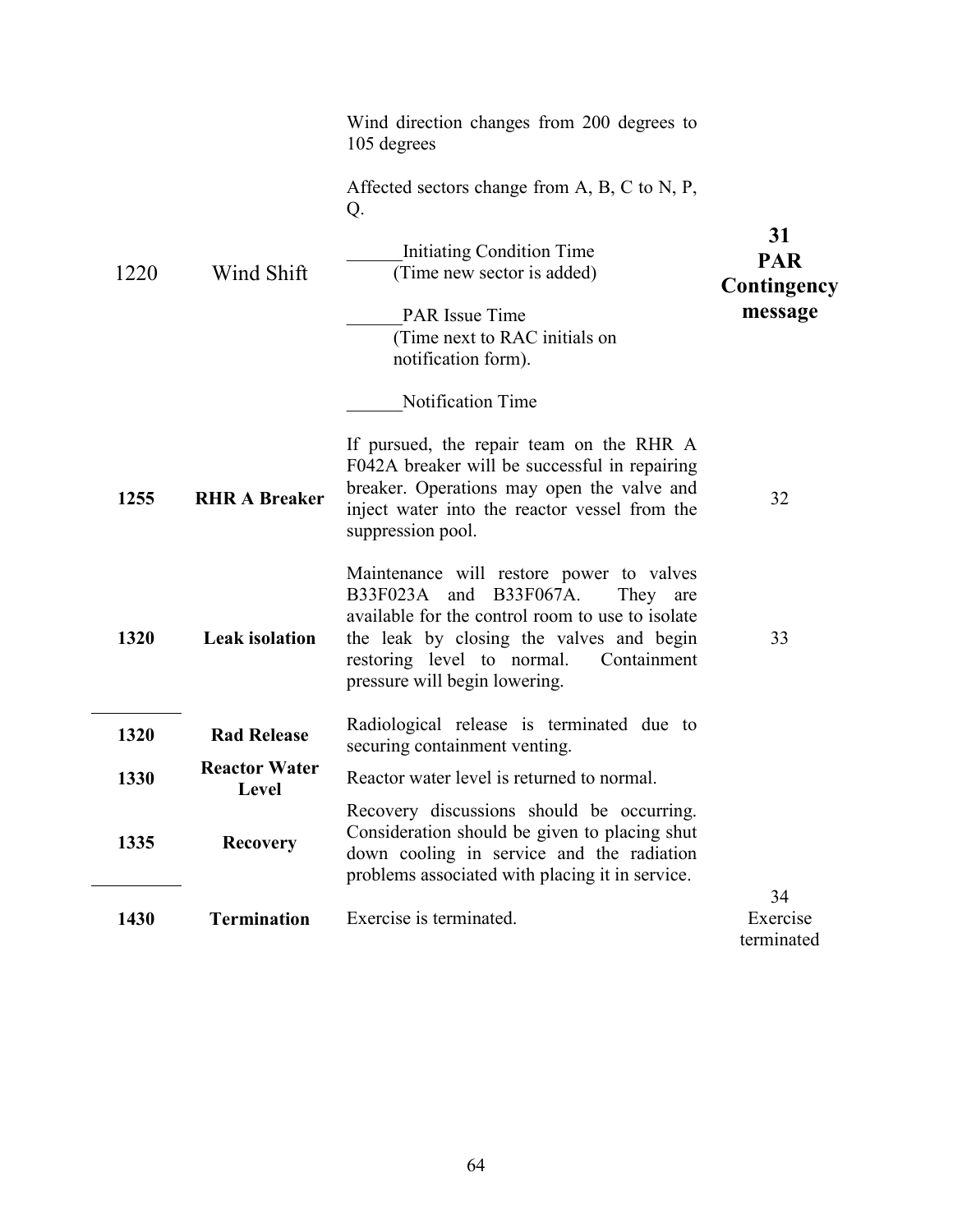# **APPENDIX 5**

# **MEDICAL SERVICES DRILL**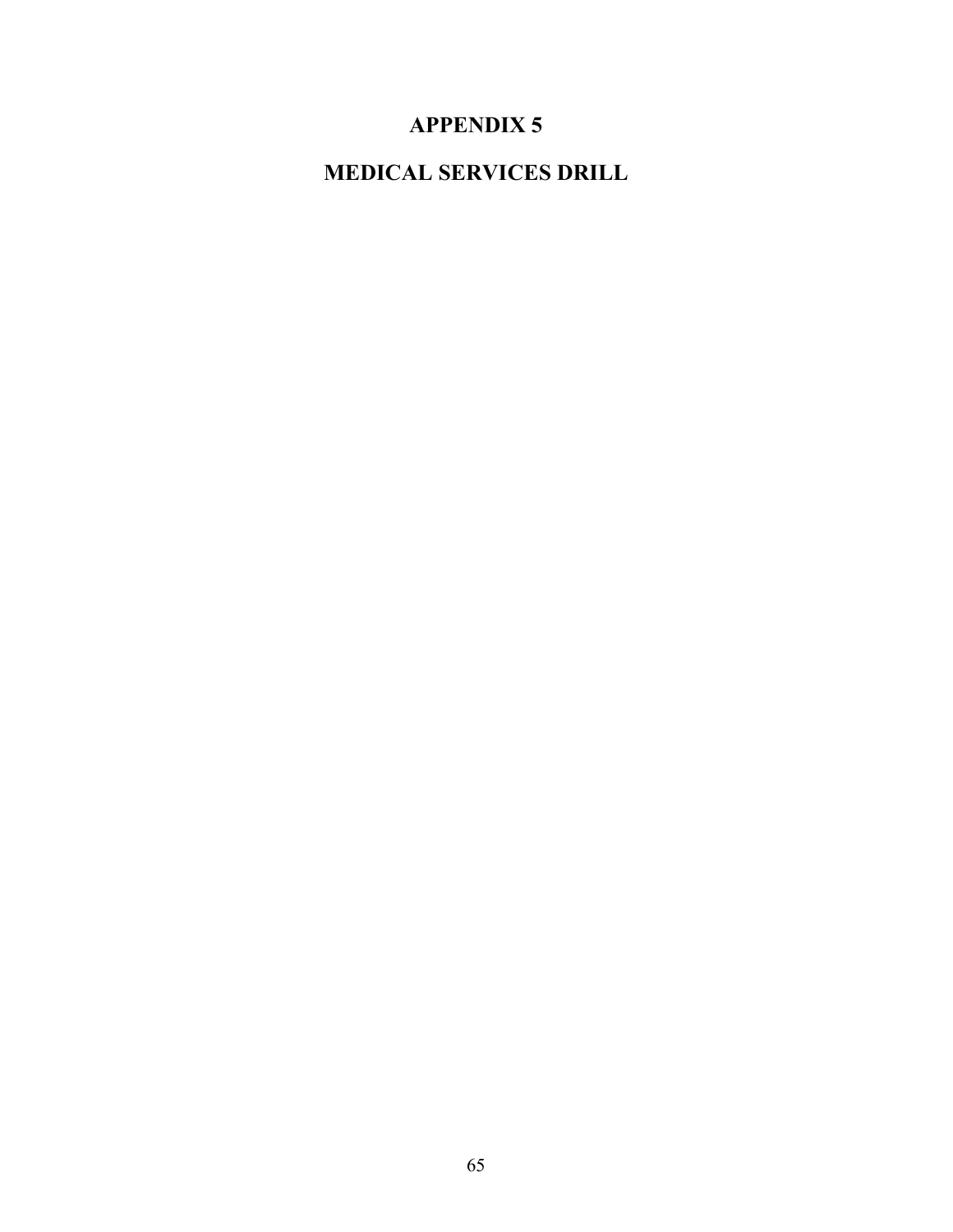## **Grand Gulf Nuclear Station**

## **Medical Services Drill**

## **July 14, 2009**

## **Vicksburg Fire Department and River Region Medical Center**

Vicksburg Fire Department and River Region Medical Center demonstrated their ability to respond to and treat contaminated injured individuals during an out of sequence Medical Services (MS-1) drill conducted on July 14, 2009.

Per the MS-1 drill scenario, when Grand Gulf Nuclear Station declared a General Emergency (GE), an evacuation of all people within five miles of Grand Gulf Nuclear Station commenced. At 0856, River Region Medical Center was contacted (by a drill controller) and requested to go to standby status in preparation for receipt of contaminated injured patients.

Two fishermen on a private lake near Highway 61 and 1/2 mile south of Floyd Road heard the evacuation sirens. While evacuating and trying to carry their equipment uphill, fisherman one dropped a 22 caliber pistol, carried in case of snakes, accidentally shooting fisherman two in the lower right leg. Fisherman two had moderate bleeding from the wound, and was unable to walk. Fisherman one helped him to the car, and drove north on Hwy 61 to the Traffic Control Point at Floyd Road. Fisherman one was monitored and sent to the reception center for first aid and decontamination. Fisherman two was checked for vitals, a field dressing was placed on his wound, and the Vicksburg Fire Department ambulance was contacted. A thorough survey was not done by the Highway Patrol Officer on the scene, due to general area contamination levels; however, he did verify the presence of contamination on both men.

Participating agencies at the accident scene and at the hospital were as follows:

- Vicksburg Fire Department for emergency treatment and medical transport
- River Region Medical Center for patient decontamination and treatment
- Mississippi Emergency Management for coordination
- Entergy for coordination and controller support
- Warren County Civil Defense
- Claiborne County Civil Defense

## Vicksburg Fire Department Ambulance Response:

The radiological equipment was operationally checked at 0830, prior to the start of the drill. The two Ludlum Survey Model 14C survey meters were checked for response to a radioactive source. The radioactive check source for both Ludlum Model 14 C survey meters was attached to meter with serial number 64678. The manufactures operations manual was on hand but not utilized. Use of the operations manual or similar procedure would provide consistency for individuals which do not use this meter on a frequent basis. *The individual performing the operations check was familiar with the survey meter; however, increased familiarity is recommended.*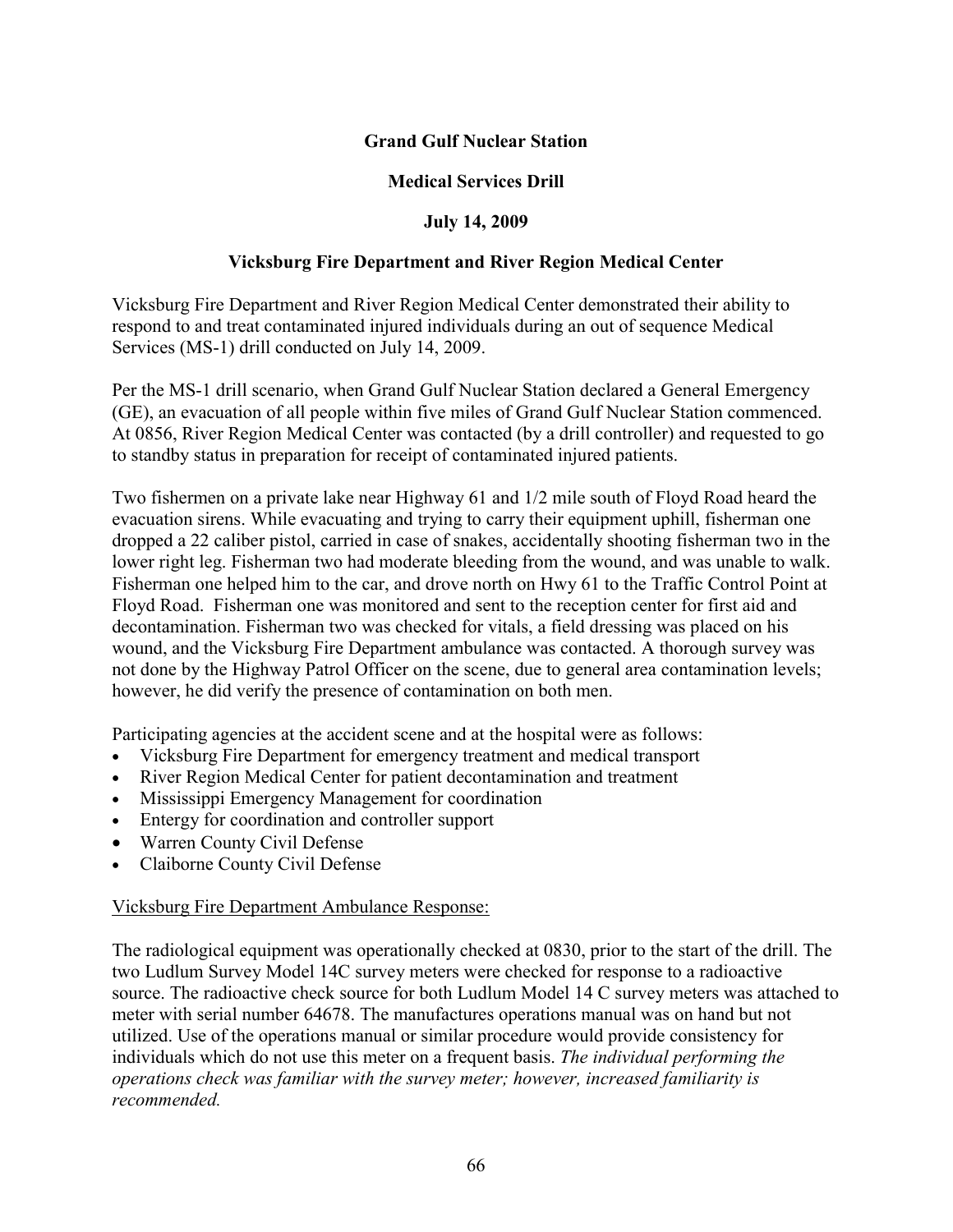Dosimeters were checked, zeroed and information recorded on a Personal Radiation Exposure Card for each individual. A 0-20 R and a 200 mR dosimeter were prepared for each individual using a CDV 750 Charger.

All items were in good repair and without defects. The table below includes a listing of dosimetry and radiological survey instruments available for use by ambulance personnel.

#### **Vicksburg Fire Department Radiological Emergency Response Equipment:**

## **Dosimetry**

- 0-200 mR Arrowtech CDV-138 pocket dosimeters
- 0-20 R Arrowtech CDV-730 pocket dosimeters
- (2) Simulated permanent record dosimeters
- 1 Jordan Electronics CDV 750 dosimeter charger
- (2) Ludlum Model 14 C survey meters, calibrated 03/09
- Protective clothing (paper coveralls with hood, booties, disposable gloves, respiratory protection, eye protection)
- Bed sheets for cocooning the patient and for use in contamination control an the accident scene

Upon receiving notification of an injured contaminated individual via hard-line phone, two Emergency Medical Technicians (EMTs) were directed by the Fire Chief to don personal protective equipment (PPE). Dosimeters were zeroed and operationally checked while the EMTs donned PPE. Each individual was issued a simulated permanent record dosimeter (TLD), a CDV 138 200 mR dosimeter and a CDV 750 0-20 R dosimeter. Individual and equipment information was recorded on a TLD Control Log; an Emergency Worker Personal Data Card and a Permanent Radiological Record Card.

No radiological briefing was observed prior to issue and dispatch of the EMT's. However the EMT's were familiar with proper placement and use of TLDs and dosimeters. The EMT's checked dosimeters every 15 to 30 minutes or as time allowed between patient care and transport (due to safety precautions, driver checked dosimetry during periods of opportunity when vehicle was stationary) to River Region Medical Center. *Development of a standard briefing is recommended for the dosimetry issue process to ensure all Emergency Workers (EWs) are provided sufficient guidance on radiation exposure limits and control measures.* 

The Vicksburg Fire Department, Fire Station #5, located on Highway 61 South, Vicksburg, Mississippi successfully demonstrated the capability to transport contaminated injured individuals to the River Region Medical Center. This demonstration resolves 2006 Area Requiring Corrective Action (ARCA) - 28-06-6.d.1-A-02 Condition: Improper monitoring techniques and contamination control procedures.

The Warren County Emergency Management Agency received a drill message notification of a General Emergency at Grand Gulf Nuclear Station at 0854. The Warren County Emergency Manager promptly notified River Region Medical Center of the General Emergency at 0856. At 0902, Vicksburg Fire Station #5 received notification from Warren County 911 to dispatch an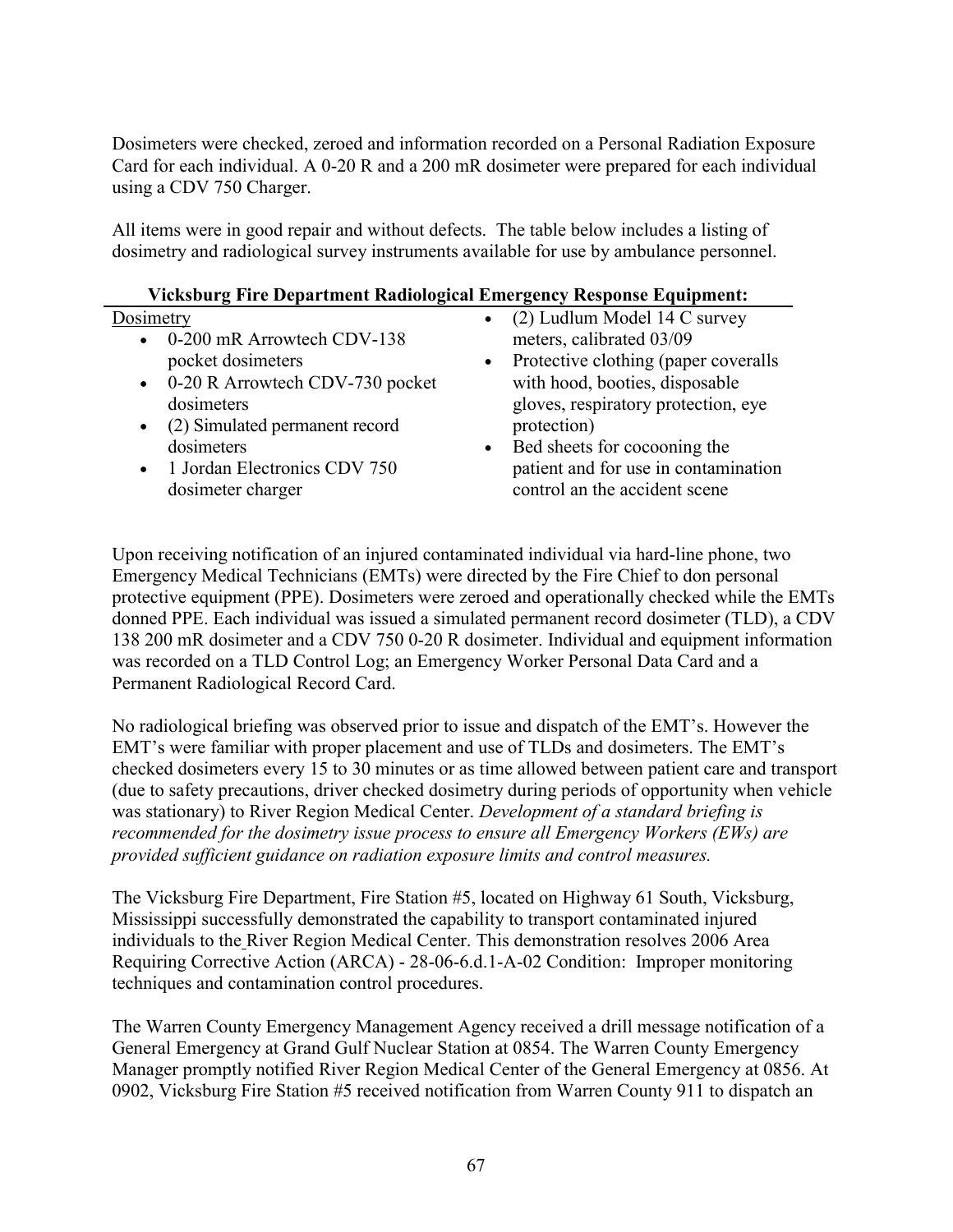ambulance crew to the Coppeartt Mobile Home Park for a possible injured radiological contaminated person. Upon receiving notification of an injured contaminated individual via hardline phone, two Emergency Medical Technicians (EMTs) were directed by the Fire Chief to don personal protective equipment (PPE) (tyvek suits with hoods, rubber booties, three pair gloves per hand per individual, respiratory protection and eye protection) for a radiological dispatch. All openings on the tyvek suits were secured with masking tape. By 0921, the ambulance crew was completely dressed in PPE and ready to respond.

At 0925, initial responders from Vicksburg Fire Station #5 demonstrated how they would survey to detect and establish radiological hot and warm zones. Ludlum Model 14C Survey Meters was used to detect contamination and establish the hot and warm zones. The Ludlum Model 14C Survey Meters received an operational check prior to the start of the exercise to ensure operational status. The demonstration was adequate; however, several areas were surveyed expeditiously although the areas in question were surveyed twice. *Reiterating the appropriate speed at which to survey with the pancake probe is recommended. It is also recommended that at this stage, a controller inject be provided, stating what level of contamination is being detected by survey meters.* 

Once the hot and warm zones were identified, the first responders approached the patient and began to assess patient injury status. To control the spread of contamination, a linen sheet was placed on the ground next to the patient; the backboard was placed on top of the linen sheet; a second linen sheet was placed over both, the backboard and initial linen sheet. The first responders identified the patient's injuries and proceeded to move the patient on top of the second linen sheet with backboard underneath. The second linen sheet was wrapped around the patient and loosely secured. The first responders then lifted and moved the patient to the warm zone where the ambulance crew was waiting (in the cold zone) to receive the patient. The first responders provided a briefing of the patient's vitals, location of gunshot wound and that the patient was contaminated. The patient had not been surveyed but was located within the hot zone and assumed contaminated. The patient received the initial contamination survey at River Region Medical Center.

The ambulance crew conducted a brief assessment of the patient; placed linen sheets on the floor and seats of the interior of the ambulance; and loaded the patient. At 0931, the ambulance departed the scene en route to River Region Medical Center. The EMT/ambulance crew simulated administering oxygen and provided medical care.

At 0936, the EMT/ambulance crew provided patient vitals, age, gender, type of injury, presence of radiological contamination and estimated time of arrival at River Region Medical Center via vehicle radio. Following the hospital notification, the rear EMT checked his dosimeters at 0948. He told the EMT/driver to check his dosimetry when the vehicle was at a complete stop due to the inclement weather. The ambulance arrived at River Region Medical Center at 0955. Both EMTs checked their dosimetry once again.

At 0958, the patient was removed from the ambulance onto a green floor covering secured to the ground with duck tape surrounded by ropes and stanchions establishing a restricted area and guiding ambulance crew and patient directly to the decontamination room adjacent to the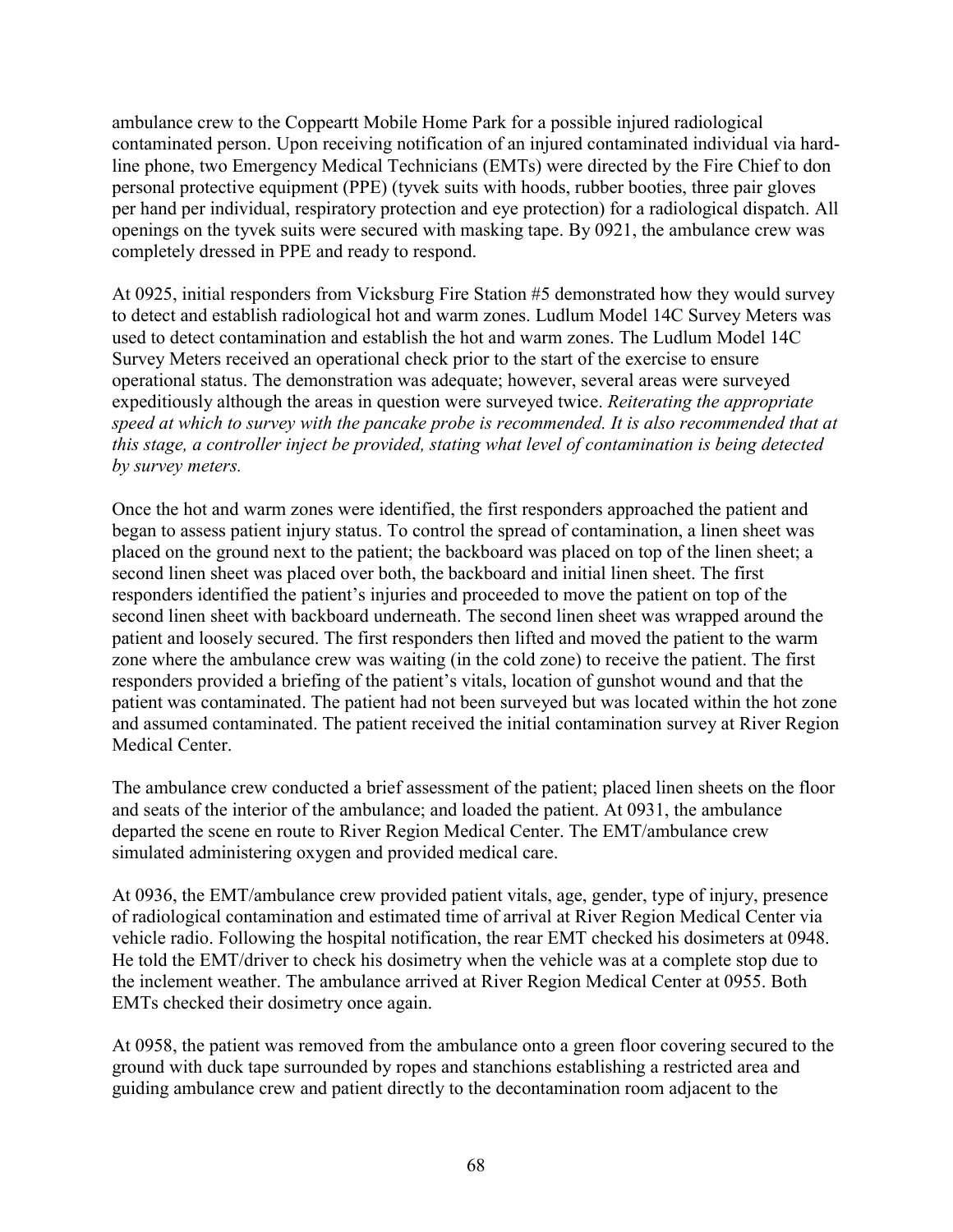Emergency Room entrance. At 1005, the medical center staff opened the decontamination room door and began receiving the patient. The ambulance crew provided a patient status briefing to decontamination room medical personnel.

The ambulance crew did not bring their procedural guidance with them, therefore both EMTs were unsure where to proceed for individual (Emergency Worker) and vehicle monitoring and decontamination. However, the ambulance crew stated they would have contacted the Fire Chief of Station #5 for assistance and procedural guidance for the decontamination process. Emergency Worker and vehicle decontamination is located at the Vicksburg Fire Department, Fire Station #5. Additional familiarity with the Warren County REP plan would be beneficial. The Ambulance crew was knowledgeable of proper doffing procedures for PPE using contamination control. They were also knowledgeable of how to perform gross decontamination of the interior of the ambulance. The lead member of the ambulance crew demonstrated proper doffing of the PPE and containing the used PPE until instructed on what to do with the contaminated materials.

The outside (ambulance) portion of the Medical Services Drill was completed at 1020.

### River Region Medical Center Response:

River Region Medical Center received their first call at 0856 informing the hospital of the General Emergency (GE) classification at Grand Gulf Nuclear Station (GGNS) and requesting that the hospital be placed in standby status. The notification call was received in the Emergency Department (ED) reception area; the information was immediately given to the ED Interim Director.

Once the Interim Director (ID) was notified of the GE emergency classification, she immediately accessed the hospital's Emergency Department of Radiation Accidents procedure. It was noted that a current copy (revision 2, dated 2/09) is maintained in the ED policy and procedures book that was maintained in the ED nurses' work area.

The ID reviewed the emergency response procedure with one of the ED nurses; this nurse was subsequently assigned as the Radiation Emergency Area (REA) nurse. They discussed whether they should set up the REA while in standby status, and decided to have the hospital operator call all radiological emergency responders and have them report to the ED. The ID contacted the hospital operator and requested activation of "code orange." During the drill, the ID worked as the buffer zone nurse and was in charge of the hospital's radiological emergency response.

Individuals from the Emergency Department (several nurses and a physician), Radiology, Security, Building Services, and Environmental Services responded. Security Department personnel secured both the hospital's main entrance and the Emergency Department entrance. Building Services and Environmental Services set up the REA area, including: the buffer zone, the REA decontamination room and the ambulance entrance. They covered the floor of the buffer zone and ambulance area with heavy plastic to prevent the floor from becoming contaminated contamination. The plastic was pre-cut to aide in rapid set up of the area. They set up stanchions, parking cones and radiological signs to indicate the boundary of the REA. The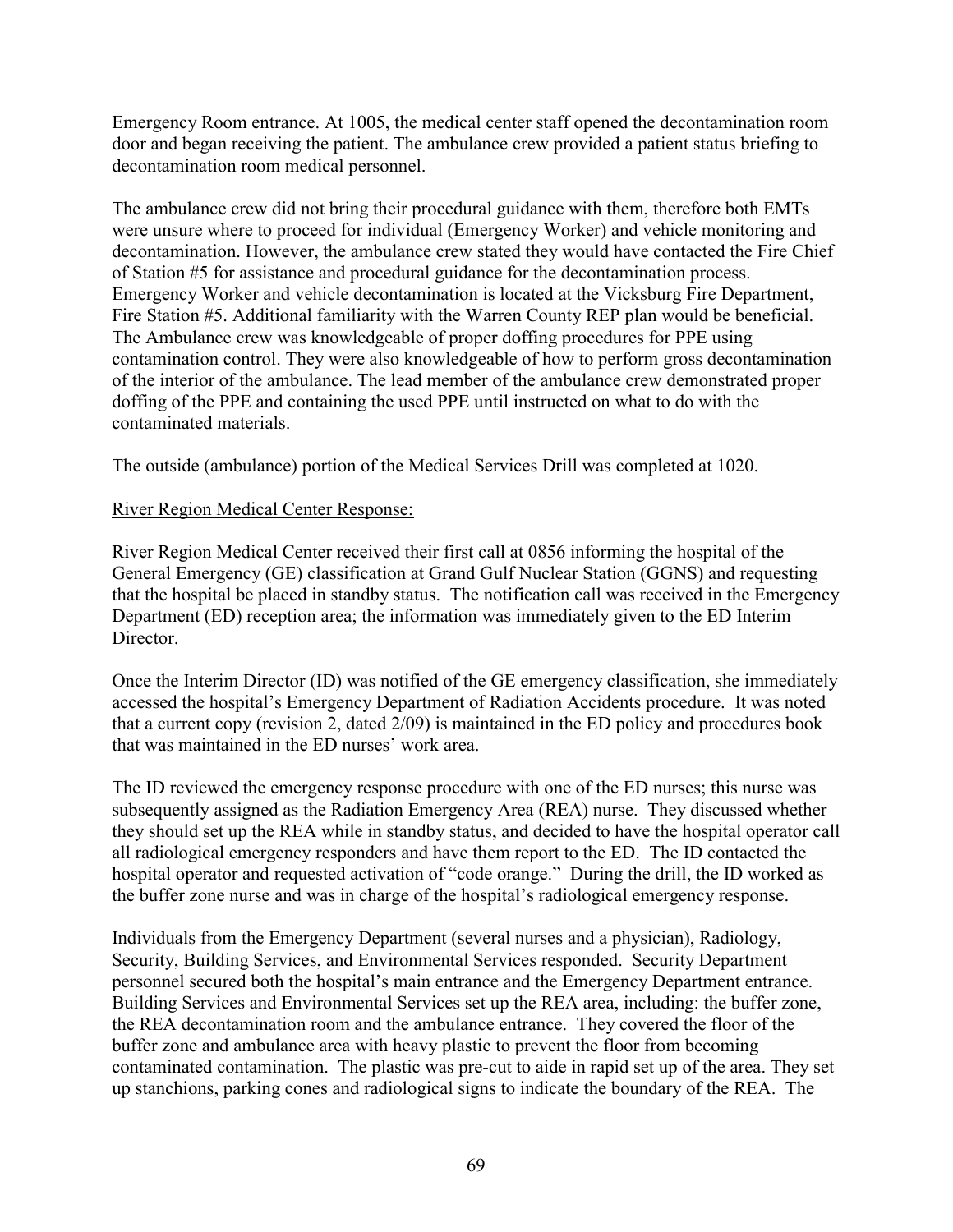REA consisted of an ambulance receiving area with a separate entrance to the decontamination room, the decontamination room (tiled floor and walls) and a buffer zone in the hallway outside of the decontamination room.

Emergency Department and Radiology Department staff set up additional equipment in the REA and buffer zone hallway. Two storage cabinets were wheeled into the ambulance access hallway during set up of the Radiation Emergency Area (REA). The cabinets held radiological survey instruments (Ludlum Model 12 pancake GM detectors), dosimetry, protective clothing, plastic bags, radiological posting supplies, procedural forms, radiological sampling kit and radiological decontamination supplies. Additional supplies were available from normal hospital stores. The decontamination room contained a specialized decontamination gurney that was set up with a drain bottle to contain contaminated water. Additional decontamination and radiological sampling supplies were taken into the decontamination room for use during patient treatment. A summary of the hospital's prestaged radiological supplies is provided in the table below.

### **River Region Medical Center Radiological Emergency Response Equipment:**

| Two large storage cabinets with                    | Dosimetry (approximately 10 of each):         |
|----------------------------------------------------|-----------------------------------------------|
| radiological supplies:                             | 0-500 mR DCA model 883 pocket<br>$\bullet$    |
| Dosimetry (details provided below)                 | dosimeters; leak check due 11/09              |
| Protective clothing: paper coveralls,<br>$\bullet$ | 0-1.5 R DCA model#865 pocket<br>$\bullet$     |
| paper aprons, face shields, paper                  | dosimeters; leak check due 11/09              |
| and plastic high top booties,                      | <b>Landauer Permanent Record</b><br>$\bullet$ |
| disposable gloves, tape                            | Dosimeters; control dosimeters                |
| Large trash bags<br>$\bullet$                      | Finger ring permanent record<br>٠             |
| Radiological ropes and signs for<br>$\bullet$      | dosimeters                                    |
| posting the REA                                    | 2 dosimeter chargers                          |
| Step off pad to put down at the<br>$\bullet$       |                                               |
| egress of the REA decontamination                  | Wall posters:                                 |
| room                                               | REAC/TS patient treatment poster              |
| Precut plastic to put down in the<br>$\bullet$     | Protective clothing donning and<br>$\bullet$  |
| ambulance bay and buffer zone                      | doffing                                       |
| Precut plastic for putting down a<br>$\bullet$     | Radiological accident response<br>$\bullet$   |
| clean pathway to do patient transfer               | information                                   |
| when decontamination was                           |                                               |
| complete                                           | Inside the decontamination room:              |
| Storage box with multiple copies of<br>$\bullet$   | Decontamination gurney<br>$\bullet$           |
| procedure forms (for example:                      | Two drain bottles<br>$\bullet$                |
| patient survey forms, dosimetry                    | Large trash can<br>$\bullet$                  |
| issue forms)                                       | Shower heads (one overhead, one<br>$\bullet$  |
| Clipboards with forms for patient<br>$\bullet$     | hand held mounted to wall)                    |
| survey, dosimetry issue and REA                    | Stanchions for posting REA<br>$\bullet$       |
| setup                                              |                                               |
| Radiological sampling kit<br>$\bullet$             | <b>Additional Supplies:</b>                   |
| Decontamination kit                                | Current copies of the Emergency               |
| Radiological Survey Instruments:                   | Department Management of                      |
| $\Rightarrow$ Three Ludlum Model 12                | Radiation Accidents procedure                 |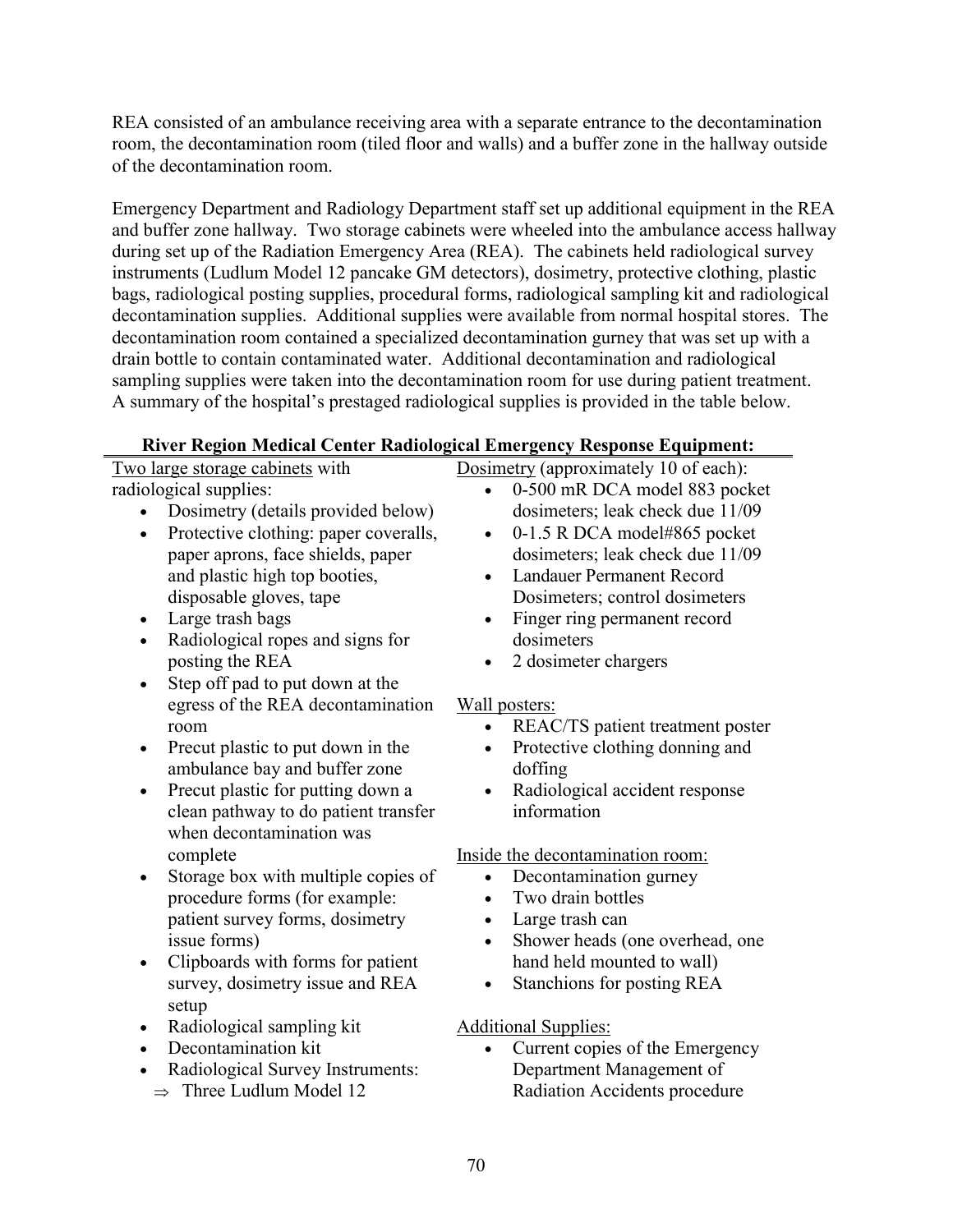#### **River Region Medical Center Radiological Emergency Response Equipment:**

instruments with pancake GM detectors; calibration due on all three due 11/09; also included a 9 microcurie Cesium 137 source for response checking instruments

- $\Rightarrow$  Two Merlin-Gerin RAM-GAM-1 radiation survey meters; calibration due12/09 (note; these instruments were not used)
- (revision 2, dated 02/09)
- **Telephones**
- Copy machine
- Additional clothing, medical and decontamination supplies were available from normal hospital stores
- Portable X-ray machine

NOTE: Potassium iodide is not stored or used at this location outside the 10-mile Emergency Planning Zone (EPZ).

The Ludlum Model 12 radiation survey instruments were checked for operability prior to use. Each instrument was checked to verify that it responded to a 9 microcurie Cesium 137 source mounted on the inside of one of the storage lockers. The radiology technician conducting the instrument response check followed the hospital procedure (Attachment VI, step #6) and verified that the "click rate" increased when the detector was held close to the radioactive source. The hospital's procedure did not require that the instrument respond within a pre-established range of readings when exposed to the radioactive source as required by Exercise Evaluation Criterion 1.e.1. *It is recommended that the hospital procedure be revised to include instructions for conducting the radiation survey instrument radioactive source response check to include a acceptable "range of readings" for instrument response, as required by Exercise Evaluation Criterion 1.e.1 and ANSI N323A-1997 (e.g. +/- 20% of a reference value for the radiation source/survey instrument combination).* 

The Emergency Department Interim Director was designated as the buffer zone nurse and was responsible for dosimetry issue and exposure control. She issued each Radiation Emergency Area (REA) responder a 0-500 mR and 0-1.5 R self reading dosimeter, a Landauer optical luminescent permanent record dosimeter and a finger ring dosimeter. Dosimetry was issued to the buffer zone nurse, a radiology technician assigned to work inside the buffer zone, the REA nurse, the REA radiology technician and the REA physician. When self reading dosimeters were issued, the buffer zone nurse ensured they were all on zero. Dosimeters were zeroed as necessary using a pistol type piezoelectric dosimeter charger. She logged dosimeter readings and serial numbers on form Attachment IX, Dosimetry Issue Sheet, as dosimetry was assigned to REA response personnel. This form also included serial numbers of both whole body and finger ring permanent record dosimeters.

When the buffer zone nurse issued dosimetry to REA response personnel, she made sure that each person had the correct dosimetry and told them that they were to read their dosimeters every 15 minutes. During the drill, she reminded staff to read dosimeters on several occasions. Responders read dosimeters, and reported results to the buffer zone nurse. She logged results each time dosimeters were read.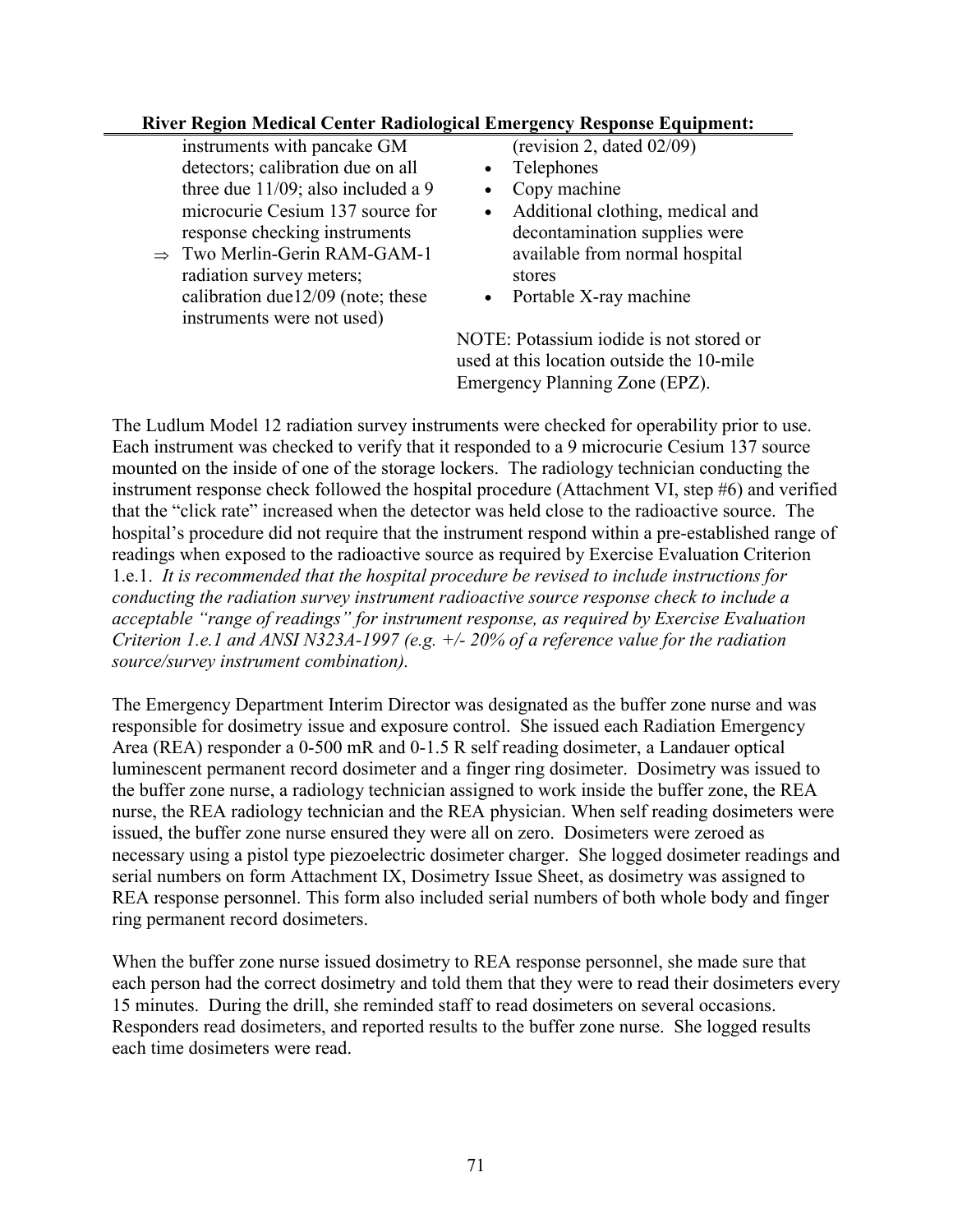Emergency responders were interviewed to determine if they knew how to read their dosimeters and if they knew their emergency radiation exposure limit. All responders questioned demonstrated how to read a dosimeter, explaining the dosimeter's measurement range and how to read the "hairline." One responder indicated that she had a 5 Rem limit when asked about her radiation exposure limit. When asked what the radiological emergency exposure limit was for hospital responders, the buffer zone nurse (who was in charge of dosimetry issuance and exposure tracking) indicated that she would replace the worker if their dosimeter reached  $\frac{3}{4}$  scale or went off scale (3/4 scale is equivalent to 375 mR on the 0-500 mR dosimeter and is below the 1000 mR administrative radiation exposure limit). Her response was based on review of the hospital procedure Section 6.4, where it says to exit the area if your dosimeter is off scale or  $\frac{3}{4}$ scale. The hospital's Emergency Department Management of Radiological Accidents procedure (Revision 2, dated 2/09) specified a 1000 mRem radiation dose limit for hospital radiological workers. It appears that this limit is intended to be a 1000 mR radiation exposure limit, and would allow for subsequent calculation of TEDE dose within the 5 Rem EPA guideline limit for emergency workers. *To ensure all hospital responders are appropriately informed of their emergency radiation exposure limit, it is recommended that the 1000 mR administrative radiation exposure limit be prominently posted in the REA area, and included in a verbal briefing when dosimetry is issued.* 

At approximately 0936 the hospital Emergency Department received a call from the Vicksburg Fire Department Ambulance Service and was advised that a contaminated patient was en route to the hospital; additional medical information was provided. At this time, all REA responders donned protective clothing. The buffer zone responders and REA decontamination room responders all wore shoe covers (two pair), tyvek coveralls, a tyvek apron, disposable gloves, hair bonnet and a face shield. Dosimetry was secured to the outside of their protective clothing. The ambulance arrived at 0955, while REA personnel were completing their preparations; since the patient was stable with normal vital signs, the patient was held in the ambulance bay while preparations were completed.

At 0958 the contaminated injured patient was taken out of the ambulance and was moved into the decontamination room at 1005. Patient care was transferred to the Emergency Department physician. The patient was transferred from the ambulance gurney to a specialized decontamination table. The physician was responsible for medical care and immediately began assessing the patient's medical condition, assisted by the REA nurse. A radiology technician was assigned responsibility for contamination monitoring. She monitored the patient concurrent with the physician performing medical assessment. During the entire response, it was evident that medical care took priority over contamination control or decontamination.

During the initial medial assessment, the physician determined that the patient had abrasions on her forehead, left leg, and left arm. She also had a small caliber gunshot wound on her lower right leg. Medical assessment concluded that the patient could be decontaminated prior to medical treatment. The initial contamination survey indicated radioactive contamination on her forehead (500 counts per minute (cpm)), her left arm (1600 cpm), the gunshot wound (1200 cpm) and her right hand (500 cpm). While monitoring for contamination, the radiology technician appropriately switched scales on the Ludlum Model 12 survey instrument, and calculated the correct instrument response based on the meter reading and the selected scale. She conveyed survey results to the buffer zone nurse, who logged them on Attachment IV, Patient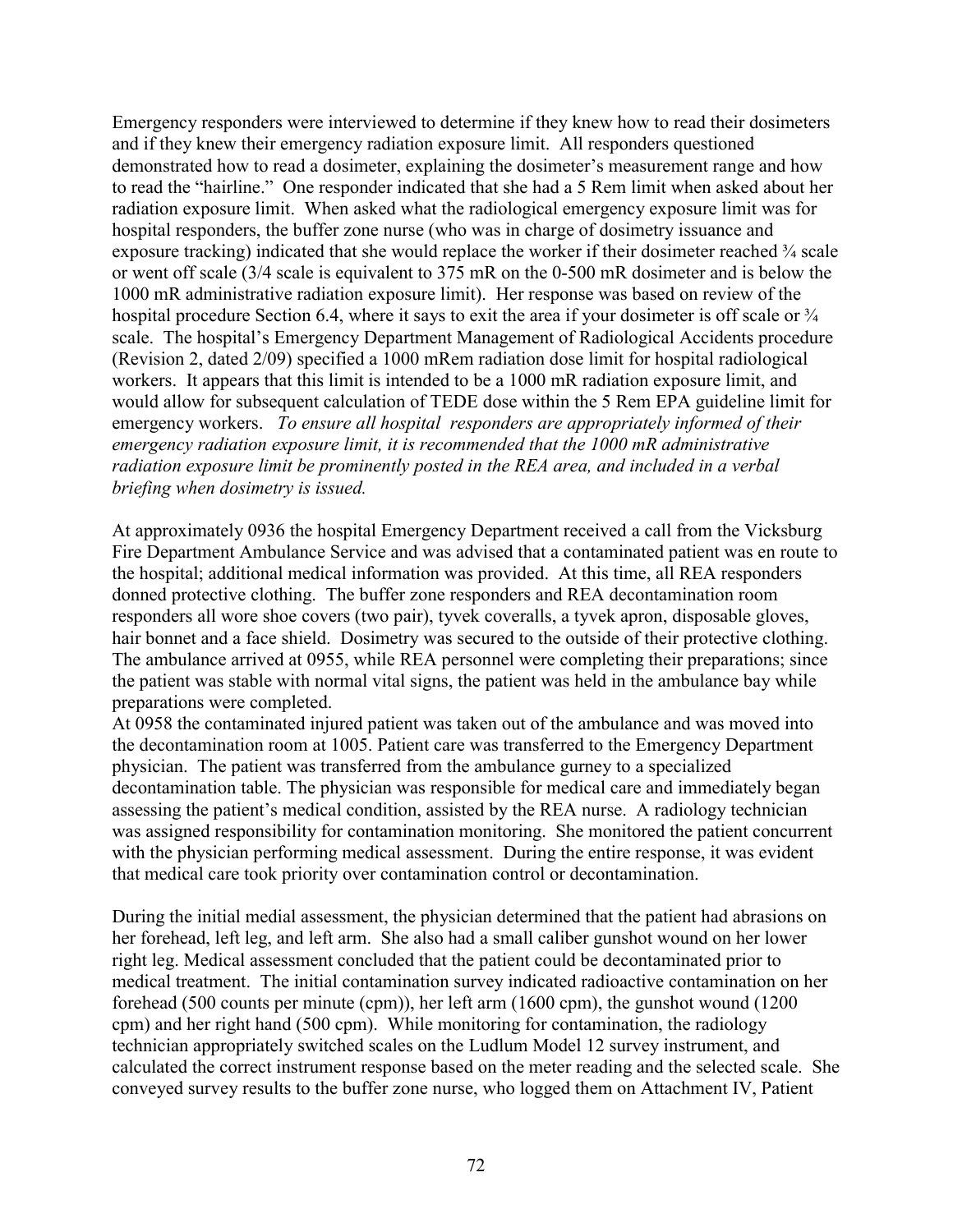Survey Form. It was noted that the Ludlum Model 12 pancake GM detector was covered with a latex surgeon's glove to prevent contamination. Per FEMA-REP-22 background document, Table 12, a latex surgeon's glove can reduce the instrument response by approximately 35%. *It is recommended that the practice of using a latex glove be changed to require use of thin plastic (e.g. Saran wrap) or a thin plastic sandwich bag with a density of no more than 1.1 mg/cm2 .* Refer to FEMA-REP-22 and Table 12 of the background document for further information.

When individual conducting monitoring was asked what meter reading indicated that the person was contaminated and required decontamination, she responded that any reading above background was considered contaminated. It was noted by the evaluator that the hospital's procedure is not clear on the action level for decontamination; In Section 6.7.1 the responder is instructed to decontaminate any area of the patient where monitoring indicates contamination above background levels in accordance with Section 6.8. Section 6.8 provides instruction on decontamination methods. This section also indicates that areas and equipment should not be released for unrestricted use until a survey verifies that it has less than 100 cpm above background. *It is recommended that consistent decontamination decision criteria be utilized for individuals, areas and equipment.* FEMA-REP-22, *Contamination Monitoring Guidance For Portable Instruments Used For Radiological Emergency Response To Nuclear Power Plant Accidents,* recommends a decontamination decision criteria of 300 cpm. FEMA-REP-22 also allows for using a lower decision criteria (as is currently specified in the hospital procedure); however, it is noted that the FEMA-REP-22 300 cpm decision criteria measured with a pancake GM detector (as used by the hospital) is a medically conservative value and is well below the threshold for a heath effect for exposure to low level radioactive contamination.

Hospital "chucks" were placed under the left arm to absorb water during decontamination efforts. The left arm was initially decontaminated using a saline flush. After several decontamination attempts, the abrasion still measured 1000 cpm. The buffer zone nurse directed the circulating nurse to contact the Radiological Emergency Assistance Center/ Training Site (REAC/TS) in Oak Ridge, TN for further direction. The buffer zone nurse had the REAC/TS contact telephone number readily available. The call (simulated) was made to REAC/TS when the circulating nurse was advised that soap/water could be used to wash the area. They were cautioned not to scrub vigorously and damage tissue. REAC/TS reminded the nurse to take samples prior to decontamination.

Prior to any further decontamination attempts, the REA nurse took samples of body orifices (eyes, nose, ears, mouth) and all contaminated areas. Samples were individually packaged in sample containers and labeled with sample location and other detailed information. The buffer zone nurse indicated that samples would be retained for analysis by a qualified laboratory (e.g. Mississippi Emergency Management Agency). Blood samples were also taken and transferred to the hospital laboratory for analysis (the sample was surveyed for contamination prior to transfer out of the REA).

The REA physician was called to respond to an actual event and the drill continued with the REA nurse simulating/discussing the physician's actions. Each contaminated area was decontaminated separately, with the gunshot would reserved for last. Each time an area was decontaminated, it was initially flushed with saline and remonitored. If saline did not remove the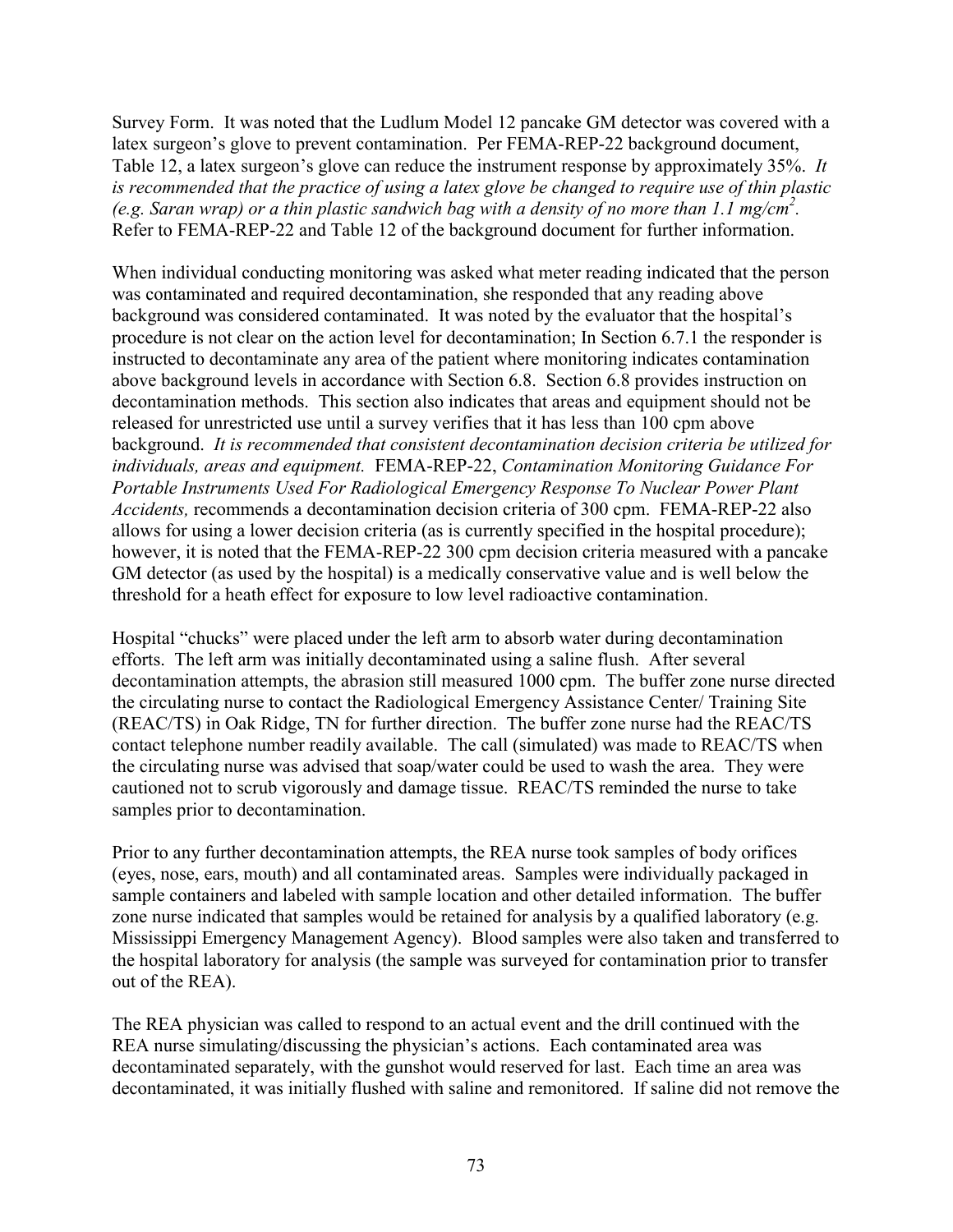contamination, then the area was washed using baby shampoo, saline and 4x4 gauze pads. The REA nurse demonstrated appropriate decontamination attempts, taking care to only wipe and area once with the gauze pad, then folded the pad and wiped again with a clean side, or used a new pad. The method demonstrated minimized the spread of radioactive contamination as the area was decontaminated. Additionally, the REA nurse changed his gloves frequently to minimize the spread of contamination. For example, he changed his gloves after handling/decontaminating each contaminated area or after handling potentially contaminated materials.

The physician was not present during decontamination efforts on the gunshot wound. The bullet was removed and retained for analysis (it was put into a sample container). It was determined after several decontamination attempts, that the contamination level was not being reduced with their efforts. A portable x-ray machine was rolled to the REA decontamination room boundary and the patient gurney moved so an x-ray of the leg could be taken. An x-ray film was handed into the room and placed under the leg. The film was wrapped in plastic to prevent contamination. After the x-ray was taken, the radiology technician opened the plastic bag and the buffer zone radiology technician carefully removed the film from inside the bag. The radiology technician stated that she had touched several places on the x-ray machine handle; those areas were surveyed to ensure they were not contaminated. The REA nurse and radiology technician said that if the survey indicated that the x-ray machine was contaminated, they could decontaminate it with the supplies in the room (4x4 wipes, baby wipes, water, etc).

When the leg x-ray was read, it was determine that no further foreign bodies were in the leg (controller inject). The circulating nurse contacted REAC/TS again and told them that that after bullet removal and multiple decontamination attempts, the wound still measured 300 cpm. REAC/TS advised the hospital that the 300 cpm reading would not pose a health hazard and they could continue with medical treatment and bandage the area. The left arm abrasion was 80 cpm after multiple decontamination attempts; REAC/TS gave the hospital the same advice regarding the low level of contamination on the arm (no significant health effect from residual contamination; cover and continue treatment).

When decontamination was complete and areas with residual contamination were covered (wrapped in gauze) the patient was surveyed again. A complete whole body survey was conducted and no further contamination was found. A clean plastic sheet was put down on the floor and a clean stretcher rolled into the decontamination room (it was rolled in over the plastic to keep the stretcher wheels from contamination). The REA staff changed gloves and transferred the patient to the clean stretcher. The stretcher was surveyed for contamination in all areas touched by REA staff. The stretcher, with patient, was wheeled out of the REA and the patient was transferred to another location for routine medical care.

The REA nurse was interviewed to determine if any special precautions would be taken when checking or changing dressings on the areas with residual "fixed" contamination. The nurse indicated that the dressings should be marked to indicate that there was contamination underneath. They should be checked for contamination when removed.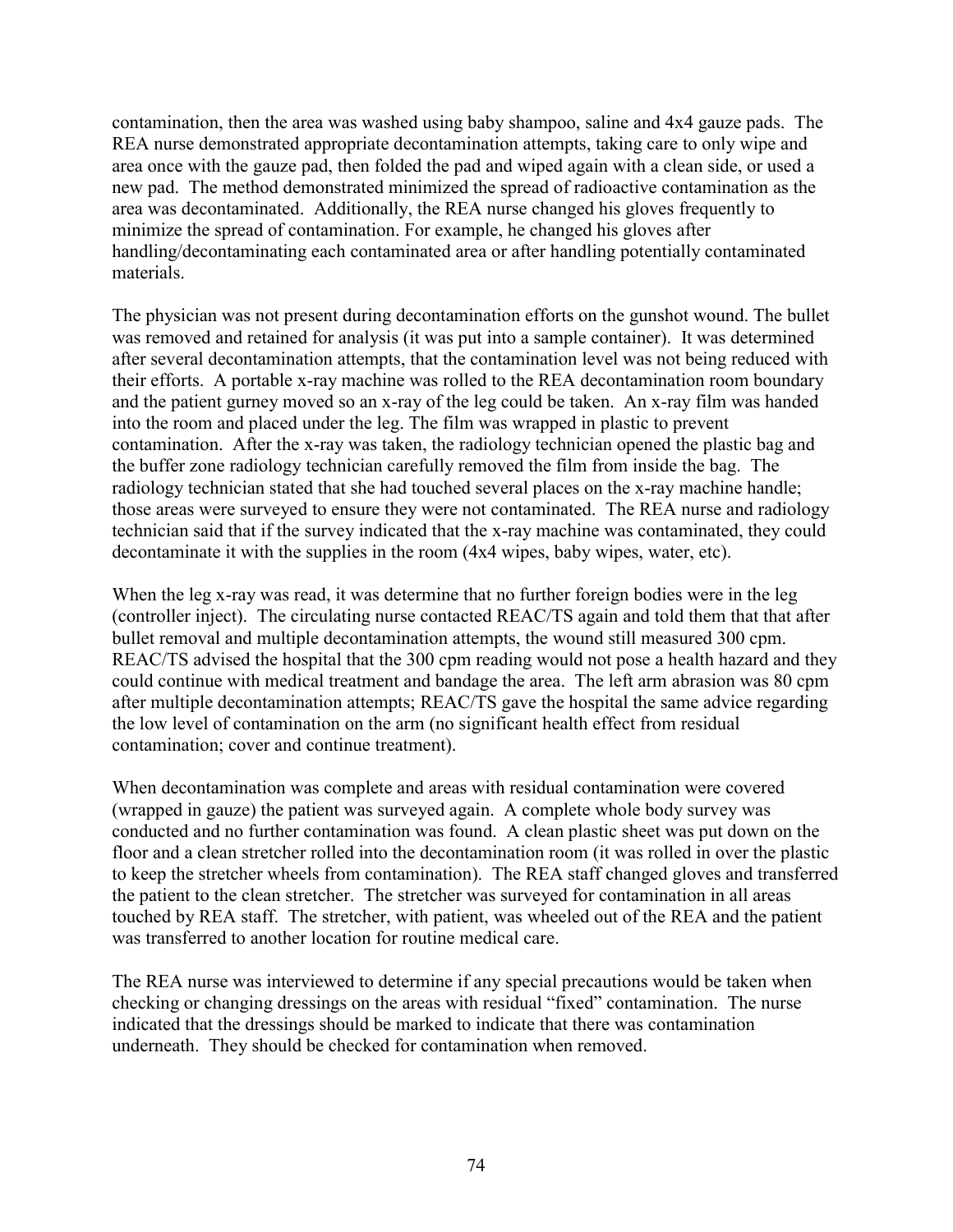The REA nurse and radiology technician prepared to exit the decontamination room. They referenced a poster on the door that provided instructions for doffing their protective clothing. During doffing, the REA nurse removed his gloves prior to removal of his paper coveralls and shoe covers. He then removed his shoe cover with a bare hand. At that time, he realized that he may be contaminated. He discussed what to do with the buffer zone nurse and radiology technician. They collectively determined that he would be surveyed, and if contaminated, would be decontaminated using techniques similar to that used for patient decontamination. If needed, the hospital had replacement clothing. After the REA nurse completed removal of his protective clothing, the buffer zone radiology technician conducted a full body survey for contamination using the Ludlum Model 12 pancake GM detector. Appropriate radiological survey techniques were demonstrated in accordance with hospital procedure (detector held approximately one inch from the surface, scanning at approximately two inches per second). Once the REA nurse completed egress and monitoring, the REA radiology technician removed her protective clothing, in the correct sequence, and exited the REA.

#### **Ambulance Recommendations:**

**Recommendation #1:** The individual performing the radiation survey instrument operations check was familiar with the survey meter; however, increased familiarity and additional practice is recommended.

**Recommendation #2:** Development of a standard briefing is recommended for the dosimetry issue process to ensure all Emergency Workers (EWs) are provided sufficient guidance on radiation exposure limits and control measures.

**Recommendation #3:** Reiterating the appropriate speed at which to survey with the pancake probe is recommended during training of ambulance personnel.

### **Hospital Recommendations:**

**Recommendation #4:** During survey instrument operability checks, the hospital's procedure did not require that the survey instrument respond within a pre-established range of readings when exposed to the radioactive source as required by Exercise Evaluation Criterion 1.e.1. It is recommended that the hospital procedure be revised to include instructions for conducting the radiation survey instrument response check to include a acceptable "range of readings" for instrument response, as required by Exercise Evaluation Criterion 1.e.1 and ANSI N323A-1997 (e.g. +/- 20% of a reference value for the radiation source/survey instrument combination).

**Recommendation #5:** To ensure all hospital responders are appropriately informed of their emergency radiation exposure limit, it is recommended that the 1000 mR administrative radiation exposure limit be prominently posted in the REA area, and included in a verbal briefing when dosimetry is issued.

**Recommendation #6:** When individual conducting monitoring was asked what meter reading indicated that the person was contaminated and required decontamination, she responded that any reading above background was considered contaminated. It was noted by the evaluator that the hospital's procedure is not clear on the action level for decontamination; In Section 6.7.1 the responder is instructed to decontaminate any area of the patient where monitoring indicates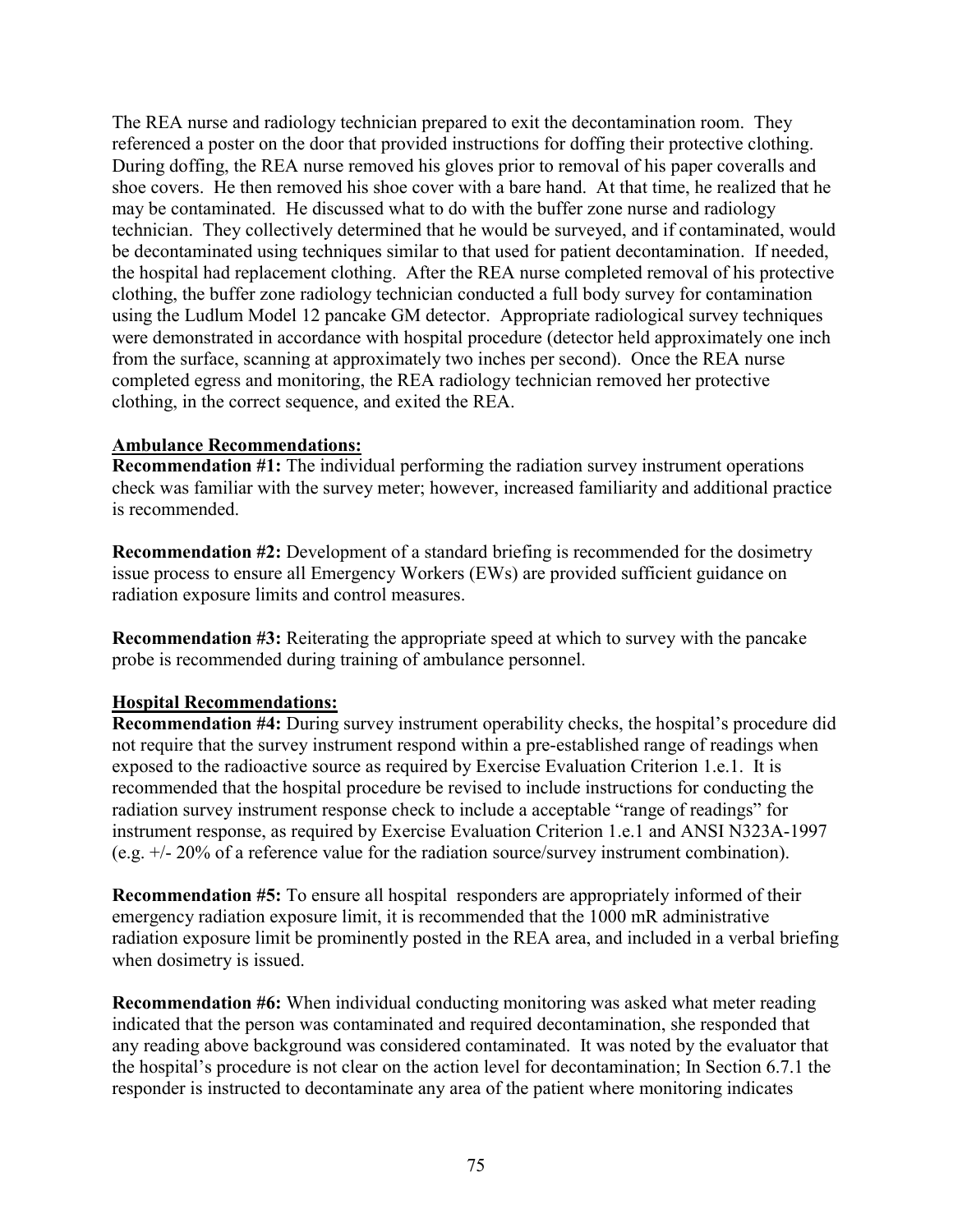contamination above background levels in accordance with Section 6.8. Section 6.8 provides instruction on decontamination methods. This section also indicates that areas and equipment should not be released for unrestricted use until a survey verifies that it has less than 100 cpm above background*.* It is recommended that consistent decontamination decision criteria be utilized for individuals, areas and equipment. FEMA-REP-22, *Contamination Monitoring Guidance For Portable Instruments Used For Radiological Emergency Response To Nuclear Power Plant Accidents*, recommends a decontamination decision criteria of 300 cpm.

**Recommendation #7:** In order to optimize the Ludlum Model 12 instrument response to radioactive contamination, it is recommended that the practice of using a latex glove be changed to require use of thin plastic (e.g. Saran wrap) or a thin plastic sandwich bag with a density of no more than 1.1 mg/cm<sup>2</sup>. Refer to FEMA-REP-22 and Table 12 of the background document for further information.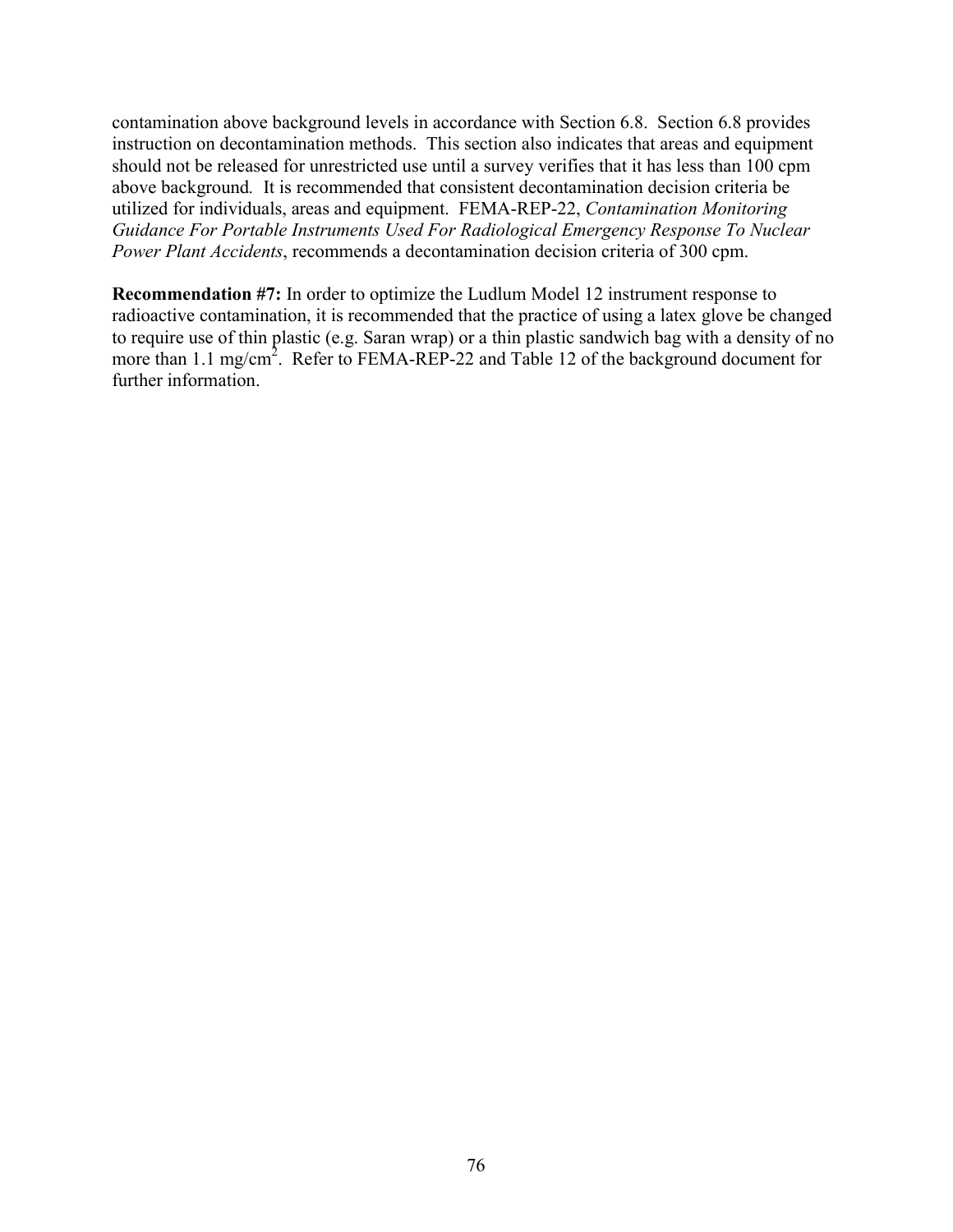# **APPENDIX 6**

# **RECOMMENDATIONS**

# RECOMMENDATIONS FOR IMPROVEMENT:

## 1.1 State Emergency Operations Center

- A greater and renewed emphasis should be placed on frequent communications between the Mississippi SEOC and the host counties (Adams, Copiah, Hinds and Warren Counties). The counties should have the ability and desire to remain informed of current events within a reasonable timeframe. This can be accomplished through increased phone calls between SEOC and counties; Area Coordinators from the SEOC to the counties can also be used more effectively; lastly, the SEOC can allow a County representative to coordinate and provide information from the SEOC to the County.
- Recommend MEMA revise its procedures for river clearance to include specific responsibilities for the USCG, MDOT, BWF and Claiborne County.
- After the exercise it was noted that host counties of Adams, Copiah and Warren did not receive the EAS message. There was no actual broadcast of the EAS message; therefore, the broadcast could not be monitored. The news releases and EAS message were inserted into WebEOC for this exercise. It may be appropriate for counties to receive printed copies of the EAS message(s) regardless of the broadcast being made. This can easily be accomplished by ESF-15 (SEOC) including the counties as addressees in the e-mails which convey the message(s) to the ENMC, the ENMC could forward the message(s) to those counties, or Mississippi State liaisons to those counties could ensure the counties are aware of the EAS message(s).

### 1.5 Radiological Laboratory

- The Mississippi Department of Health/Division of Radiological Health laboratory personnel currently utilizes their normal issue permanent record dosimeter during a Grand Gulf Nuclear Station (GGNS) radiological emergency. Since EPA 400, Manual of Protective Action Guides and Protective Actions for Nuclear Incidents, 1982, requires that occupational exposure be separated from emergency exposure, it is recommended that the laboratory establish a method to track and assign emergency radiation exposure by either issuing a separate "emergency" permanent record dosimeter, or establishing a method of subtracting emergency dose from their standard issue permanent record dosimeter reading.
- Appropriate count times should be established for each sample type to ensure that sensitivity requirements for each GGNS incident isotope are met and samples are processed in a timely manner. In some cases a shorter count time may be warranted (e.g. charcoal sample); in some cases a longer count time may be needed (e.g. food crops).
- The report format and units (e.g. picocurie/kilogram or picocurie/ $M^2$ ) for sample results should be identified by dose assessment personnel by sample type; analysis capabilities should be modified to ensure results are produced in those units.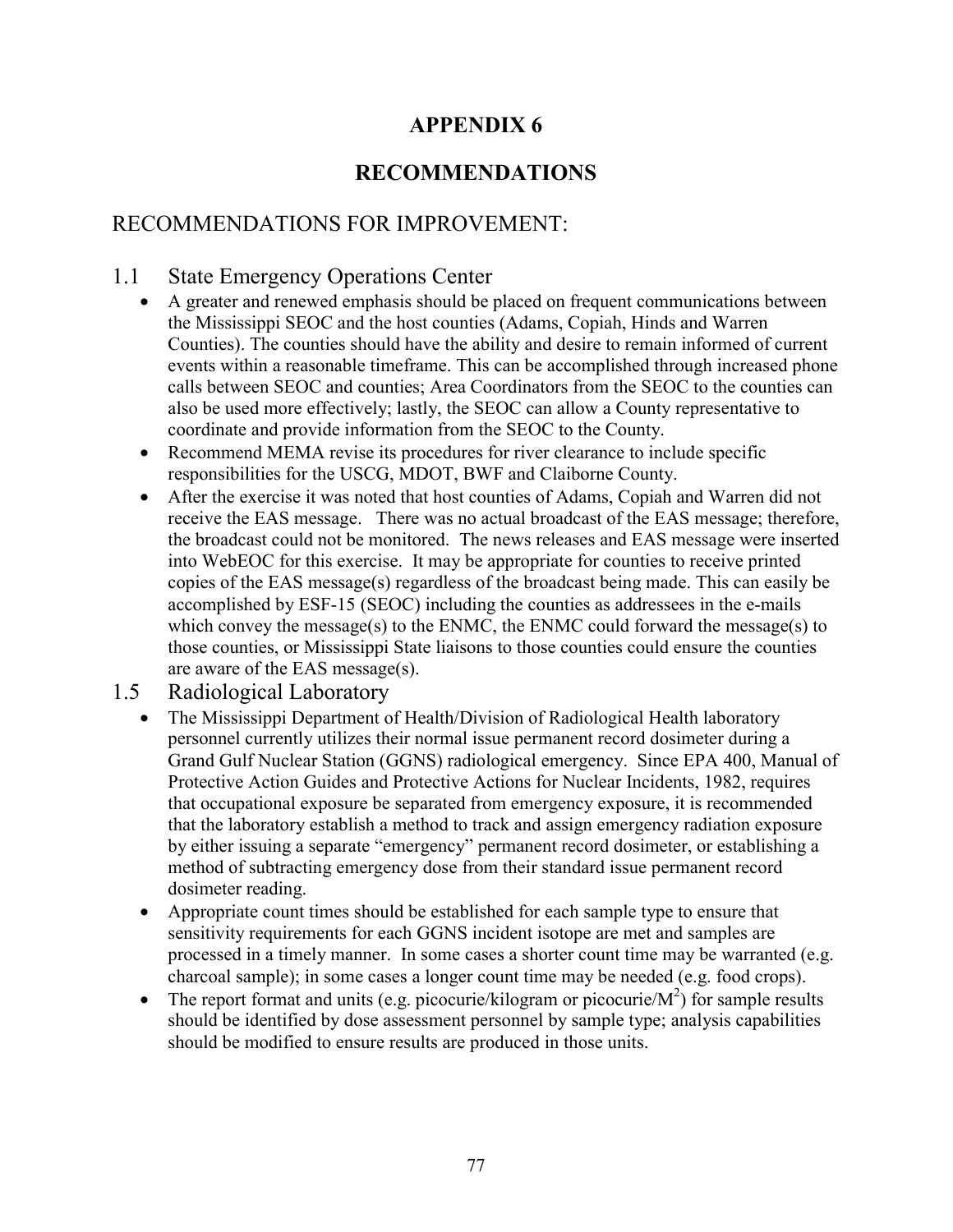- It is recommended that an easily readable sample report file/report containing critical isotopic information be developed that will simplify dose projection calculations and reduce the risk of error in interpreting the current analysis report.
- Sample holder jigs should be fabricated for samples that cannot be reduced by aliquot (e.g. particulate and charcoal sample). Jigs should accommodate geometry changes to meet system dead time specifications for high activity samples.
- The analysis library should be verified against EPA and FDA guidance to ensure that all critical isotopes are included in the default gamma spectrum analysis library.
- 1.6 Radiological FMT 1
	- Consideration should be given to developing appropriate operational checks for the Ludlum Model 19 and the Ludlum Model 14C with the 44-40 probe to validate the operations within a specific range of readings.
- 1.6 Radiological FMT 2
	- Create a checklist of items to be discussed during a pre-deployment briefing and include that checklist in the Manual of Procedures for the RERT.
	- Include a pre deployment check in the RERT procedure manual for all survey and counting instruments. Ensure each meter has an acceptable response range on it for each probe used with that meter and the specific source attached to that meter.
	- To ensure the accuracy of the air sampling calculations, the RERT should report to the RERTC the raw data used to perform the calculations and not just the end results. This way the RERTC or assistant could check the calculations.
	- The controller for this team had a difficult time using the given plume map and deciding if the data he was to supply to the RERT for a given location would be an elevated reading or background. Some additional training for controllers would be extremely helpful and instead of a single map showing the plume as it would appear after a wind change (which did not take into account the effect that the wind change would have on the plume as it traversed between the two wind directions). A set of maps showing plume progression over time would ease the controller's task. There is also a system available called "plume tracker" that supposedly uses a GPS, computer and simulated radiation meter to track the location of a team in real time, compare it to data in the computer for plume location at that time and provide real time readings on the meter. This simulates hitting the edges of the plume and indicates increasing readings as the centerline is approached.
- 2.1.2 Traffic Control Points
	- Implement a process to verify operational readiness of batteries for dosimetry equipment.
	- Provide updated maps and have additional maps available for out-of-area (mutual aide) resources that may be needed to conduct Backup Route Alerting.
- 2.1.4 Claiborne County Schools
	- There are currently no systems in place for 2-way communications with bus drivers. Consider developing a 2-way radio system that would allow bus drivers to communicate with the bus barn and schools.
- 3.1.2 Adams County Reception and Congregate Care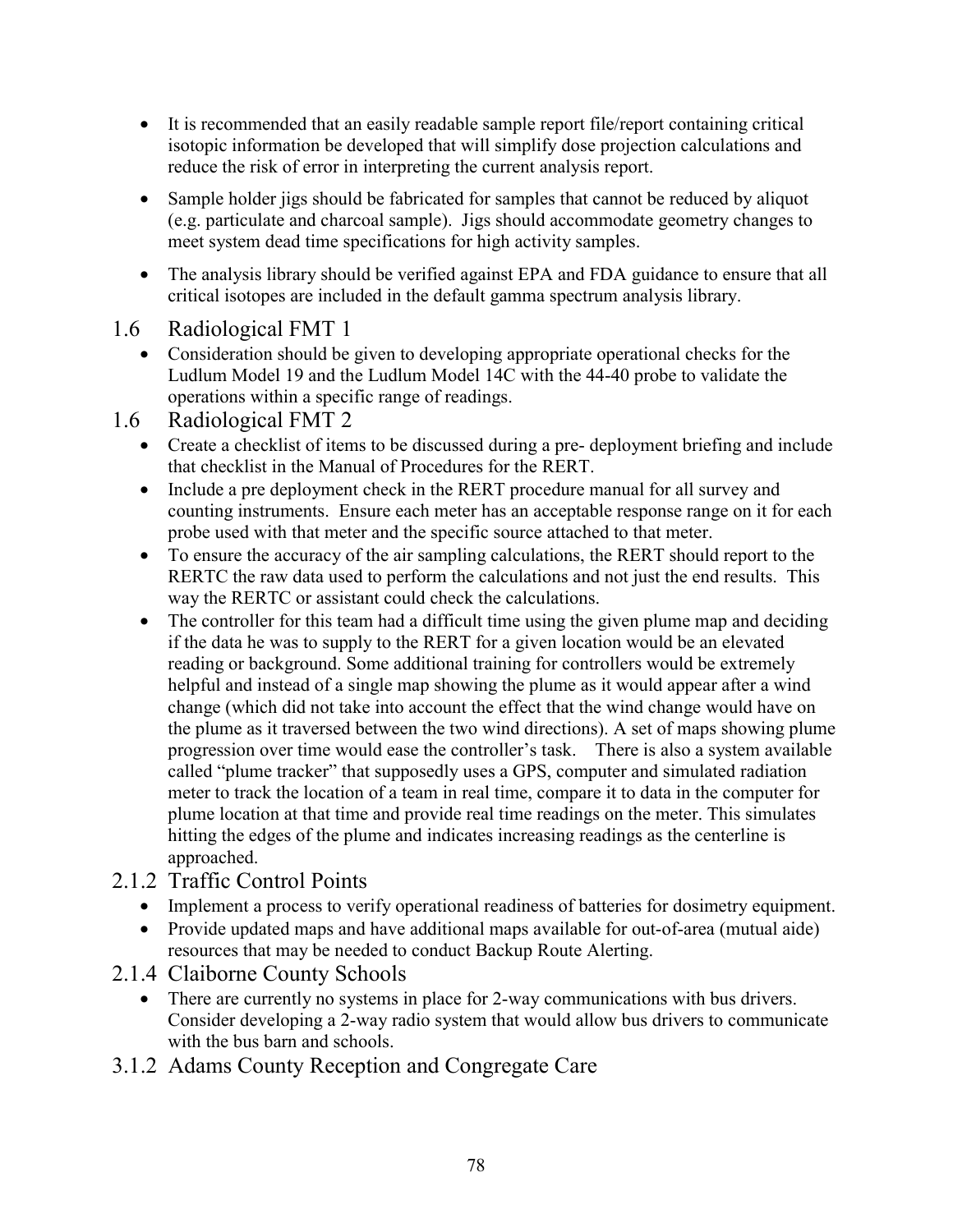- Recommend that vehicles only be identified by license plate number, additionally recording the VIN unnecessarily delays the registration process.
- Procedures should be developed to address how vehicles are returned to evacuees not requiring sheltering if the plant status is still GE.
- Recommend that the signage identified in Annex G of the plan be posted to assist in direction, control, and safety of evacuees and EW.
- Replace the portal monitor check source. The date on the source and the exact number of counts for that date was written over with a black pen and smeared. There is no certainty that the date and counts are correct. If the date is actually 2/95, nearly half of the source has decayed. This source may not cause an alarm when placed on the center line of the portal monitor, thus questioning if the portal monitor is working correctly. The source should be replaced so that an accurate reading (alarm) is received when the monitor is correctly response checked by holding the source at various heights (.5 to 5.5 feet) on the center line of the portal monitor.
- Correct the portal monitor procedure to state that the monitor will be source checked. The current procedure for setup of the SAIC portal monitor states that "If a source is available the portal monitor should be source checked. " Checking with a source is required by FEMA guidance. (See FEMA REP 21, March 1995 "Contamination monitoring standard for a portal monitor used for Radiological Emergency Response"). The procedure should reflect the required source checking of the instrument.
- To conform to the county plan construct ramps for the stairways for elderly and mobility impaired evacuees in the shower/decontamination area.
- DHS should consider posting mockups of the registration form in the registration area entranceway and having staff pass out clipboards with the registration form affixed for evacuees to begin entering data. This will shorten the time that it takes to in-process large numbers of evacuees.
- DHS and the ARC should identify and prominently mark the route of egress that evacuees not requiring sheltering should take to exit the facility.
- EMA should consider how it will monitor the vehicles of evacuees who register and wish to depart the facility.
- The ARC should access the available space in the school complex and prepare large-scale and small scale schematics depicting the planned use of space (e.g., children's play area; sleeping areas for families, single men and women, elderly; location for ARC "Safe and Well" computers; nurses station, mental health station; reading room; etc.).
- ARC, in conjunction with EMA and DHS should solicit assistance from volunteer and community organizations to sponsor and staff various aspects of the congregate care shelter.

# 3.2.1 Copiah County Emergency Operations Center

- Other CCEMA staff should be given administrative rights to WebEOC to allow tasks and request to be submitted if the CCEMA Director is unavailable.
- Additional WebEOC training should be revived in order for CCEMA staff to better utilize this tool. This becomes increasingly important when WebEOC is the sole source of situational awareness for the County.
- It was recommended that the County and State coordinate the PAD information with Host Counties in a timely basis.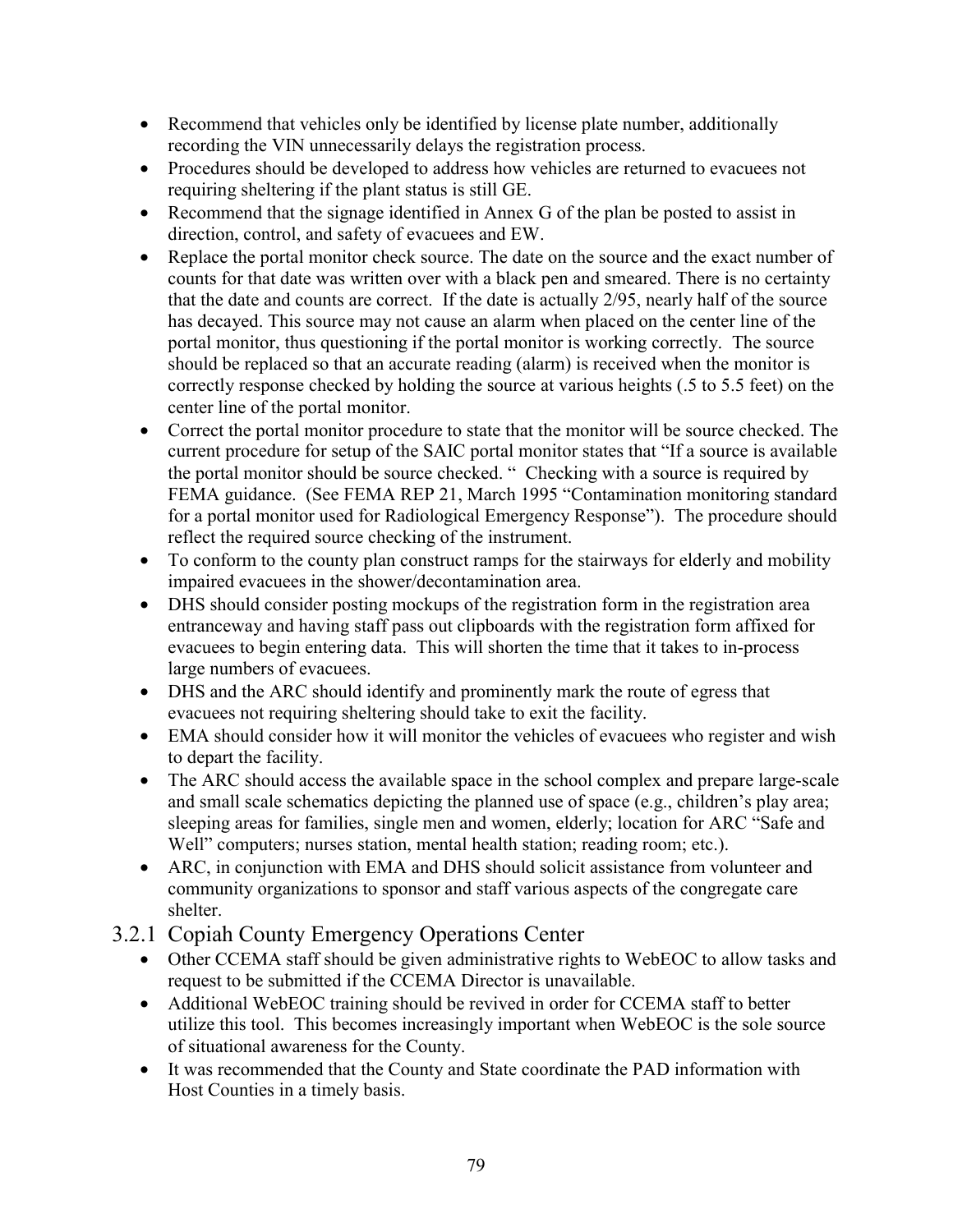## 3.3.1 Warren County Emergency Operations Center

- Review the Warren County Radiological Preparedness Plan to determine the requirements for traffic control points (TCPs) in Warren County to direct and control evacuation traffic as necessary. Ensure training of law enforcement officers to accomplish this mission.
- Review the ability of Warren County to establish and maintain 24-hour staffing of the EOC. During the exercise, only one emergency management person (the EM Director) was available for duty- currently two EM positions (Operations Officer/Planner and Secretary/Receptionist) are vacant. It is doubtful the EM Director could effectively perform her duties after more than 12 hours without rest. No replacement for her was available.
- Review the media releases from the ENMC for information concerning Warren County, and review the content for accuracy and to ensure vital information is included for the public. The EM Director did not know if any information was released regarding the early dismissal of students from the two schools to support activation of the county reception and congregate care centers.
- More aggressively pursue information on State and risk county actions, particularly the PAD, based on the impact it will have on the host counties. For example, PAD status was received by the EM Director through American Red Cross communication channels, not from the MEMA SEOC.

### 3.3.2 Warren County Reception and Congregate Care

- All EW should receive a common briefing on exposure control and personal dosimetry prior to the issuance of dosimetry.
- Replace the portal monitor check source. Although the portal monitor still responds to the source when placed in the centerline, this 1 uCi source has decayed to about 0.5 uCi or about half its original strength. The manufacturer recommends a 1 uCi source for checking the instrument. The source should be replaced so that an accurate reading (alarm) is received when the monitor is response checked.
- Correct the portal monitor procedure to state that the monitor will be source checked. The current procedure for setup of the SAIC portal monitor states that "If a source is available the portal monitor should be source checked. " Checking with a source is required by FEMA guidance. (See FEMA REP 21, March 1995 "Contamination monitoring standard for a portal monitor used for Radiological Emergency Response"). The procedure should reflect the required source checking of the instrument.
- DHS should consider including in its procedures the requirement for evacuees to pre-fill ARC Shelter Registration forms while waiting in line to be registered.
- The ARC, EMA, DHS and School District should discuss facility requirements to adequately accommodate 1320 evacuees in Warren Central High School. This should include specific designation of rooms for specific purposes, a schematic depicting the complex and location of rooms, a checklist to assist volunteers in the set up and management of this specific shelter.
- MEMA and the county should re-evaluate the hourly reporting requirement currently placed on DHS in Annex F.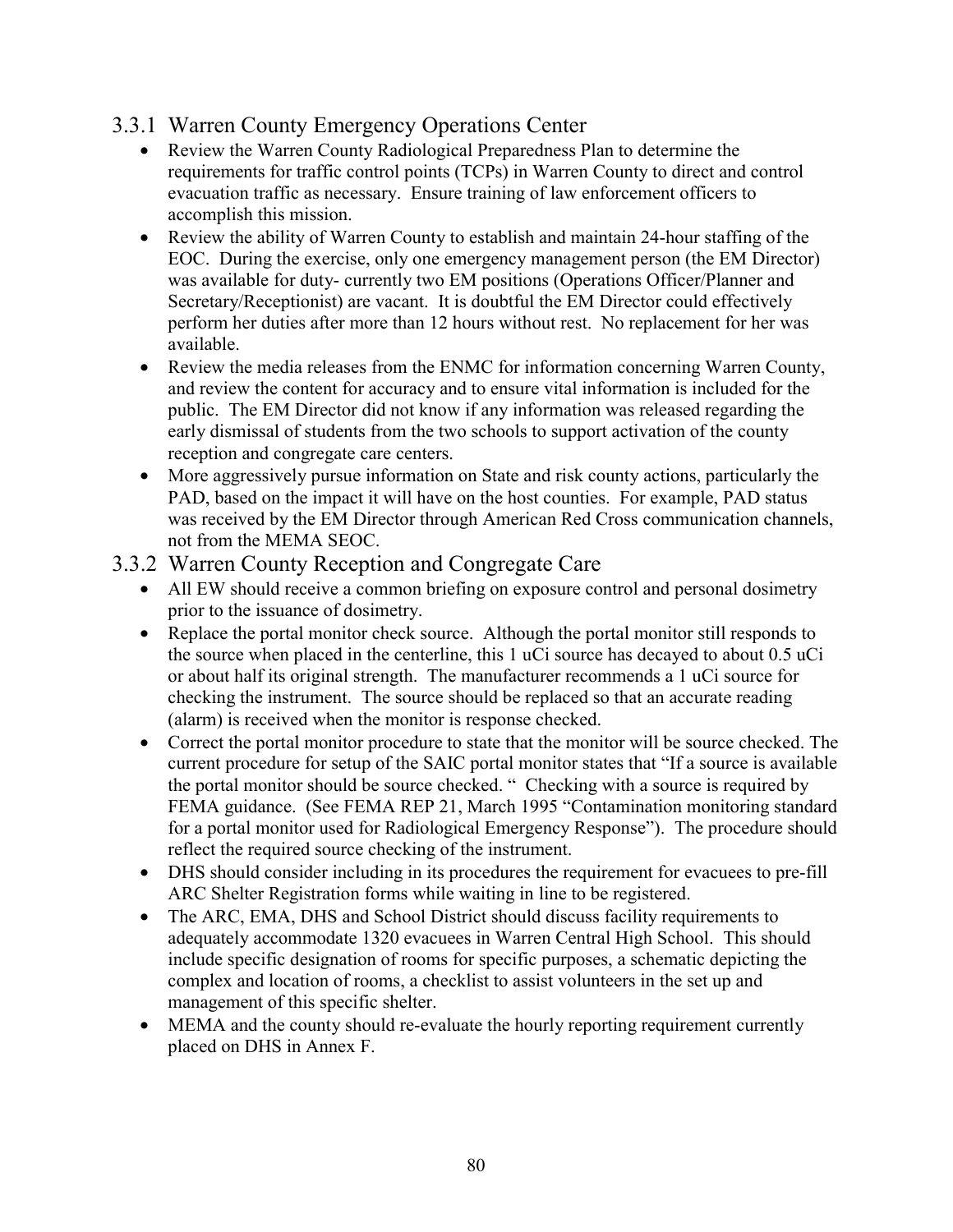# 3.3.3 Warren County Medical Services Drill

- Recommend increased familiarity and additional practice performing the radiation survey instrument operations check.
- Development of a standard briefing is recommended for the dosimetry issue process to ensure all Emergency Workers (EWs) are provided sufficient guidance on radiation exposure limits and control measures.
- Reiterating the appropriate speed at which to survey with the pancake probe is recommended during future training sessions with response personnel.
- During survey instrument operability checks, the hospital's procedure did not require that the survey instrument respond within a pre-established range of readings when exposed to the radioactive source as required by Exercise Evaluation Criterion 1.e.1. It is recommended that the hospital procedure be revised to include instructions for conducting the radiation survey instrument response check to include a acceptable "range of readings" for instrument response, as required by Exercise Evaluation Criterion 1.e.1 and ANSI N323A-1997 (e.g. +/- 20% of a reference value for the radiation source/survey instrument combination).
- To ensure all hospital responders are appropriately informed of their emergency radiation exposure limit, it is recommended that the 1000 mR administrative radiation exposure limit be prominently posted in the REA area, and included in a verbal briefing when dosimetry is issued.
- When individual conducting monitoring was asked what meter reading indicated that the person was contaminated and required decontamination, she responded that any reading above background was considered contaminated. It was noted by the evaluator that the hospital's procedure is not clear on the action level for decontamination; In Section 6.7.1 the responder is instructed to decontaminate any area of the patient where monitoring indicates contamination above background levels in accordance with Section 6.8. Section 6.8 provides instruction on decontamination methods. This section also indicates that areas and equipment should not be released for unrestricted use until a survey verifies that it has less than 100 cpm above background*.* It is recommended that consistent decontamination decision criteria be utilized for individuals, areas and equipment. FEMA-REP-22, *Contamination Monitoring Guidance For Portable Instruments Used For Radiological Emergency Response To Nuclear Power Plant Accidents*, recommends a decontamination decision criteria of 300 cpm.
- In order to optimize the Ludlum Model 12 instrument response to radioactive contamination, it is recommended that the practice of using a latex glove be changed to require use of thin plastic (e.g. Saran wrap) or a thin plastic sandwich bag with a density of no more than 1.1 mg/cm<sup>2</sup>. Refer to FEMA-REP-22 and Table 12 of the background document for further information.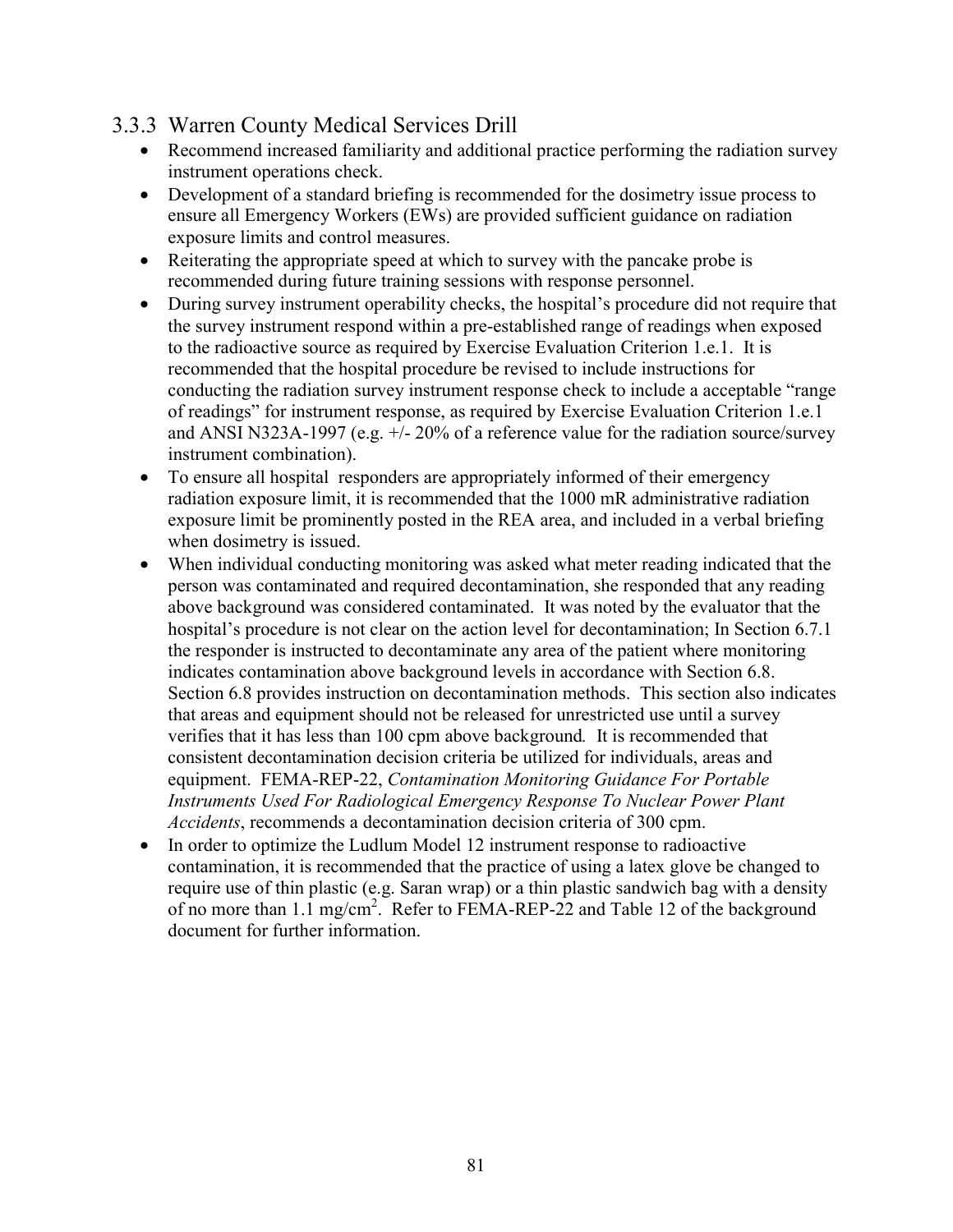## **APPENDIX 7**

# **FEMA REGION VI – JOINT INFORMATION CENTER**

#### **4.2.1.6. Grand Gulf Joint Information Center**

#### **Criterion 1.a.1:**

The Grand Gulf Nuclear Station (GGNS) Joint Information Center (JIC) successfully demonstrated the use of effective procedures to alert, notify, and mobilize emergency response personnel in a timely manner. The JIC is co-located with the Entergy Corporation Headquarters at 1350 Echelon Parkway, Jackson, Mississippi.

At 0855, an Alert Emergency Classification Level (ECL) was declared by GGNS. Upon subsequent notifications by GGNS and the states of Louisiana and Mississippi, emergency management agencies, JIC staff began arriving at approximately 0900. As JIC staff arrived, they immediately began organizing the facility for operations, checking their supplies and equipment, logging in to computer workstations and reviewing position Standard Operating Procedures (SOPs). Functional areas within the JIC included the Utility/Nuclear Regulatory Commission (NRC) Workroom, the State and Local (S&L) Jurisdiction Workroom, the Inquiry Response Team Workroom, the Media Briefing Room, and the Media Monitoring room.

At 0945, the Entergy Corporation JIC Spokesperson conducted an initial briefing for the S&L workroom staff. During the briefing the JIC staff was reminded to document all significant activities, to follow established procedures and to be alert for errors or inconsistencies. At the conclusion of the briefing the JIC was declared operational at 1000. Key JIC participants included: the Entergy Corporation JIC Spokesperson and support staff, the Louisiana Governor's Office of Homeland Security and Emergency Preparedness (GOHSEP) Public Information Officer (PIO), representatives from the Louisiana Department of Environmental Quality (LDEQ), the Mississippi Emergency Management Agency (MEMA) PIO, a representative from the Mississippi State Department of Health/Division of Radiological Health (MSDH/DRH), and PIO's from Claiborne County, Mississippi and Tensas Parish, Louisiana.

All activities described in the demonstration criterion were carried out in accordance with the plan, procedures and extent of play agreement.

#### **Criterion 1.d.1:**

The Grand Gulf Nuclear Station (GGNS) Joint Information Center (JIC) successfully demonstrated the availability and use of reliable primary and backup communication systems to support emergency operations. Functional areas within the JIC included the Utility/Nuclear Regulatory Commission (NRC) Workroom, the State and Local (S&L) Jurisdiction Workroom, the Inquiry Response Team Workroom, the Media Briefing Room, and the Media Monitoring room. Primary communications systems in each functional area consisted of commercial telephones.

Twelve telephones, to include four multiline telephones were available in the Utility/NRC Workroom. Backup communications systems consisted of cellular telephones, e-mail, the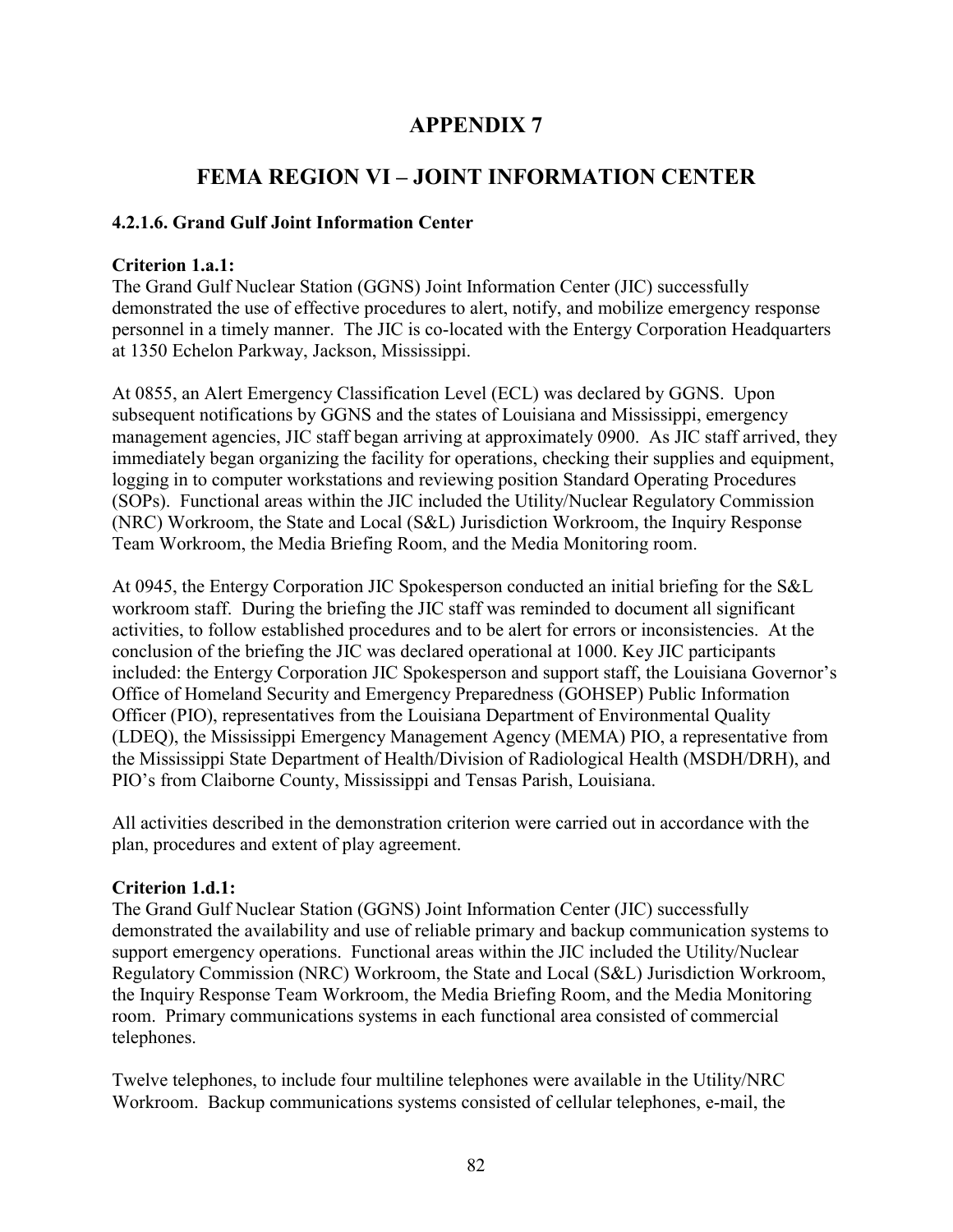Internet based WebEOC system, satellite radio, and facsimile (FAX). Six telephones were available in the S&L Workroom. Backup communications systems consisted of BlackBerry smart phones that provided voice and instant text messaging, laptop computers at each work station with e-mail capabilities and access to State Emergency

Operations Center (EOC) Websites, and FAX. Six telephones were in use in the Inquiry Response Team Workroom. Connections were available for additional telephones if necessary. The Inquiry Response Team Coordinator was equipped with a pager and cell phone for backup communication. A media work area adjacent to the Media Briefing Room was equipped with 24 commercial telephone jacks (four telephones were connected). All communications systems were fully operational at the beginning of the exercise and there were no communication failures.

All activities described in the demonstration criterion were carried out in accordance with the plan, procedures and extent of play agreement.

### **Criterion 1.e.1:**

The Grand Gulf Nuclear Station Joint Information Center (JIC) adequately demonstrated sufficient equipment and supplies to support emergency information operations. The JIC is located on the first floor of the Entergy Building at 1350 Echelon Parkway. Ample space, equipment, and supplies enabled JIC representatives to adjourn to their assigned work areas in between media briefings. A large cart containing over thirty telephones and job aid/work packages was at the ready should activation of the JIC be required. A web-based incident management software program, WebEOC, assisted the Technical Advisor (Company Spokesperson) and JIC Team to coordinate current information and activities. There were large digital clocks available throughout the facility and a time synchronization of all equipment was conducted upon the activation of the JIC.

The JIC Team was subdivided into six separate work areas from which to carry out their taskings. The six work areas consisted of:

- Media Work Room (auditorium foyer)
- Briefing Room (auditorium)
- Inquiry Response Room (Room 106)
- State and Local Work Room (Room 103)
- Entergy/NRC Utility Work Room (CEC Room)
- Media Monitoring Room

The Media Work Room was equipped with adequate landline telephones, tables, chairs, and displays to support the mock media as well as a table with all press releases from all agencies involved in the incident. This room was located in the auditorium foyer and had easy access to the exits, restrooms, and café facility.

The Briefing Room was located in the auditorium and had seating for over fifty persons and room for many more. A stage provided an elevated venue from which a panel of experts led by the Company Spokesperson could field questions effectively while remaining visible to all participants. The panel, which consisted of representatives from the EPZ counties and parishes, the Louisiana Governor's Office of Homeland Security and Emergency Preparedness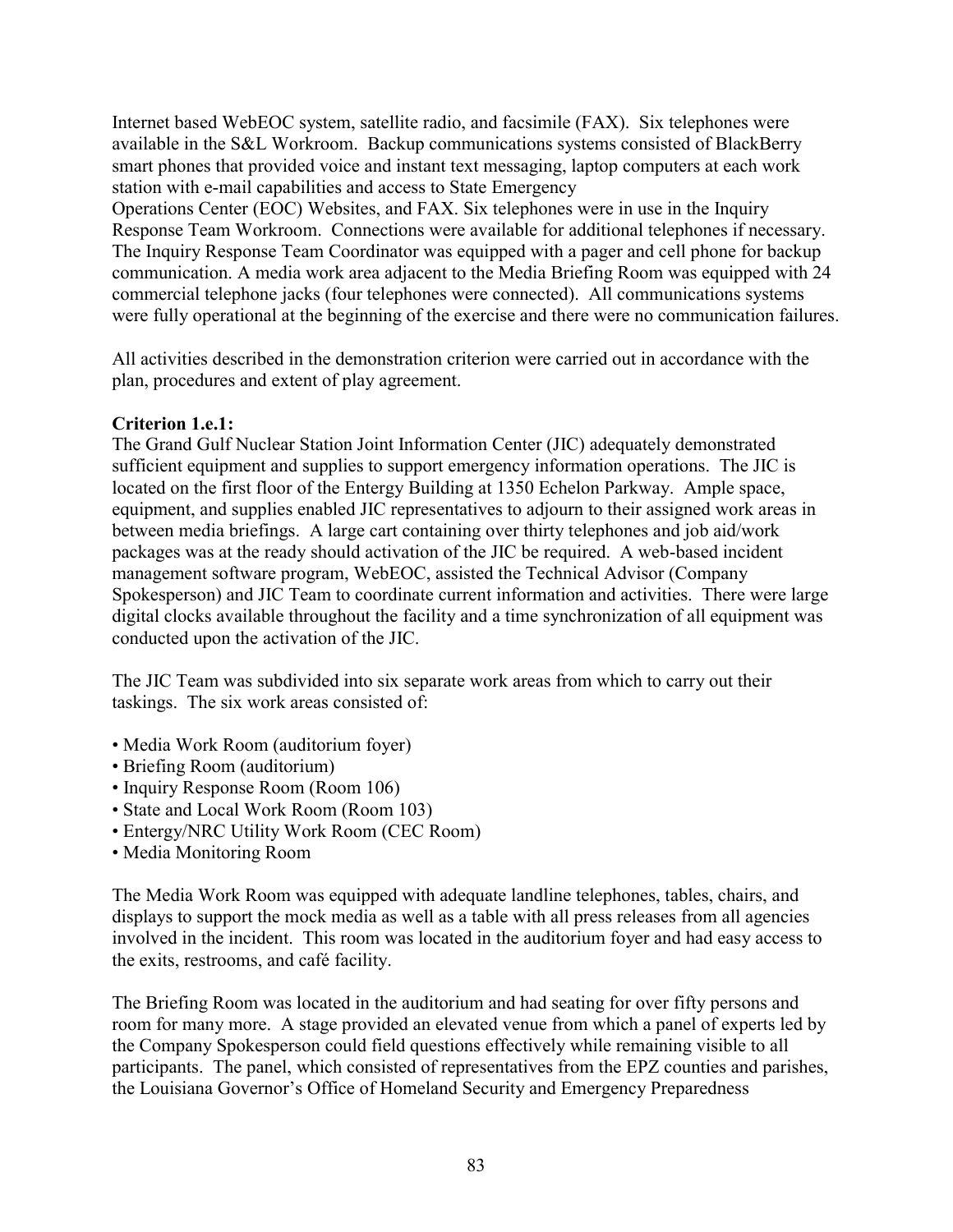(GOHSEP), Mississippi Emergency Management Agency (MEMA), the Louisiana Department of Environmental Quality (LDEQ), and Port Gibson/Claiborne County Civil Defense delivered information and responded to media inquiries adequately while seated at a table replete with organization identification placards and microphones. An overhead projector and large screen provided visual aids such as plant schematics, aerial photos, and 10-mile Emergency Preparedness zone maps with individually highlighted zones to further emphasize which areas were affected by the incident. The panelists could exit the stage at the end of each briefing without further media engagement via a side door leading to their secured work areas.

The Inquiry Response room had six tables, twenty chairs, seven operational telephones, a conference phone, a multi-line phone, overhead data projector, large screen, easel with flipchart, and corkboard walls for the Inquiry Response Team staff of seven to carry out their call taking and information management duties. The team members used job aids/work packages containing:

- Badge
- Pens
- Highlighter
- Post-It notes
- Paper
- Emergency Public Information folder
- Emergency Information Center book
- 2009 calendar with public emergency information

Calls were documented on notepads and trends recorded in the web-based software program. Call takers referred to a medium sized EPZ map and the 2009 calendars to help answer the bulk of the calls.

The GOHSEP, LDEQ and parish and county spokespersons worked out of a State, Local and Federal workroom located in Room 103 This work area was equipped with adequate internet connections, tables, chairs and landline telephone lines to support the operation.

The NRC Utility Workroom was located in the CEC Room and was equipped with adequate information technology (IT) and communication equipment to support several Entergy staff members during the exercise. All staff members had internet and email access. The staff members used a web-based incident management software program to track and maintain activity logs. The hotline to the plant is located in this room in addition to ten commercial telephone lines and a satellite telephone.

The Media Monitoring Room contained four wall-mounted flat screen televisions which recorded CNN, CBS, and ABC via four DVR recorders. The radio station 102.9 FM was also monitored and recorded. There was a copier available as well as two FAX machines for incoming and outgoing messages. There was a rack full of technical reference binders and emergency operations plans and a large file cabinet containing plant schematics, EPZ maps, and other reference materials for the benefit of the JIC Team.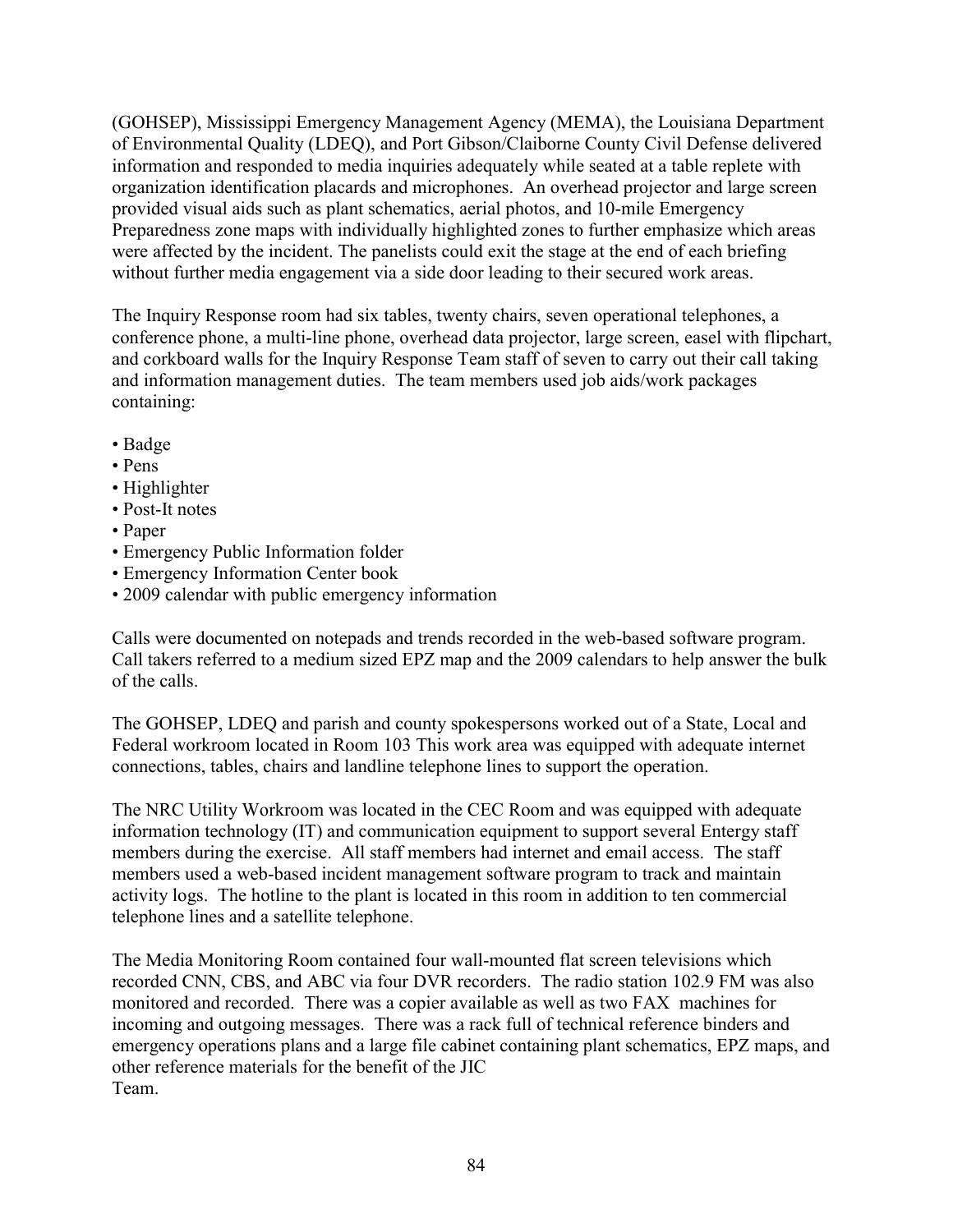#### **Criterion 5.b.1:**

The Grand Gulf Nuclear Station (GGNS) Joint Information Center, (JIC) located at 1350 Echelon Parkway, Jackson, Mississippi was declared operational at 1000. The JIC is staffed by the utility and by State and local representatives to provide accurate emergency information and instructions to the public and the news media. Major components include the NRC/Utility Work Room, the Media Monitoring section, the Inquiry Response (IR) section, and the State and Local Work Room. Individuals and agencies represented at the JIC included the GGNS Company Spokesperson (CS) and staff, representatives of the Louisiana Governor's Office of Homeland Security and Emergency Preparedness (GOHSEP), the Louisiana Department of Environmental Quality (LDEQ), and Tensas Parish, as well as the Mississippi Emergency Management Agency, (MEMA) the Mississippi State Department of Health/Division of Radiological Health, (MSDH/DRH) and Port Gibson, Claiborne County Civil Defense. The utility staff at the JIC included the CS, JIC Manager, Information Coordinator, Media Liaison, Technical Advisor, JIC Log Keeper, Logistics Coordinator, Inquiry Response Coordinator, Press Release Writer, and Media Monitoring.

This is a spacious facility with separate rooms for each of the various functions and agencies. The Media Monitoring and the Inquiry Response activities are located in separate rooms adjacent to the NRC/Utility Work Room. A separate work room is provided for State and local representatives. At 0930 the utility controller simulated establishing security procedures for controlling access of the media representatives to prescribed areas of the JIC. The media is restricted from all areas except the large media work room and the auditorium, which has seating for the approximately 50 media representatives, who were present for the media briefings. This room has a raised stage at the front of the room at which representatives of all agencies are available to brief the media and answer questions. At the front of the room a large electronic screen is available for displaying graphics and photographs. The Company Spokesperson utilized this equipment to explain to the media representatives what had transpired at the plant to cause the emergency event.

#### INQUIRY RESPONSE

The Joint Information Center managed telephone inquiries and documented trends in misinformation and rumors via the Inquiry Response Team (IR). This team was located in Room 106 of the Entergy Building and consisted of an Inquiry Response Coordinator (IRC) and six telephone operators. The IR team was equipped with telephones, workspace, job aids/work packages, and a web-based incident management program to communicate their findings to the rest of the JIC team. Three hundred and fifty-six (356) calls were documented. If a call taker received three or more calls that were similar in detail, a trend was recorded in the web-based "Media Monitoring Log," which was then reviewed by the Company Spokesperson. Rumors identified varied from a spill from a barrel of radioactive material to injury reports. Call takers logged each call and used real time incident information as well as publicly available materials such as emergency information calendars to effectively answer inquiries and mitigate trends in misinformation.

The seven individuals assigned to this function were kept abreast of all pertinent activity by the IRC attending the briefings conducted by the CS and by the projection of current information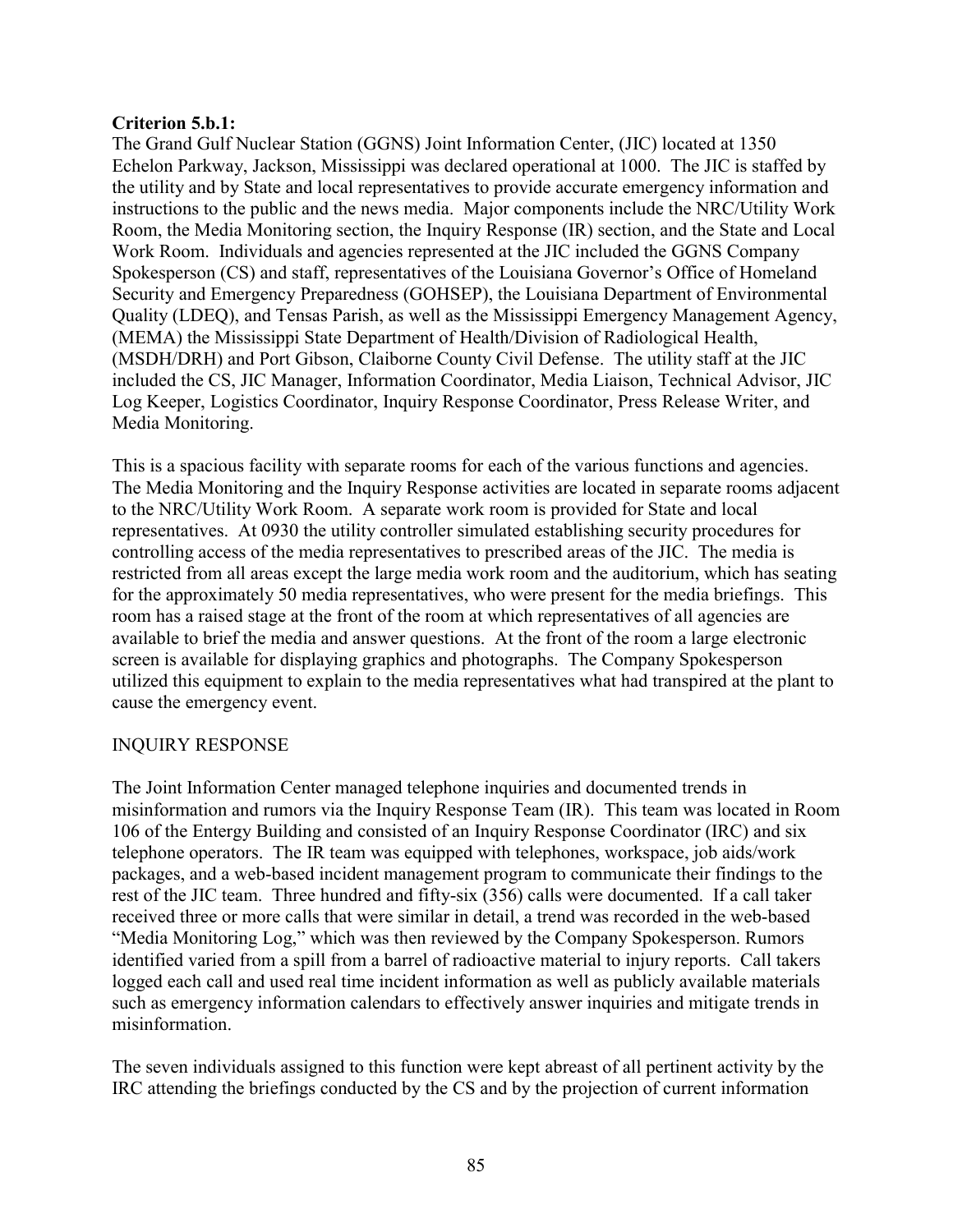developed in the NRC/Utility Work Room onto the screen at the front of the IR room. The CS frequently briefed the IRC and her staff and ensured the posting of changes in the Emergency Classification Level (ECL) and other significant changes and events on a screen at the front of the room. Both the NRC/Utility Work Room and the IR Room have the capability of posting their accomplishments and other activities on computers which are projected onto large screens in both rooms.

The Inquiry Response staff identified the following rumor trends:

1) Injuries of workers at the plant, 5 calls;

2) Explosion at the plant with deaths and injuries, 4 calls;

3) Governor's office reported that they had received 66 calls about trouble at the plant and wanted to know why they had not been informed; this call was referred to the Mississippi Emergency Management Agency;

4) Radiation had been released (prior to actual release) 3 calls;

5) Rumors that the site had been evacuated and civilians should evacuate, 3 calls;

6) From the Mississippian Newspaper - a barrel of radioactive material had been dropped and spilled;

The IRC provided this information to the CS who dispelled these rumors at a subsequent media briefing.

### PRESS RELEASES

Public information is only required to be in the English language at this location. Press Releases and messages developed, copied and distributed to the staff at the JIC and to the mock media and participating agencies included:

1) Louisiana Governor's Office of Homeland Security and Emergency Preparedness (GOHSEP): Advising that they have activated their Emergency Operations Center and are monitoring the Grand Gulf Nuclear Station situation;

2) GOHSEP, advising that the Governor had declared a State of Emergency for Louisiana; 3) GOHSEP, advising that Tensas Parish had ordered evacuation and sheltering in place for designated areas;

4) MEMA issued 11 News Releases covering the following subjects: a) Emergency Alert System message: Alerting the public of a General Emergency at the Grand Gulf plant and advising the evacuation and sheltering of designated protective action areas; b) News Conference Regarding Grand Gulf; c) Telephone numbers for public inquiries; d) Site Area Emergency declared at Grand Gulf Nuclear Station; e) Recommendations from the Board of Animal Health for Radiological Emergencies; f) Precautionary Transportation of Students; g) Alert System for the General Emergency at Grand Gulf Nuclear Station; h) Traffic Control Point Locations; i) Emergency Alert System activation for General Emergency at Grand Gulf Nuclear Station; and j) Recommendations from the Board of Animal Health for Radiological Emergencies 5) Entergy issued four Press Releases, one for each of the Emergency Classification Levels, i.e., Alert, Site Area Emergency, General Emergency, each of which contained a list all of the radio

stations in Louisiana and Mississippi, to which individuals should listen for additional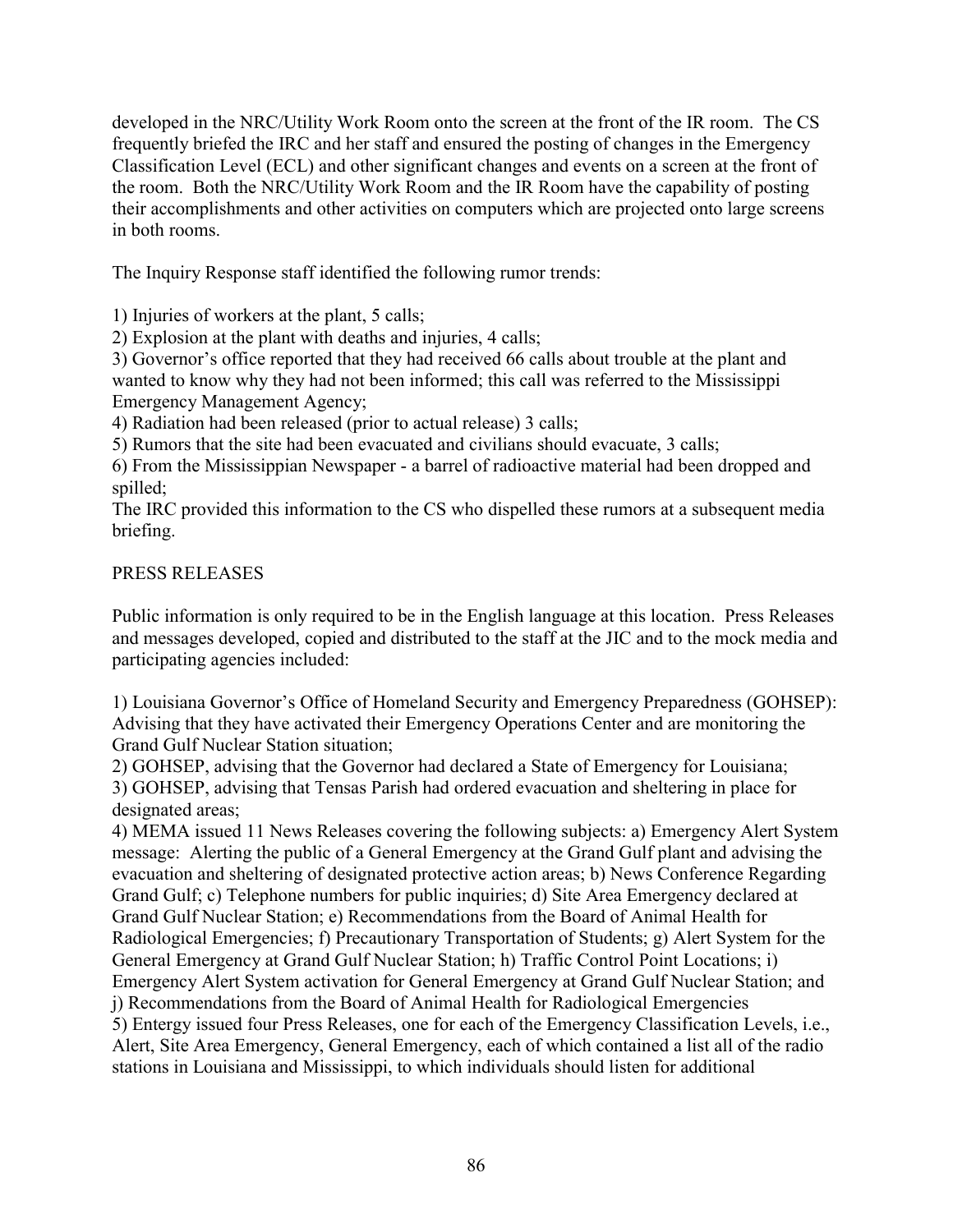information. In addition, the fourth announced that the event had been downgraded and was now in the recovery phase;

6) GGNS provided the information for the completion of 14 Emergency Notification Forms which provide detailed information on the emergency.

The message center staff copied and distributed all messages and press releases to all appropriate individuals in a timely manner.

#### MEDIA BRIEFINGS

Media briefings were conducted at 1045, 1145, 1245, and 1345. Each briefing required approximately 15 minutes.

Prior to each of the scheduled briefings the CS conducted internal briefings in the State and local workroom for the team leaders of the various activities and provided updates for the Louisiana and Mississippi contingents. He convened all spokespersons briefly in the hallway behind the stage of the auditorium to establish the speaking order of the panelists and to coordinate what each planned to cover in their briefings. This served to avoid duplications and to insure that all relevant facts were included from the point of view of their agency. All information provided in press releases and during media briefings was current, complete, and accurate.

At each of the media briefings, the CS introduced himself and the agency he represented and asked each agency spokesperson to do the same. The spokespersons representing each agency: Entergy; Technical support; the Mississippi State Department of Health/Division of Radiological Health; Mississippi Emergency Management Agency (MEMA); Port Gibson Claiborne County Civil Defense; the Louisiana Governor's Office of Homeland Security and Emergency Preparedness (GOHSEP); and the Louisiana Department of Environmental Quality (LDEQ); and Tensas Parish Office of Homeland Security and Emergency Preparedness were represented on the stage.

Each spokesperson briefly addressed the media. The Technical Support person utilized a diagram of the plant to explain what had caused the event. The Port Gibson Claiborne County Civil Defense Public Information Officer explained the precautionary evacuation underway in his county. He also provided the Public Information hotline number and the location of the traffic control points being established. The MEMA representative announced the Governor's declaration of a state of emergency. The Tensas Parish representative announced that they were fully staffed at 1000 and advised that all involved populations tune to the Emergency Alert System television and radio stations for timely information, and that they reference their calendars for emergency actions to be taken. The CS dispelled two rumors: one that evacuations had taken place (this was prior to any actual evacuation order), and the other related to the dropping and spilling of a drum of radioactive material.

At this point in the briefing the CS opened the floor for questions. Each media representative was given an opportunity to question the panel on a wide variety of subjects. In no instance did the panel fail to answer the question to the satisfaction of the individual. Information provided was current, accurate and complete. As the incident developed, the representatives described and